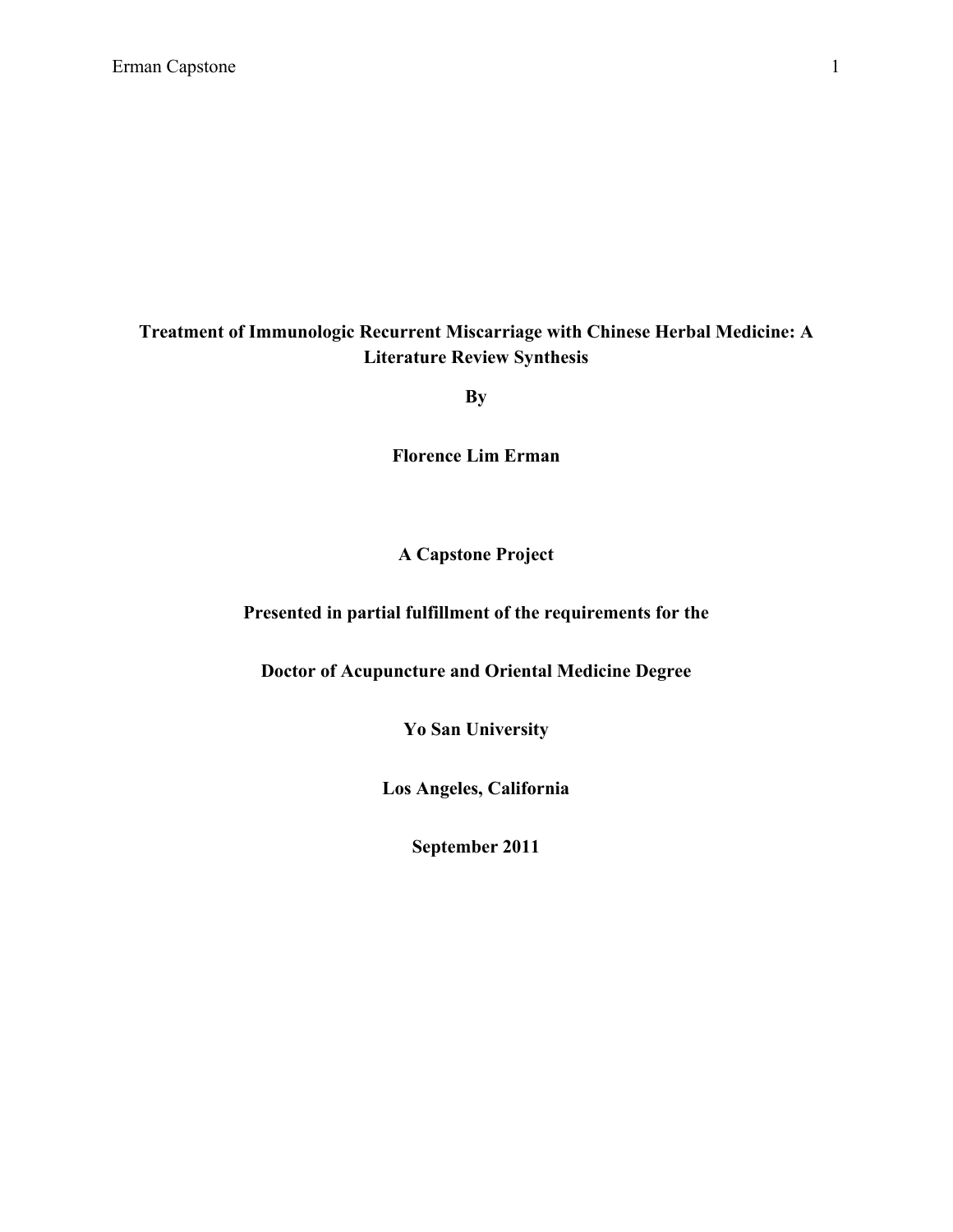## **Approval Signatures Page**

÷.

This Capstone Project has been reviewed and approved by:

anell 17/30/204

Lawrence J. Ryan, Ph<sub>(D.</sub>, Capstone Project Advisor

Date

 $\overline{\text{Date}}$ 

rocking this

Canola Gelioly

Daoshing Ni, Ph.D., L. Kc, Specialty Chair

 $\frac{12}{2}$  o  $\frac{11}{2}$  Date

12/30/2011

Carola Gehrke, Ph.D., DAOM Program Director

 $\mathbf{y}_0$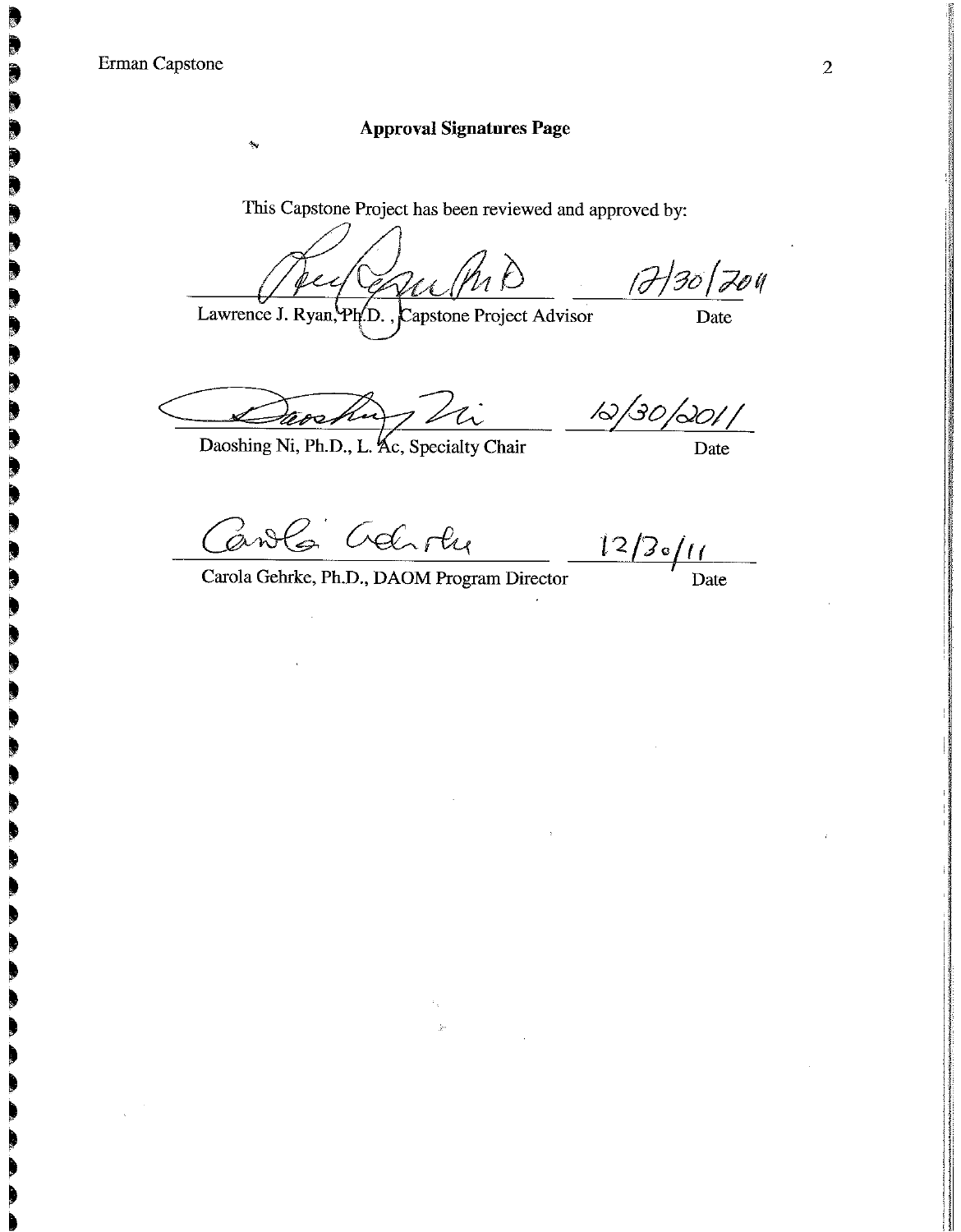#### **Abstract**

Over the years, many studies have been done to assess the effectiveness of various therapeutic modalities for the treatment of recurrent miscarriage (RM) due to immunological causes. No consensus has been reached, however, regarding the best therapeutic modality, and many concerns arise over the negative side effects associated with the long-term use of western medications such as aspirin, prednisone, and heparin. The objective of this study was to clarify the current literature available concerning the use of Chinese herbal medicine alone or the integrated use of Chinese herbs and Western medicine to treat immunological RM. In this retrospective literature review synthesis, the researcher employed a qualitative, thematic style of analysis to assess 30 articles which were selected from a variety of online search engines such as PubMed, Google Scholar, and Wanfang Data. The following data were recorded for each study: number of subjects, age range of subjects, number of previous miscarriages, observed immunological markers, treatment interventions, and control group interventions. Live birth rates, the percentages of patients who experienced a decrease in antibody titers, changes in immunological activity and trophoblast cell activity, number of weeks of sustained pregnancy, and the quality of research methodology and design were assessed and compared. Results were discussed in terms of the theoretical and clinical applications of the study, as well as limitations and further recommendations for future research on this subject.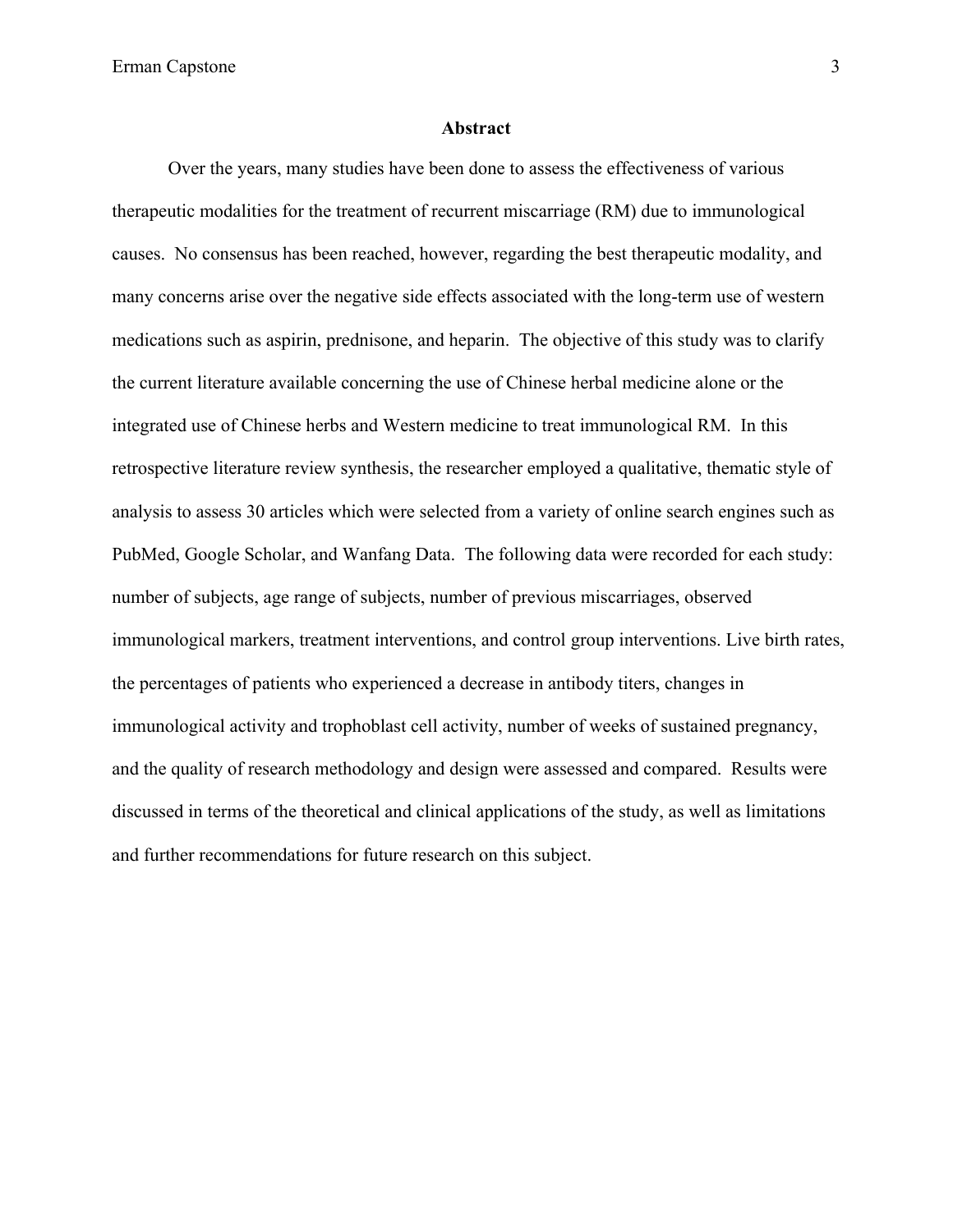## **Acknowledgements**

I am thankful to my capstone project advisor, Larry Ryan, for his constant guidance, support, and encouragement throughout my writing process; to Carola Gehrke, for all of her behind-the-scenes work in helping us survive the program; to Jennifer Magnabosco, for her detailed corrections, comments, and guidance in writing up the introduction, methodology, design, and data analysis for this capstone project; and also to Andrea, the Yosan librarian, for her resourcefulness. I would also like to thank Cal Pro Professional Insurance Services for awarding me an Alliance of Health Care Professionals Scholarship.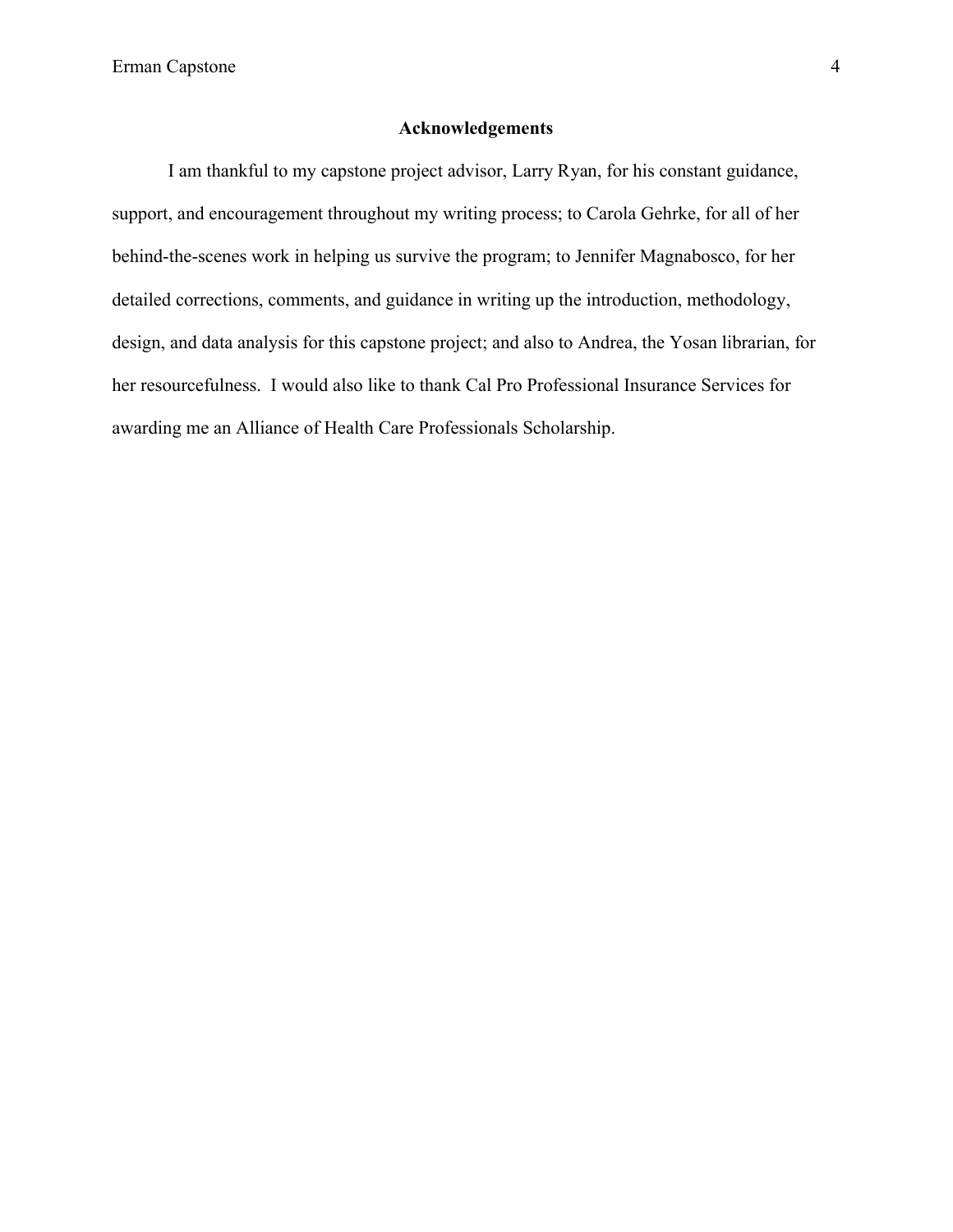# **Table of Contents**

| Western Medicine Treatment Alone Versus Chinese Herbs Plus Western Medicine33    |  |
|----------------------------------------------------------------------------------|--|
|                                                                                  |  |
|                                                                                  |  |
| Three Treatment Groups: Chinese Herbs Only, Chinese Herbs Plus Western Medicine, |  |
|                                                                                  |  |
|                                                                                  |  |
|                                                                                  |  |
|                                                                                  |  |
|                                                                                  |  |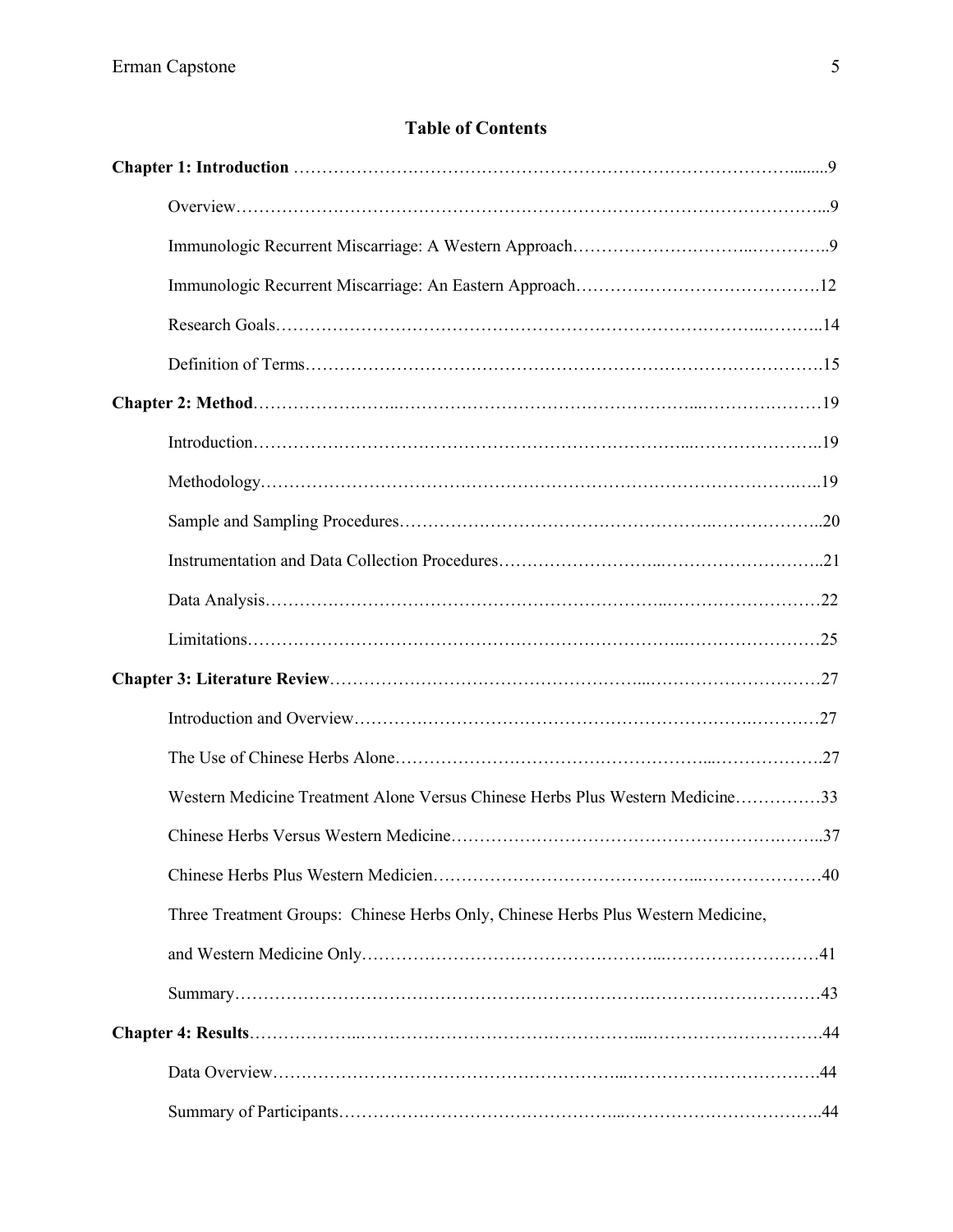| Appendix A: Articles Used for Research Synthesis, Listed in Order of Study Number79 |  |
|-------------------------------------------------------------------------------------|--|
|                                                                                     |  |
|                                                                                     |  |
|                                                                                     |  |
| Appendix E: Studies Comparing the Use of Chinese Herbs Versus Western Medicine89    |  |
| Appendix F: Studies Comparing the Use of Western Medicine Only Versus CH/Western92  |  |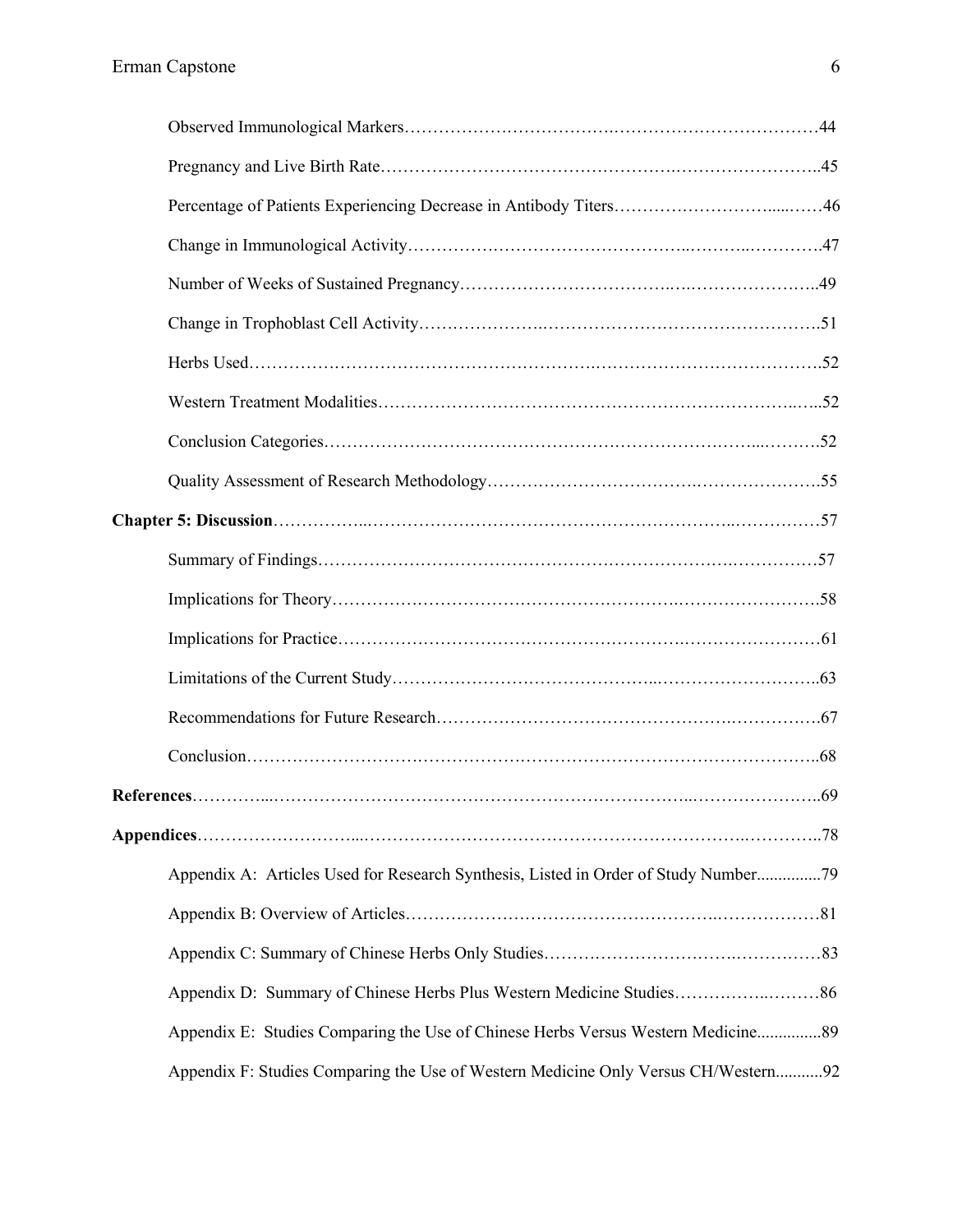| Appendix G: Summary of Studies Comparing CH Only Versus CH/Western Versus Western       |  |
|-----------------------------------------------------------------------------------------|--|
|                                                                                         |  |
|                                                                                         |  |
|                                                                                         |  |
|                                                                                         |  |
| Appendix K: Outcome 2 – Percentage of Patients Experiencing Decrease in Antibody Titers |  |
|                                                                                         |  |
|                                                                                         |  |
|                                                                                         |  |
|                                                                                         |  |
|                                                                                         |  |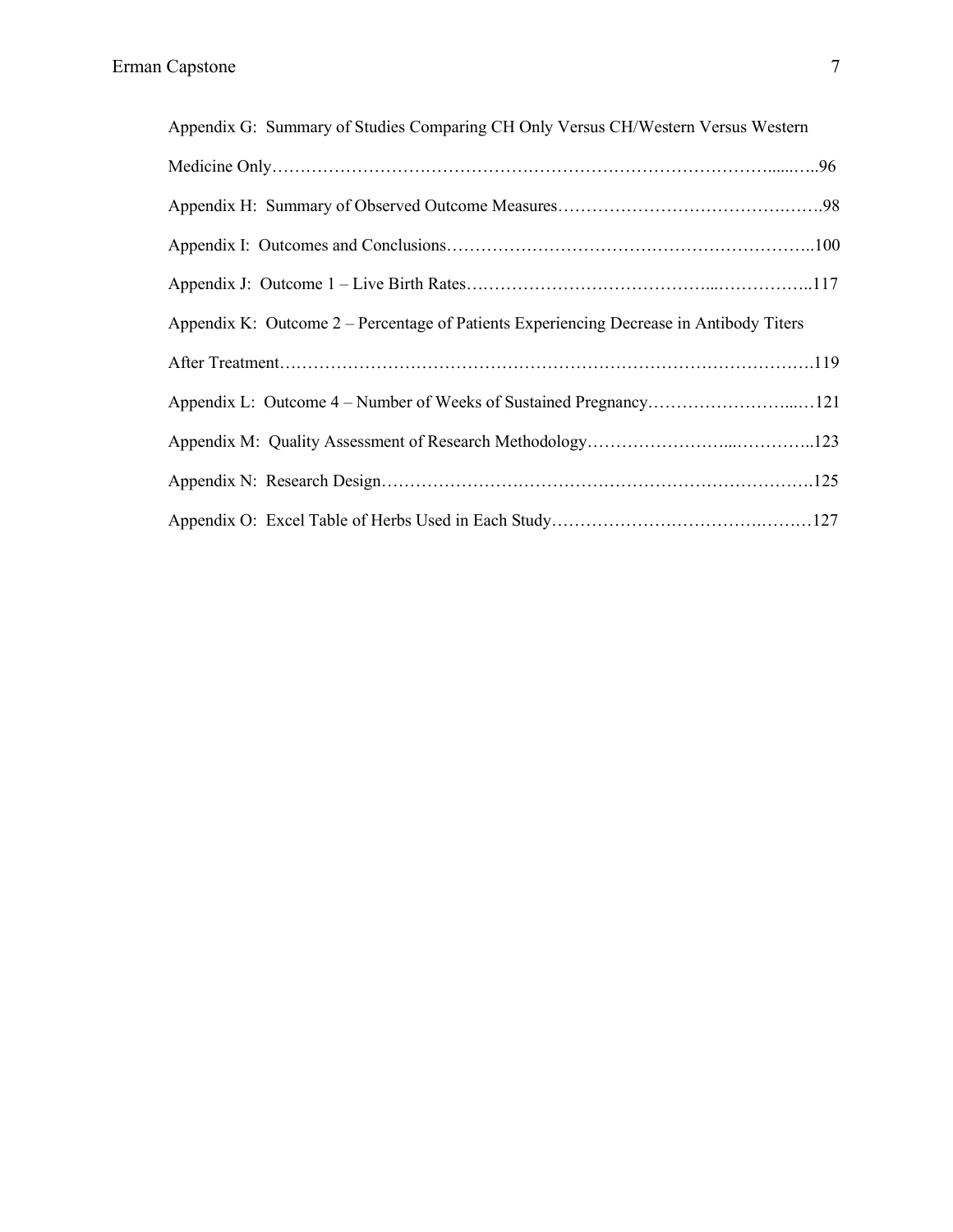# **List of Tables**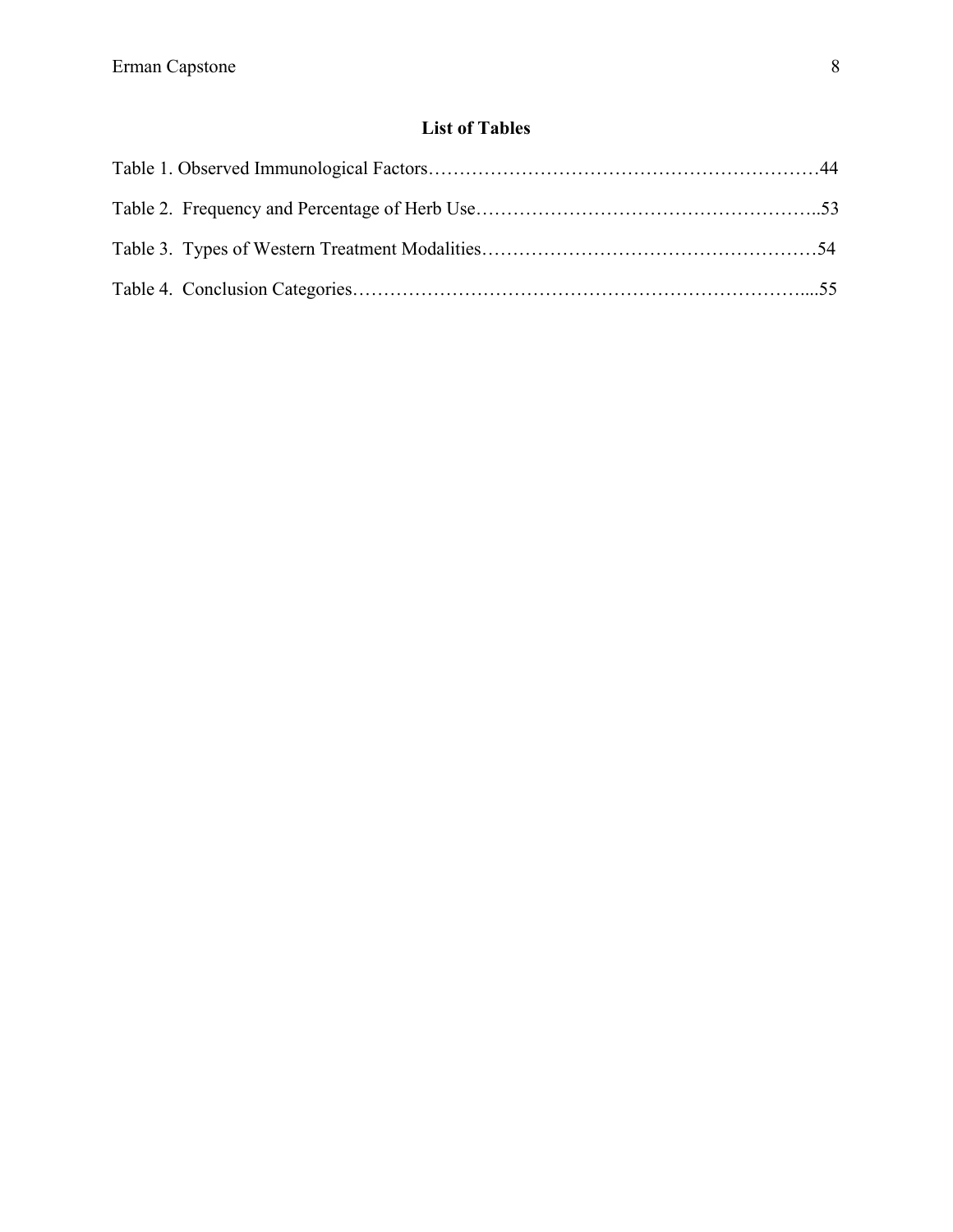#### **Chapter 1: Introduction**

At present, the Western medical world has not yet found a truly safe and effective means of improving pregnancy outcomes in women with a history of recurrent miscarriage caused by immunological factors. Furthermore, there exists a considerable amount of uncertainty regarding the exact causes and mechanisms of this disease. Immunologic recurrent miscarriage encompasses a wide range of both autoimmune and alloimmune factors. Whereas autoimmune recurrent miscarriage involves an immune response against the self, alloimmune recurrent miscarriage is caused by an immunologic rejection and abnormal maternal immune response to paternally derived antigens located on the developing fetus. Whatever the exact cause may be, one of the complications associated with this immunological disorder includes an increased risk of recurrent early or late pregnancy loss, which can be quite a traumatic and debilitating experience for a woman wishing to conceive. Traditional Chinese medicine (TCM) is a system of medicine which has been used for thousands of years in China and has become an integral component of medicine in the Eastern world, and more recently, in the Western world as well. The use of Chinese herbal medicine, either alone or in combination with conventional Western medicine treatment modalities, to treat immunological causes of recurrent miscarriage has been a subject of research in China and Japan for the last ten to fifteen years, though it has been used for thousands of years to treat this disorder. Perhaps by combining the best of both Eastern and Western medicine traditions, we may be able to more effectively address this complicated disorder and improve pregnancy outcomes in women with recurrent pregnancy loss.

## **Immunologic Recurrent Miscarriage: A Western Approach**

Autoimmune disorders associated with recurrent pregnancy loss include systemic lupus erythematosus (SLE) and antiphospholipid syndrome (APS). Both of these disorders are characterized by abnormally high levels of certain antibodies within the body, and as a result,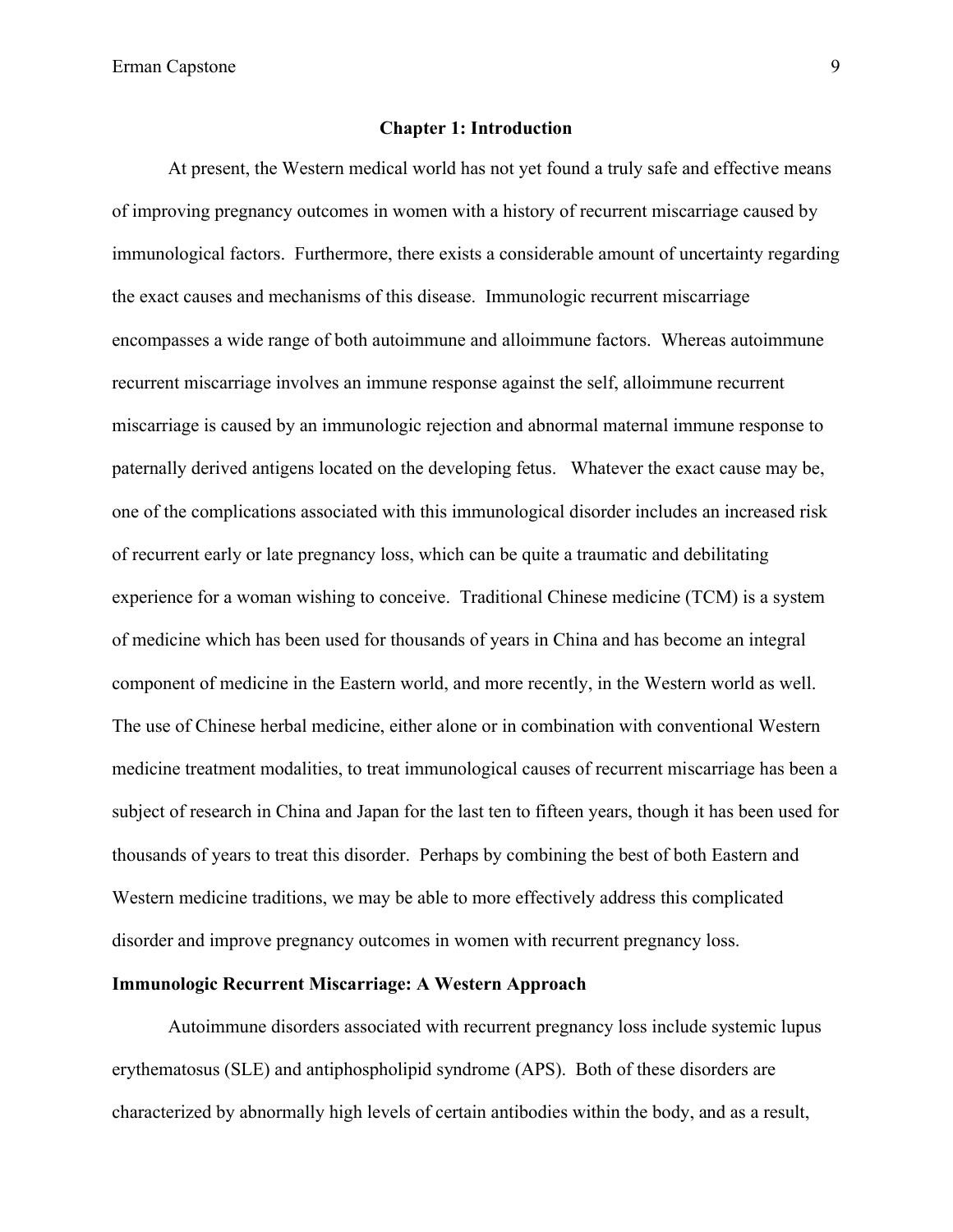there is an increased risk of placental thrombosis, thromboembolic events, poor uteroplacental circulation, thrombocytopenia, and early or late pregnancy loss (Meroni et al., 2004). The presence of these antibodies may also inhibit trophoblast cell proliferation and thus result in impaired implantation (Chamley, Duncalf, Mitchell, & Johnson, 1998). APS is diagnosed in approximately 15% of patients with recurrent pregnancy loss (Kutteh, 1996), and among these cases, subsequent fetal loss rates of 60%-90% have been noted when the disease is left untreated (Lynch et al., 1994; Rai, Clifford, Cohen, & Regan, 1995). Conventional methods of treatment for autoimmune recurrent miscarriage include the administration of low molecular weight heparin (LMWH), unfractionated heparin, low dose aspirin (LDA), and immunosuppressive therapies such as prednisone and intravenous immunoglobulins. A meta-analysis of 13 randomized or quasi-randomized, controlled trials (849 patients) of interventions in pregnant women with APS recurrent miscarriage by the Cochrane Collaboration (Empson, Lassere, Craig, & Scott, 2005) concluded that the combined use of unfractionated heparin and aspirin may reduce pregnancy loss by 54*%.* A prospective, single-center trial of 50 pregnant women with a history of at least three consecutive miscarriages and who tested positive for antiphospholipid antibodies on two occasions found that the use of LMWH plus LDA resulted in an 80% live birth rate versus 44% in the group treated with aspirin only (Kutteh, 1996). The convenient once daily dosing of LMWH and the perception that it may have less impact on bone mineral density has made it the more favorable drug of choice compared to unfractionated heparin (Shefras & Farquharson, 1996). However, consensus on the efficacy of these two drugs varies widely, and more large-scale, randomized controlled trials are needed in order to fully explore the efficacy of these drugs as well as the difference between unfractionated heparin versus LMWH.

As mentioned above, alloimmune recurrent miscarriage involves an immunologic rejection of the developing fetus. Suggested mechanisms include maternal production of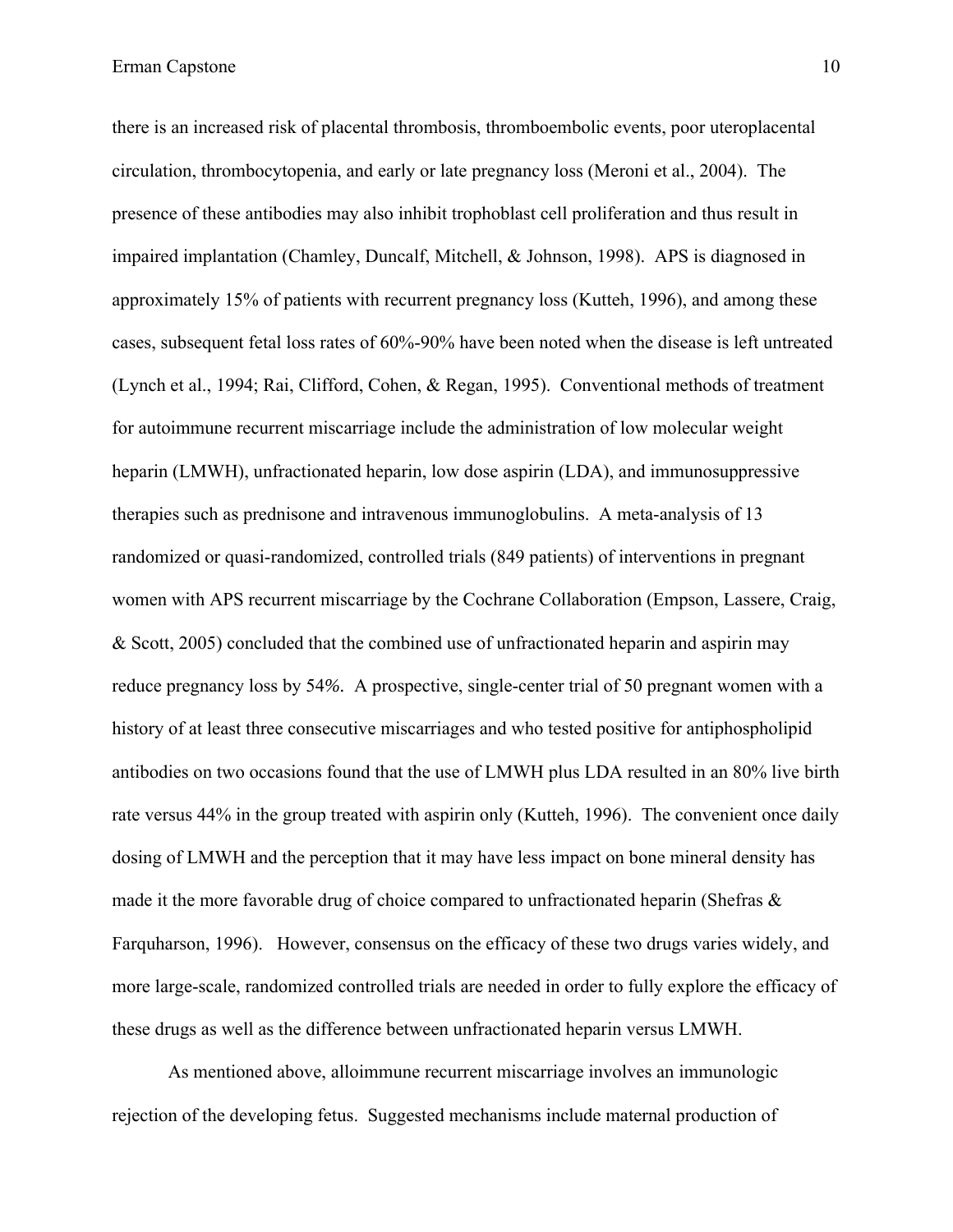antipaternal lymphocytotoxic antibodies, failure to produce maternal blocking antibodies to prevent a maternal cell-mediated immune attack on the developing embryo, increased natural killer cell activity, decreased suppressor T cell activity, and cytokine dysregulation involving an excessive T-helper lymphocyte-1 (also known as Th1 lymphocyte) inflammatory response that may be harmful to an implanting embryo (Speroff & Fritz, 2005). Immunostimulatory and immunosuppressive therapies such as paternal leukocyte immunization and administration of intravenous immunoglobulins, respectively, are currently used to treat alloimmune recurrent miscarriage, although there is no clear evidence that either of these therapies work. A more recent meta-analysis of treatment trials has found that paternal leukocyte immunization is not effective in the treatment of unexplained recurrent miscarriage (Porter, La Coursiere, & Scott, 2006).

The negative side effects of western drugs used to treat immunologic recurrent miscarriage may potentially outweigh the benefits. Prednisone, for instance, has been known to put pregnant women at an increased risk for premature delivery, pre-eclampsia (pregnancyinduced hypertension), gestational diabetes, and decreased bone density (Empson et al., 2005). Heparin also carries a low but potential risk of hemorrhage, thrombocytopenia, and when used long-term, fractures due to heparin-induced osteoporosis (Barbour et al., 1994; Lefkou, Khamashta, Hampson, & Hunt, 2010; Rai, Cohen, Dave, & Regan, 1997; Triolo et al., 2003). Patients with stomach sensitivities or allergies to aspirin cannot reap the anticoagulation benefits of aspirin therapy and have often been omitted from studies which investigate the use of aspirin for APS recurrent (Kutteh, 1996). From a clinical perspective, therefore, it is possible that using Chinese herbs in conjunction with western medicine can not only make the treatment more effective, but also decrease the dosage requirements and side effects associated with western medication.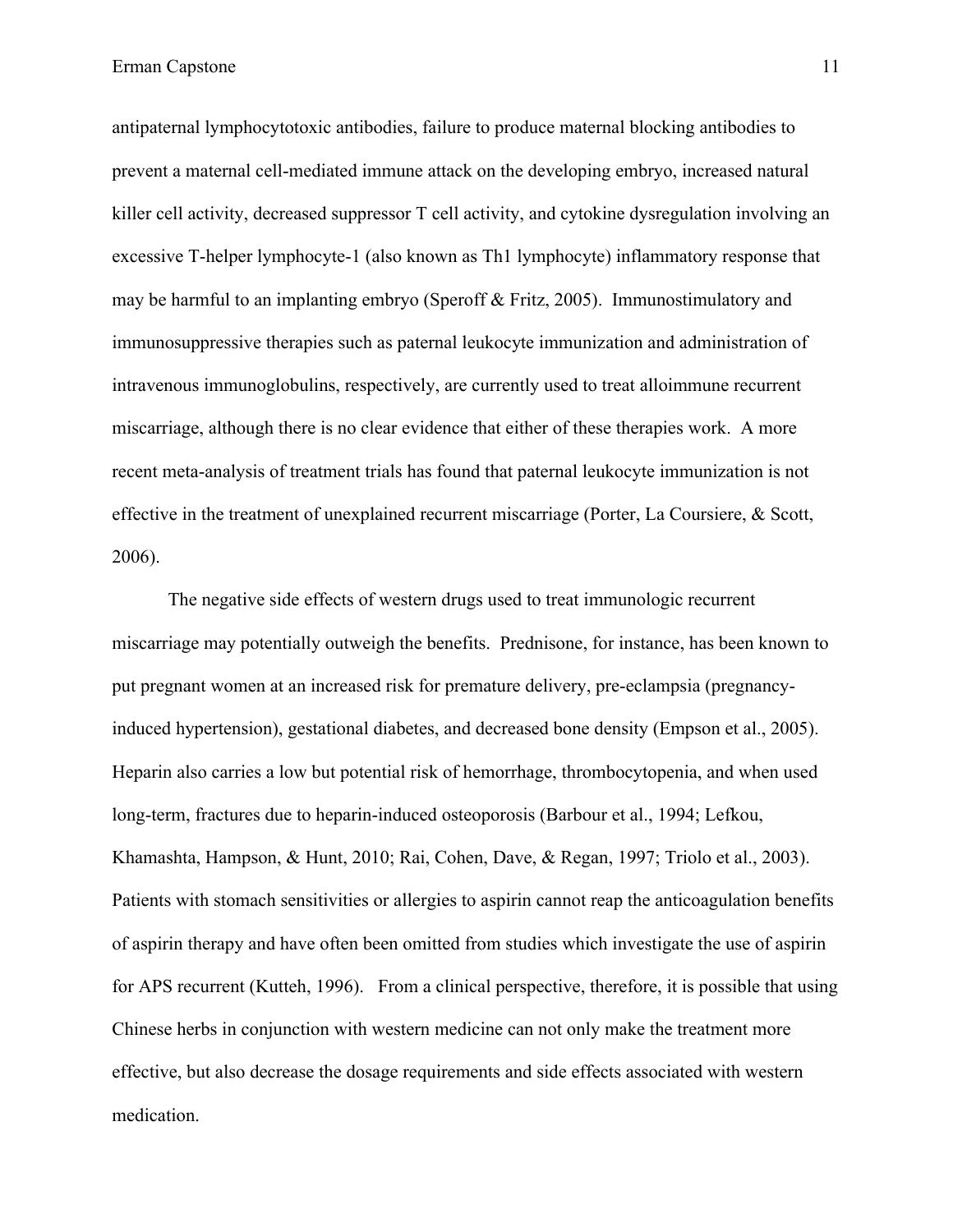## **Immunologic Recurrent Miscarriage: An Eastern Approach**

Explanation of the underlying mechanisms and methods of treatment of immunologic recurrent miscarriage from a traditional Chinese Medicine (TCM) perspective varies greatly with that of Western medicine. One may think of Eastern and Western medicine as two different, but equally valid, ways of looking at the same thing. For example, if you look at satellite images of the Earth, you will realize that they vary greatly in scope and magnitude. Although the types of images created by different types of satellites look completely different from each other, they are in fact varying representations and aspects of the same reality. The same goes for TCM and Western medicine – they are simply two different systems used to understand and deal with the human body and its functions.

The essence of TCM lies in the belief that each individual is unique, and therefore the treatment method applied to each individual may vary depending on his or her current symptoms. This is contrary to Western medicine, in which the diagnosis is the same for all individuals regardless of their unique symptoms. Whereas TCM tends to look at the larger picture and tries to understand the overall pattern of symptoms within an individual, Western medicine tends to pinpoint and treat the specific disease, not taking into account that the disease may manifest in different ways in different people. According to Randine Lewis (2004), patients experiencing immunologic recurrent pregnancy loss tend to have symptoms associated primarily with Spleen Qi deficiency, Kidney Yin deficiency, Phlegm obstruction, Heat or Damp Heat, and/or Blood stasis. When Spleen Qi deficiency is present, the mother cannot "hold" the fetus; she may also exhibit other Qi deficiency symptoms such as loose stools, fatigue, over-worrying, and low appetite. The Kidneys are responsible for a women's reproductive health and aging process. When Kidney Yin is deficient, short menstrual cycles, dry mouth, sore throat, constipation, dry eyes, tinnitus, irritability, a red, dry tongue, and a thin, rapid pulse may result. Phlegm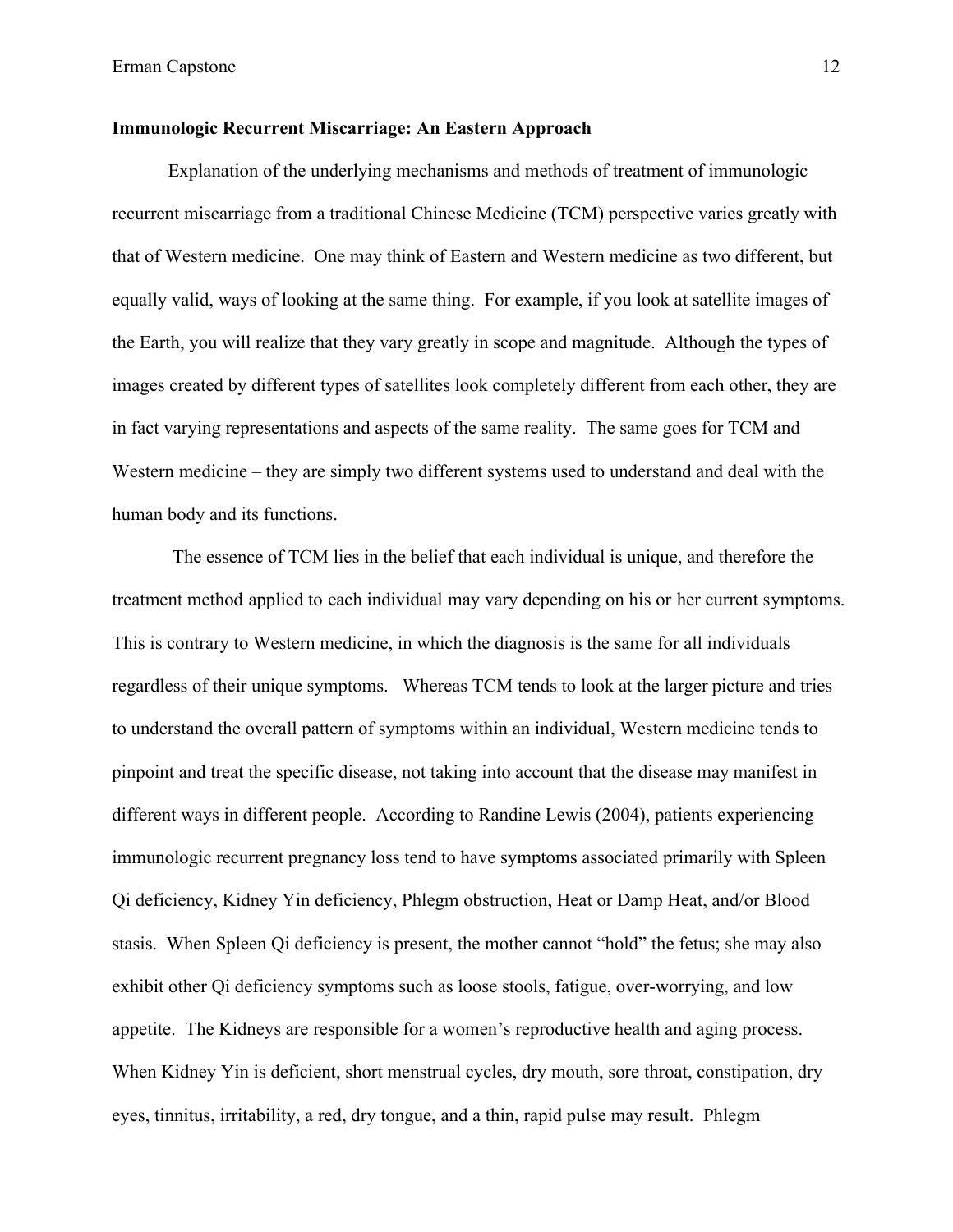obstruction is characterized by symptoms such as fatigue, a feeling of heaviness through the limbs, and profuse vaginal discharge. Patients with Damp Heat suffer from yellowish discharge often accompanied by a foul odor, menstrual blood flow with slimy clots, vaginal or rectal itching, a reddish tongue with a thick yellow coat, and a thin, slippery, rapid pulse. Blood stasis is characterized by painful, often stabbing, cramps and large clots during one's period, a purplish tongue or one that has dark purplish discoloration or dots on the edges of the tongue, and a tight, wiry, or choppy pulse. Patients are prescribed Chinese herbs based on their TCM diagnosis .

The research available on this subject has focused mainly on Kidney and Spleen Qi tonifying herbs, and to a lesser extent, Blood moving and Heat clearing herbs before and often during pregnancy (Cheng & Ma, 2010; Cui and Hu, 2009; Zhan et al., 2009). From a Western medical perspective, Chinese herbs may exhibit an inhibitory effect on antibody titers. In a study comparing the integrated use of Chinese herbs plus Western medicine to treat antiphospholipid syndrome (APS), for instance, 86.7% (26/30) of patients in the treatment group experienced a significant decrease in antiphospholipid antibody titers compared to 66.7% (20/30) of patients in the Western medication only control group (Zhang, 2007). Other studies have shown that Chinese herbs have specific immune-modulating effects in patients with a history of immunologic recurrent miscarriage. Takakuwa et al. (1997) found that Chinese herbs cause "dynamic changes in peripheral blood lymphocyte subsets that [have been] examined in patients with recurrent abortion and positive for [antiphospholipid antibodies]." Furthermore, research on the use of a Chinese herbal formula composed of Xiao Chai Hu Tang and Wu Ling San have found that the herbs Chai Hu and Ren Shen possess anti-allergic effects and can be used to minimize the dose of corticosteroid medication necessary in patients with nephrotic syndrome (Takakuwa et al., 1997). Whereas western medications such as aspirin and heparin are designed merely as symptomatic treatments for the blood clotting that often occurs in patients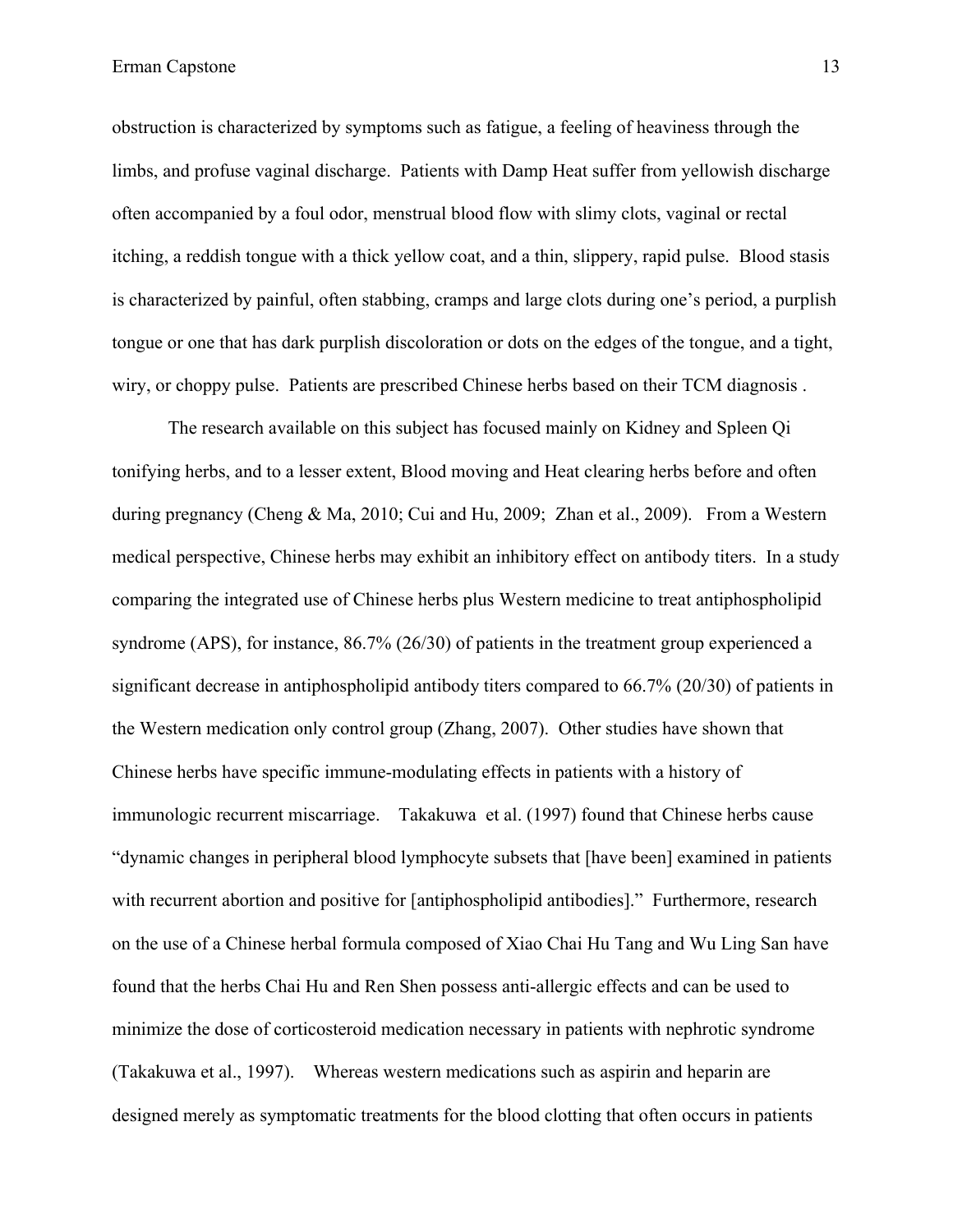with autoimmune recurrent miscarriage, Chinese medicine, on the other hand, can effectively deal with the root cause of the disease by decreasing the levels of antibodies that are responsible for direct tissue damage, and without the side effects of immunosuppressive medications such as prednisone. In my clinical experience, patients are much less likely to experience negative side effects when taking Chinese herbs, as the herbal formulas themselves are usually comprised of anywhere from 10 to 20 herbs which, when taken together, help to balance out the different effects of the herbs.

### **Research Goals**

Having encountered patients in my clinical practice with immunological disorders who have not responded favorably to conventional Western medicine but who have benefited greatly from the combined use of Chinese herbs in combination with Western medicine, it is the goal of this literature review synthesis to gain a better understanding of how Eastern and Western medicine are integrated in the clinical setting and to discover, in the end, what types of combined therapeutic modalities are the most effective in addressing this disorder.

A review and synthesis of the available literature regarding the treatment of immunologic recurrent miscarriage using Chinese herbal medicine aims to answer the following questions: What types of immunological effects does Chinese herbal medicine alone, or a combination of Chinese herbs and Western medicine modalities produce in the treatment of women with a history of immunologic recurrent miscarriage who seek successful pregnancy outcomes? How effective are these various treatment modalities in returning abnormally high antibody levels or T-helper lymphocyte subsets back to normal, and ultimately, how effective are they in achieving live birth in women with a history of recurrent miscarriage due to immunological factors? What types of Chinese herbs and/or herbal formulas, as well as basic TCM treatment principles, are used in the treatment of this disorder?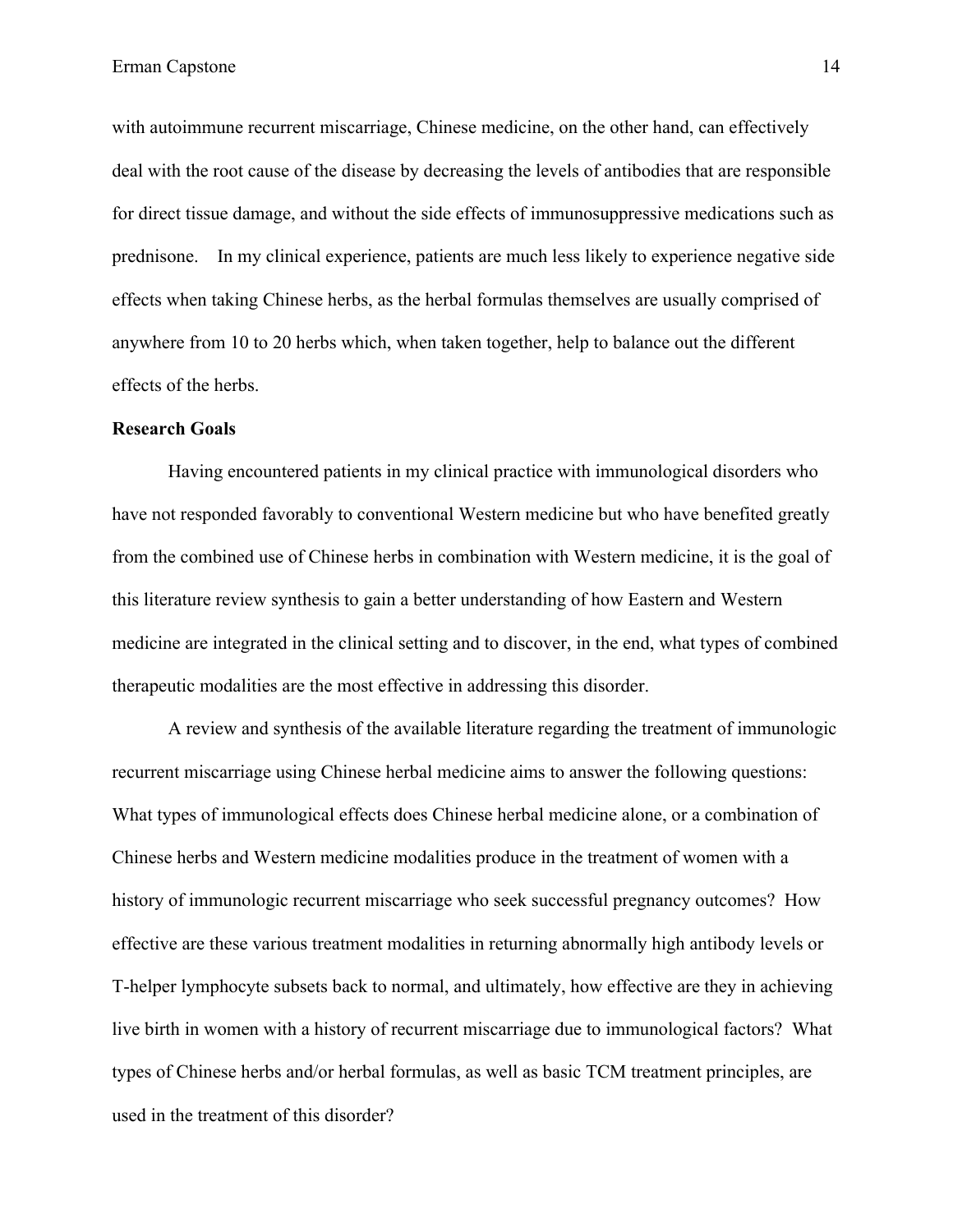This study will begin to clarify on the current literature available concerning the use of Chinese herbal medicine alone or the integrated use of Chinese herbs and Western medicine to treat immunologic recurrent miscarriage. It will serve to uncover the strengths, weaknesses, and limitations as well as similarities and differences among the available research, and provide the research community with a basic foundation from which to construct future areas of research on this topic. It will seek to reveal the impact which Chinese herbs and Western medicine have on various aspects of pregnancy success, such as live birth rate, antibody titers, and lymphocyte subset levels. As there are few papers which have been published in the English language regarding this topic, it will be useful for traditional Chinese medicine practitioners trained in the West to understand and get a glimpse of the research which has been carried out in China so that they may use the knowledge gained from this research to more effectively treat their own patients. This study will be especially valuable and beneficial for women with a history of autoimmune or alloimmune recurrent miscarriage who do not react well to or have not had success with conventional Western medicine treatment modalities.

### **Definition of Terms**

- **Antibody.** A protein substance produced by the body in response to a stimulating substance (antigen) (Marrs, Block, and Silverman, 1997).
- **Antigen.** Any foreign substance that causes the body's immune system to produce antibodies against it (Marrs et al., 1997).
- **Antiphospholipid syndrome.** Antiphospholipid syndrome (APS) refers to the presence of antiphospholipid antibodies, also known as anticardiolipin antibodies, which are a heterogenous group of acquired autoantibodies that are directed against negatively charged phospholipids, in the body. Phospholipids are normal components of all cell membranes, which help cells stick to each other. In simple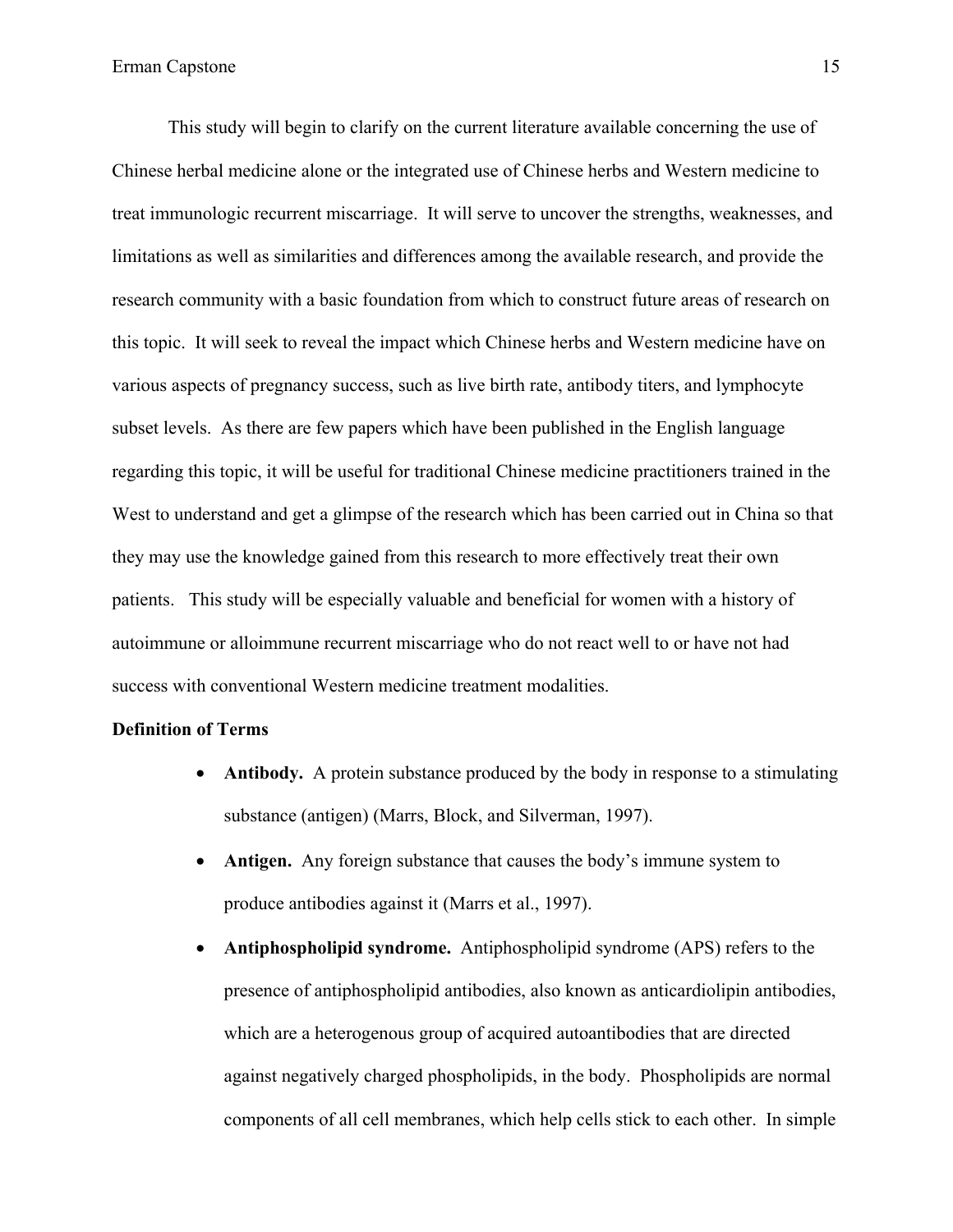terms, they help the fetus "stick" to the uterus. Antiphospholipid antibodies interfere with this process, thus preventing the fetus from implanting and attaching to the uterus, and also causing problems with uterine and placental blood flow. APS causes constriction of blood vessels, decreased blood flow throughout the circulatory system, and damage to the blood vessel walls causing blood cells to stick to the site of injury, resulting in blood clots. Antiphospholipid antibodies can be detected by different assays such as the lupus anticoagulant, anticardiolipin antibody, and anti-cardiolipin-β2 glycoprotein assays. (Empson et al., 2005; Kutteh, 1996; Marrs et al., 1997).

- **Blocking antibodies.** Protective antibodies that are formed by the mother's immune system in response to her embryo during implantation. In a normal, healthy pregnancy, the mother initially sends out a rejection signal to the newly forming embryo, whose genetic material and tissue consists of both maternal and paternal elements. This initial rejection causes the embryo to send out a signal to the mother's immune system, "telling" it to not reject the embryo even though its genetic makeup is different from the mother's. The mother's immune system then begins to produce a protective coat of blocking antibodies around the embryo, preventing it from being attacked by the maternal immune system (Marrs et al., 1997).
- **Cytokine.** Small cell-signaling protein molecules that are secreted by cells of the immune and nervous systems. They are used in intercellular communication and are sometimes used to refer to immune modulating agents such as interleukins and interferons ("Wikipedia," 2011).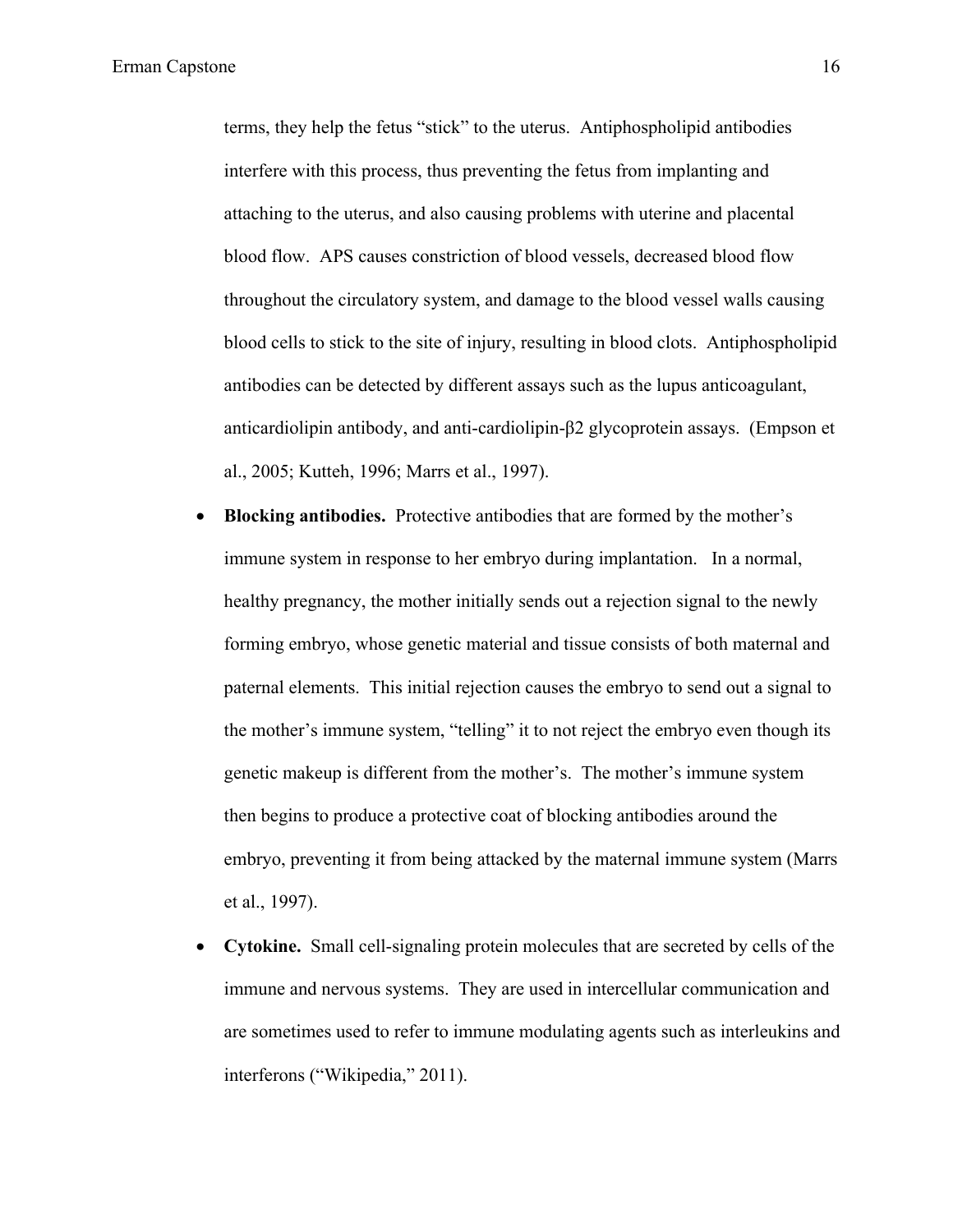- **Intravenous immunoglobulin therapy (IVIG).** Intravenous administration of high doses of IgG (immunoglobulin G) pooled from the plasma of healthy individuals. This therapy has been shown to benefit patients with certain autoimmune disorders (Triolo et al., 2004).
- **Miscarriage.** The loss of a pregnancy before 20 weeks of gestation, or before the fetus weighs one pound (Speroff and Fritz, 2005).
- **Natural killer cells.** Large lymphocytes (white blood cells) that attach to cells and dissolve them by releasing cytotoxins. Excessive natural killer cells in the blood are correlated with pregnancy loss ("INCIID," 2004).
- **Paternal leukocyte immunization.** The process of injecting a woman with her male partner's white blood cells in order to increase her maternal blocking antibodies and lower her natural killer cells ("INCIID," 2004).
- **Placental thrombosis.** Intravascular coagulation that occurs in the placenta and veins of the uterus ("The Free Dictionary," 2011).
- **Recurrent miscarriage.** Usually defined as three or more pregnancy losses, which may or may not be consecutive. However, according to Speroff and Fritz (2005), "there is no specific number of miscarriages or firmly established criterion that justifies evaluation for recurrent pregnancy loss or defines the scope of investigation" (p. 1070).
- **Systemic lupus erythematosus.** Systemic lupus erythematosus (SLE) is an autoimmune disorder found mostly in females of reproductive age and is associated with recurrent pregnancy loss. It is a multi-system disorder with variable clinical manifestations ranging from mild rashes and musculoskeletal symptoms to involvement of major organs, including the kidneys, lungs, heart,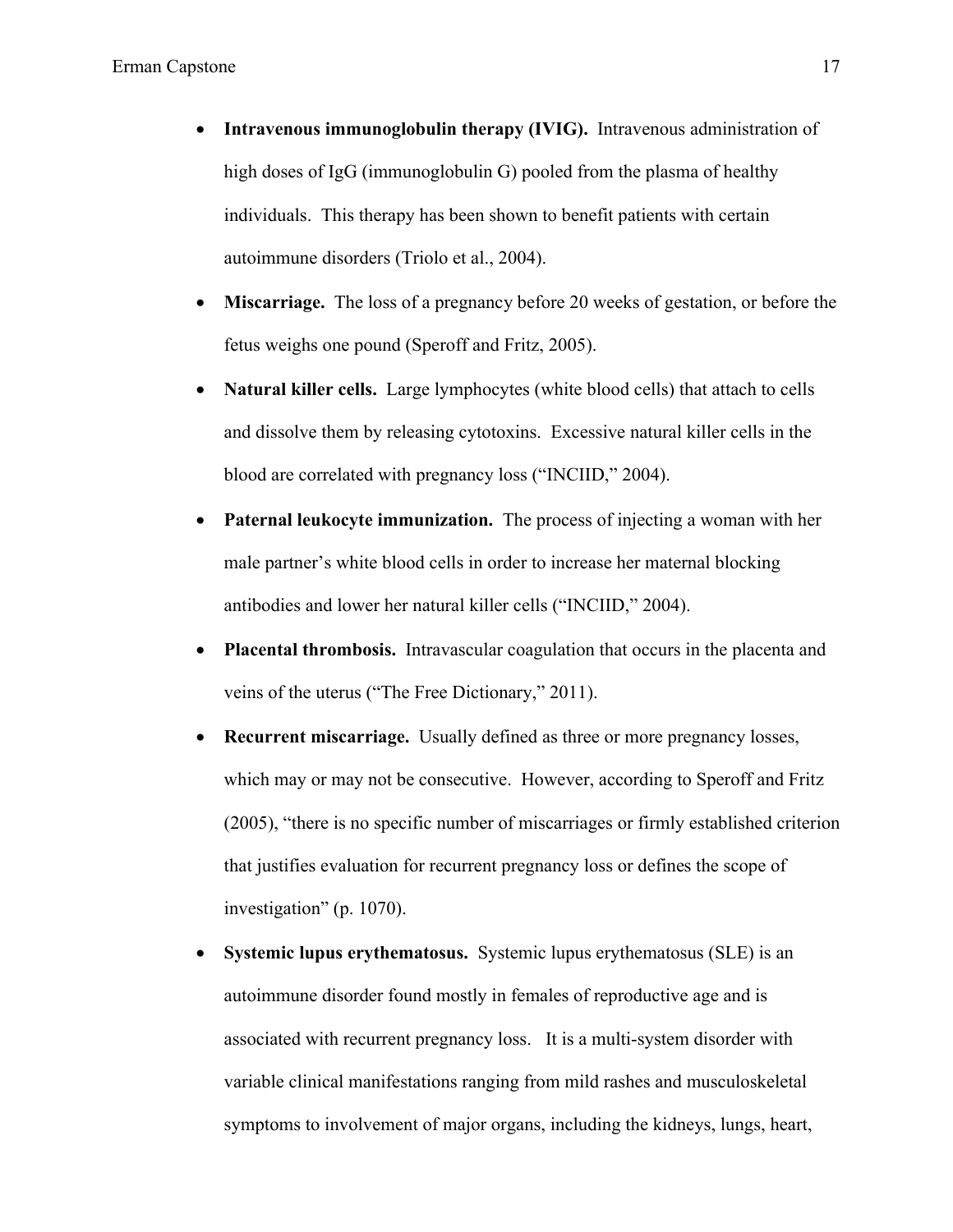gastrointestinal, hematopoietic, and central nervous sytems. It is characterized by the presence of autoantibodies known as antinuclear antibodies, antiphospholipid (also known as anticardiolipid) antibodies, lupus anticoagulant, and elevated serum concentrations of specific immune complexes (Speroff & Fritz, 2005).

- **Thrombocytopenia.** A disorder characterized by an abnormally low number of platelets in the blood, which can cause abnormal bleeding ("PubMed Health," 2010).
- **Trophoblast.** Cells which make up the outer layer of the blastocyst and eventually develop into the placenta. Trophoblast cells play an important role in embryo implantation ("Wikipedia").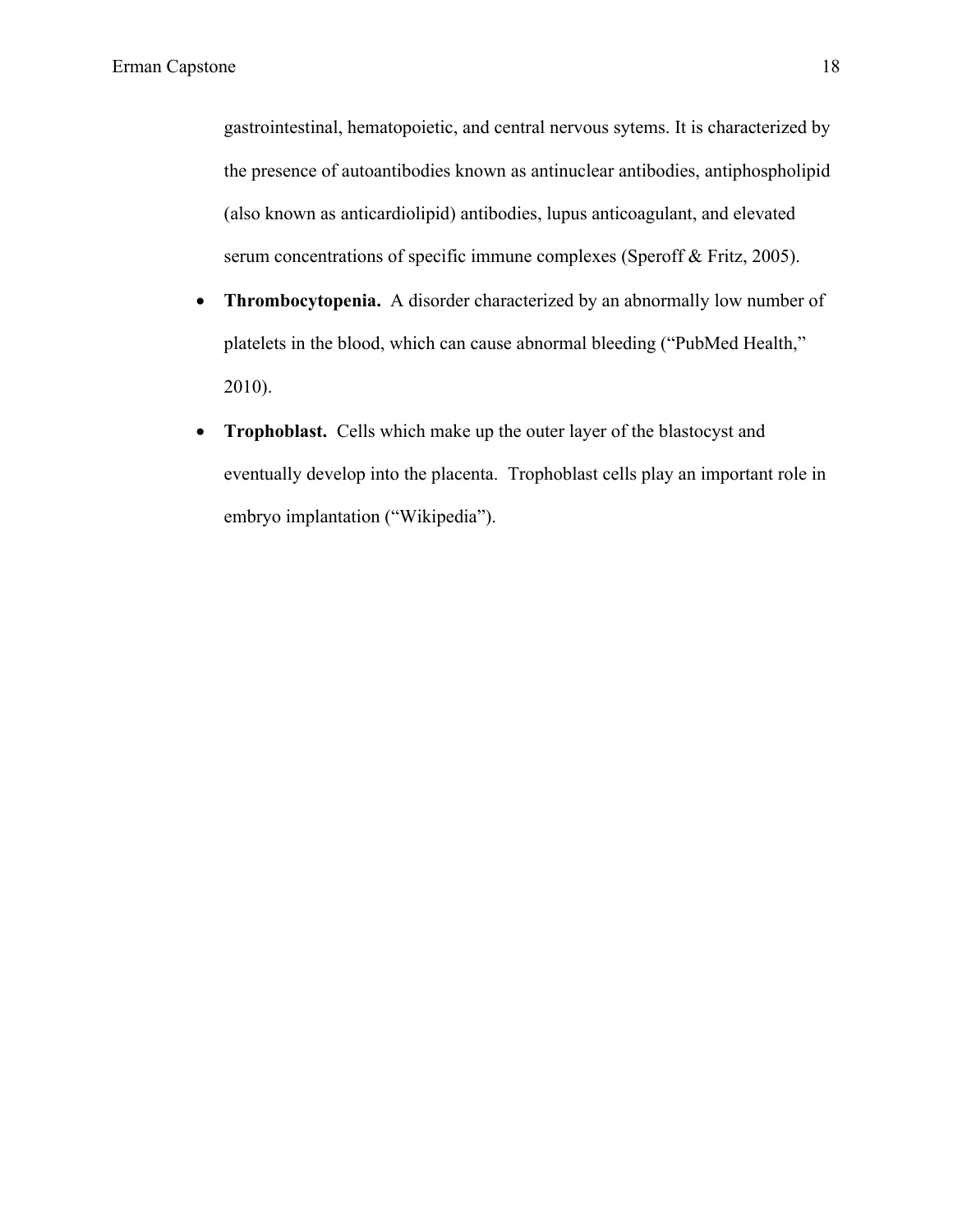#### **Chapter 2: Method**

## **Introduction**

The Method section will provide information pertaining to the research design, selection of data sources, sampling procedures and rationale, data collection instruments, data analysis, and study limitations of this literature review synthesis. This study will clarify the current literature available concerning the use of Chinese herbal medicine alone or the integrated use of Chinese herbs and Western medicine to treat women who suffer from recurrent miscarriage due to immunological causes. It will serve to uncover the strengths, weaknesses, and limitations as well as similarities and differences among the available research, and provide the research community with a basic foundation from which to construct future areas of research on this topic.

## **Research Design**

This retrospective study used a qualitative research method to review, analyze, and generate appropriate and emerging themes and ideas relating to the available literature. A thematic style of analysis was appropriate for this literature review synthesis, for it allowed me to identify themes and patterns within the surplus of data available from all 30 studies. Through the process of identifying patterns, I was able to extract interrelated themes and sub-themes which helped bring meaning to data that would otherwise have been meaningless when viewed alone (Aronson, 1994). A thematic analysis of the data is an effective method of organizing, interpreting, and making sense out of already-existing data, and it is often appropriate as a groundbreaking preliminary study that will identify factors and variables that will be explained in subsequent systematic and controlled studies. Also, given the current limitations in time and availability of resources for this project, a qualitative literature review synthesis was therefore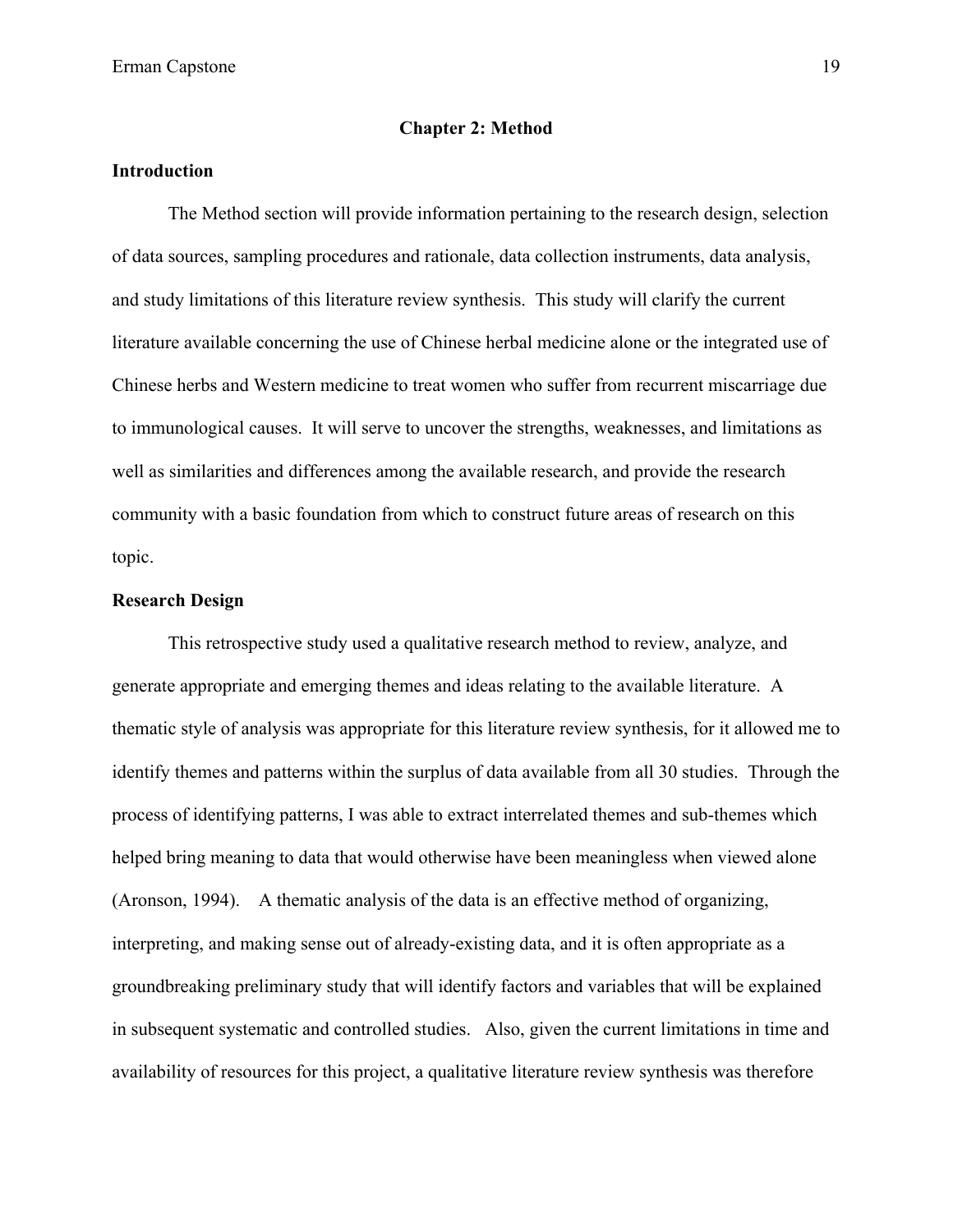the most appropriate method of investigating immunologic recurrent miscarriage for this capstone project.

## **Sample and Sampling Procedures**

The source of data for this study includes research articles that have been extracted from a number of traditional Chinese medicine and Western medicine journals. The online research databases PubMed, Wanfang Data, CQVIP, World Cat, Google Scholar, EBSCOhost, and the UCLA online journal database were used to search for research articles and collect data pertaining to my capstone topic. The search was done in the principal investigator's house, at the UCLA Biomed library, or at the Yosan University library. A combination of the following key words or phrases were used in the search: immunologic miscarriage, chinese herbs, herbal medicine, herbal therapy, herb\*, antiphospholipid antibody, anticardiolipin antibody, integrative medicine, recurrent miscarriage, recurrent spontaneous abortion, recurrent pregnancy loss, immunologic infertility, alloimmune miscarriage, autoimmune miscarriage, natural killer cell, blocking antibody, antisperm antibody. Case studies as well as larger sample studies were included in the search. Studies using different formulations of Chinese herbal medicine, such as patent pills, raw herbs, and intravenous injections were also included.

A search on PubMed generated a total of 28 citations; 19 abstracts were selected for review, and 13 articles were selected for possible inclusion in this literature review synthesis. Wanfang Data website generated a total of 184 articles; a total of 51 abstracts were reviewed, out of which 26 articles were selected for analysis. CQVIP yielded 215 citations; 42 abstracts were reviewed, and 15 articles were selected. World Cat search engine brought up 76 citations; 4 abstracts were reviewed; 1 was selected for review. Google Scholar brought up a total of 900 citations; 10 abstracts were reviewed, and 4 were selected for possible inclusion in this study. A search on EBSCO Host generated 4 citations, all of which were reviewed and included in this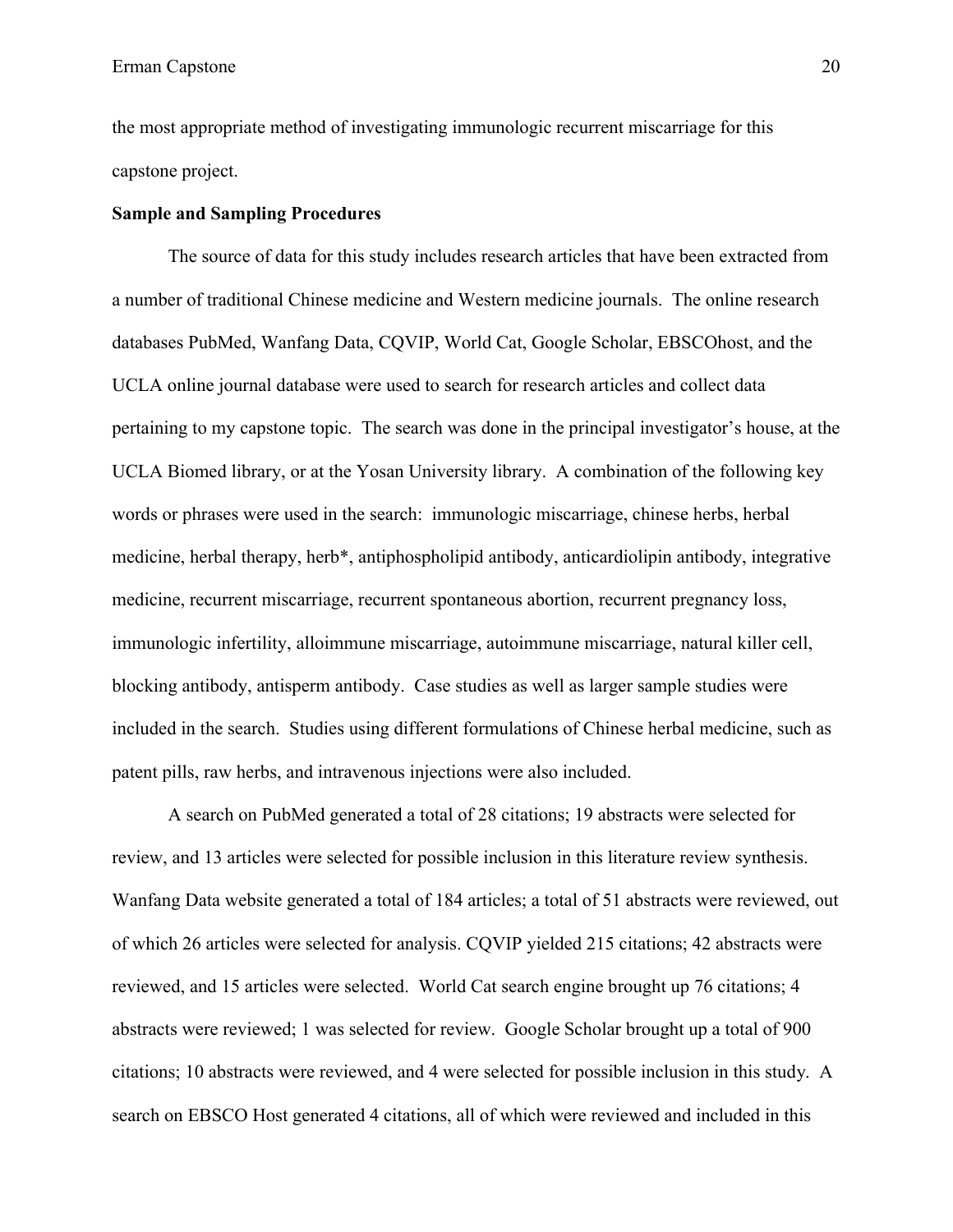literature review synthesis. Of the reviewed articles, 30 were selected for inclusion in the literature review synthesis based on the following criteria: Patients in these studies were 1)females who 2) were trying to get pregnant or who already were pregnant, 3) had a history of at least 2 or more miscarriages, 4) tested positive for autoimmune or alloimmune causes of miscarriage, 5) had no other genetic, anatomic, endocrine, male factor, or infectious complications related to infertility, and 6) the treatment intervention consisted of the administration of Chinese herbal medicine with or without Western medicine. Currently, recurrent pregnancy loss is usually defined as 3 or more pregnancy losses. However, most doctors will also treat women with a history of 2 consecutive miscarriages, and "there is no specific number of miscarriages or firmly established criterion that justifies evaluation for recurrent pregnancy loss or defines the scope of investigation" (Speroff & Fritz, 2005). I did not eliminate articles for review based on the quality of their research methodology. This was due to the presence of a minimum required number of articles to be reviewed in this capstone dissertation – 30 articles, to be exact - and the purpose of this paper was to synthesize and provide the reader with an overall view of the current available literature, irrespective of the quality of the study's research design.

## **Instrumentation and Data Collection Procedures**

Summary tables and matrices were used in order to organize, extract, and summarize information pertaining to each article. The information obtained from these tables was used to form the foundation by which major themes and conclusions would be drawn in the Results and Discussion sections of the paper. The 30 articles selected for analysis were scanned for major emerging themes and categories of data. A research question or major theme pertaining to each group of information was formed and translated into various tables that would allow the principal investigator to analyze and count the results of the data. The results or response categories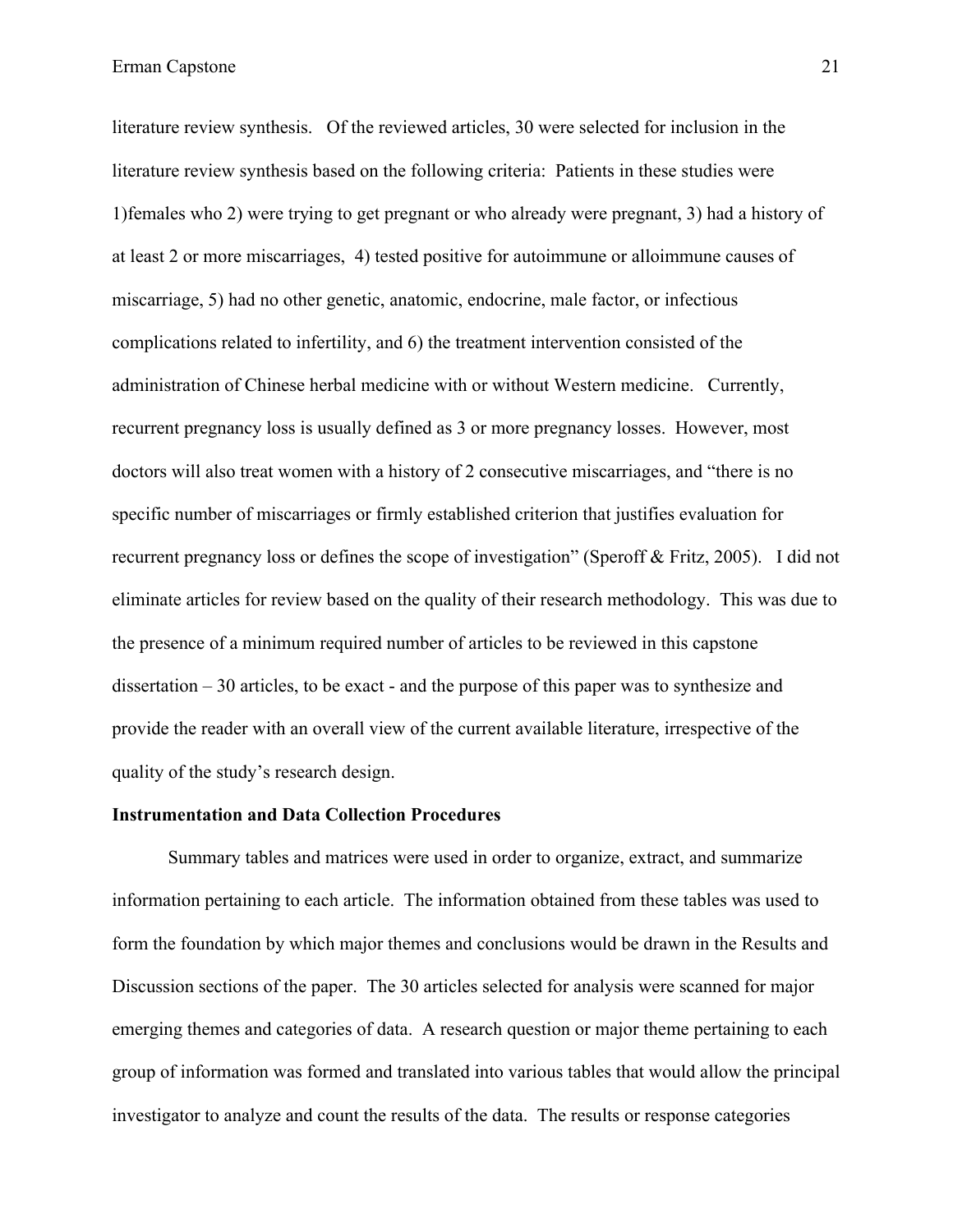within each table were then counted by frequency in order to discover possible emerging themes within the data that would guide the researcher in formulating answers to the research questions pertinent to this literature review synthesis. Throughout the process, tables were modified or condensed together with other tables in order to form more coherent categories of information. A final review of the research articles, data analysis tables, and results of findings was conducted in order to ascertain that the information given in the text, the tables, and the results section of this paper were consistent with one another.

In order to address the issue of validity and trustworthiness of my data analysis technique, I cross-checked three studies together with my research supervisor in order to assess and confirm the consistency and reliability of the coding system used in my data analysis tables.

#### **Data Analysis**

This section will explain the process by which data were extracted and analyzed for the purposes of this study, as well as the types of data that were collected. Appendix A provides a list of the 30 research articles used in this literature synthesis, in order of study number. The use of tables to conduct my analysis and review of the literature was the most appropriate method of analysis, for it allowed me to conveniently organize, assess, add up, and total the results pertaining to each category of information. This study made use of a univariate analysis of the data. Counts, frequency counts, percentages, mean values, and range of values were calculated when applicable.

**Overview of articles.**The first part of the data analysis process included the task of summarizing the various treatment modalities used for both the treatment and control groups in the studies in order to get a general idea of the types of research available regarding this subject. The 30 studies were divided into five basic categories based on the types of treatments administered in the studies (see Appendix B): 1) Chinese herbs only, 2) Chinese herbs plus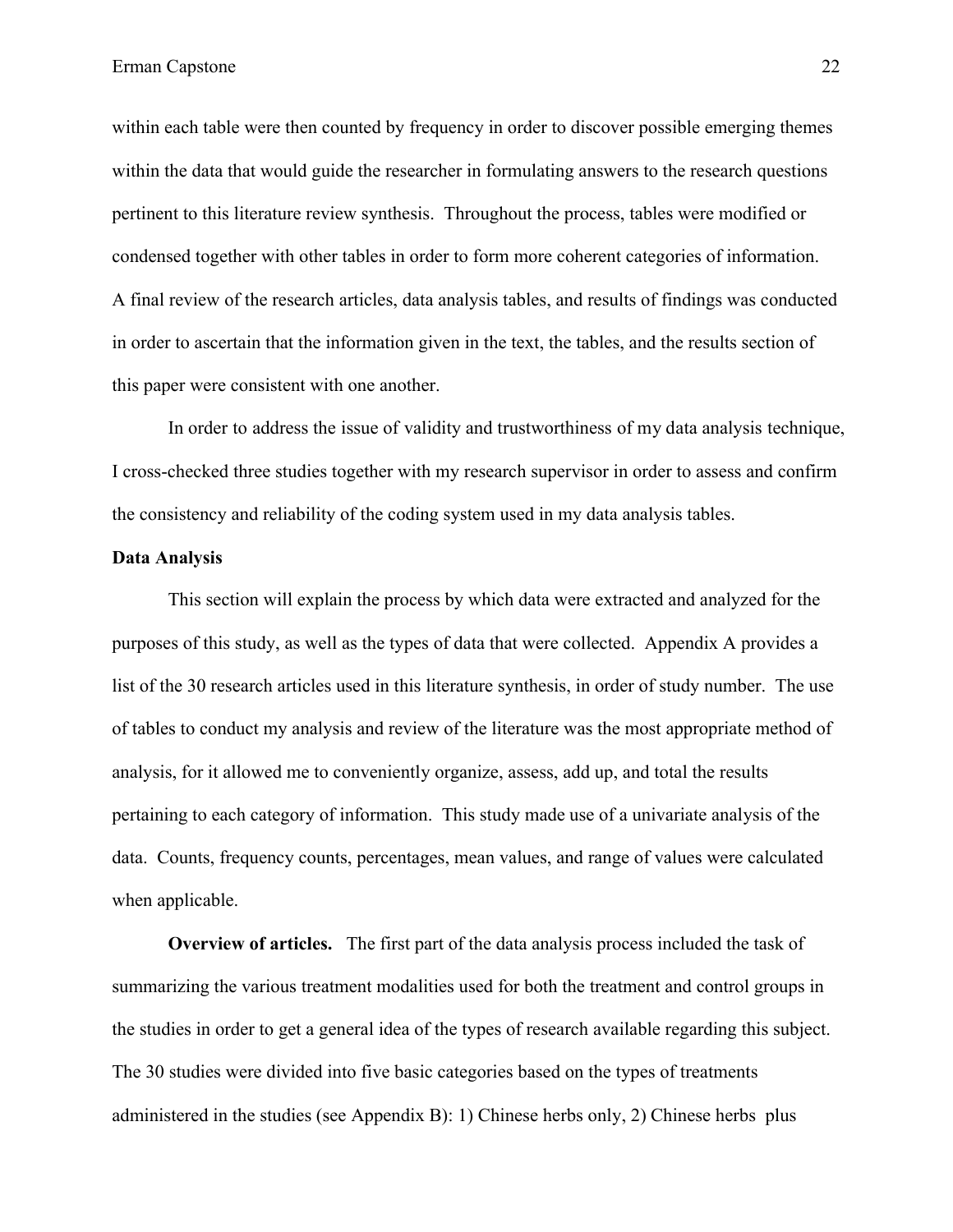Western medicine (no control group), 3) Chinese herbs only versus Western medicine only, 4) Western medicine only versus Chinese herbs plus Western medicine, and 5) Chinese herbs only versus Chinese herbs plus Western medicine versus Western medicine only (3 treatment groups). "Chinese herbs" refers to the use of Chinese herbs in pill form, decoction form, or by injection into the body. "Western medicine" refers to the use of any other non-herbal treatment modality such as aspirin, prednisone, vitamin supplements, heparin, or immune therapies such as the administration of intravenous immunoglobulin. A separate summary table for each of the five treatment categories was subsequently created, with a summary for each of the studies which fell under that category (see Appendices C through G). The following data were recorded for each study: number of subjects, age range of subjects, number of previous miscarriages, observed immunological markers (antiphospholipid antibodies, natural killer cells, antinuclear antibodies, lupus anticoagulant, etc), treatment intervention (herbs/medication, dosage, duration, method of administration), and control/placebo group treatment intervention.

**Outcome measures and results.** Next, the types of outcome measures related to treatment were analyzed and grouped into five different outcome categories: 1) Outcome 1– live birth rate, 2) Outcome 2– percentage of patients who experienced a decrease in antibody titers after treatment, 3) Outcome 3 – changes in immunomodulatory activity (e.g., lymphocyte subsets, cytokine levels), 4) Outcome 4 – number of weeks of sustained pregnancy, and 5) Outcome 5 – change in trophoblast cell activity. A table was created which listed and totaled the number of studies which measured each outcome (see Appendix H).

Afterwards, the results and researcher-derived conclusions for each study were recorded on a separate table, beginning with study number 1 and finishing with study number 30 (see Appendix I). Each study could have included multiple outcome measures, results, and conclusions. The data for outcome categories 1, 2, 3, and 4 (see above) were grouped into their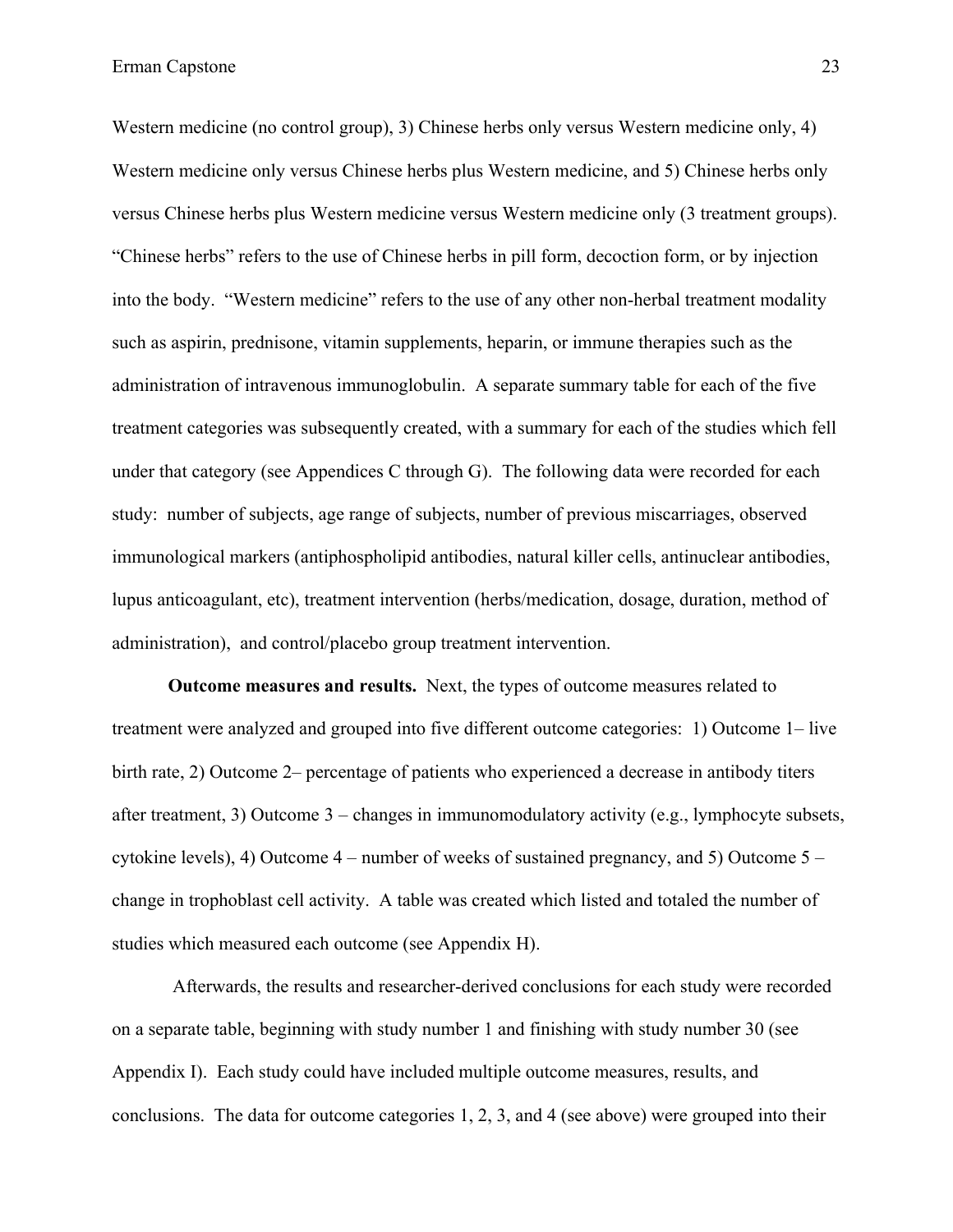own sub-tables and further summarized; mean and range of values were calculated via univariate analysis of the data (see Appendices J through L).

**Conclusion categories.** The researcher-derived conclusions were based on the results of the studies. I reviewed the studies from a conservative perspective and only indicated that the effect of a study appeared to have a significant effect if statistical data indicated as such, or if the data appeared to show strong improvement. Each conclusion statement was then categorized into one of ten possible conclusion categories (See Table 4).

**Herbs used.** An Excel spreadsheet was used to chart the herbs which were used in each of the 30 studies and the frequency of their usage (see Appendix O). The frequency and percentage of use of each of the herbs was then calculated and summarized in Table 2.

**Quality assessment of research methodology.** Various factors relating to research methodology of the included studies were examined, and a researcher-derived assessment of the methodology and design of each study was conducted (see Appendix M). The validity and reliability of each study was based on the following criteria: 1) whether the research design was clearly stated, 2) whether the selection of subjects was randomized, 3) whether the description of randomization method was given, 4) whether the variables were clearly stated or not, 5) whether a control group was present, 6) whether inclusion and exclusion criteria were clearly stated, and 7) whether the description of treatment intervention was sufficient enough in detail that it could be repeated by others. The research design was clear if the study could be categorized into its appropriate research design category - experimental or non-experimental - and if it could be deciphered whether it was pre-experimental in nature, whether it contained a control group, whether it contained a quasi-experimental design, or what type of non-experimental research design it was. When deciding whether the description of the treatment was sufficient enough in detail so as to be replicable, the following criteria were examined: 1) Were the Chinese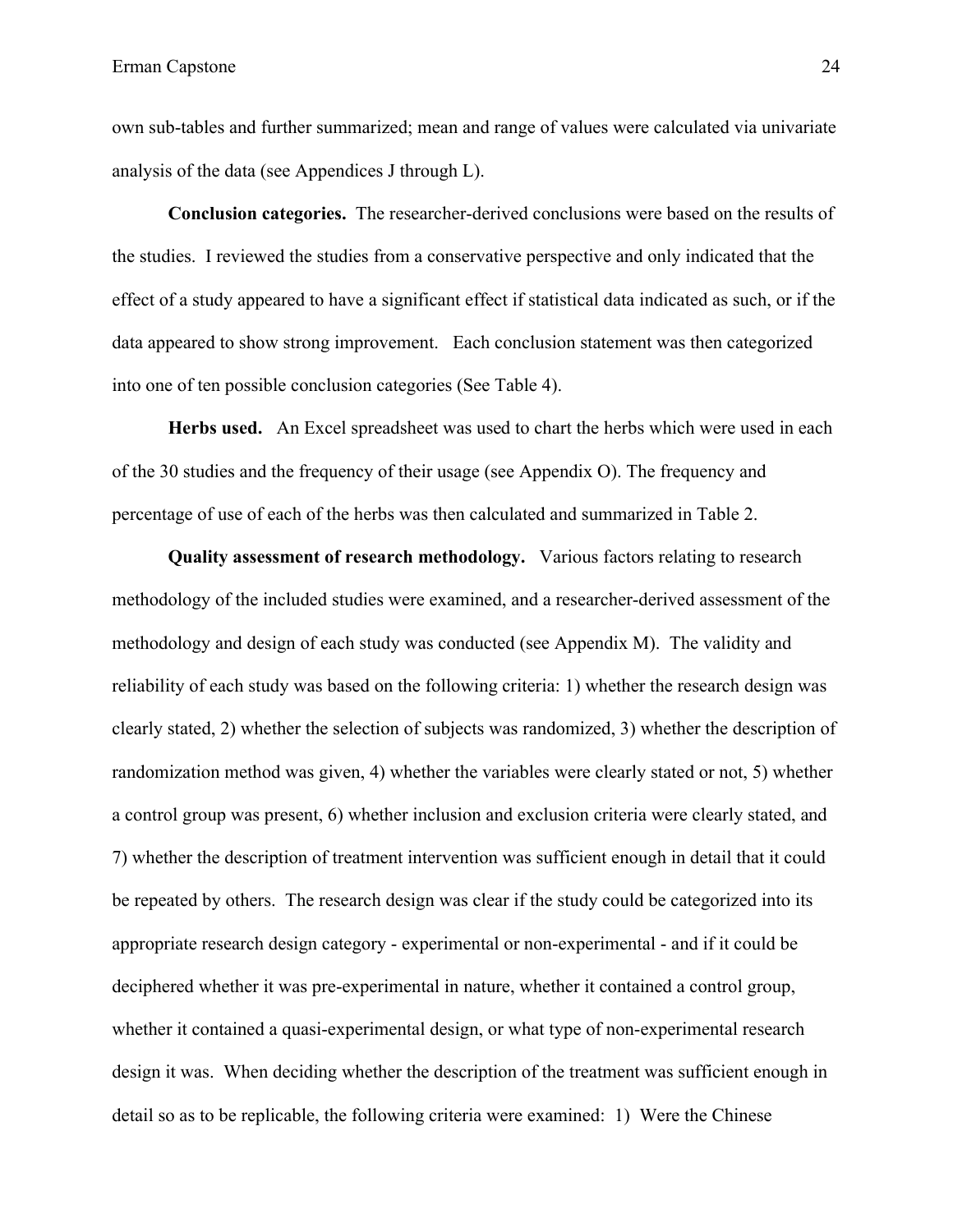medicine herbs used for the study described in sufficient enough detail so that others wanting to replicate the study would know which exact herbs to use? 2) Were the dosage, duration, time period, frequency, and method of administration of Chinese medicine or Western medicine usage clearly described? 3) Did the researcher clarify when and how often lab tests were administered? Articles were considered highly relevant if all seven criteria contained "yes" answers. Articles were considered "relevant" if the study fulfilled four to six criteria. Articles which met only two to three of the criteria were judged "somewhat relevant." And articles which fulfilled only one or zero criteria were considered "not relevant."

**Summary of study designs.** The purpose of the last data collection table was to summarize the research designs of the articles selected for the literature review synthesis. The table was divided into "experimental" and "non-experimental" sections. The "experimental" section was further subdivided into "pre-experimental," "experimental," and "quasiexperimental" sections. The "non-experimental" studies were limited to case studies or case series. See Appendix N for details.

## **Limitations**

The limitations encountered in conducting this literature review synthesis include the fact that my literature review synthesis was conducted on only 30 studies, that most of the studies selected for analysis were small-scale studies or case studies, and that there was significant variability amongst the studies in regards to the combination of medicines used in the experimental and control groups, which resulted in more scattered, less coherent categories of treatment interventions and outcome results reported in this study. An obvious limitation of doing a retrospective literature review synthesis was the lack of control of the researcher over the variables of interest in the studies. For example, there was a lack of articles which compared Chinese medicine with aspirin and low molecular weight heparin as the control group. Therefore,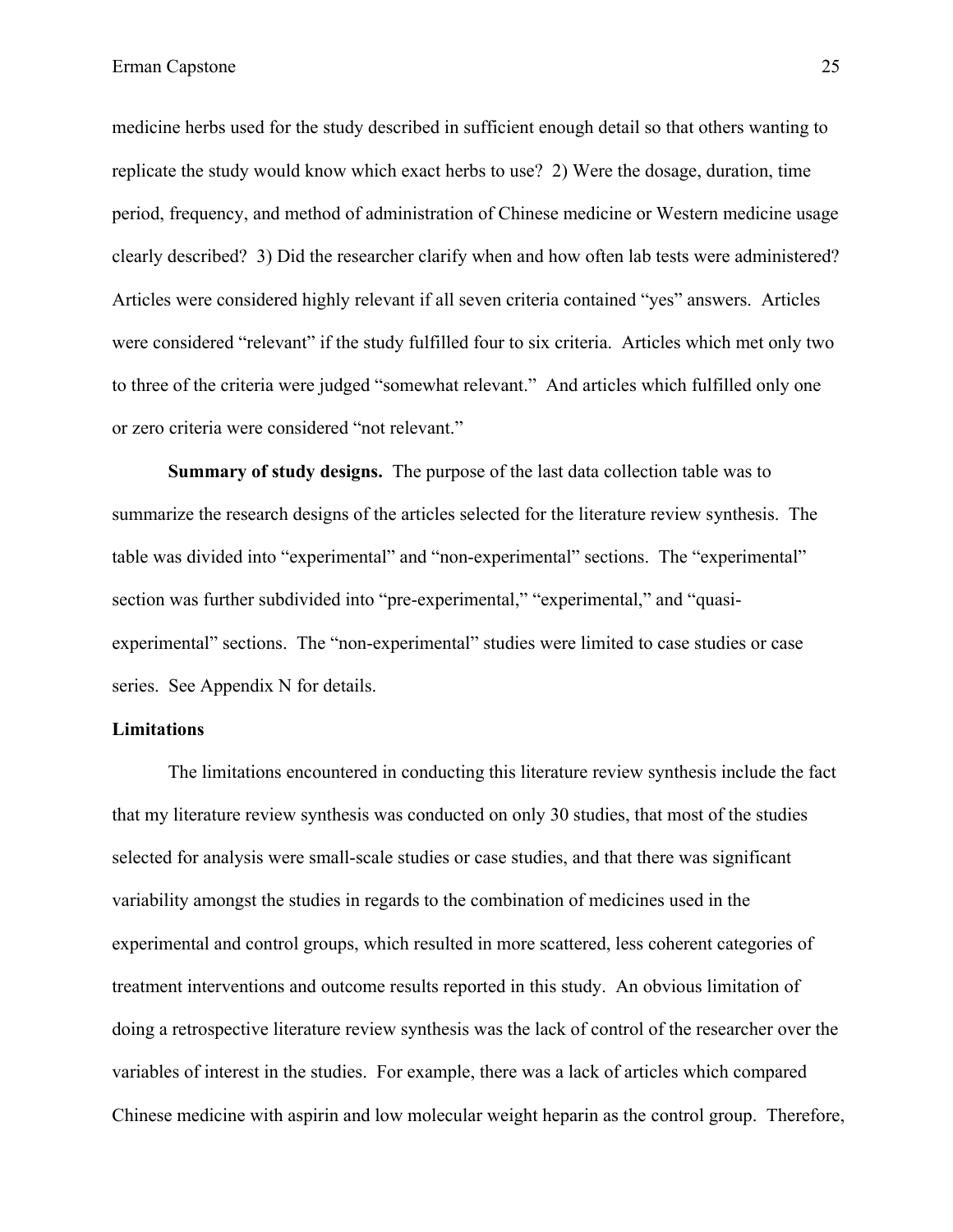the research questions asked in this study could only be answered to the extent that there was sufficient literature available that could form the basis of the researcher's answers. Being that I was the only coder for this literature review synthesis, it was possible that the reliability of the data was compromised due to single rater limitations. Despite these issues, however, there still exists much information from these studies that can provide insights into the effectiveness and use of Chinese medicine to treat immunologic recurrent miscarriage.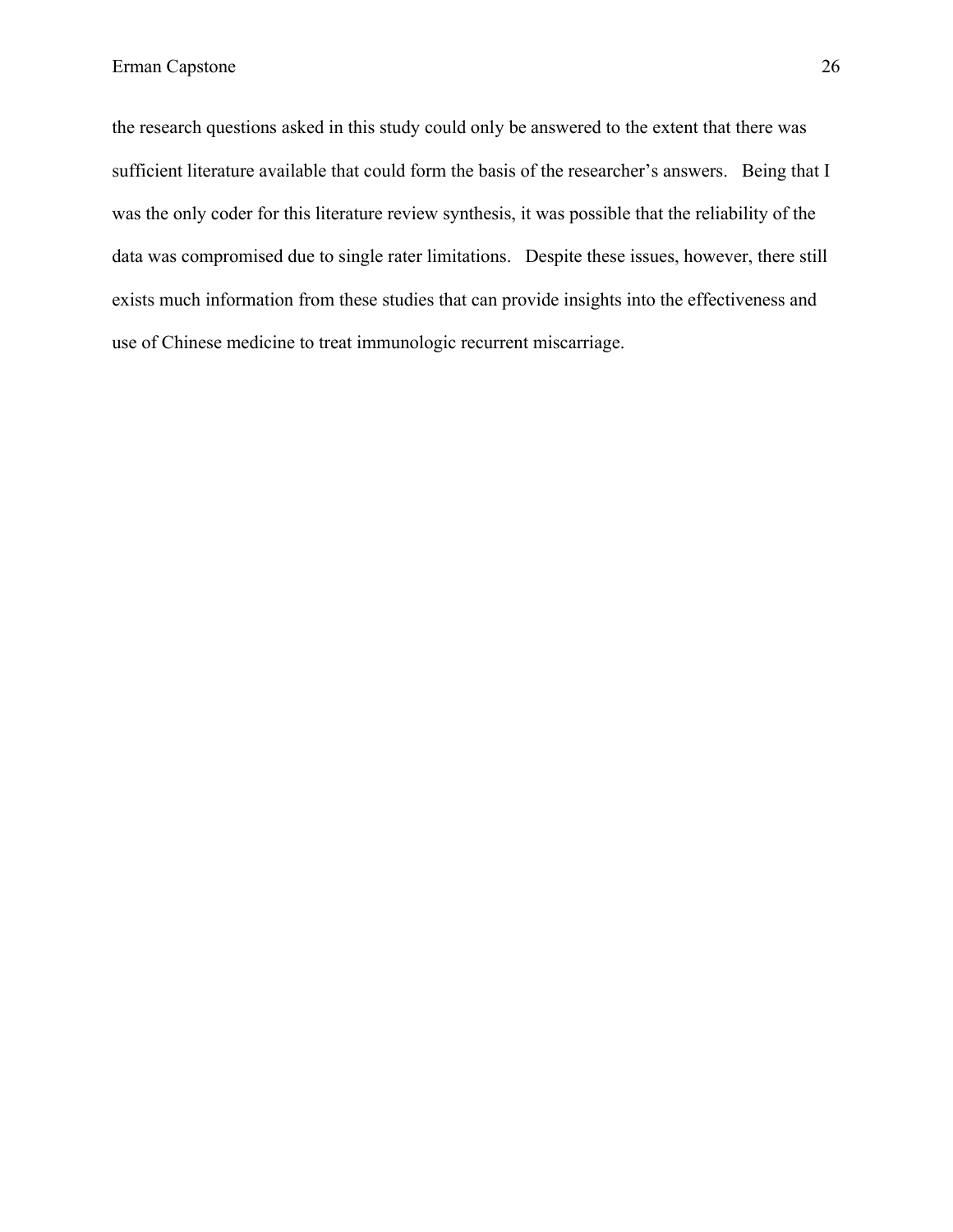#### **Chapter 3: Literature Review**

### **Introduction and Overview**

This chapter will provide a summary and review of the literature which was used for this literature review synthesis. A description of the research designs, treatment strategies, and herbs or Western medication used throughout the studies will be provided. Results and findings of the studies will be briefly reviewed.

A total of 30 articles examining the use of Chinese herbs with or without Western medicine for various types of immunologic recurrent miscarriage satisfied the criteria for inclusion in this literature review synthesis. Of these articles, twelve examined the exclusive use of Chinese herbal decoctions or patent herbal formulas to treat immunologic recurrent miscarriage; seven articles compared Western treatment alone versus Chinese herbs plus Western medicine; six compared the effectiveness of Chinese herbs alone versus Western medicine treatment modalities; three studies assessed the effectiveness of the combined use of Chinese herbs and Western medicine; and two articles each consisted of three treatment groups comparing the use of Chinese medicine alone, Chinese herbs plus Western medicine, and Western medicine alone. A total of five articles were either case studies or case series. Below is a summary of these articles.

## **Studies Focusing on the Use of Chinese Herbs Alone**

**Sairei-to (Chai Ling Tang).** There was a total of 12 research articles evaluating the effectiveness of different Chinese herbs or patent herbal formulas when used used alone. Three of these articles were based on research done in Japan on an herbal formula known in Japanese as "Sairei-to," known in Mandarin as "Chai Ling Tang," which is composed of two basic Chinese medicine formulas, Xiao Chai Hu Tang and a modification of the traditional Wu Ling San (Takakuwa et al., 1996; Takakuwa et al., 1997; Kano, Shimizu, & Kanda, 2010). Xiao Chai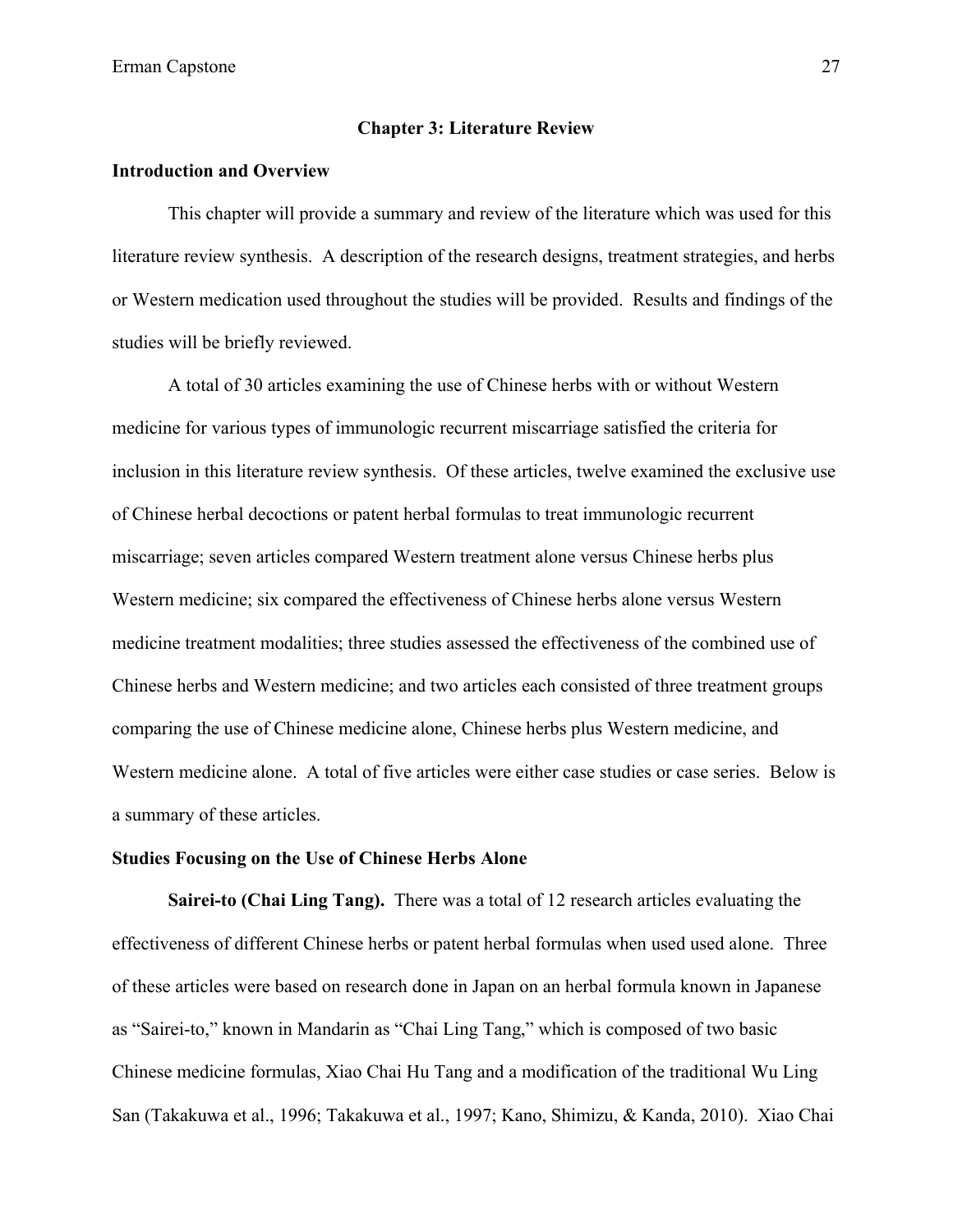Hu Tang is composed of the herbs Chai Hu, Ban Xia, Huang Qin, Da Zao, Ren Shen, Gan Cao, and Sheng Jiang. The modified Wu Ling San contains the herbs Zhu Ling, Fu Ling, Ze Xie, Bai Zhu, Cang Zhu, and Gui Zhi. In the study by Takakuwa et al. (1996), 12 patients with a history of two or more spontaneous abortions during the first trimester who were positive for one or more antiphospholipid antibodies (APA), also known as anticardiolipin antibodies (ACA) were treated with nine grams per day of Sairei-to in granule form starting from when they were not pregnant. After APA values returned to normal, patients were allowed to become pregnant. The formula was continued throughout pregnancy and discontinued after delivery. The main outcome measure was the APA titer values before, one month after, two months after, and three months after administration of the herbal formula, as well as at the first trimester of pregnancy. APA titers returned to normal in 75% (9/12) of the patients, and 83% (10/12) of these patients continued to have uneventful pregnancies and achieved live births. The author concluded that Sairei-to was an effective therapy for patients with APA positive recurrent miscarriage and that "there were no remarkable adverse effects accompanied by Sairei-To therapy."

In another case series research paper by the same author (Takakuwa et al., 1997), an identical protocol was implemented on 11 patients who were positive for antiphospholipid antibodies (APA) and who had experienced two or more consecutive spontaneous abortions. In addition to measurements of APA levels, the presence of lymphocyte subsets (CD3, CD8,CD19, CD57, etc.) was also measured before and one and two months after administration of Sairei-to, and at the first trimester of the pregnancy. 82% (9/11) of the patients treated with Sairei-to delivered healthy offspring, and the remaining two patients experienced repeated abortions. APA levels during the first trimester went back to normal levels in all patients except for one. The percentage of CD19-positive cells (Cluster of Differentiation markers are specific cell surface protein markers located on lymphocytes) significantly decreased at two months after the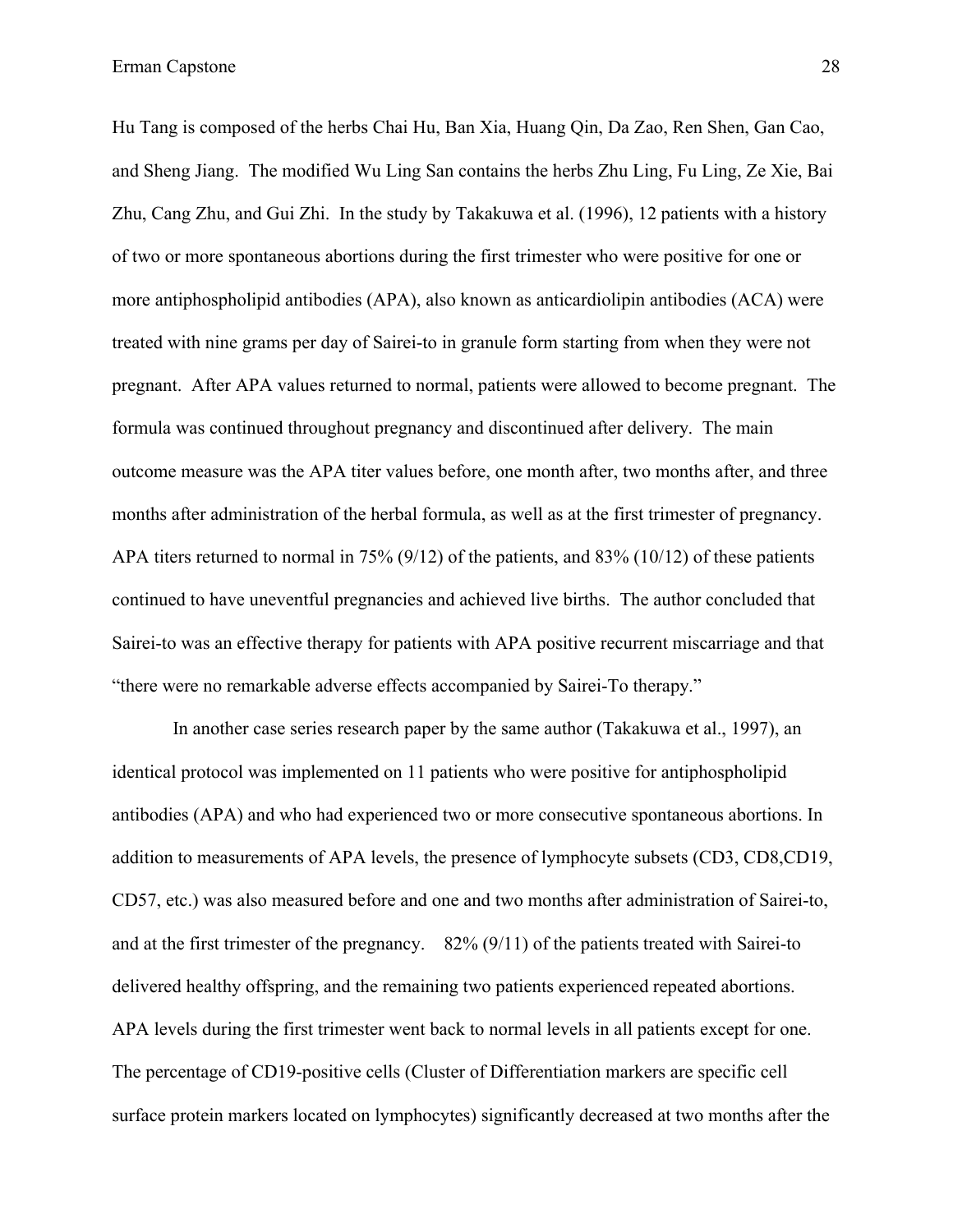start of treatment and also at the first trimester of pregnancy. CD4-positive lymphocytes significantly increased at the two month mark, and the CD4/CD8 ratio also increased significantly. The author concluded that the successful continuation of pregnancies in a majority of the patients was due to Sairei-to's ability to suppress the expression of CD19-positive cells (and therefore excessive antibody production) and increase the CD4/CD8 ratio.

The study by Kano et al. (2010) compared two variations of the Sairei-to formula on 52 patients who tested positive for antinuclear antibodies (ANA) or antiphospholipid antibodies (APA). Nine grams per day of Sairei-to granules were administered 30 minutes before a meal (the duration of treatment was not stated). 63% (17/27) of patients who were ANA positive experienced a decrease in antibody titers after treatment, but the article did not mention whether the results were significant or not. 100% (7/7) of patients who tested positive for a specific type of APA, known as anticardiolipin antibody immunoglobulin G (ACA IgG), experienced a decrease in antibody titers after treatment ( $p < 0.04$ ). Another 59.3% (16/27) of patients who tested positive for a different type of APA known as anticardiolipin antibody immunoglobulin M (ACA IgM) showed reductions in antibody levels , although the results were not statistically significant ( $p < 0.206$ ). After taking the second variation of the Sairei-to formula (which leaves out the herb Cang Zhu and uses Bai Zhu and larger doses of Zhu Ling, Fu Ling, and Gui Zhi instead), however, 93% (26/27) of patients experienced reduced antibody titers. Kano and researchers also recorded the pregnancy and live birth rates of patients in their study. 59.3% (16/27), 14.3% (1/7), and 48.1% (13/27) of patients in the ANA positive, ACA IgG positive, and ACA IgM positive groups, respectively, became pregnant. Out of those who became pregnant during the study,  $62.5\%$  (10/16), 100% (1/1), and 76.9% (10/13) of the ANA, ACA IgG, and ACA IgM positive patients, respectively, achieved live births. It is debatable, however, whether the herbal formulas were effective in improving overall live birth rates, however, because taken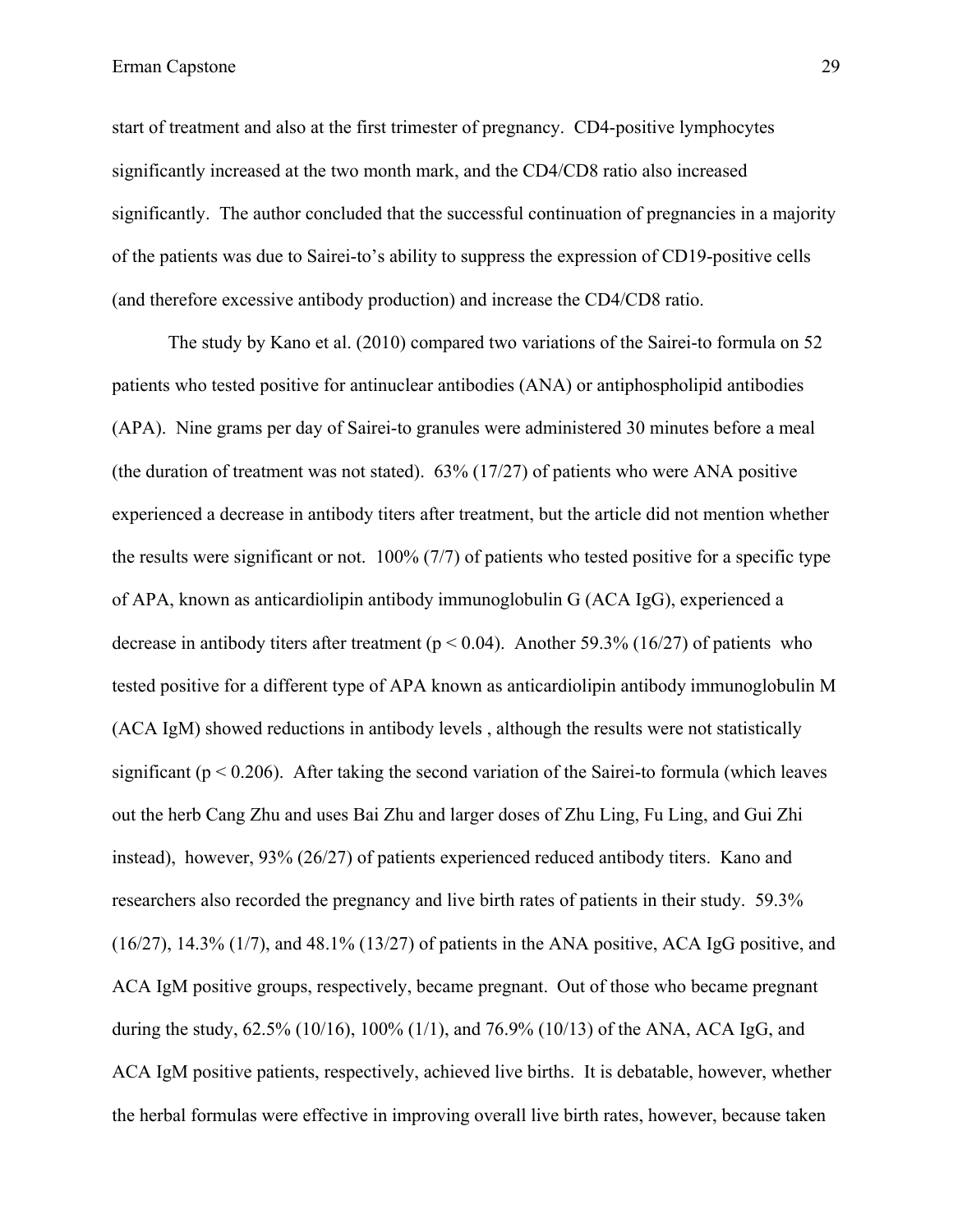as a whole, only 37% (10/27), 14.3% (1/7), and 37% (10/27) of the *total* subjects in the ANA, ACA IgG, and ACA IgM groups, respectively, had live births by the end of the study. As researcher, I came to the conclusion that the Chinese herbs did not appear to be effective in achieving live birth in a majority of patients even though a significant percentage of patients experienced decreases in antibody titers.

**Antiphospholipid syndrome and other immunological factors.** Studies 17 (Meng, 2006), 18 (Wang, 2004), 22 (Yuan & He, 2004), and 23 (Yuan, 2005) also focused on the treatment of patients who were positive for antiphospholipid antibodies (APA) with the use of only Chinese herbs. Study 17 (Meng, 2006) was a case study in which a 28 year old patient who had previously experienced three miscarriages was administered herbs for three months. Although it is not clear whether she was required to continue taking the herbs until she became pregnant the next year, it is assumed that she did. It was also inferred that she took herbs during her pregnancy, but it is not clear whether the same herbal formula was used. It appears that the Chinese herbs taken before and during pregnancy were effective in preventing miscarriage and achieving live birth in this one patient. Study 18 (Wang, 2004) examined the live birth rate and percentage of patients who experienced a decrease in APA titers in a group of 43 patients between the ages of 26 to 42 years old who had previously experienced three or more miscarriages and who were pregnant at the start of the study. The live birth rate was 86% (37/43), and the percentage of patients who experienced a decrease in APA titers was 55.8% (24/43). It appeared, then, that the Chinese herbal formula taken during pregnancy in particular helped improve the live birth rate, although the duration of treatment was not specifically stated.

Study 22 (Yuan & He, 2004) looked at 36 patients whose pregnancies had just been confirmed via ultrasound. The Chinese herbal tea Tai Er An Fang, which is composed of the herbs Dan Shen, Dang Gui, Chi Shao, San Qi, Tu Si Zi, and Huang Qi, was taken daily until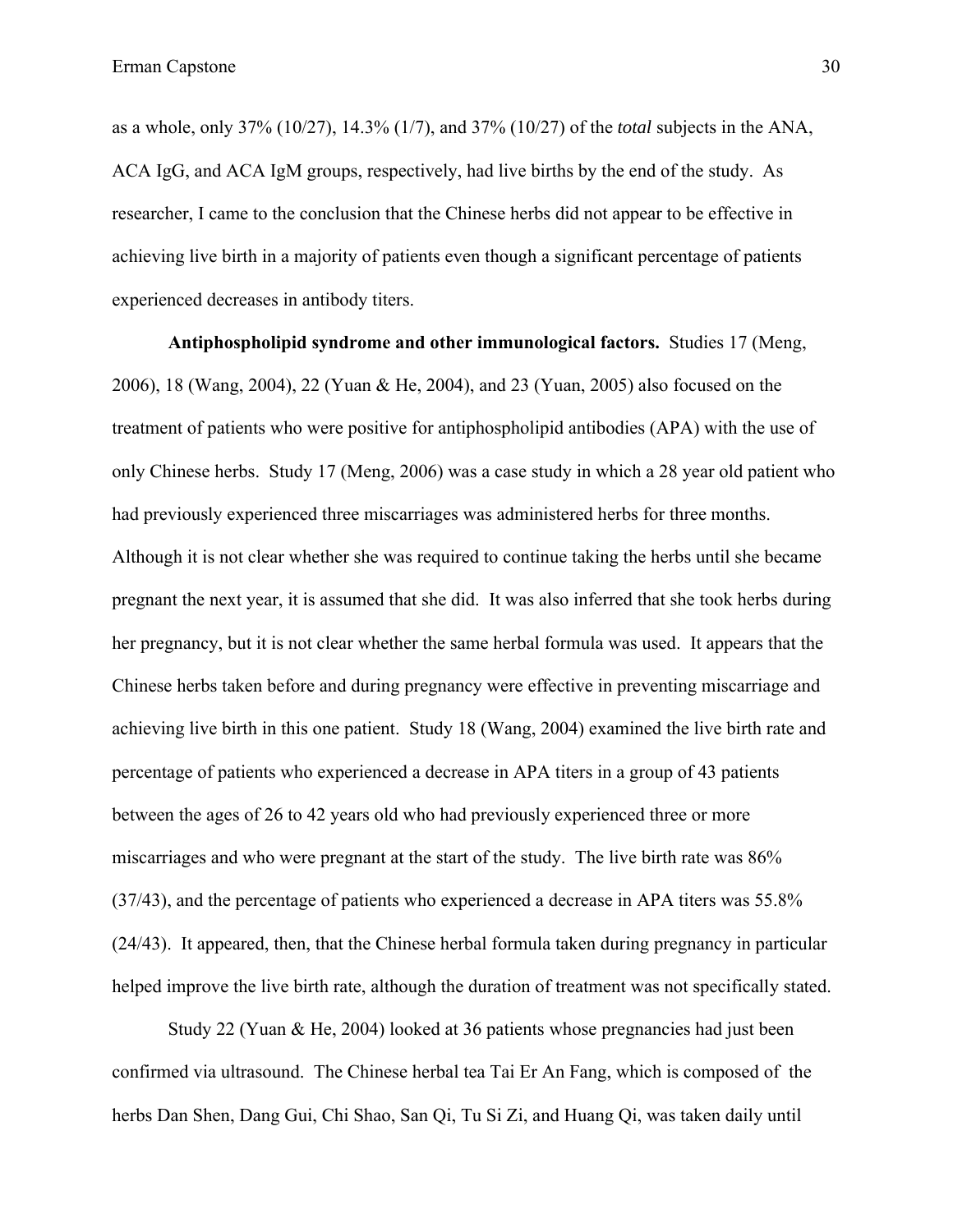antiphospholipid antibody (APA) levels returned to normal, an ultrasound revealed a viable fetus, and patients who had previously been experiencing bleeding or spotting during pregnancy stopped bleeding. The study measured the percentage of patients who experienced a decrease in antibody titers after treatment. The authors stated that 86.1% (31/36) of patients either experienced a decrease in APA levels, stopped bleeding or spotting, or succeeded in having viable pregnancies or pregnancies which resulted in live births after treatment. It did not differentiate between these patients, and therefore it is impossible to know specifically how effective the herbs were for each of these measures of pregnancy success. The reliability and validity of the research design and methodology of this study were questionable.

Study 23 (Yuan, 2005) was also conducted by the same author in the following year. Bu Shen Yi Kang Tang, which consisted of the herbs Tu Si Zi, Shu Di Huang, Chuan Xu Duan, Gou Qi Zi, Lu Jiao Pian, Dang Gui, Bai Shao, Dan Shen, Fu Ling, and Zhi Gan Cao, plus the addition of other herbs which were based on the patients' individual diagnoses were administered during the non-pregnant state until APA levels normalized. APA levels returned to normal in 97.2% (35/36) of patients after two to three 10-day treatment cycles.

Study 5 (Si, 2007) examined the live birth rate of 191 patients who suffered from ABO incompatibility (an immune reaction that occurs when the blood type of the mother and fetus are incompatible), Rhesus (RH) incompatibility (a disease in which an Rh negative mother may produce RH antibodies against the fetus if the fetus' father is Rh positive), or the presence of antiphospholipid antibodies (APA) after being treated with Bao Chan Shen Xiao Fang herbal decoction and/or pills during pregnancy. 86.2% (25/29) of the patients had successful pregnancy outcomes.

Study 20 (Gui, Xu, Yu, & Li, 1997) focused on the use of Kidney and Qi tonifying, heat clearing, and fetus calming herbs to treat 68 patients who were less than three months pregnant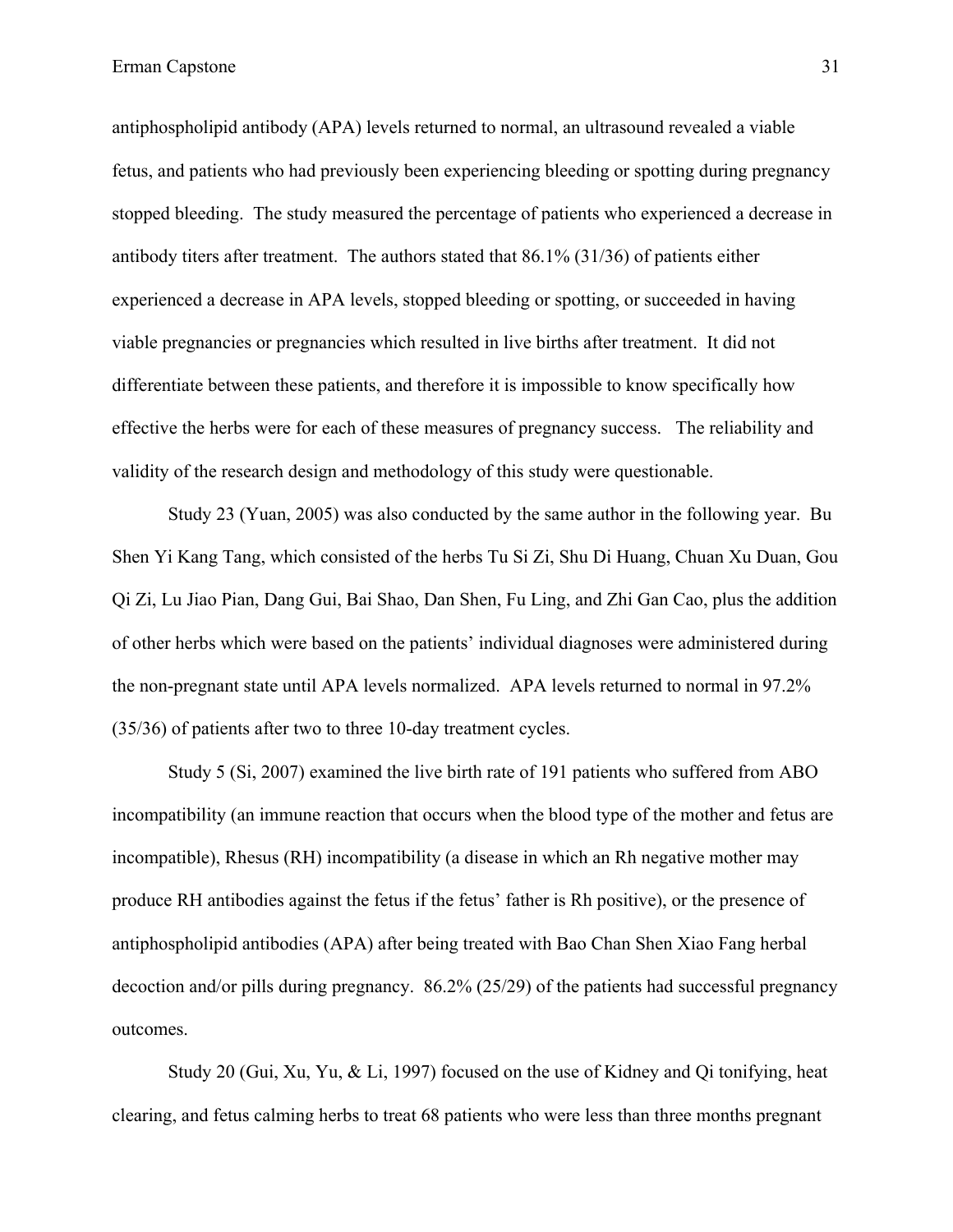with a history of three or more miscarriages. Changes in immunomodulatory activity, hormone levels, and live birth rate were recorded. 88.2% (60/68) of patients showed signs of a viable pregnancy via ultrasound or had already experienced a live birth by the time the study was published. The researchers found a significant increase in blocking effect after treatment in the patients who originally had blocking antibody deficiency ( $p < 0.05 \sim p < 0.01$ ).

Study 21 (Li et al., 2000) examined the effect of Yang Xue An Tai granules on suppressor T cell (also known as T lymphocyte) activity after three months of treatment in 56 patients who had a history of four or more miscarriages and had just recently confirmed that they were pregnant. A complete list of herbs in Yang Xue An Tai granules was not provided, unfortunately. 87.5% (49/56) of pregnancies resulted in live births, and suppressor T cell activity increased significantly in the second ( $p < 0.01$ ) and third ( $p < 0.001$ ) trimesters of pregnancy. Study 26 (Liu, Li, Yang, Wang, and Du, 2006) also looked at changes in T lymphocyte activity after administration of the herbal formula Yi Qi Gu Shen Tang, which contains the herbs Bai Zhu, Chai Hu, Gou Qi Zi, Huang Qi, Huang Qin, Shan Yao, Shan Zhu Yu, Shu Di Huang, Tu Si Zi, and Xu Duan. The herbal formula was prescribed for one to three months before pregnancy. CD4 (cluster of differentiation) and CD8 T lymphocyte levels were measured before and after treatment. After pregnancy was achieved, the herbs were continued intermittently until after the third month of pregnancy had been reached. 70% (21/30) of the patients achieved live birth (the pregnancy rate was not available), CD8 levels increased significantly ( $p < 0.05$ ), and the CD4/CD8 ratio significantly decreased after treatment ( $p <$ 0.05).

Study 29 (Cui and Hu, 2009) recorded changes in specific cytokines produced by TH1 (T helper 1) and TH2 (T helper 2) cells. An herbal formula known as Sang Qi Tang plus additional herbs based on the patients' individual diagnoses were administered. Duration of treatment and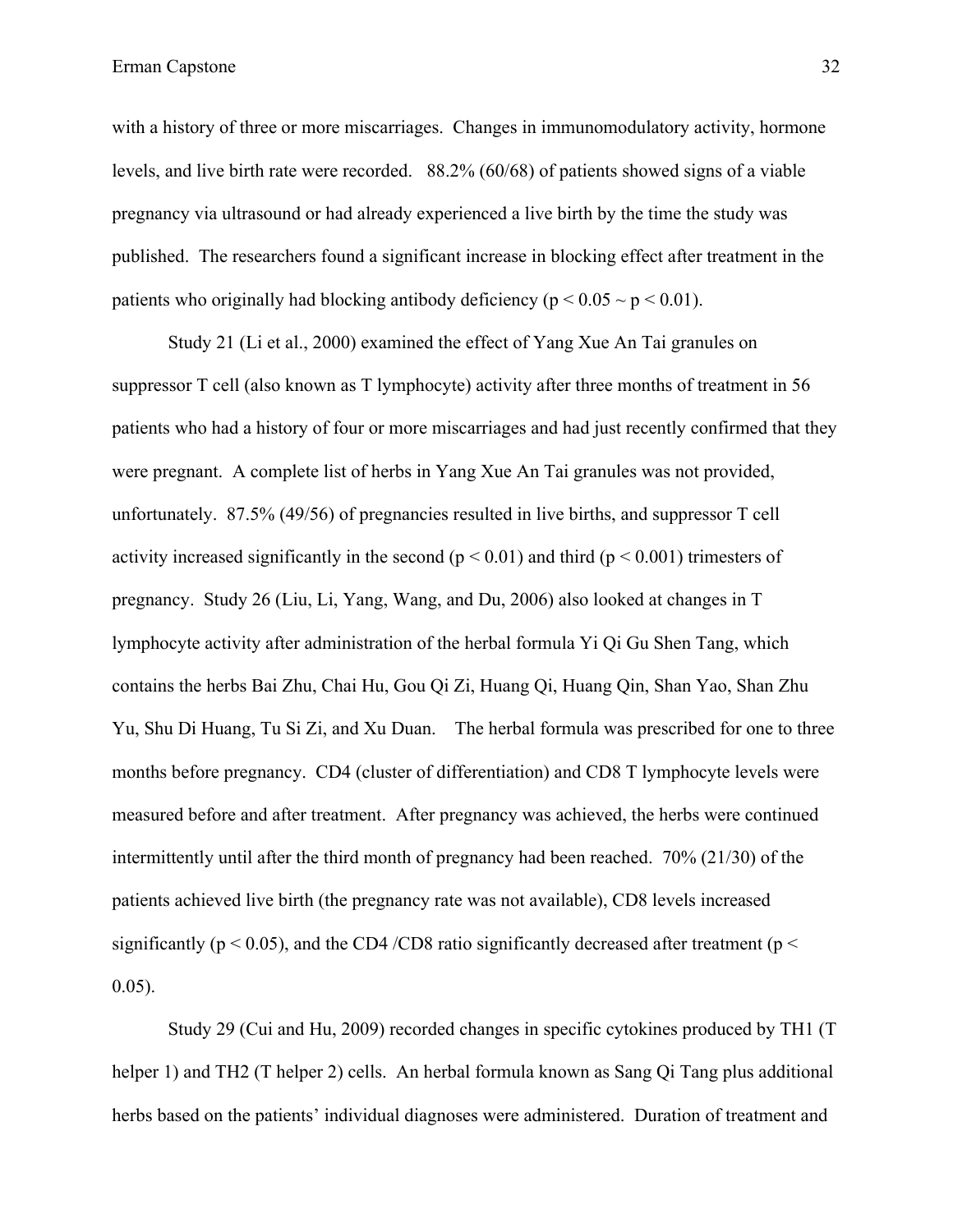directions on how to decoct the herbs were not explained. A significant decrease in the cytokines produced by TH1 cells – i.e., Interleukin-2 (IL-2) and tumor necrosis factor  $\alpha$  (TNF  $\alpha$ ) - as well as in CD4 (cluster of differentiation 4) levels and the CD4/CD8 ratio occurred after treatment ( $p < 0.05$ ), and a significant increase in IL-10 and CD8 levels was found ( $p < 0.05$ ). Furthermore, the treatment group's cytokine levels by the end of treatment were the same as the comparison "normal" group's levels.

## **Western Medicine Treatment Alone Versus Chinese Herbs Plus Western Medicine**

Seven articles compared the effectiveness of using Western medicine alone (Western Only) versus a combination of Chinese herbs and Western Medicine (CH/Western) in treating immunologic recurrent miscarriage. Study number 6, 8, 11, 13, and 14 focused on the treatment of antiphospholipid syndrome (APS), and study number 9 and 12 focused on other types of antibodies such as antisperm antibodies, anti-ovarian antibodies, and endometrial antibodies. The participants in these studies had a history of at least two or more miscarriages.

**Antiphospholipid syndrome.** Study 6 (Liu, Liu, Wu, Chen, and Liu, 2003) compared the effectiveness of using a combination of 100 mg/day of vitamin E and 10 mg, three times per day of folic acid in the Western Only control group, versus the same Western supplements combined with once daily intravenous injections of 250 ml of 5% glucose and 30 ml Dan Shen (Salvia Miltiorrhiza) solution. If the patient was already pregnant, treatment was continued for three to six months. 92.8% (26/28) of patients in the CH/Western medicine treatment group experienced a drop in anticardiolipin antibody levels, versus 14.3% (2/14) in the Western Only comparison group ( $p < 0.01$ ).

Study 8 (Li, 2003) compared the use of Western medicine only with another group administered both Western medicine and An Tai Jiao Nang pills. After confirming a positive pregnancy blood test, 2000 Units of human chorionic gonadotropin (HCG) were intramuscularly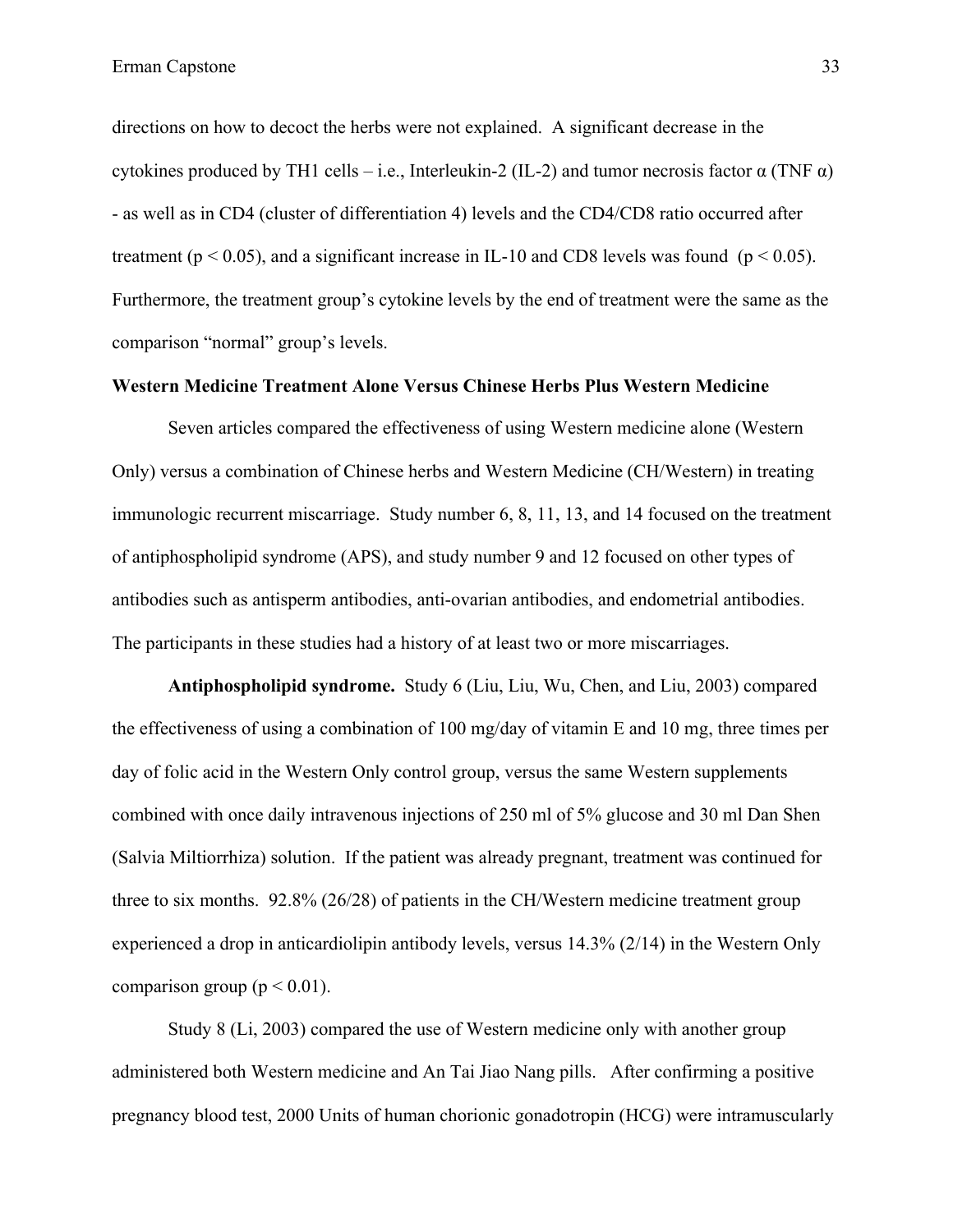injected every other day, and Vitamin E supplements were also administered (the dosage and frequency of use were not reported). If the patient was experiencing bleeding or spotting, 20 mg of progesterone was also administered every other day via intramuscular injection, alternating with HCG. The western medicine treatment was the same for both groups. In the CH/Western group, An Tai Jiao Nang pills, which consist of the herbs Bai Shao, Bai Zhu, Chen Pi, Dang Shen, He Shou Wu, Nu Zhen Zi, Sang Ji Sheng, Tu Si Zi, Xu Duan, and Zhu Ma Gen, were administered three times per day, four pills each time. The treatment was continued for another two months if a fetal heartbeat was detected on ultrasound 50 days since the last menstrual period. The data for this article was inconsistent, but it can be inferred that the percentage of patients in the CH/Western treatment group who experienced a decrease in anticardiolipin antibody (ACA) titers was 83.3% (25/30), and in the Western Only control group, 60.0% (18/30), with a significant difference between the two groups ( $p < 0.01$ ). The study also compared the number of patients in both groups whose pregnancies made it to  $> 28$  weeks. 93.3% (28/30) versus 73.3% (22/30) of patients in the treatment and control group, respectively,

made it through 28 or more weeks of pregnancy ( $p < 0.05$ ).

Study 11 (Shu, Miao, and Wang, 2002) examined and compared the live birth rates and percentages of patients who experienced a decrease in anticardiolipin (ACA) titers after treatment in a CH/Western group and Western Only group. In the CH/Western group, folic acid, Vitamin C, multi-vitamins, and Chinese herbs were administered for two to three months before attempting pregnancy and until ACA titers became negative. The herbs consisted of Bai Zhu, Dan Shen, Dang Shen, Dang Gui, Fu Ling, Huang Bai, Huang Qi, Huang Qin, and Yin Chen Hao. After pregnancy was confirmed, the same Chinese herbal formula was taken for five to ten days, and intramuscular injections of progesterone and human chorionic gonadotropin (HCG) were given. The Western medicine control group was only prescribed folic acid, vitamin C, and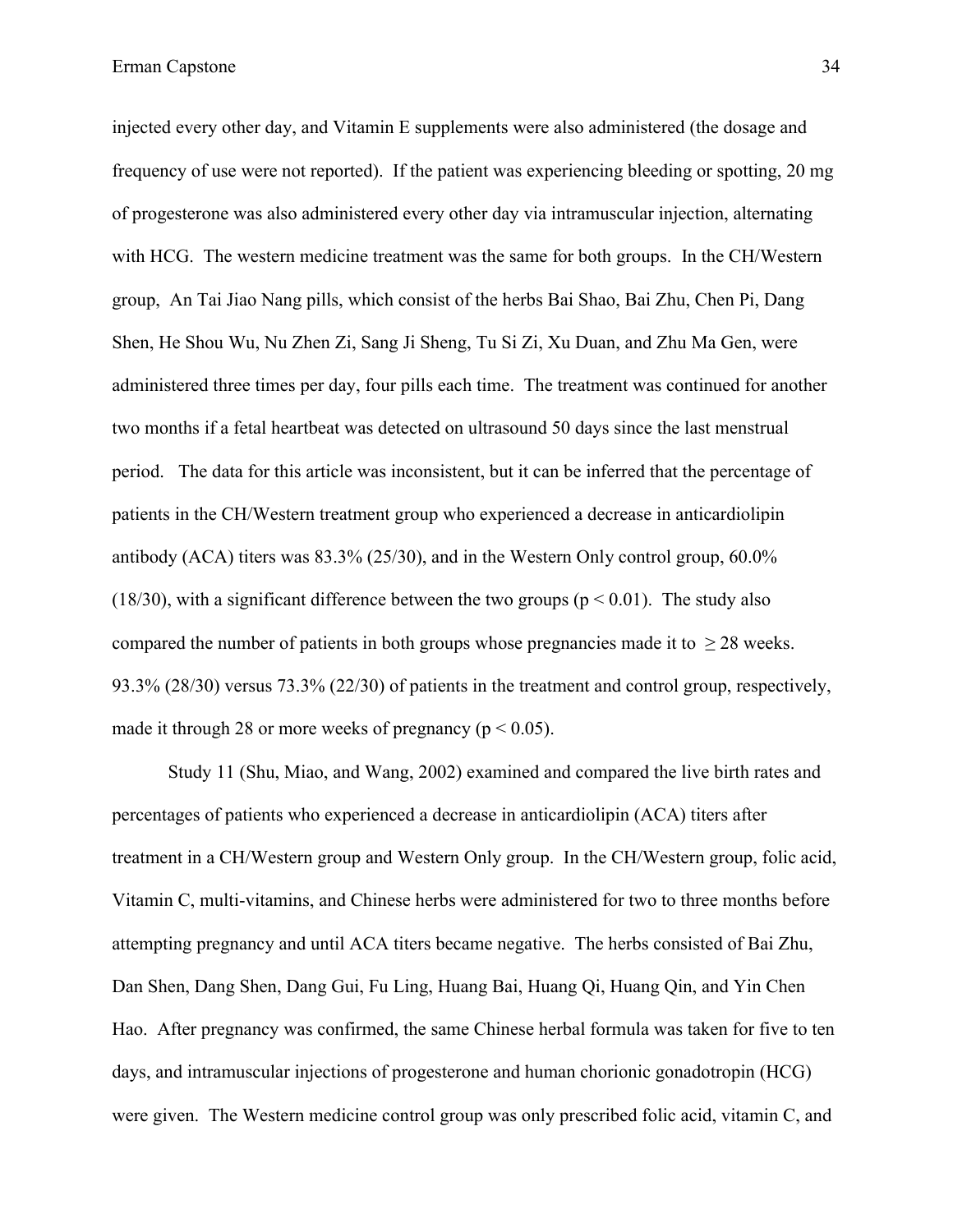multi-vitamins throughout the treatment program. The pregnancy rate was not reported, but the percentage of live births in the CH/Western treatment group was significantly greater than the control group – 82.6% (19/23) compared to 16.7% (3/18), ( $p < 0.01$ ). A conclusion regarding the percentage of patients who experienced a decrease in ACA titers could not be drawn because the result for the control group was missing or unavailable.

Study 13 (Ye, 2008) compared the effectiveness of low dose aspirin (LDA) alone versus LDA plus Chinese herbs in the treatment of threatened miscarriage in patients who had tested positive for the presence of anticardiolipin antibodies (ACA) and who were in their first trimester of pregnancy and experiencing symptoms of threatened miscarriage at the start of treatment. The treatment was continued until ACA levels tested negative two consecutive times one month apart. Patients in the Western medicine only control group were given 50-80 mg of aspirin, once per day. Although none of the patients in the study achieved full-term pregnancies, but 92.3% (42/45) of the patients in the CH/Western treatment group achieved premature deliveries resulting in live births, compared to 75.6% (34/35) in the Western medicine only group. The difference between the two groups was significant ( $p < 0.05$ ).

Study14 (Zhang, 2007) compared the use of low dose aspirin (LDA) and Chinese herbs to a Western medicine only control group (Western Only) administered LDA and oral prednisone in the treatment of antiphospholipid syndrome. The CH/Western group was given 25 mg of LDA, twice per day, combined with a Chinese herbal formula made primarily of Kidney tonifying and Blood moving herbs – Chuan Xiong, Dan Shen, Sheng Gan Cao, Huang Qi, Nu Zhen Zi, Shan Zhu Yu, Shu Di Huang, Tu Si Zi, Yi Mu Cao, and Ze Lan. The Western medicine only group was administered 25 mg LDA and 5 mg oral prednisone, once per day. Patients were instructed to use condoms to prevent pregnancy while the treatment was continued for one to three months until anticardiolipin antibody (ACA) levels returned to normal. After treatment,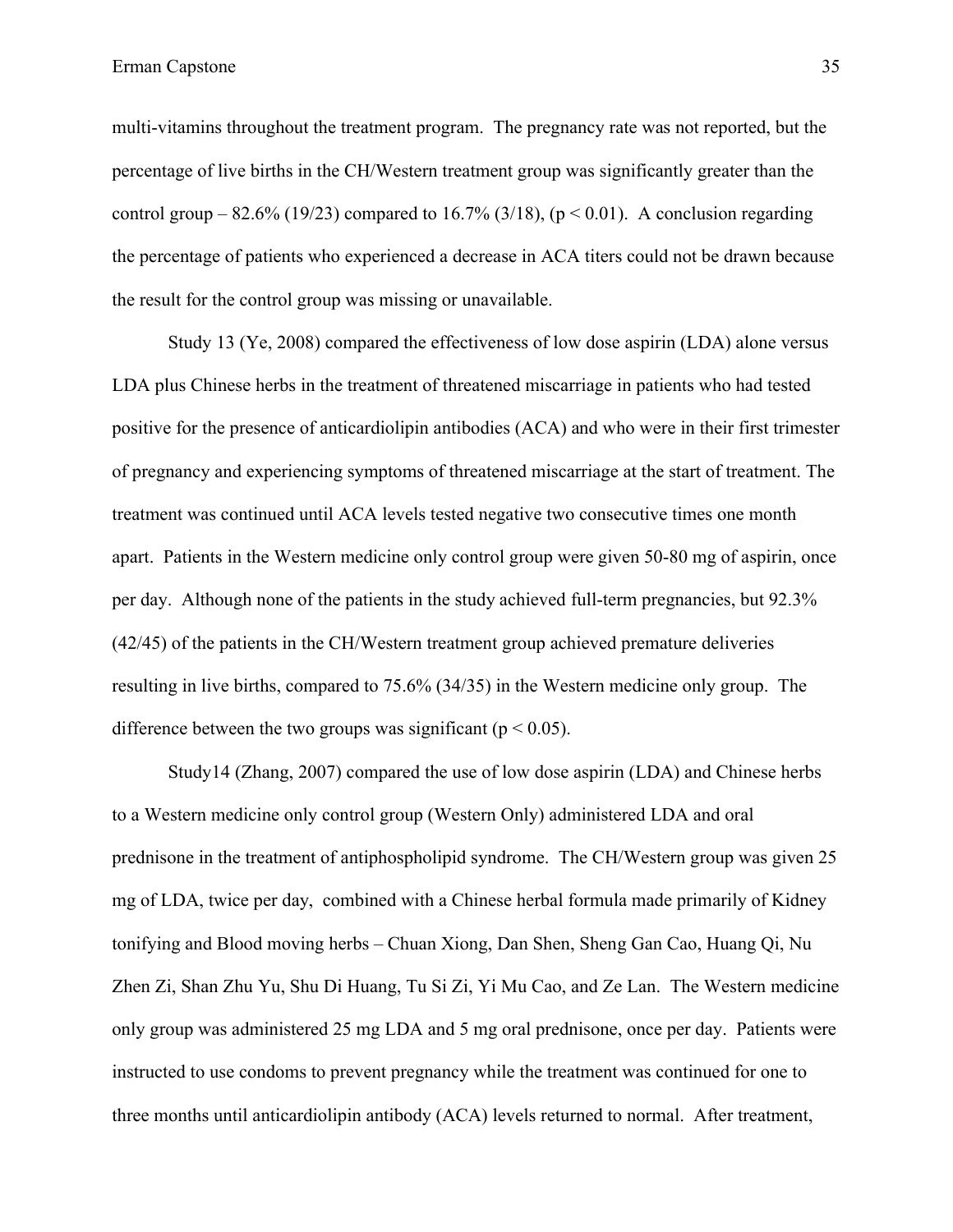ACA levels changed from positive to negative in 92.3% (42/45) of patients in the CH/Western treatment group, compared to 66.7% (20/30) in the control group, with the differences between the groups being significant ( $p < 0.05$ ).

**Other immunological factors.** Studies 9 (Chai and Zhao, 2002) and 12 (Zhang, 2002) looked at the use of Chinese herbs and/or Western medicine to treat immunologic recurrent miscarriage due to the presence of other antibodies such as antisperm antibodies, antiovarian antibodies, endometrial antibodies, and anti-HCG antibodies. The study by Zhang (2002) also included patients who tested positive for antiphospholipid antibodies. In Study 9, patients were instructed to use condoms to prevent pregnancy during the three to six months of treatment. Both the CH/Western treatment group as well as the Western Only group were required to take 5 mg of prednisone, three times per day for seven days starting from cycle day 3 of each month. Once the patient became pregnant, 20-40 mg of progesterone was administered once a day, along with an intramuscular injection of 2000 IU of HCG once every other day. After three months of pregnancy, the patient was gradually tapered off of the medication. In addition to the Western medication, the CH/Western patients also took a variety of Chinese herbs. Kidney deficiency patients were given a modified version of a traditional herbal formula known as Yu Ling Zhu, and patients diagnosed with Liver Qi stagnation were given a modified Jia Wei Xiao Yao San formula. During pregnancy, a different set of herbal formulas was administered for three to five months of the pregnancy. Kidney deficient patients were prescribed a modified Bu Shen Gu Tai Yin, while Qi and Blood deficient patients were prescribed a modified Yang Xue An Tai Tang formula. The percentage of patients in the CH/Western group who experienced a decrease in antibody titers was significantly greater than the Western Only control group ( $p \le 0.01$ ) - 77.8% (28/36) compared to 25% (5/20). The percentage of patients in the treatment group who made it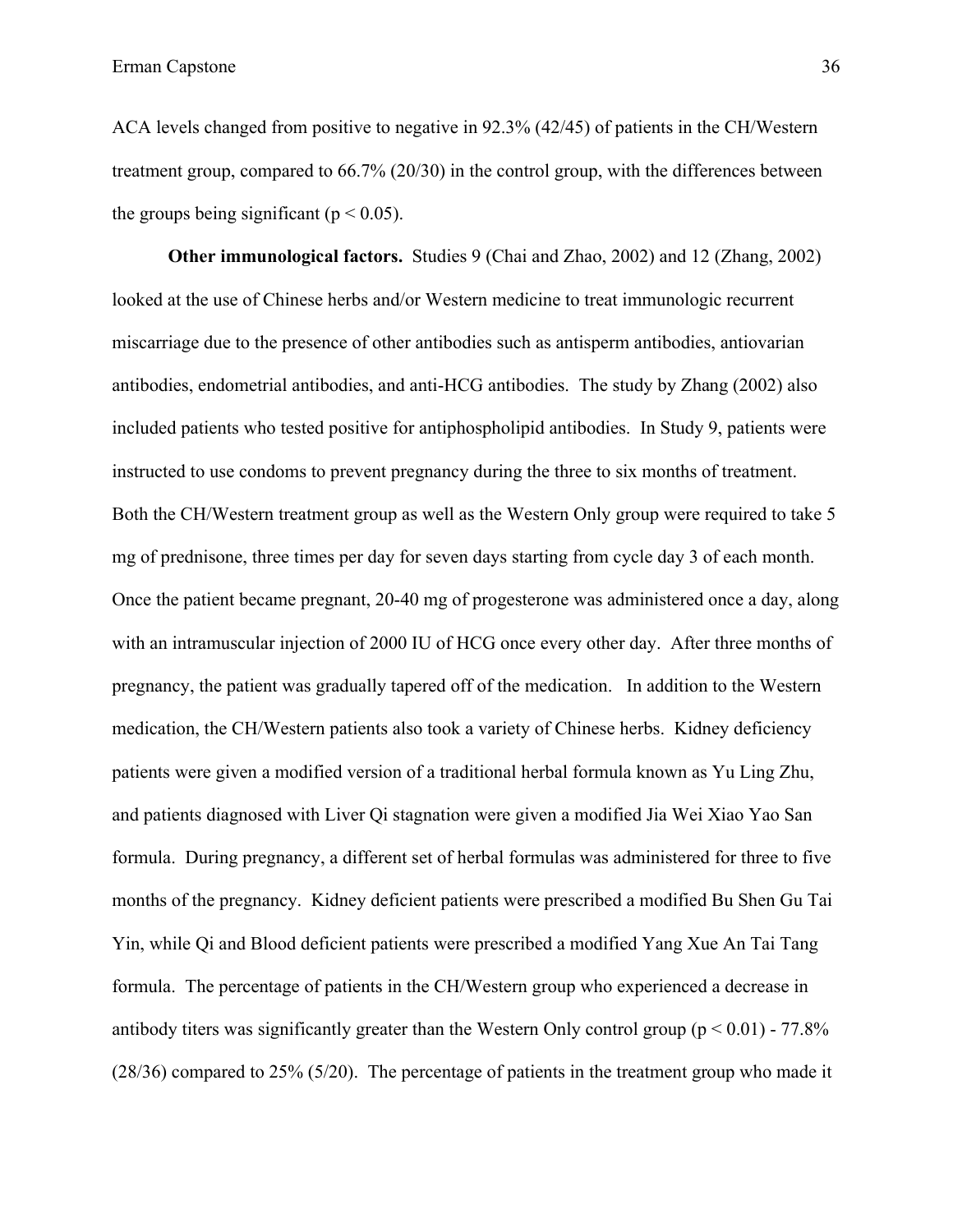through more than 15 weeks of pregnancy was 52.8% (19/36), compared to 10% (2/20) in the control group ( $p < 0.01$ ).

In study 12 (Zhang, 2002), prednisone and a vitamin E supplement were the only Western medications administered in both the CH/Western treatment group and Western Only control group. After 28 days of treatment, blood and vaginal mucous samples were taken, and antisperm antibody, endometrial antibody, and anticardiolipin antibody levels were measured. A total of three 28-day cycles of treatment was carried out. In the CH/Western combination treatment group, Liu Wei Di Huang Wan pills were taken, 10 grams three times per day. Once the patient became pregnant, the Chinese herbal formula Shou Tai Wan was administered in addition to 100 mg vitamin E, until the end of the first trimester. Although the overall live birth rate for both groups was not impressive, the CH/Western group had a significantly higher percentage of live births than the control group  $-38.3\%$  (18/47) compared to 28.6% (12/42). The CH/Western group also had a significantly higher percentage of patients who experienced a decrease in antibody titers  $-74.5\%$  (35/46) – compared to the Western Only group, in which 52.4% (12/42) of patients experienced a decrease ( $p < 0.05$ ).

## **Chinese Herbal Medicine versus Western Medicine**

A total of six studies compared the use of Chinese herbs alone versus Western medicine alone to treat immunologic recurrent miscarriage. The patients in all six of these studies had a history of two or more miscarriages and tested positive for anticardiolipin antibodies, endometrial antibodies, natural killer cells, or antisperm antibodies, and one study focused on the presence of maternal blocking antibodies.

**Aspirin versus Chinese herbal medicine as therapy for antiphospholipid syndrome.** Studies 2 (Cong, 2007) and 7 (Zhan et al., 2009) compared the effectiveness of 50 mg of low dose aspirin (LDA) per day versus Chinese herbs for the treatment of recurrent miscarriage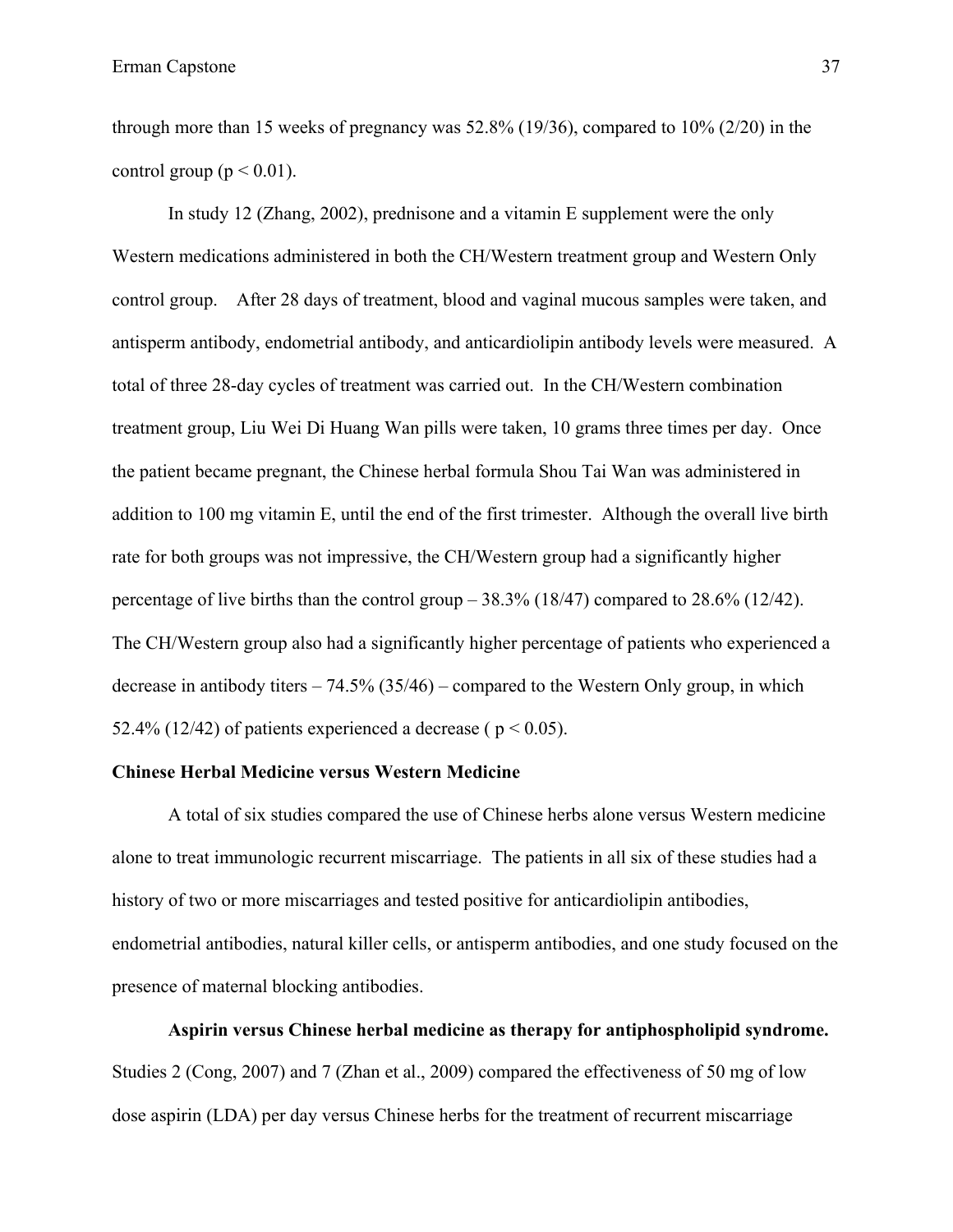caused by antiphospholipid syndrome. In the study by Cong (2007), an herbal formula called Xiao Kang Tang, which is composed of Bai Shao, Bai Ji Tian, Dang Shen, Gou Qi Zi, Nu Zhen Zi, Sang Ji Sheng, Shan Yao, Sheng Di Huang, Tu Si Zi, Xian Mao, Xu Duan, and Yin Yang Huo, was administered for a total of six months in the Chinese herbs only group (CH Only), during which participants were required to wear condoms to prevent pregnancy. The Western medicine only group (Western Only) took the 50 mg of LDA for a period of six months as well. 63% (29/46) of patients in the CH Only group experienced a decrease in antibody titers, compared to 31.58% (6/19) in the Western Only group ( $p < 0.05$ ). In the study by Zhan et al. (2009), the CH Only group was administered Xiao Kang Di Huang Tang formula, which is composed of Da Zao, Dang Shen, Fu Ling, Huang Qi, Ji Xue Teng, Mu Dan Pi, Shan Yao, Shan Zhu Yu, Shu Di Huang, Tao Ren, Tu Si Zi, and Ze Xie, plus other herbs based on the patients' individual diagnoses. Treatment in both the CH Only group and Western Only group continued for 45 days; if antibody titers were still positive after the first 45 days of treatment, treatment was continued for another 45 days. The percentage of patients who experienced a decrease in anticardiolipin antibody (ACA) titers in the CH Only treatment group was 91.6% (44/48), compared to  $63.1\%$  (24/38) for the Western Only group ( $p < 0.01$ ).

**Other immunological issues.** Study 3 (Cheng and Ma, 2010) compared the effects of a Chinese herbal formula versus prednisone on patients who tested positive for endometrial antibodies or anticardiolipin antibodies. In the group of patients who were positive for endometrial antibodies, 90.2% (37/41) of the patients who took only Chinese herbs (CH Only) experienced a decrease in endometrial antibody titers, compared to 72.5% (29/40) in the Western medicine only group (Western Only) who was administered 10 mg of prednisone, once per day for three months. The difference between the two groups, however, was not significant ( $p >$ 0.05). There was also a greater percentage of patients who experienced a decrease in antibody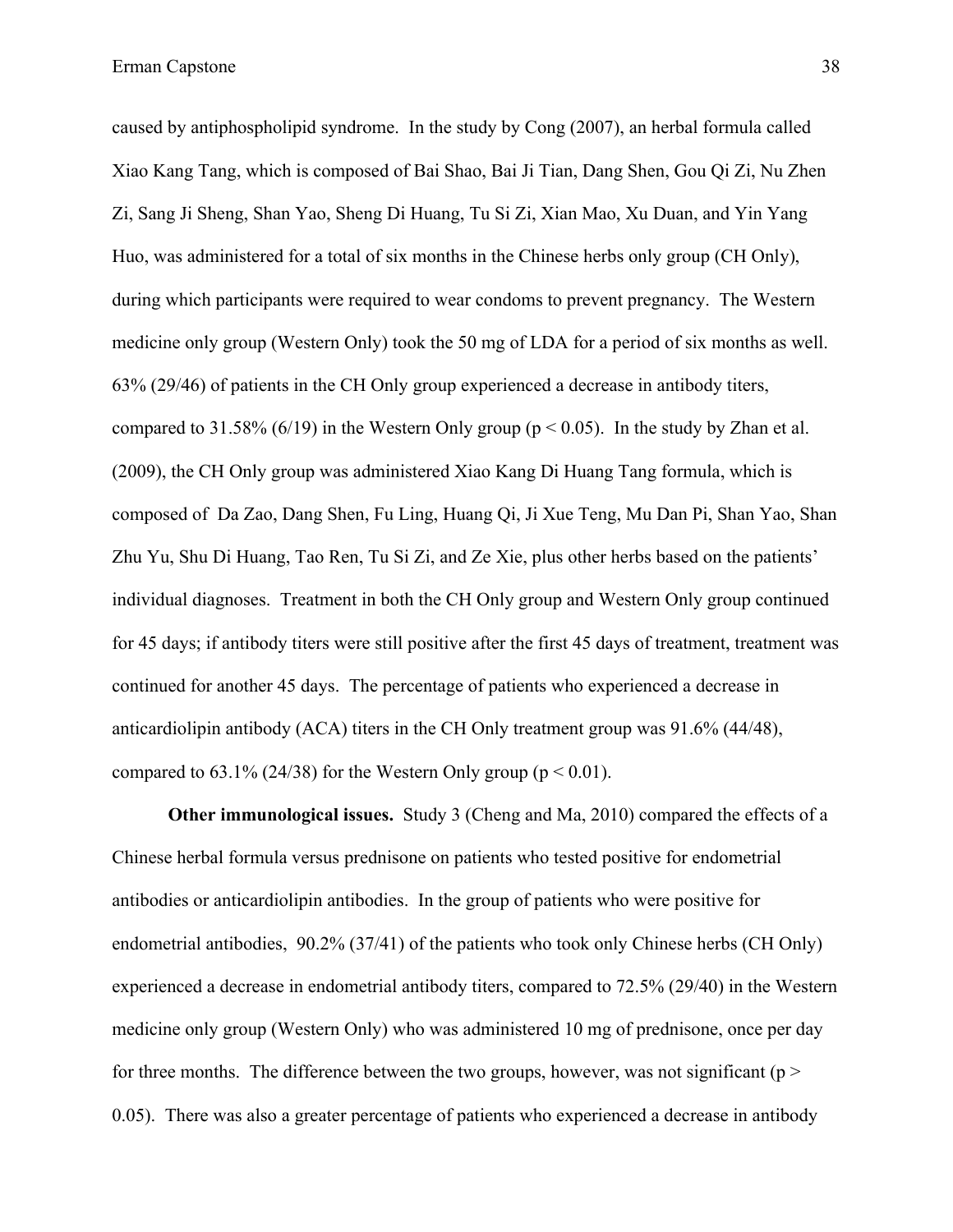titers in the group of patients who tested positive for anticardiolipin antibodies and took only the Chinese herbs  $-93.18\%$  (41/44) compared to 80.95% (34/42) for the Western Only group - but the results were insignificant as well ( $p > 0.05$ ).

Study 4 (Zhang, Li, and Tu, 2006) compared the use of a 100 mg, once-a-day dosage of a vitamin E supplement with the administration of 8 grams Yang Xue An Tai Ke Li pills, two to three times per day. After three months of treatment, changes in natural kill (NK) cell activity and trophoblast stem cell activity were recorded. The Chinese only group's NK cell activity decreased significantly from  $17.52 \pm 5.71$  to  $13.28 \pm 5.09$  after three months (p < 0.001), whereas the Western Only group's levels decreased insignificantly from  $18.04 \pm 5.34$  to  $16.99 \pm 1.0$ 5.73 ( $p > 0.05$ ). Furthermore, there was no significant difference in NK cell activity between the CH Only group post-treatment and a "normal" untreated comparison group ( $p > 0.05$ ). The trophoblast stem cell activity increased significantly in the CH Only group ( $p \le 0.001$ ), from  $53.39 \pm 9.67$  to  $61.85 \pm 11.73$  post-treatment, but not in the vitamin E control group (p > 0.05).

Study 28 (Shen, 2009) compared the effect of Zhi Bai Di Huang Wan herbal pills versus prednisone in the treatment of recurrent miscarriage in patients with antisperm antibodies. 6 grams of the herbal pills were administered twice a day for the CH Only group, and 5 mg of prednisone three times a day for the Western medicine group. After two to three months of treatment, the percentage of patients in the CH Only group whose antisperm antibody levels returned to normal levels was 85.7% (30/35) compared to 58.8% (20/34) in the treatment group  $(p < 0.05)$ .

The last study in this group (Liu, Xu, and Zhang, 2007), study 30, measured maternal blocking antibody levels after three months of treatment in a group treated with Bu Zhong Yi Qi Tang herbal decoction and another group undergoing paternal lymphocyte immunotherapy. The study found a significant improvement in the blocking effect of the maternal blocking antibodies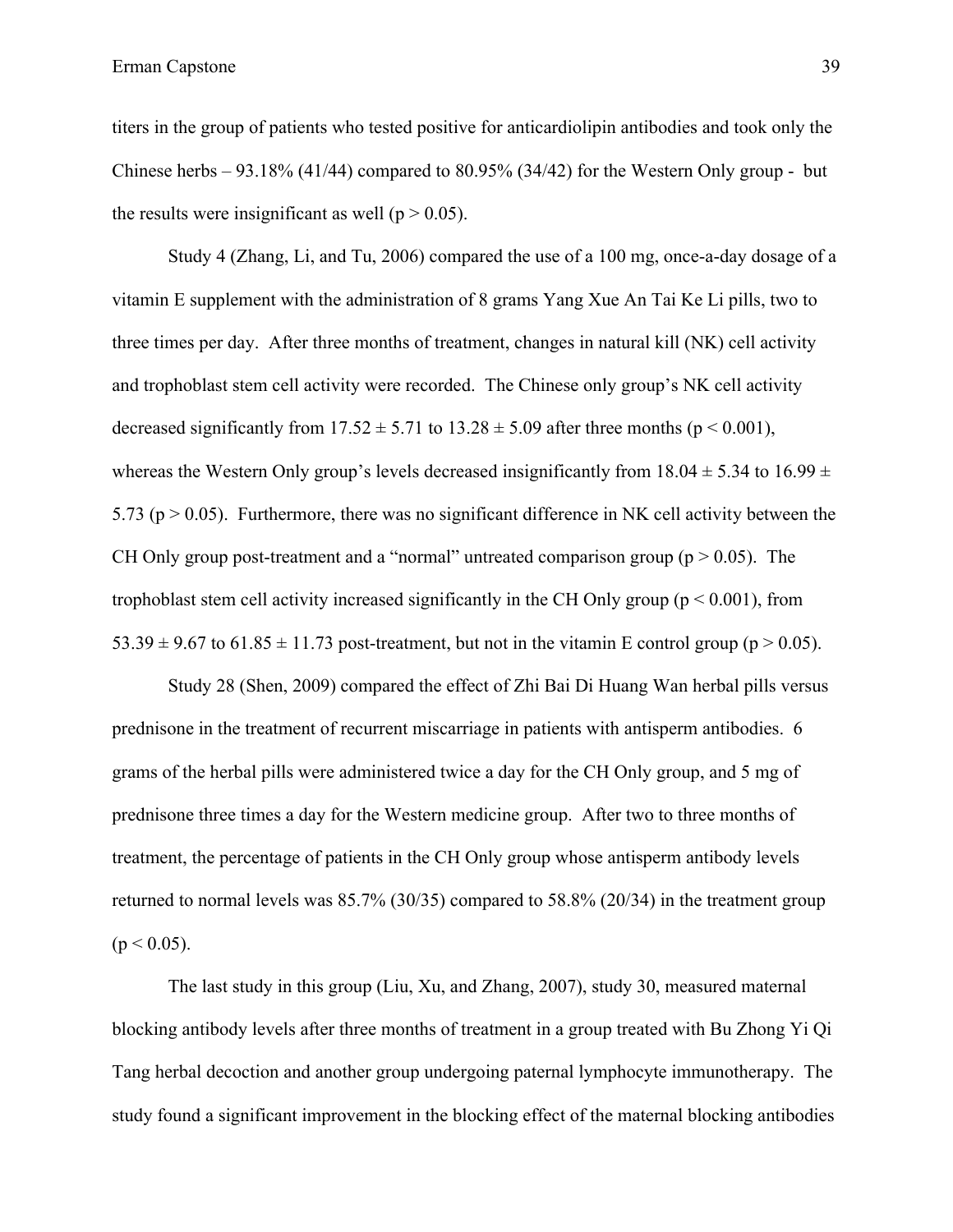after treatment in both the Chinese medicine and immunotherapy participants. No significant difference was found between the two groups.

#### **Chinese Herbs plus Western Medicine**

Three studies explored the integrated use of Chinese herbal medicine and Western medication to treat patients with a history of at least two or more miscarriage who tested positive for the presence of anticardiolipin antibodies (Hou, 2004; Takakuwa et al., 2003; Wang, Wei, and Liu, 2006). In the case series study by Takakuwa et al. (2003), which included four patients, 9 grams of the herbal granule formula Sairei-to (known as Chai Ling Tang in Mandarin) was administered before pregnancy and during the prenatal course. 81 mg per day of low dose aspirin (LDA) was given during the prenatal course, and 30-40 mg per day of the corticosteroid prednisolone was given during the first trimester and then reduced to 5-10 mg per day during the rest of the pregnancy period. All four patients became pregnant and achieved live births.

The study by Hou (2004) was a single case study in which the patient was experiencing light spotting 49 days since her last period. She was given intramuscular injections of 1000 Units of human chorionic gonadotropin (HCG) once a day, and the shots were tapered off so that by three weeks, the shots were discontinued. An herbal formula focused on tonifying the Kidney and Spleen Qi and calming the fetus was also administered everyday during the first four months of pregnancy. The treatment resulted in a live birth.

The study by Wang, Wei, and Liu (2006) compared two different Chinese herb plus Western medicine (CH/Western) treatment groups. While the Western medicine therapy for both groups was the same – 1000 Units HCG and 20 mg progesterone injections once a day if the patients' HCG and/or progesterone levels were low – the first group was administered an intravenous injection made up of 20 ml Dan Shen (Salvia Miltiorrhiza) extract and 50 ml saline solution, and the second group was given the herbal decoction Shou Tai Wan (duration of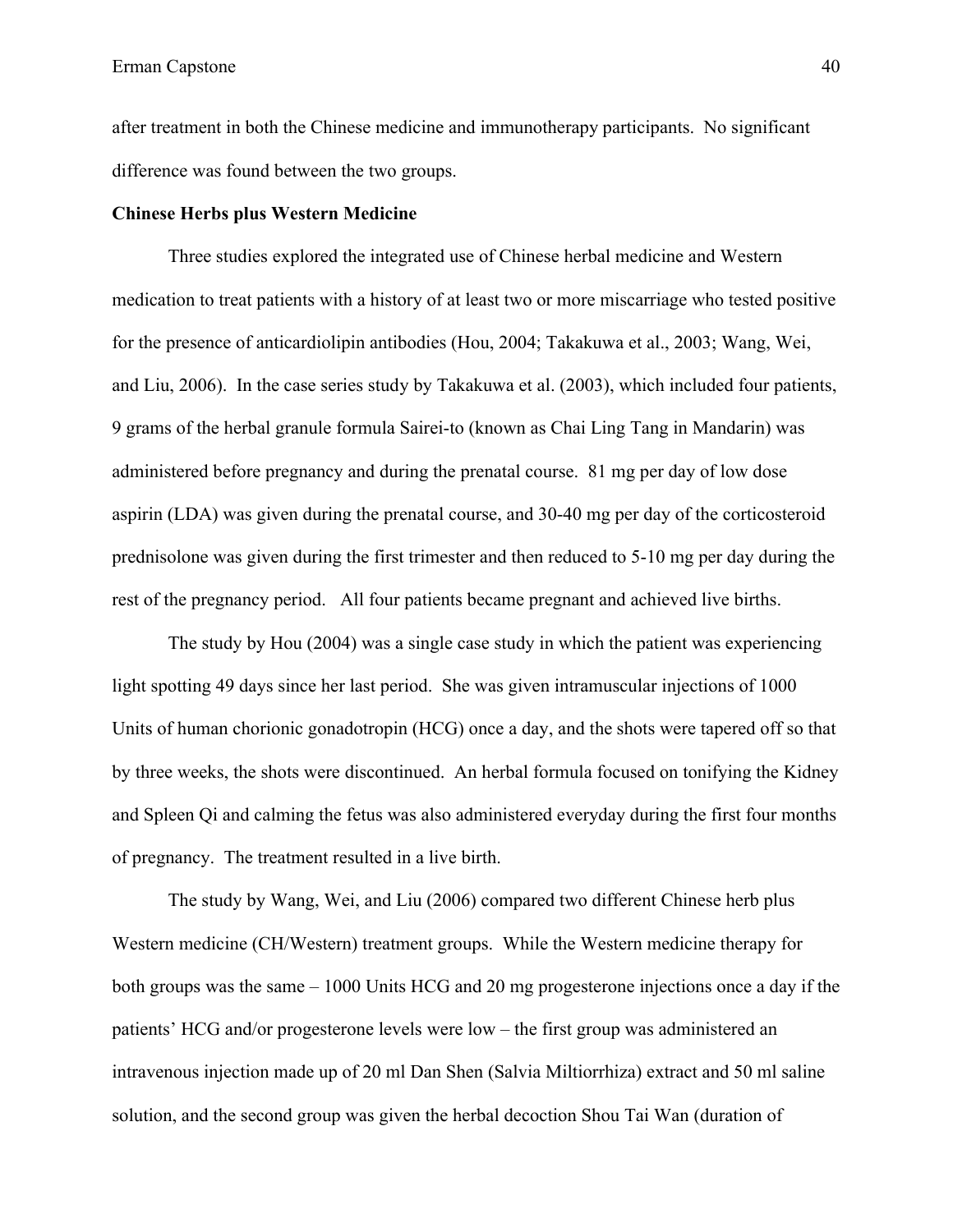treatment not reported). The Dan Shen injections were administered for 10 days; another two rounds of 10-day treatment were given, with 10 days of rest between each round. The live birth rate was higher in the group of patients that took the Dan Shen injection compared to the group which took the Shou Tai Wan herbal formula –  $70\%$  (21/30) compared to 40% (6/15). The statistical significance of the results was not reported.

# **Three Treatment Groups: Chinese Herbs Only, Chinese Herbs Plus Western Medicine, and Western Medicine Only**

Two studies (Wang et al., 2004; Wei and Li, 2004) each compared three different treatment groups – one group administered only Chinese herbs (CH Only), another group given a combination of Chinese herbs plus Western medicine (CH/Western), and a third group given only Western medicine (Western Only) – for the treatment of antiphospholipid syndrome and recurrent miscarriage.

In the study by Wei and Li (2004), a total of ninety non-pregnant subjects were split into three groups. The CH Only group was given one of two variations of Xiao Kang Tang herbal formula depending on whether they were Kidney Yin or Kidney Yang deficiency. The CH/Western group was prescribed the same Chinese herbal formula plus the addition of 25-50 mg of aspirin, once a day and 5 mg prednisone, three times per day. The Western Only group took only aspirin and prednisone. The live birth rate for the CH/Western group was the highest – 33.3% (10/30) – followed by 13.3% (4/30) for the CH Only group and 10% (3/30) for the Western Only group. There was no significant difference between the CH Only group and Western Only group in terms of live birth rate ( $p > 0.05$ ). The researchers also calculated the percentage of patients whose pregnancies were still viable at more than 28 weeks of pregnancy and 20 weeks of pregnancy, as well as those whose pregnancies lasted less than 18 weeks and resulted in miscarriage. The results indicated that the CH/Western treatment group had a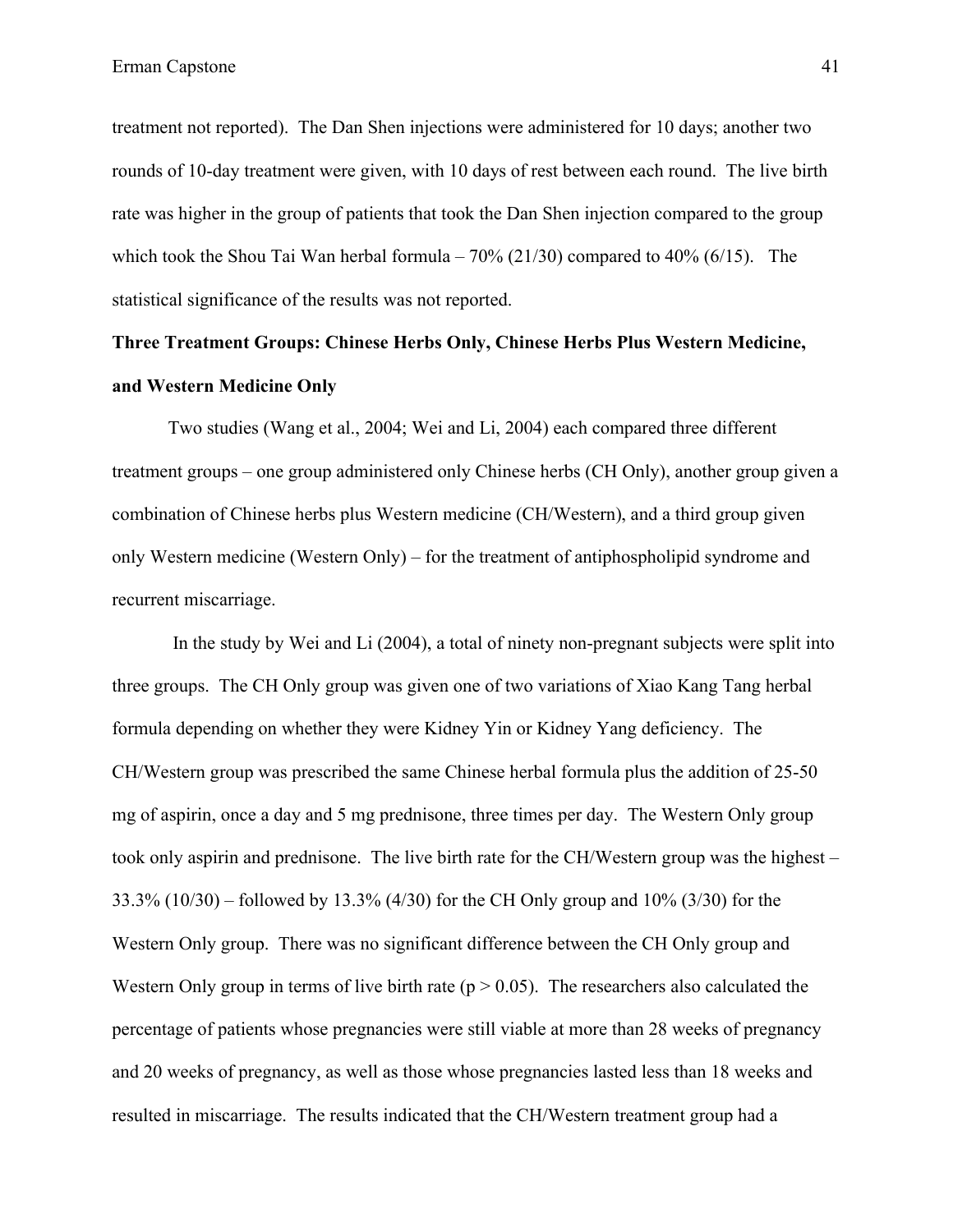significantly higher percentage of patients whose pregnancies were still viable at more than 28 weeks into the pregnancy  $-40\%$  (12/30) (p < 0.05). There was no significant difference in the number of weeks of sustained pregnancy between the CH Only group and Western Only treatment group ( $p > 0.05$ ). The CH/Western group also experienced the greatest percentage of patients whose anticardiolipin antibody or lupus anticoagulant levels dropped – 73.3% (22/30) compared to 30% (9/30) for both the Western Only and CH Only groups.

In the study by Wang et al. (2004), the CH Only and CH/Western treatment groups were prescribed Tai Min Ling concentrated herbal granules 30 days into the pregnancy and taken until a half month before the expected due date. During the same time period, the Western Only treatment group was prescribed 5 mg prednisone once a day, 50 mg aspirin once a day, an intramuscular injection of 6125 Units of heparin every other day, and 2.5 grams of intravenous gammaglobulin every 21 days. The CH/Western group was prescribed Tai Min Ling herbal granules and the Western Only treatment minus the heparin shots. Tai Min Ling contains the following herbs: Bai Shao, Dan Shen, Di Gu Pi, Du Zhong, Sheng Gan Cao, Sang Ji Sheng, Sheng Di Huang, Tu Si Zi, Xu Duan, and Yu Jin. The study measured the live birth rate and changes in anticardiolipin antibody (ACA) titers after treatment. According to the researchers, 100% of the patients in all three treatment groups became pregnant. The CH/Western treatment group had a 94.3% (33/35) live birth rate, followed by 75% (21/28) in the Western Only treatment group and 41.7% (10/24) for the CH Only group. The difference between the CH/Western group and the other two groups was significant ( $p < 0.05$  for the Western Only group and  $p < 0.01$  for the CH Only group). The CH/Western combination treatment group also experienced the greatest drop in ACA levels post-treatment compared to both Western Only group ( $p < 0.01$ ) and the CH Only group ( $p < 0.05$ ), thus indicating that the participants in the CH/Western had overall better pregnancy outcomes.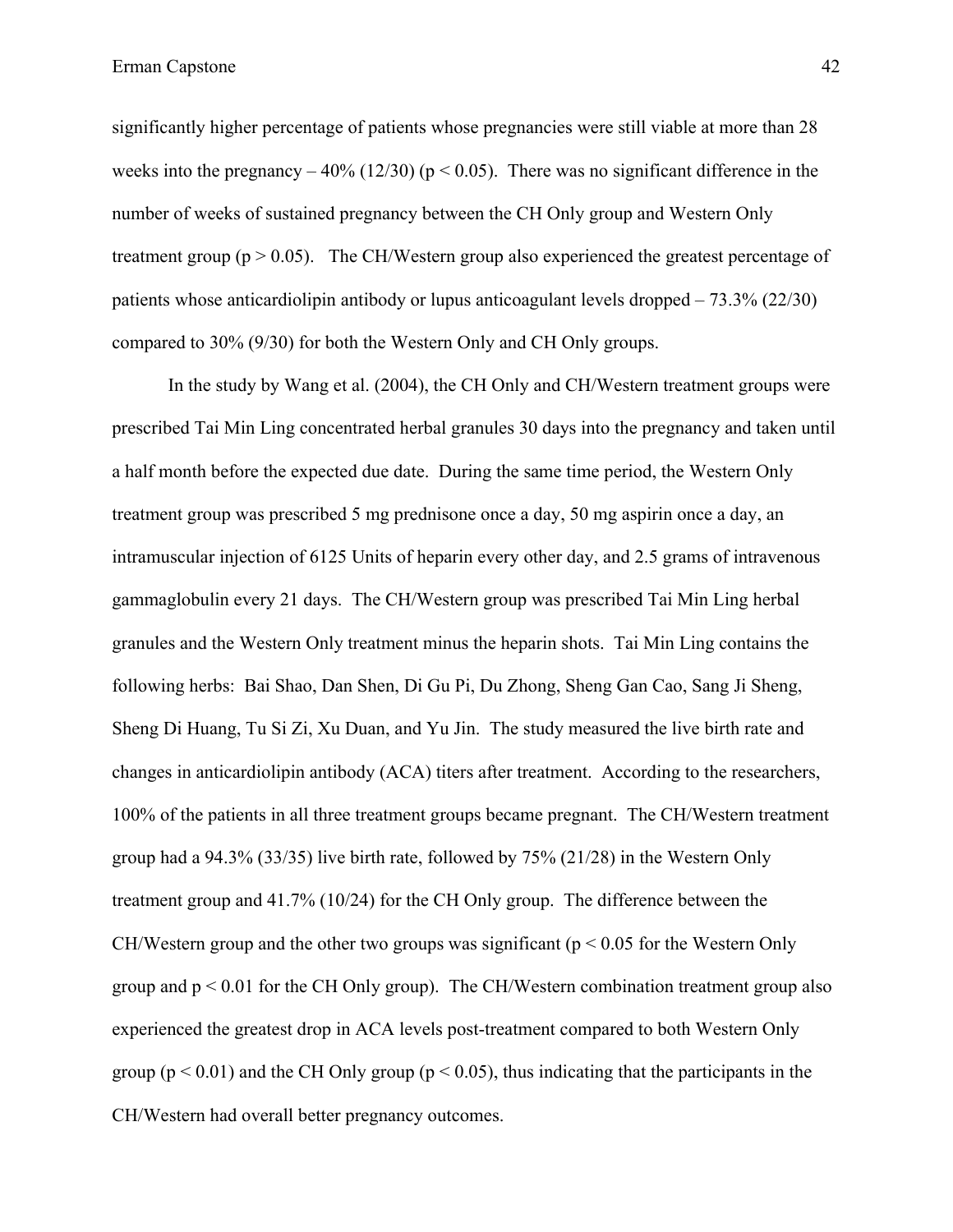## **Summary**

A total of 30 articles examining the use of Chinese herbs with or without Western medicine for various types of immunologic recurrent miscarriage were reviewed for this literature review synthesis. A majority of articles were pre-experimental studies with no control group in which the effectiveness of Chinese herbal medicine in improving various measures of pregnancy success was assessed. Almost equal attention was given to research comparing the effectiveness of Western medicine treatment alone versus a combination of Chinese herbal medicine and Western medicine, and Chinese herbs alone versus Western medicine alone. In most of the studies using Western medicine, prednisone and aspirin were the treatment of choice, followed by human chorionic gonadotropin injections, vitamin E, and progesterone supplementation. Many of the herbs which were used throughout the studies overlapped, and Kidney and Qi tonifying, as well as Blood moving herbs were frequently used. Three studies were non-controlled studies assessing the effectiveness of the combined use of Chinese herbs and Western medicine. Lastly, two studies each consisted of three treatment groups comparing the use of Chinese medicine alone, Chinese herbs plus Western medicine, and Western medicine alone. Both of these studies appeared to indicate that the combined use of Chinese herbs and Western medicine was the most effective treatment modality in improving live birth rate and decreasing anticardiolipin antibody levels.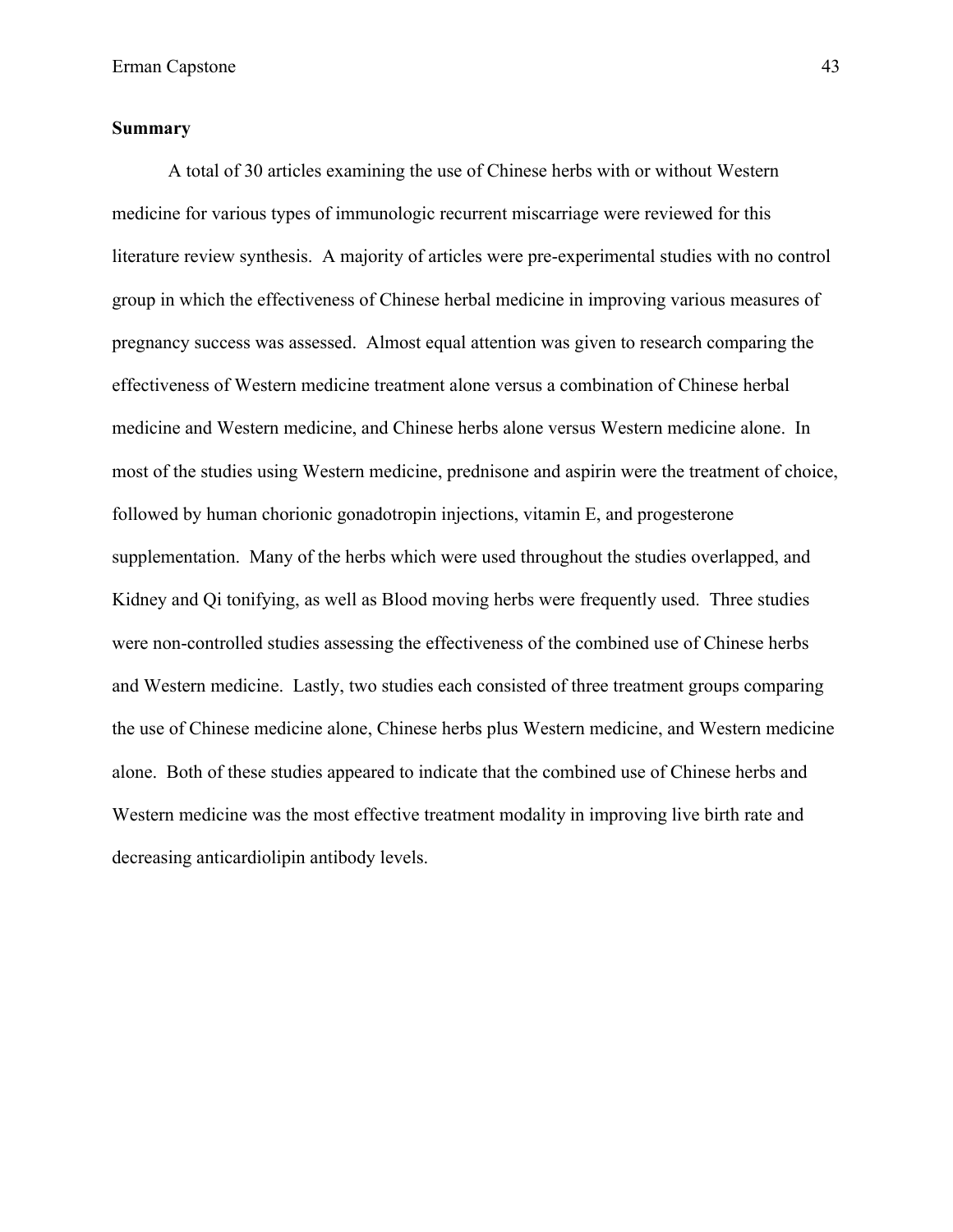#### **Chapter 4: Results**

### **Data Overview**

This study involved the synthesis of data from 30 published studies that pertained to the use of Chinese herbal medicine with or without Western medicine to treat recurrent miscarriage due to immunological factors. This chapter presents the data that emerged from the synthesis process. The first section provides a summary regarding number of subjects and their age demographic across the 30 studies reviewed. Following is an analysis of the specific immunological factors that constituted the focus of the 30 articles. The next data reporting section constitutes a critical factor in this study and reports the pregnancy and live birth rates observed in the studies reviewed. A further section examines the percentage of decrease in antibody titers across groups receiving different treatment modalities, followed by a section that reports changes in immunological activity as a result of treatment. Additional pivotal factors are reported in sections that provide data regarding the number of weeks of sustained pregnancy and changes in trophoblast cell activity among different treatment groups, as well as the herbs used in the studies. A further section of the chapter provides a summary of the conclusion categories drawn from the results of the 30 reviewed studies. In the final section of this chapter, the author presents assessment data regarding the research methods utilized in the studies.

#### **Summary of Participants**

The average number of participants in each of the 30 studies was 63.2, with a range of 11 to 191 subjects per study. Average age of participants was 32.5 years old, with a range of 21 to 44 years.

## **Observed Immunological Markers**

The articles chosen for this literature review synthesis focused primarily on ten immunological factors relating to recurrent immunologic miscarriage. The majority of articles –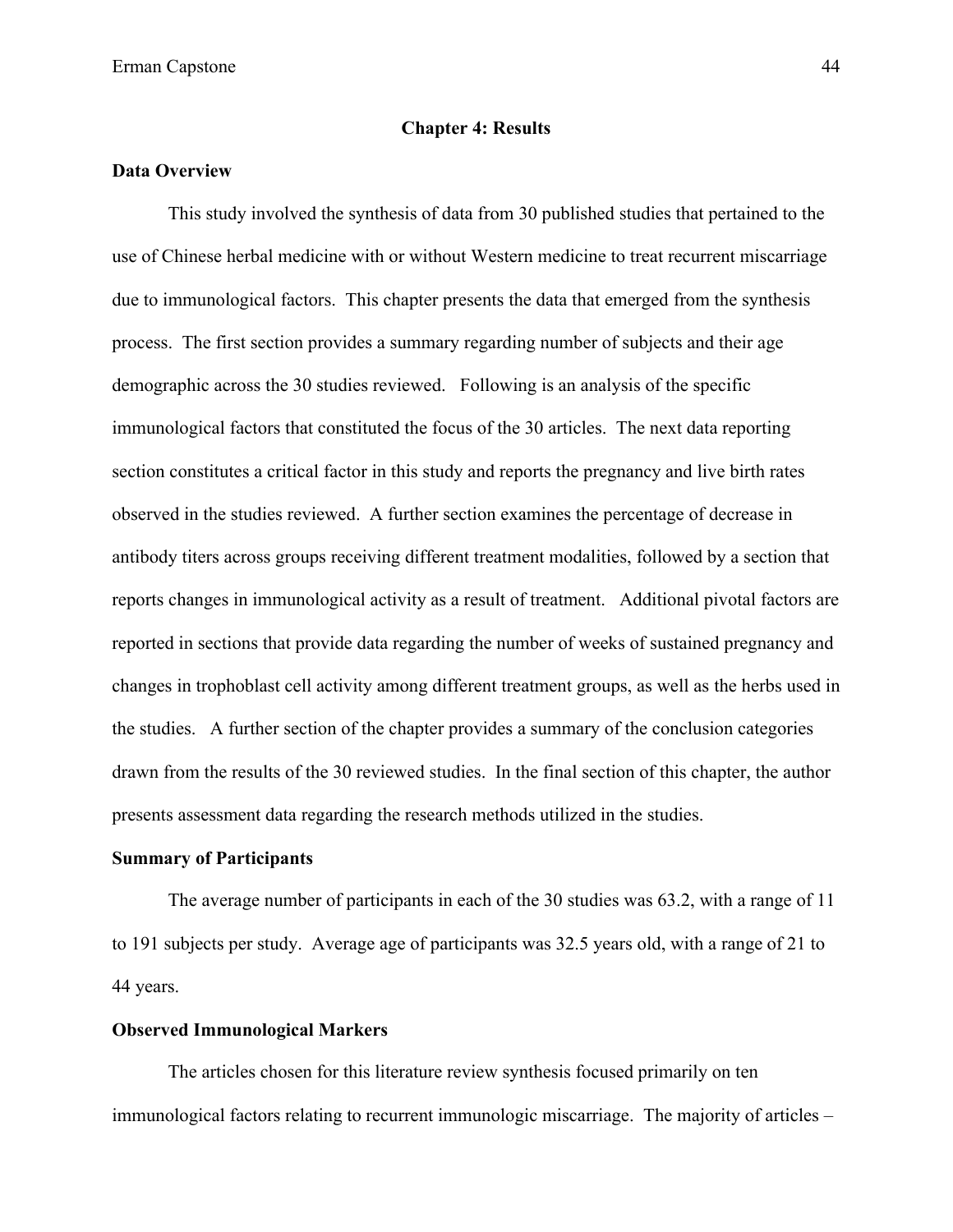22 in total- were those relating to antiphospholipid (also known as anticardiolipin) antibodies. Three articles each concerned endometrial antibodies and anti-sperm antibodies; two articles on maternal blocking antibodies/anti-idiotypic antibodies and suppressor T-cell activity were analyzed. Lastly, one article each was found for immunologic recurrent miscarriage due to ABO and RH incompatibility, antinuclear antibodies, natural killer cells, anti-ovarian antibodies, and anti-HCG antibodies. Table 1 summarizes the types of observed immunological factors included in the studies, as well as the number of studies which observed each factor.

#### Table 1

| Type of Immunological Marker                        | Number of Studies |  |  |
|-----------------------------------------------------|-------------------|--|--|
| Antiphospholipid Antibody                           | 22                |  |  |
| <b>Endometrial Antibody</b>                         | 3                 |  |  |
| Anti-Sperm Antibody                                 | 3                 |  |  |
| Maternal Blocking Antibody, Anti-Idiotypic antibody | 2                 |  |  |
| Supressor T-Cell Activity                           | 2                 |  |  |
| ABO and RH Incompatibility                          |                   |  |  |
| <b>Antinuclear Antibody</b>                         | 1                 |  |  |
| Natural Killer Cell                                 |                   |  |  |
| Anti-Ovarian Antibody                               |                   |  |  |
| Anti-HCG Antibody                                   |                   |  |  |

#### *Observed Immunological Markers*

## **Pregnancy and Live Birth Rate**

Seventeen articles examined the pregnancy and/or live birth rates of participants in the studies. Pregnancy rates were unavailable in thirteen of these studies. Of these thirteen studies, three were case series or single case studies and therefore had pregnancy and live birth rates of 100%; in one article, patients were already pregnant at the beginning of the research investigation. Among the four articles (study number 1, 15, 16, and 19) whose pregnancy rates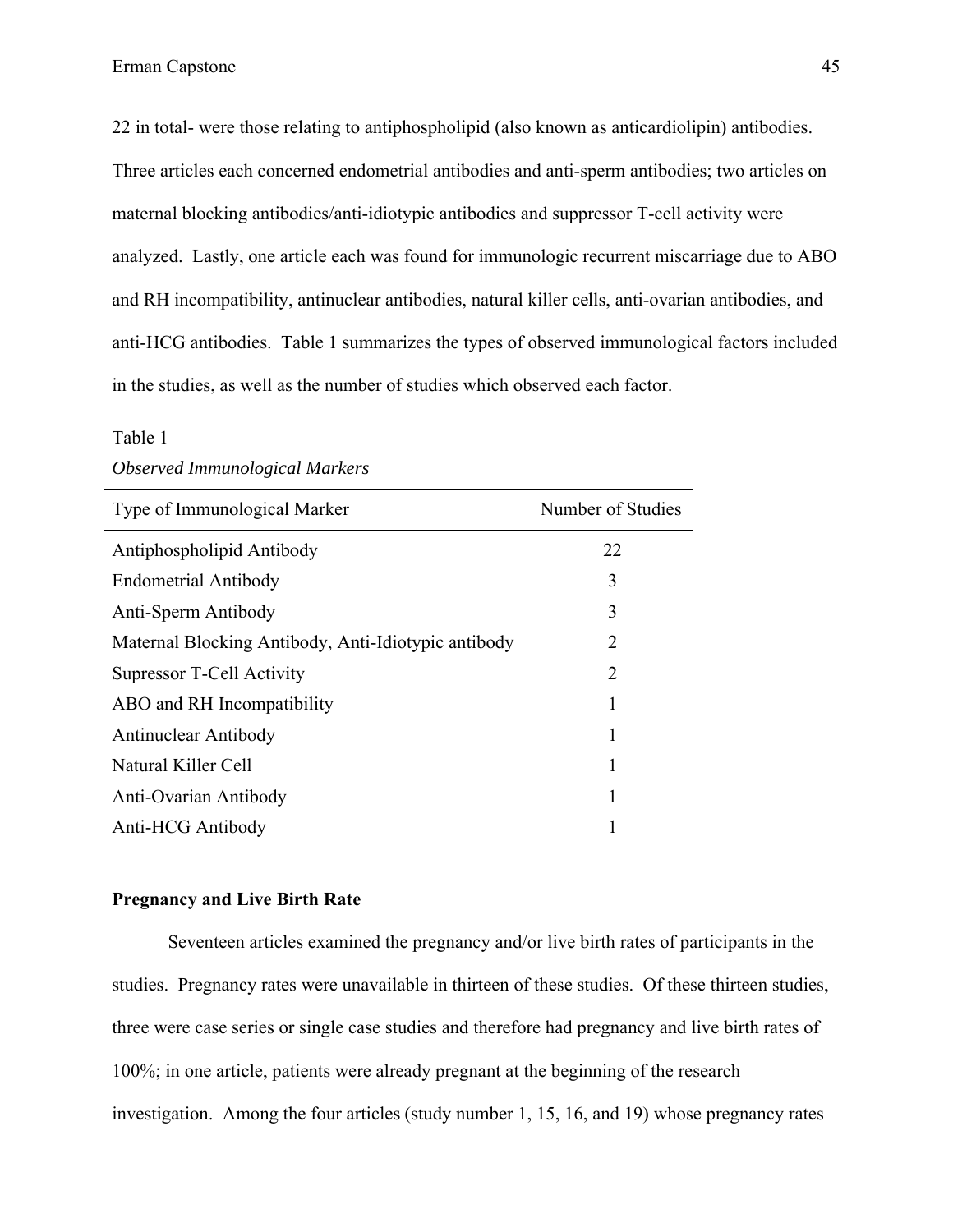and live birth rates were both available, the mean pregnancy rate for patients in the Chinese Herbs Only (CH Only) group was 55.3%; the range was 0% to 100%. In study number 15 (Wang et al., 2004), which included a Chinese herbs plus Western medicine (CH/Western) group and a Western medicine only (Western Only) group, the pregnancy rate for both of these groups was 100%.

Among the 14 studies which recorded the live birth rate among study participants (see Appendix K), the CH Only group had the overall highest live birth rate values: a mean of 69.9% and percentages ranging from 0% to 100%. The mean live birth rate of the CH/Western groups in these studies was 66%, and the percentages ranged from 33.3% to 94.3%. The Western Only groups contained the lowest live birth rate values – a mean of 41.2% and a range of 10% to 75.6%. It should be noted that the live birth rate in Study 20 (Gui et al., 1997) included both live births and viable pregnancies, as there was no differentiation made between these two groups.

#### **Percentage of Patients Experiencing Decrease in Antibody Titers**

Eighteen studies observed the percentage of patients who experienced a decrease in antibody titers after treatment. Among these studies, there was one case series study and another article in which the control group's percentage of decrease was not reported. These two articles were, therefore, not included in the analysis. Among the remaining 16 studies, the group with the overall highest average percentage of patients who experienced a decrease in antibody levels post-treatment was the Chinese herbs plus Western medicine (CH/Western) group, which had a mean of 82.2% and a range of 73% to93%. In the Chinese medicine only (CH Only) group, the mean percentage was 79.7%, and percentages ranged from 30% to 100%. In the Western medicine only (Western Only) group, which contained the lowest average percentage of patients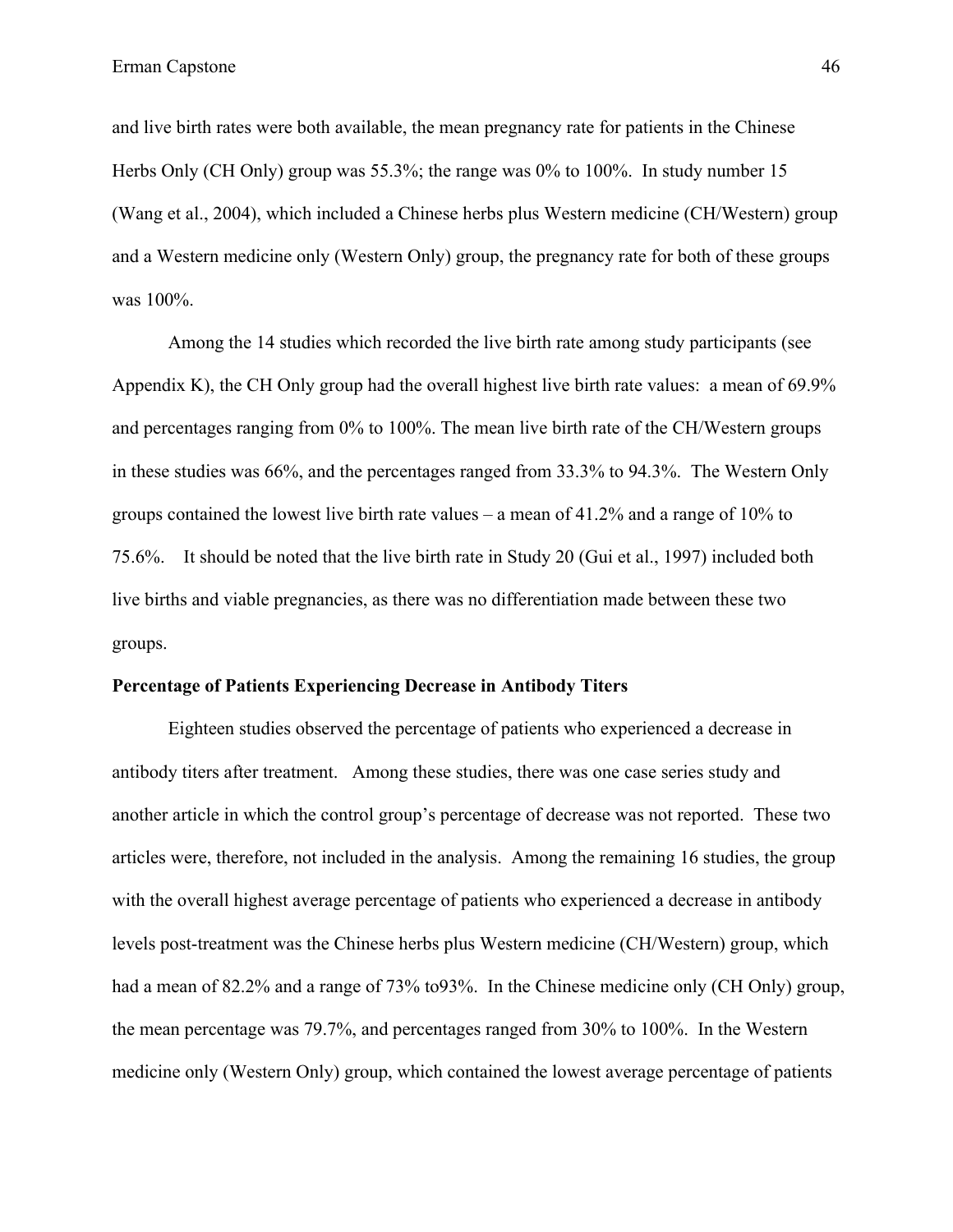with decreased antibody levels after treatment, the average percentage of patients experiencing a decrease in antibody titers was 50.5%, with percentages ranging from 14.3% to 81%.

## **Change in Immunological Activity**

A total of eight studies observed changes in immunological activity after treatment with Chinese herbs and/or Western medicine.

Study 4 (Zhang et al., 1006) compared changes in natural killer (NK) cell activity between the treatment group, which used the herbal patent pill Yang Xue An Tai Ke Li, and the control group, in which participants took 100 mg vitamin E supplement for 3 months. NK cell activity significantly decreased in the CH Only group from  $17.52 \pm 5.71$  to  $13.28 \pm 5.09$  after three months of treatment ( $p<0.001$ ). The control group's NK cell activity decreased from 18.05  $\pm$  5.34 pre-treatment to 17.99  $\pm$  5.73 post-treatment. However, this change was not significant  $(p>0.05)$ . When comparing the treatment group's NK cell activity post-treatment to a "normal" comparison group's NK cell activity which was  $12.74 \pm 4.91$ , there was no significant difference between the two group's values  $(p>0.05)$ .

Study 16 (Takakuwa et al., 1997) looked at the changes in CD (cluster of differentiation) cells before and after treatment. After two months of treatment with the Chinese herbal formula Chai Ling Tang (known as Sairei-to), 54.5% (6/11) of subjects experienced a decrease in CD19 positive cells, and 63.6% (7/11) experienced a decrease during pregnancy in successful pregnancy cases only, but not in patients who continud to experience repeated abortion ( $p<0.05$ ). The CD4/CD8 ratio *increased* significantly in 90.9% (10/11) of patients after two months of treatment  $(p<0.05)$ , but not at the pregnant state  $(54.5\%)$ , in both successful pregnancy cases as well as patients who continued to experience repeated abortions. In contrast with the results of study 4, studies 26 (Liu & Li, 2006) and 29 (Cui & Hu, 2009) found significant *decreases* in CD4/CD8 ratios after treatment with Chinese herbal medicine ( $p$ <0.05 in both studies).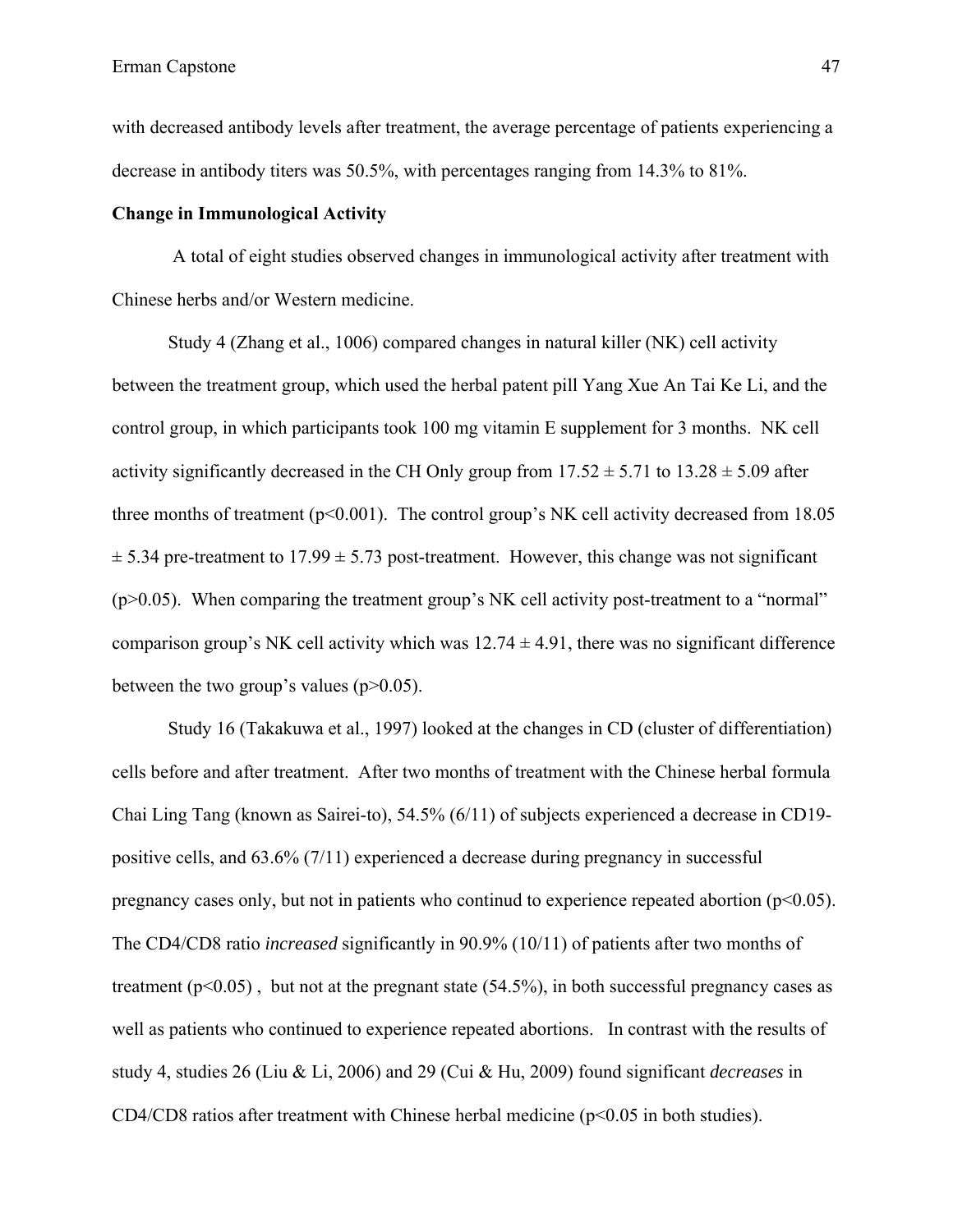In addition to calculating the ratio of CD4- and CD8-positive cells before and after treatment, study 29 also found a significant decrease in the pro-inflammatory cytokine Interleukin-2 (IL-2) levels from  $15.60 \pm 0.23$  pre-treatment to  $8.47 \pm 1.23$  post-treatment, and in tumor necrosis factor-alpha (TNF- $\alpha$ ) levels from 10.98  $\pm$  1.24 to 5.46  $\pm$  1.15. Levels of the antiinflammatory cytokine Interleukin-10 (IL-10) were found to have increased from  $5.67 \pm 1.36$ pre-treatment to  $8.29 \pm 1.23$  post-treatment, and CD8 levels also increased significantly, from  $6.42 \pm 1.4$  to  $10.48 \pm 1.9$  (p<0.05). By the end of this study, there was no significant difference between the treatment group's cytokine levels and a comparison "normal" group's cytokine levels ( $p > 0.05$ ).

Study 20 (Gui et al., 1997) recorded changes in blocking effect (BE), anti-idiotypic antibody (AIA) levels, and anti-paternal cytotoxic antibody (CTA) levels in patients with blocking antibody deficiency (BAD). In BAD patients whose pregnancies were viable or who delivered live offspring, BE, AIA, and CTA significantly increased after treatment ( $p<0.05\sim$ p<0.01) compared to before treatment. In BAD patients whose pregnancies resulted in miscarriage despite treatment, there was no significant difference in BE, AIA, and CTA levels before and after treatment  $(p>0.05)$ . In a comparison "normal" untreated group whose pregnancies were viable or who had live biths, there was no significant difference in antibody levels pre- and post-treatment ( $p>0.05$ ). The study also examined patients with normal blocking antibody (BAN) levels and found that patients in this group whose pregnancies were viable or which resulted in live births did not exhibit a significant change in antibody levels pre- and posttreatment (p>0.05). On the other hand, BAN patients whose pregnancies were not viable or which resulted in miscarriage after treatment experienced a significant decrease in BE, AIA, and CTA levels  $(p<0.01)$ . Study 30 (Liu et al., 2007) also recorded changes in BE in patients undergoing either paternal lymphocyte immunotherapy or treatment with Chinese herbs. A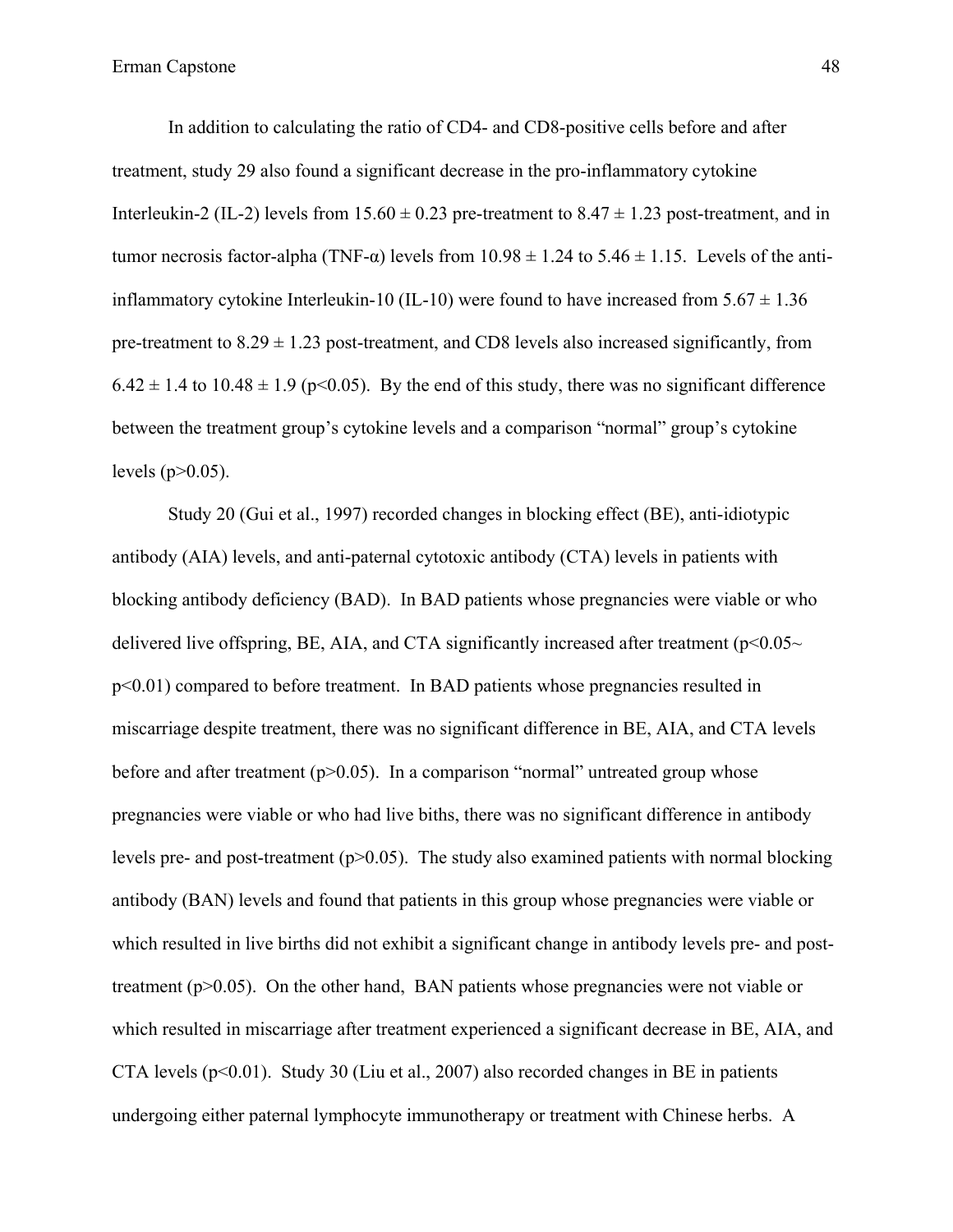significant increase in BE was found in both the Chinese herbs only (CH Only) group and the paternal lymphocyte immunotherapy group after treatment (p<0.05). The results from both of these studies indicate that successful pregnancy outcomes may be associated with sufficient levels of blocking antibodies during pregnancy, and that Chinese herbs as well as paternal lymphocyte immunotherapy can both increase blocking antibody levels in pregnant women.

Study 21 (Li et al., 2000) observed changes in supressor T-cell activity in patients taking Yang Xue An Tai Chinese herbal granules. Supressor T-cell activity increased significantly from  $38.05 \pm 8.03$  in the first trimester to  $45.63 \pm 15.89$  in the second trimester and  $54.24 \pm 7.01$ in the third trimester of pregnancy ( $p<0.001$ ). These results were accompanied by an 87.5% (49/56) live birth rate among participants in this study.

Study 15 (Wang et al., 2004) observed changes in antiphospholipid antibody (APA) titers before and after treatment. All three groups – a Chinese herb only (CH Only) group, a Chinese plus Western medicine (CH/Western) group, and a Western medicine only (Western only) group – experienced a drop in APA titers after treatment, but in varying degrees. The CH/Western group, in which a combination of Tai Min Ling herbal granules, prednisone, aspirin, heparin, and intravenous gammaglobulin were administered, experienced a significantly greater decrease in APA levels compared to both the CH Only and Western Only treatment groups  $(p<0.05)$  – from  $32.67 \pm 9.30$  pre-treatment to  $20.02 \pm 7.51$  post-treatment. On the other hand, there was no significant difference in the drop in APA levels between the CH Only and Western Only groups post-treatment ( $p>0.05$ ). The CH/Western group also had the highest live birth/viable pregnancy rate compared to the other two groups – 94.3% compared to 41.7% for the CH Only group and 75% for the Western Only group.

## **Number of Weeks of Sustained Pregnancy**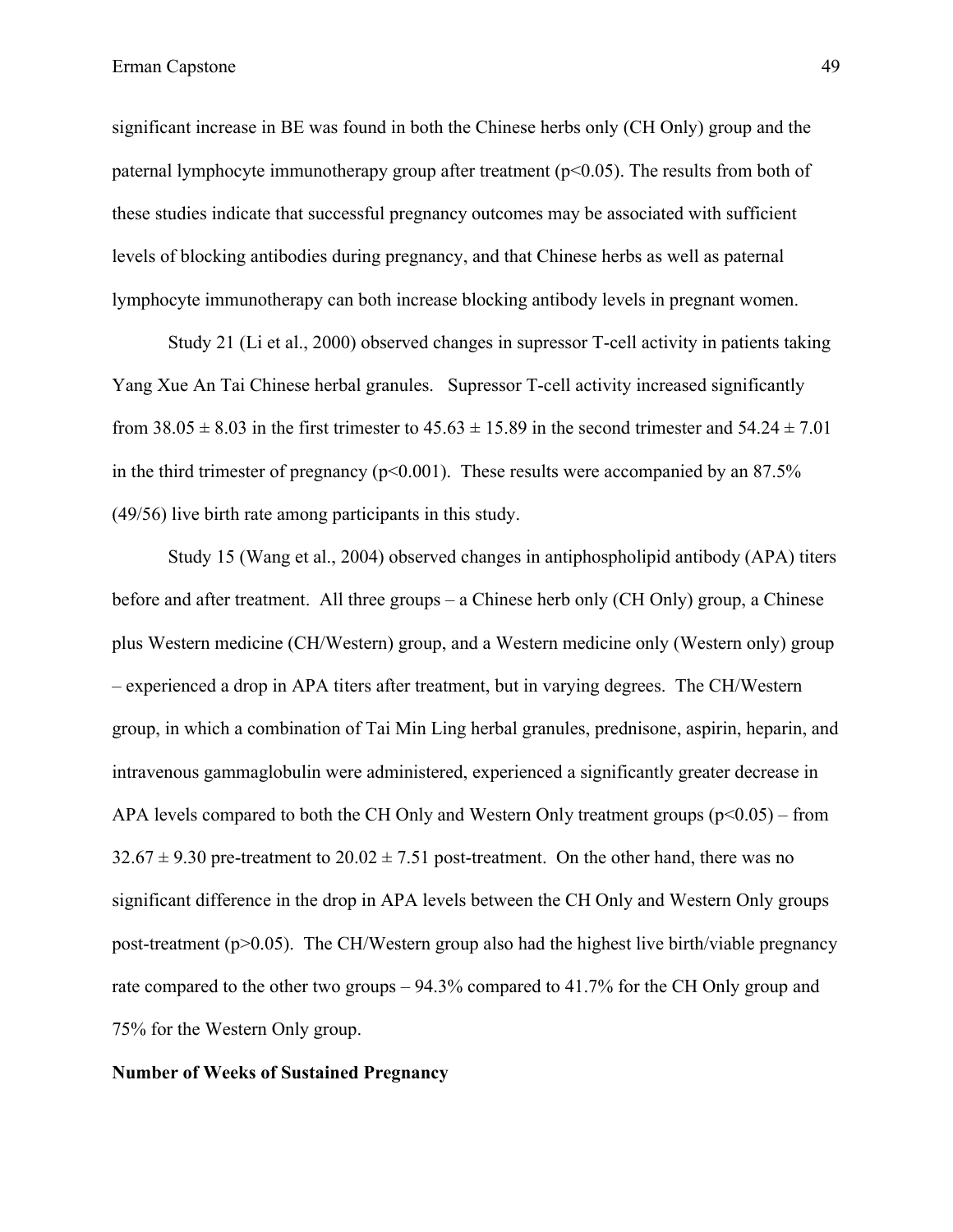A total of five articles examined the number of weeks in which pregnancies were still viable post-treatment (See Appendix L). Studies 8, 10, and 27 looked at the effect of treatment on antiphospholipid antibody (APA) levels; study 9 involved patients who tested positive for antisperm antibodies, anti-ovarian antibodies, endometrial antibodies, and/or anti-human chorionic gonadotropin (anti-HCG) antibodies; study 21 observed changes in suppressor T-cell activity.

Study 9 (Chai & Zhao, 2002), which compared a group using both a Chinese herbal formula - either Yu Ling Zhu or Jia Wei Xiao Yao San - plus Western medicine (CH/Western) to a Western medicine only (Western Only) group using a combination of prednisone, progesterone, and HCG, found that a significantly greater percentage - 52.8% (19/36) - of pregnancies were still viable at  $> 15$  weeks in the CH/Western group compared to only 10% (2/20) in the Western Only group  $(p<0.01)$ .

Study 10 (Wei & Li, 2004) looked at the percentage of patients whose pregnancies lasted <18 weeks and resulted in miscarriage, as well as the percentage of pregnancies that were still viable at  $>$ 20 weeks and  $\geq$ 28 weeks. The CH/Western group, in which patients were given a combination of Xiao Kang Tang #1 or #2, aspirin, and prednisone, had the overall greatest percentage of patients whose pregnancies made it past 28 weeks– 40% (12/30) compared to 20%  $(6/30)$  for the Western Only group and  $16.7\%$  (5/30) for the CH Only group. 53.3% (16/30) of patients in both the CH Only and Western Only groups made it past >20 weeks of pregnancy, compared to 20% (6/30) in the CH/Western group. The percentage of pregnancies which resulted in miscarriage or did not make it past 18 weeks was 6.6% (2/30), 13.3% (4/30), and 16.7% (5/30) for the CH/Western, CH Only, and Western Only groups, respectively. Study 8 (Li, 2003) also found a greater percentage of viable pregnancies at ≥ 28 weeks in the CH/Western group, in which patients were given a combination of An Tai Jiao Nang pills and treatment with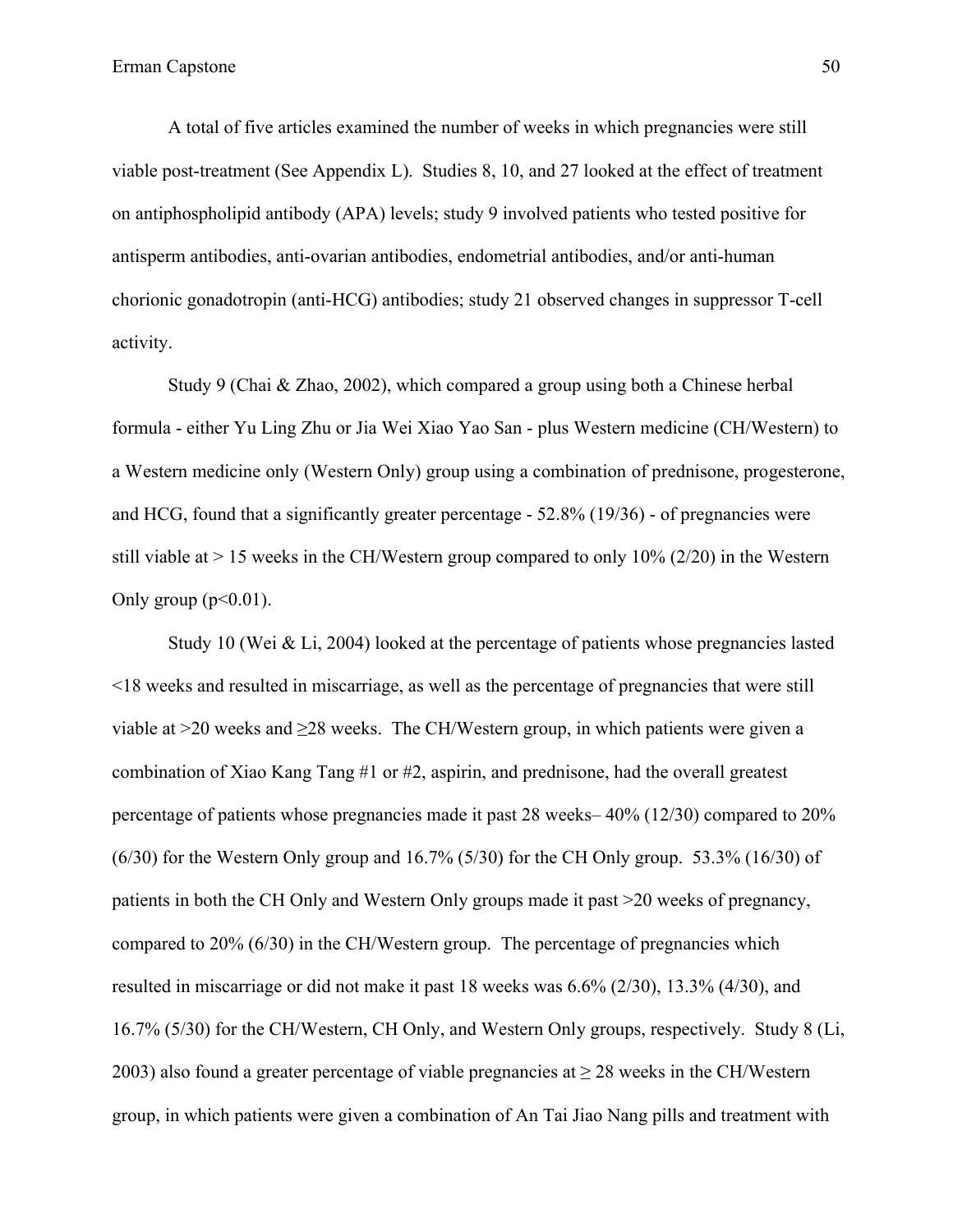progesterone, human chorionic gonadotropin (HCG) injections, and vitamin E. The percentage of viable pregnancies in this study was 93.3% (28/30) and 73.3% (22/30) for the CH/Western and Western Only groups, respectively.

Study 27 (Wang et al., 2006) compared the number of weeks of sustained pregnancy between two groups using different combinations of eastern and western treatment modalities. 70% (21/30) of patients in  $X_1$  group, in which a combination of Dan Shen Saline injection solution, progesterone, and HCG were administered, had full term live births compared to 40%  $(4/15)$  in the  $X_2$  group, whose treatment consisted of Shou Tai Wan pills, progesterone, and HCG. The percentage of patients in the  $X_1$  group who were 26-31 weeks pregnant at the time the article was published was  $23.3\%$  (7/30); in the  $X_2$  group, 33.3% (5/15) were 20-26 weeks pregnant at the time of the article's publication. In the  $X_1$  group, 6.6% (2/30) miscarried at <60 days into the pregnancy compared to 26.7% (4/15) in  $X_2$  group.

Study 21 (Li et al., 2000), which was a pre-experimental study observing the effect of Yang Xue An Tai Chong Ji herbal granules on pregnancy outcomes, found that 98.2% of pregnancies lasted ≥28 weeks.

## **Change in Trophoblast Cell Activity**

Study 4 (Zhang et al., 2006), which compared trophoblast cell activity in a treatment group administered Yang Xue An Tai Ke Li pills to a control group given Vitamin E supplements, found a significant increase in trophoblast cell activity in the treatment group, but not the control group. The treatment group's trophoblast cell activity increased from 53.39  $\pm$ 9.67 to 61.85  $\pm$  11.73 after three months (p<0.001) compared to the control group, whose trophoblast cell activity increased from  $52.76 \pm 10.13$  to  $54.27 \pm 8.92$  (p $>0.05$ ). There does not appear to be a significant difference in the treatment group's post-treatment trophoblast cell activity with that of an untreated comparison "normal" group's values, which was  $64.59 \pm 11.00$ .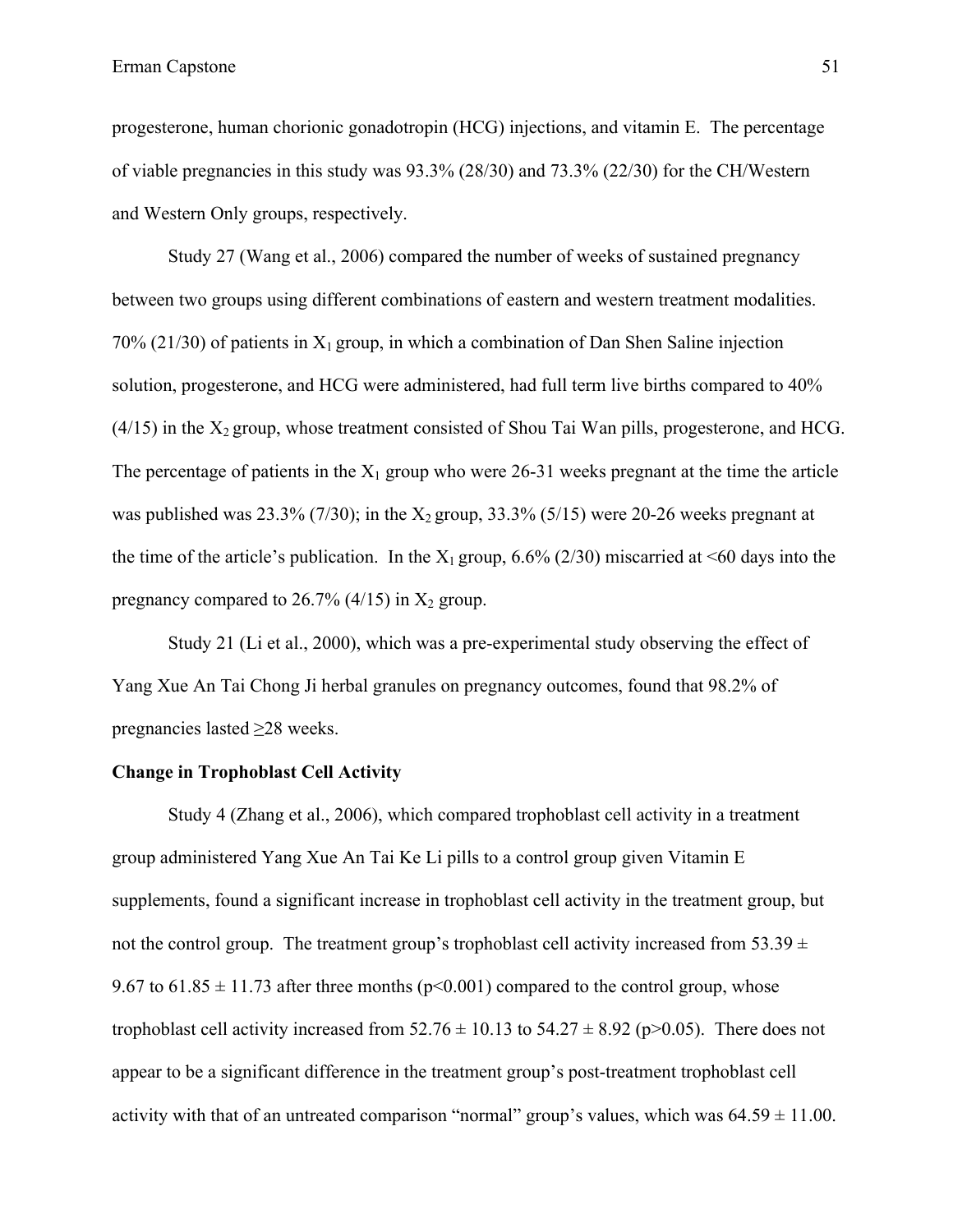## **Herbs Used**

A total of 83 different herbs were used across the 30 studies to treat immunologic recurrent miscarriage. The herb which was used with the greatest frequency was Tu Si Zi (Semen Cuscutae), which accounted for 66.7% (20/30) of the articles reviewed in this literature synthesis. Following closely were the herbs Bai Zhu (Rhizoma Atractylodis Macrocephalae) and Xu Duan (Radix Dipsaci), which were used in 53.3% (16/30) and 50% (15/30) of the studies, respectively. Dan Shen (Radix Salviae Miltiorrhizae), Dang Gui (Radix Angelica Sinensis), and Bao Shao (Radix Paeoniae Alba) each appeared in 43.3% (13/30) of the articles. Huang Qin (Radix Scutellariae) and Sang Ji Sheng (Herba Taxilli) were each used 40% (12/30) of the time, followed by Dang Shen (Radix Codonopsis), Sheng Gan Cao (Radix Glycyrrhizae), Huang Qi (Radix Astragali), and Shan Yao (Rhizoma Dioscoreae), which were used in 36.7% (11/30) of the 30 articles. There were also many herbs which were used in only a few of the 30 articles selected for this literature review synthesis. For a complete list of the specific herbs used throughout the studies and the frequency of their usage, see Table 2.

#### **Western Treatment Modalities Used**

Among the 30 studies, prednisone and aspirin were the most frequently used, accounting for 26.7% (8/30) and 23.3% (7/30) of the observed articles, respectively (see Table 3). Human chorionic gonadotropin (HCG) injections were seen in 16.7% (5/30) of the studies, while vitamin E and progesterone supplementation were encountered in 13.3% (4/30) of the articles used for analysis. Intravenous gammaglobulin therapy, paternal lymphocyte immunotherapy, Vitamin C and multi-vitamins, and heparin were each used in only one of the 30 studies.

#### **Conclusion Categories**

In total, there were 66 various conclusion statements made based on the results of the studies.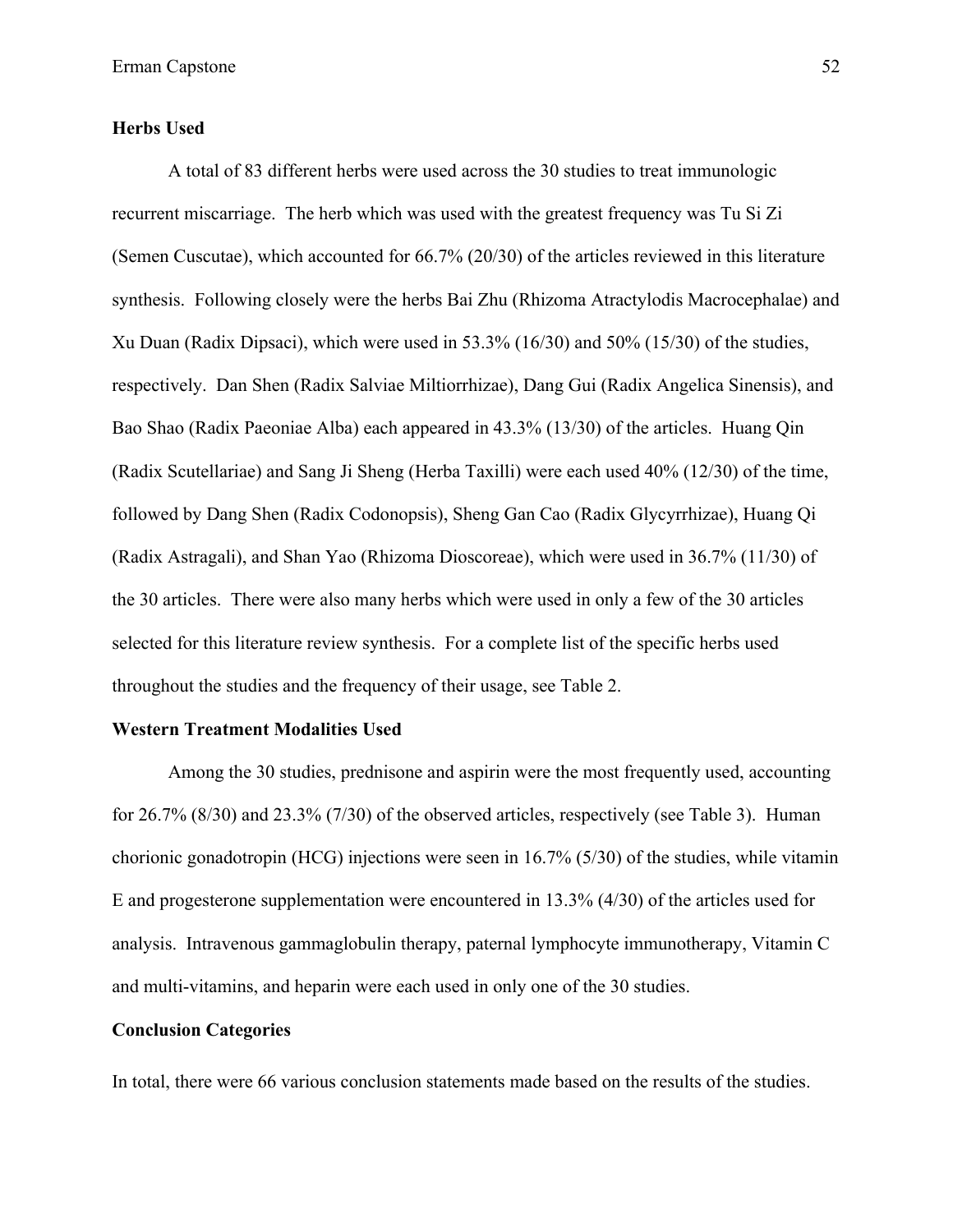## Table 2

*Frequency and Percentage of Herb Use*

| <b>Herbs</b>                                                                                                                                                                                                                                                                                                                                                                                                                   | <b>Percentage and Frequency</b><br>of Studies in which Herb<br>was Used |  |  |  |
|--------------------------------------------------------------------------------------------------------------------------------------------------------------------------------------------------------------------------------------------------------------------------------------------------------------------------------------------------------------------------------------------------------------------------------|-------------------------------------------------------------------------|--|--|--|
| Tu Si Zi $(1)^*$                                                                                                                                                                                                                                                                                                                                                                                                               | 66.7% (20/30)                                                           |  |  |  |
| Bai Zhu (1)                                                                                                                                                                                                                                                                                                                                                                                                                    | 53.3% (16/30)                                                           |  |  |  |
| $Xu$ Duan $(1)$                                                                                                                                                                                                                                                                                                                                                                                                                | 50% (15/30)                                                             |  |  |  |
| Dan Shen, Dang Gui, Bai Shao (1)                                                                                                                                                                                                                                                                                                                                                                                               | 43.3% (13/30)                                                           |  |  |  |
| Huang Qin (2), Sang Ji Sheng (1)                                                                                                                                                                                                                                                                                                                                                                                               | $40\% (12/30)$                                                          |  |  |  |
| Dang Shen (2), Huang Qi, Sheng Gan Cao, Shan Yao (2)                                                                                                                                                                                                                                                                                                                                                                           | 36.7% (11/30)                                                           |  |  |  |
| Fu Ling                                                                                                                                                                                                                                                                                                                                                                                                                        | 33.3% (10/30)                                                           |  |  |  |
| Shu Di Huang                                                                                                                                                                                                                                                                                                                                                                                                                   | 26.7% (8/30)                                                            |  |  |  |
| Chai Hu, Du Zhong, Yi Mu Cao, Ze Xie                                                                                                                                                                                                                                                                                                                                                                                           | 23.3% (7/30)                                                            |  |  |  |
| Ren Shen (1)                                                                                                                                                                                                                                                                                                                                                                                                                   | $20\% (6/30)$                                                           |  |  |  |
| Chuan Xiong (1), Gou Qi Zi, Gui Zhi, Nu Zhen Zi, Sheng Jiang, Zhi Gan<br>Cao $(1)$                                                                                                                                                                                                                                                                                                                                             | $16.7\% (5/30)$                                                         |  |  |  |
| Ban Xia, Cang Zhu, Chi Shao (1), Da Zao, E Jiao (1), Mu Dan Pi (1),<br>Sheng Di Huang (1), Zhi Mu (1), Zhu Ling                                                                                                                                                                                                                                                                                                                | $13.3\%$ (4/30)                                                         |  |  |  |
| Ba Ji Tian (2), Chen Pi (1), Huang Bai (1), Lian Zi Rou (1), Sha Ren,<br>Zhu Ma Gen (1)                                                                                                                                                                                                                                                                                                                                        | $10\% (3/30)$                                                           |  |  |  |
| Bai Hua She She Cao (1), Lu Jiao Shuang (1), Tao Ren, Xiang Fu, Yin<br>Chen Hao, Yin Yang Huo, Ze Lan, Zi Su Geng                                                                                                                                                                                                                                                                                                              | $6.7\%$ (2/30)                                                          |  |  |  |
| Ai Ye, Bai Bian Dou (1), Bo He, Chuan Bei Mu, Chuan Jiao, Da Huang,<br>Di Gu Pi, Di Yu Tan (1), E Zhu, Gou Ji, He Shou Wu, Hong Hua (1),<br>Hou Po, Ji Xue Teng, Jing Jie, Lian Qiao, Lu Jiao Jiao, Lu Jiao Pian,<br>Mai Dong, Mu Xiang, Pu Gong Ying (1), Qian Shi (1), Qiang Huo, Rou<br>Cong Rong, Rou Gui (1), San Qi, Sha Shen, Sheng Ma, Xian Mao, Xian<br>He Cao (1), Xiao Hui Xiang (1), Yu Jin, Zhi Ke, Zi He Che (1) | $3.3\%$ (1/30)                                                          |  |  |  |

Note. Numbers in parentheses indicate the number of studies in which herb may or may not have been used, depending on diagnosis.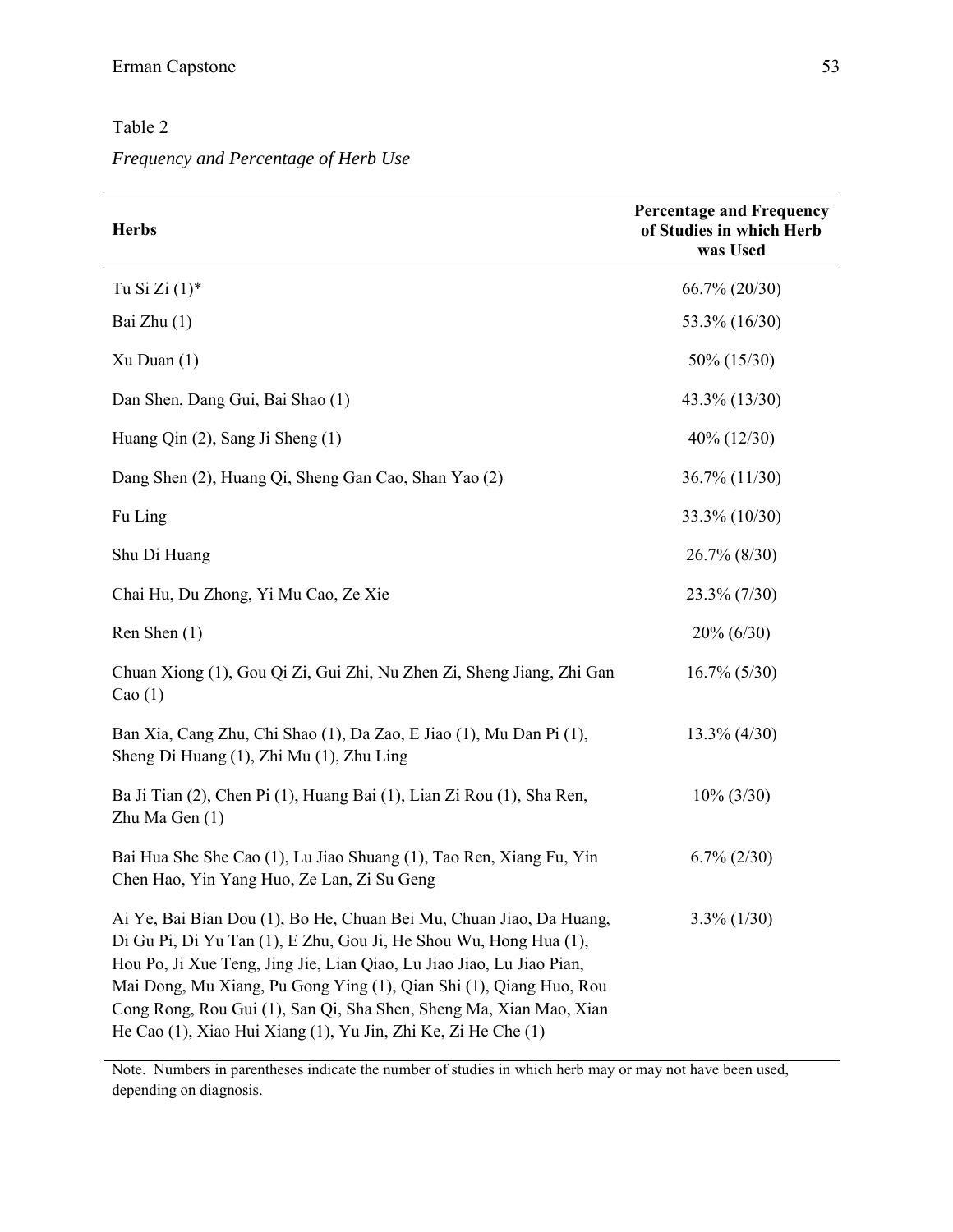Table 3

*Types of Western Treatment Modalities*

| Type of Western Treatment Modality | Number of Studies |
|------------------------------------|-------------------|
| Prednisone                         | 8                 |
| Low Dose Aspirin                   | 7                 |
| Human Chorionic Gonadotropin       | 5                 |
| Vitamin E                          | 4                 |
| Progesterone                       | 4                 |
| Intravenous Gammaglobulin          | 1                 |
| Paternal Lymphocyte Immunotherapy  | 1                 |
| Vitamin C and Multi-Vitamin        | 1                 |
| Heparin                            | 1                 |

These 66 statements were categorized into 10 possible types of conclusions based on the effectiveness of the Chinese herbal (CH) or Western medicine treatments (See notes at the bottom of Appendix I for a complete list of conclusion categories). I reviewed each article from a conservative perspective and only indicated that the effect of the study appeared to have a positive effect if statistical data indicated as such, or the data appeared to show a strong improvement. The greatest percentage of conclusions drawn came from Conclusion 1 (C1), which stated that Chinese herbs (CH) alone appeared to be effective. Conclusion 5 (C5), which stated that CH plus Western medicine (CH/Western) treatment appeared to be more effective than Western medicine alone, also made up a higher percentage of conclusions statements - 21.2%. Conclusion categories 4 (C4) and 7 (C7) were the least popular, garnering a total of 1.5% and 0%, respectively, of the total statements. Below (Table 4) is a summary of the types of conclusions categories and the percentage of conclusion statements which fell into each category: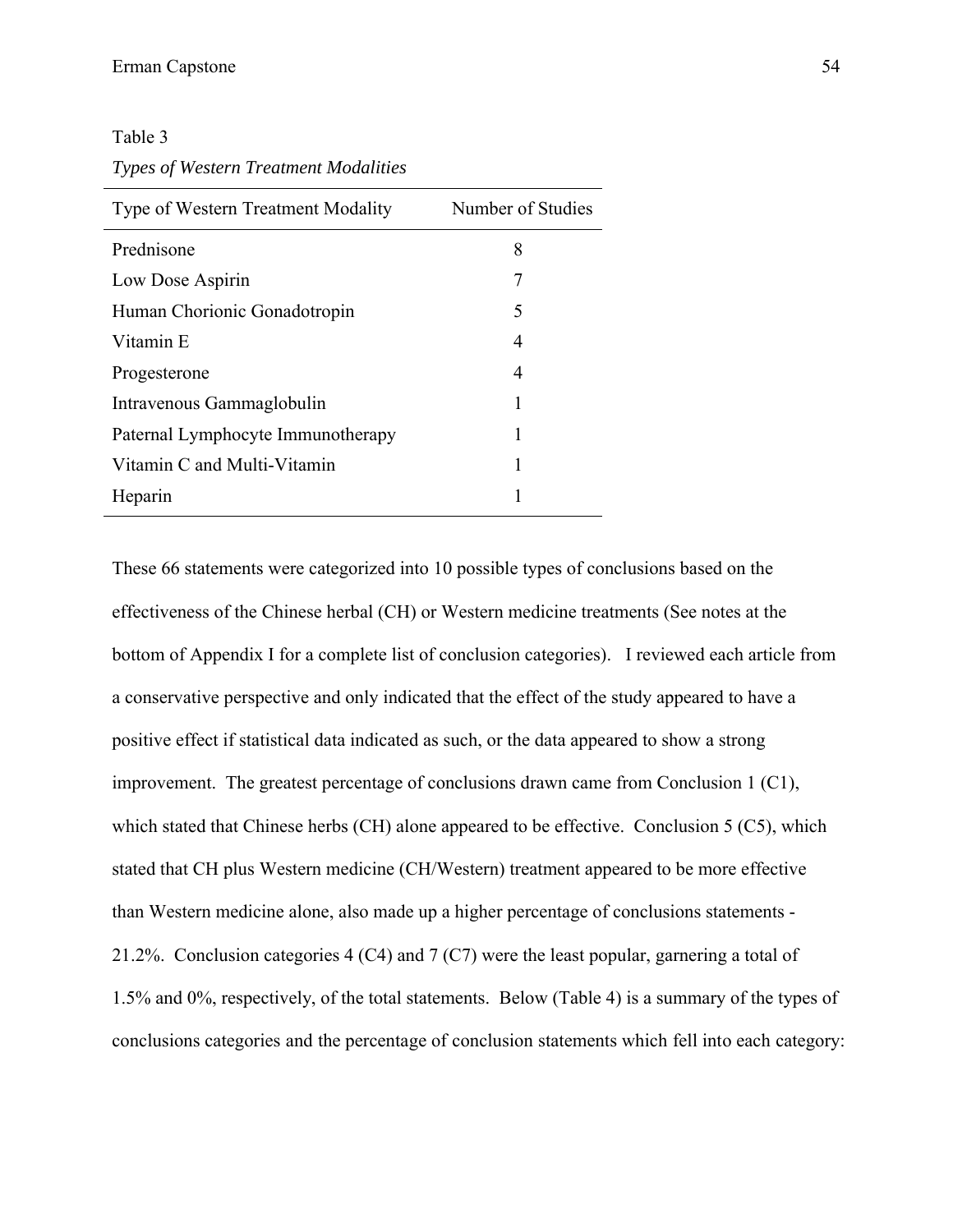| Table 4                      |                |                |                |                                  |                |       |          |         |         |          |  |
|------------------------------|----------------|----------------|----------------|----------------------------------|----------------|-------|----------|---------|---------|----------|--|
| <b>Conclusion Categories</b> |                |                |                |                                  |                |       |          |         |         |          |  |
| C <sub>1</sub>               | C <sub>2</sub> | C <sub>3</sub> | C <sub>4</sub> | C <sub>5</sub>                   | C <sub>6</sub> | C7    | C8       | C9      | C10     | Other    |  |
|                              |                |                |                |                                  |                |       |          |         |         |          |  |
| 33.3%                        | $6.1\%$        |                |                | $4.5\%$ $1.5\%$ $21.2\%$ $7.6\%$ |                | $0\%$ | $12.1\%$ | $3.0\%$ | $9.1\%$ | $10.6\%$ |  |

*Note.* C1=Chinese herbs (CH) alone appears to be effective. C2=CH alone does not appear to be effective. C3=CH plus Western medicine appears to be effective. C4=Western medicine alone appears to be more effective than CH alone. C5= CH plus Western medicine appear to be more effective than Western medicine alone. C6=CH plus Western medicine appears to be more effective than CH alone. C7=Western medicine alone appears to be more effective than CH plus Western medicine. C8=CH alone appears to be more effective than Western medicine alone. C9=CH alone and Western medicine alone appear to be equally effective. C10=A Conclusion cannot be made. For "Other" category, refer to notes at the end of Appendix I for specific conclusions made.

#### **Quality Assessment of Research Methodology**

The quality assessment (QA) of the research methodology among the 30 articles used in this literature review synthesis consisted of six measures, each containing a "yes" or no" response (see Appendix M). "Yes" responses received one point, whereas "No" responses received zero points. The first QA measure - which asked the question "Was the research design made clear?" – earned a total of 90% (27/30) positive "yes" responses and 10% (3/30) "no" responses. The second QA measure, which examined the percentage of studies which were randomized or not randomized, found that a little more than half - 53.3% (16/30) - of the studies were non-randomized ("no" response) versus 46.7% (14/30) which were randomized ("yes" response). The third measure, which examined whether variables within the studies were clearly described, resulted in a total of 86.7% (26/30) positive "yes" responses and 13.3% (4/30) "no" responses. The fourth measure was based on whether the study contained a control group or not. 53.3% (16/30) of the studies did, while 46.7% (14/30) did not. The fifth QA measure examined whether the inclusion and exclusion criteria were clearly stated. 80% (24/30) of the article clearly stated inclusion and exclusion criteria, while 20% (6/30) did not. In regards to the sixth QA measure, which assessed the replicability of the study and whether the description of the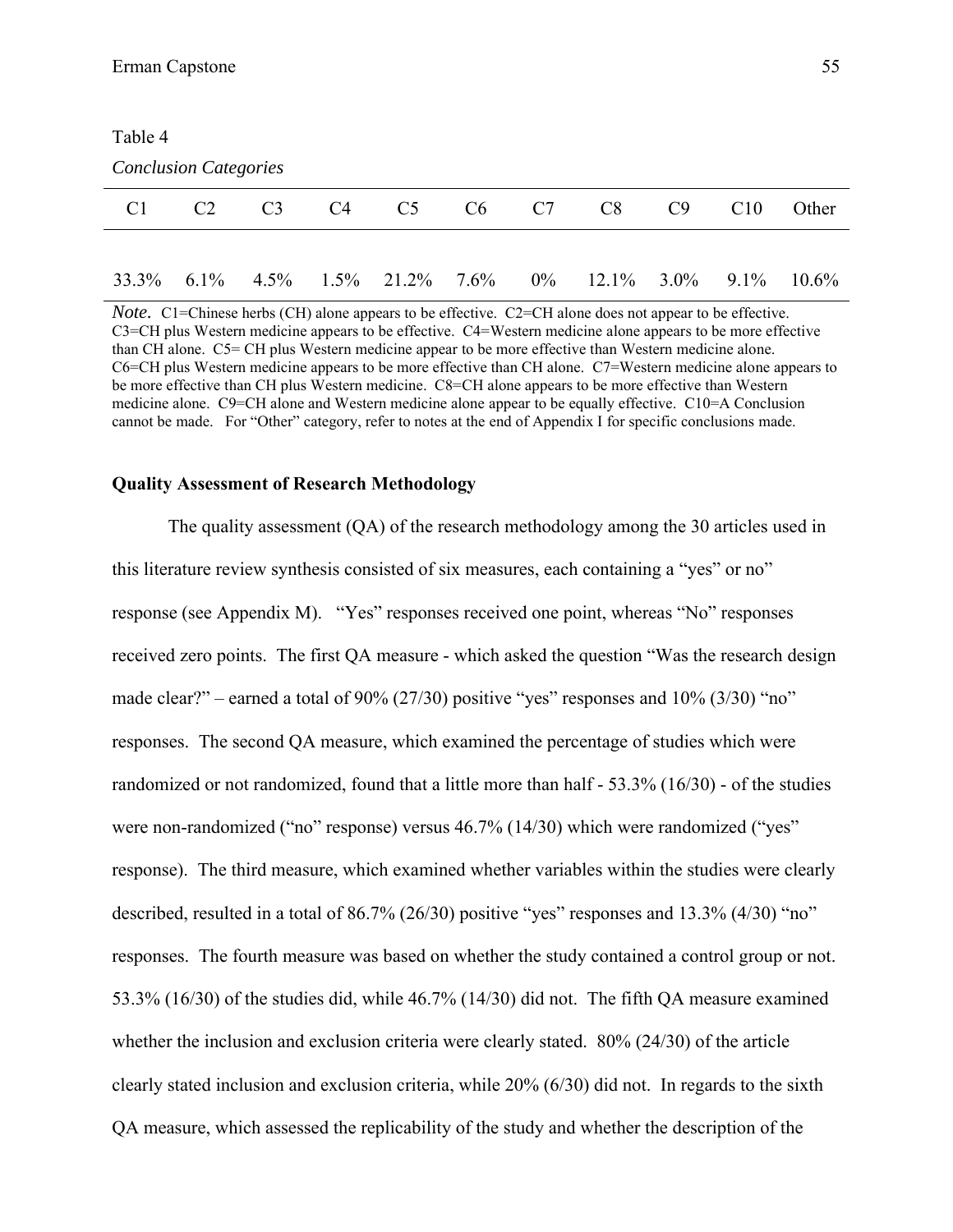treatment was sufficient enough in detail that it could be repeated by others, 60% (18/30) of studies had a "yes" response, while 40% (12/30) were not replicable. The "researcher derived quality measure" (RDQM) ranged from a score of 1, indicating that the study had  $\leq 1$  "yes" response and therefore had "no relevance", to a score of 4, which indicated that the study had 6 "yes" responses and was therefore "highly relevant." The percentage of studies which were not relevant and had a score of 1 was 3.3% (1/30); the percentage with a score of 2, contained two to three "yes" responses, and which were somewhat relevant was 33.3% (10/30); the percentage of studies deemed relevant, contained four to five "yes responses, and had a score of 3 was 30% (9/30); another 30% (9/30) of the articles were considered highly relevant and had a score of 4. The mean RDQM for all 30 articles was 2.83, indicating that on average, most studies fell slightly short of being relevant.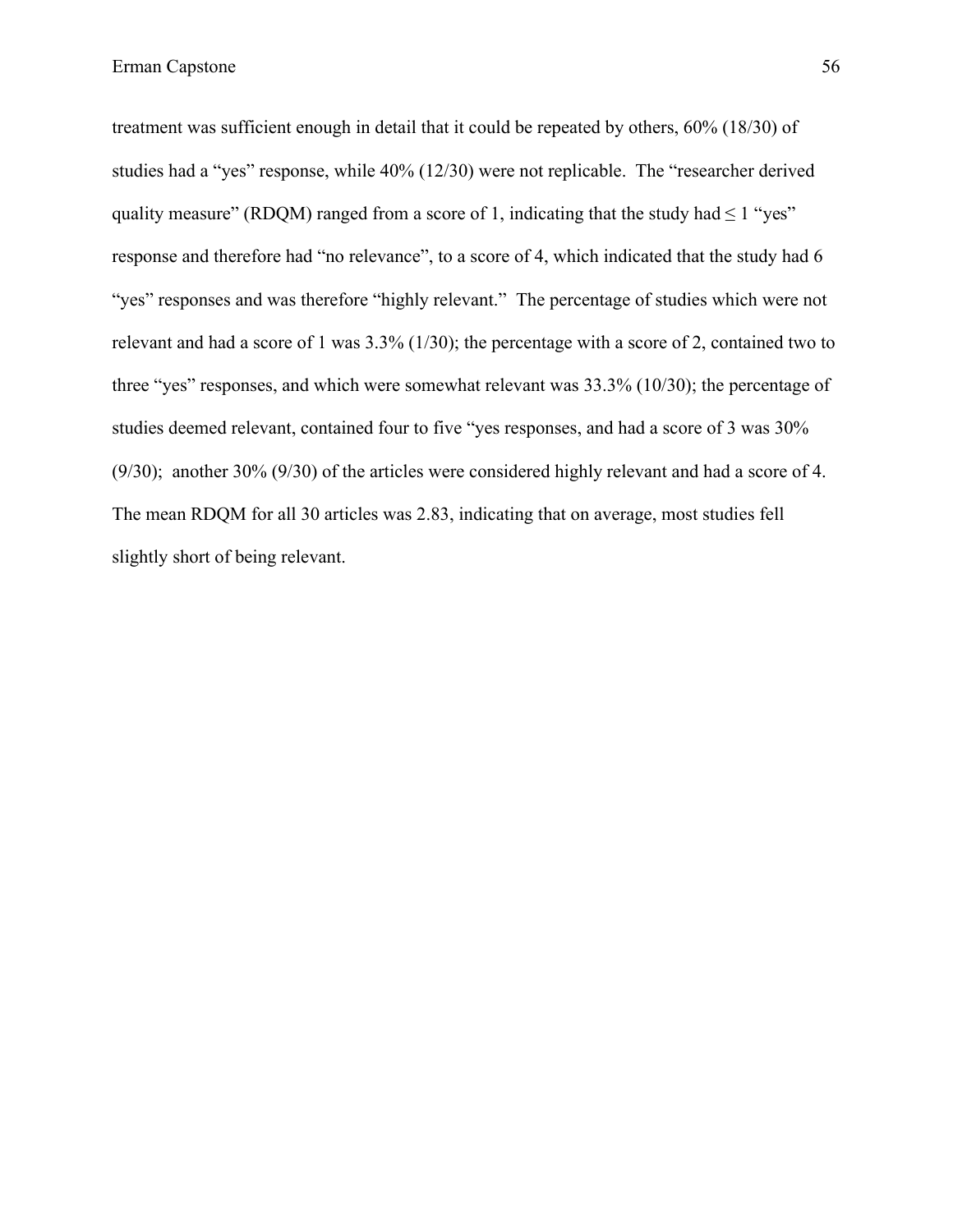#### **Chapter 5: Discussion**

## **Summary of Findings**

This study was a retrospective literature review synthesis which compared the use of Chinese herbs alone (CH Only), Chinese herbs plus Western medicine (CH/Western), or Western medicine alone (Western Only) in the treatment of recurrent miscarriage due to immunological factors. Through a qualitative research design which made use of a thematic approach to data analysis, the effects of CH, CH/Western treatment, and Western medicine treatment on pregnancy outcomes, immunological markers, and antibody titers were examined and analyzed. Furthermore, a summary of the types of herbs used and the frequency of their usage was also provided.

The highest overall live birth rate came from the CH Only group, which had a mean live birth rate of 69.9%, followed closely by the CH/Western group and lastly, the Western Only group. Overall results, however, appeared to indicate more favorable pregnancy outcomes in the CH/Western group based on the number of weeks of sustained pregnancy among the three treatment groups. The CH/Western group also had the highest average percentage of patients who experienced a decrease in antibody titers after treatment, followed closely by the CH Only and Western Only groups. A correlation between successful pregnancy outcomes and specific changes in immunological activity was also found. The next pivotal piece of information gained from the data analysis process was the pattern of herb usage among the 30 studies. From these studies, it was discovered that besides Kidney and Spleen Qi tonifying herbs and Blood nourishing herbs, herbs that move the Blood such as Dan Shen were used in many of the studies. The following data analysis section looked at the types of conclusions extracted from the studies and found that the greatest percentage of conclusions seemed to point favorably towards the combined use of Chinese herbs and Western medicine. Lastly, a quality assessment of the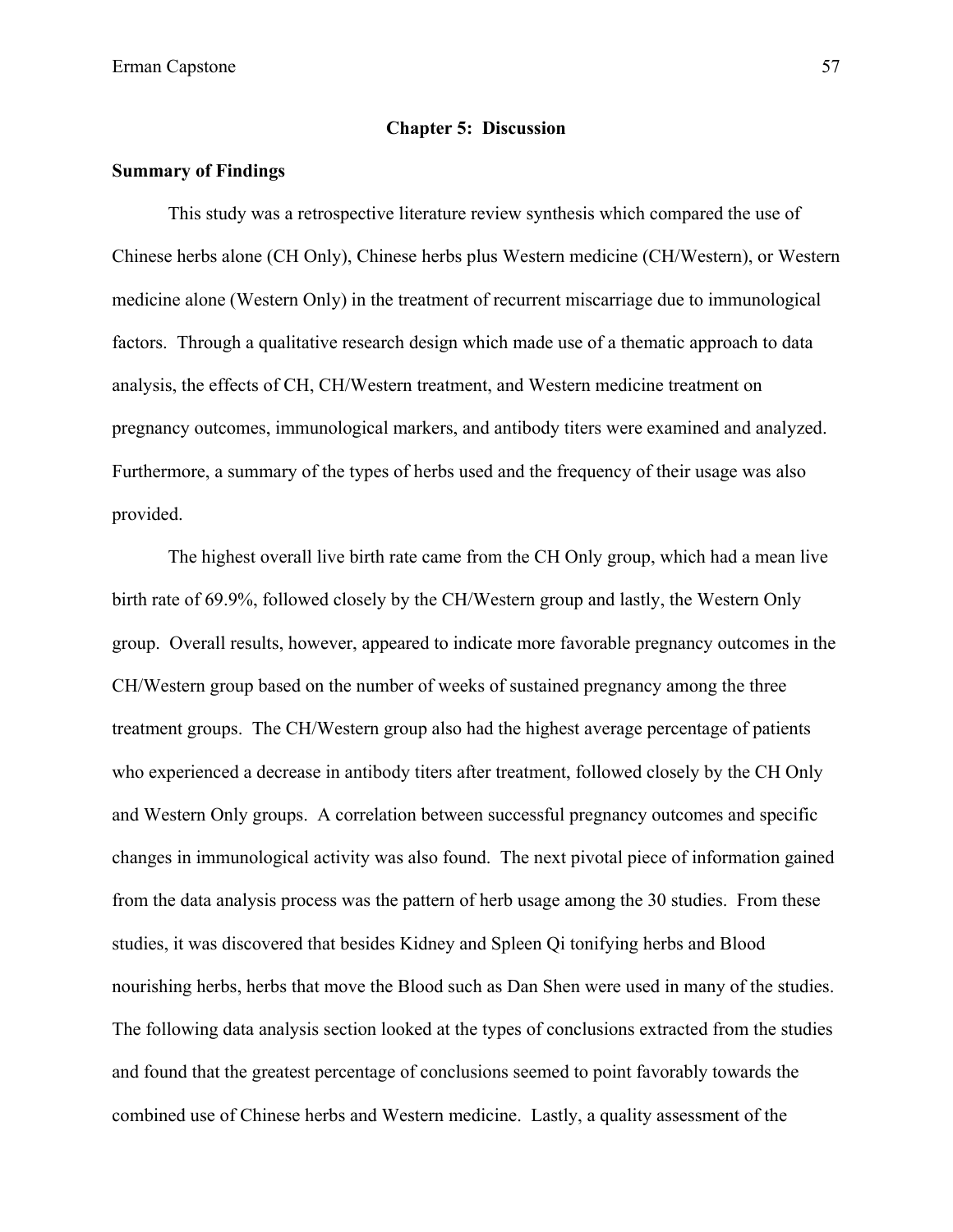research methodologies of the 30 studies revealed that on average, most studies fell slightly short of being relevant, thus indicating issues of validity and reliability within the studies themselves.

## **Implications for Theory**

Chinese herbal medicine has long been used and widely accepted in China and, increasingly, in other countries as a way of enhancing fertility. In China, the integrated use of Chinese herbal medicine and Western medicine has been common protocol for doctors treating women with recurrent miscarriage due to immunological factors. The purpose of this literature review synthesis was to serve as an introduction to and provide an overview of studies aimed at evaluating the efficacy of Chinese herbs only (CH Only) or Chinese herbs plus Western medicine (CH/Western) treatment regimens in the treatment of immunologic recurrent miscarriage. The results of the studies appear to indicate that Chinese herbal medicine may in fact be of value as an adjunctive therapeutic modality in the treatment of immunologic recurrent miscarriage. The mechanisms, although unclear, may indeed lie in the herbs' ability to modulate the immunological activity of pregnant women, as evidenced by the decrease in various antibody titers throughout the studies and a change in levels of immune modulating cytokines. It is believed that successful pregnancies result from a balanced ratio in cytokine release between two different T-Helper (Th) cell lymphocyte systems- Th1 and Th2. According to Fujii et al. (2000), autoimmune disorders such as antiphospholipid syndrome (APS) are a result of an excessive shift to Th2 cytokines, such as Interleukin (IL) 10 and IL-4, whereas alloimmune causes of miscarriage, in which the developing fetus is being attacked by maternal killer cells, are a result of an excessive secretion of Th1 cytokines such as IL-2, IFN-γ (interferon gamma), and TNF-α (tumor necrosis factor alpha). In study 29 (Cui & Hu, 2009), the use of herbs which tonified the Kidneys and Qi were shown to have an inhibitory effect on IL-2 and TNF-α. According to Cui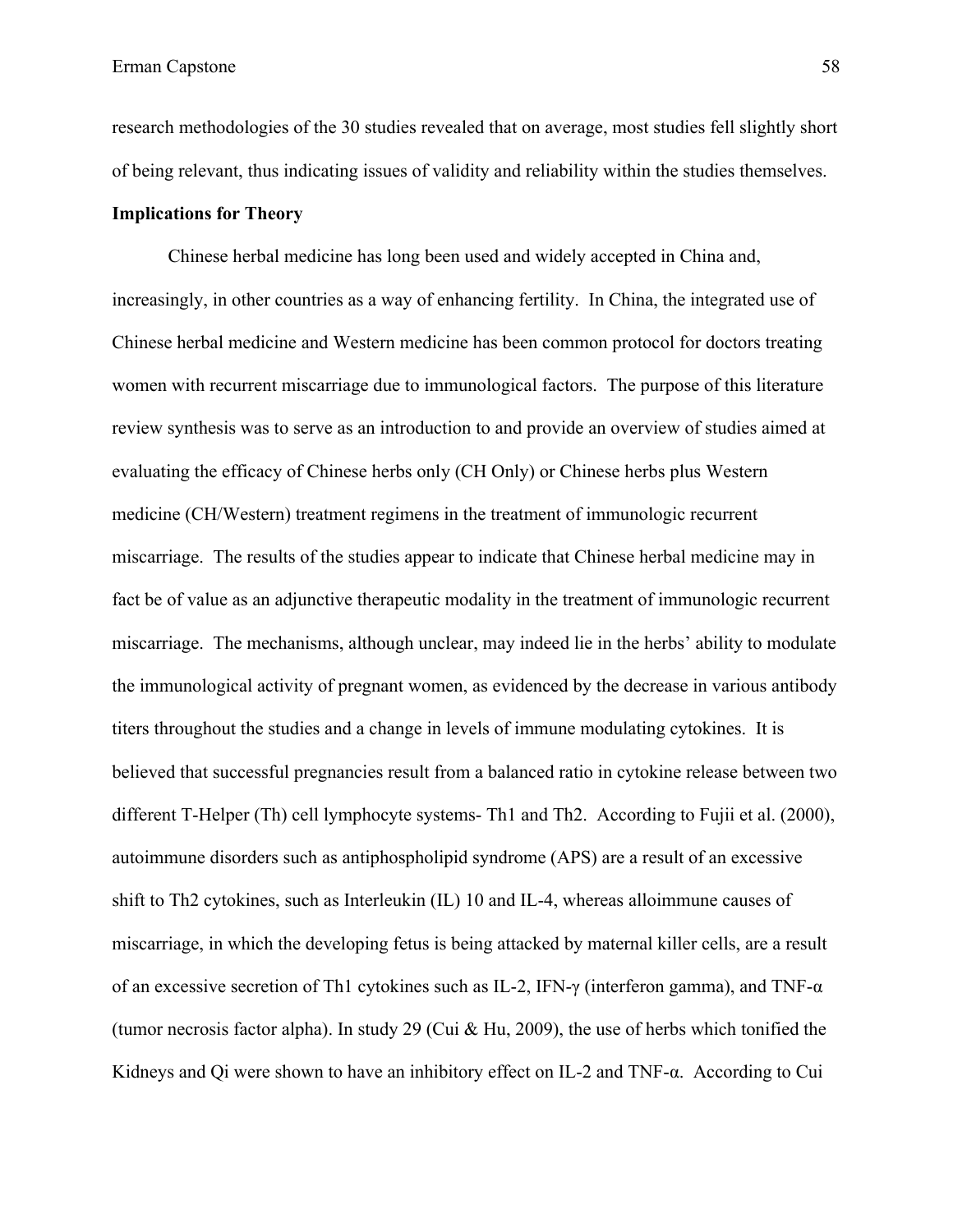and Hu, these two Th1 cytokines are known to increase natural killer cell activity and hence can harm the fetus if not balanced out by Th2 cytokines such as IL-4, IL-6, and IL-10.

In terms of the changes in CD4/CD8 (cluster of differentiation) ratios, the study by Takakuwa et al (1997) found an increase in the CD4/CD8 ratio, whereas studies 26 (Liu & Li, 2006) and 29 (Cui & Hu, 2009) found significant decreases in CD4/CD8 ratio. It is not entirely clear, then, what type of impact CD4/CD8 ratio may have on pregnancy success. Whereas Takakuwa et al. (1997) claimed that the increase in CD4/CD8 ratio might have improved the autoimmune state in patients with recurrent miscarriage who were positive for antiphospholipid antibodies, Liu & Li (2006) and Cui & Hu (2009) claimed that an increase in CD4/CD8 would cause an increase in natural killer cell activity and therefore increased risk of miscarriage, and a decrease in CD4/CD8 ratio could prevent maternal immunological rejection of the fetus.

An analysis of the herbs used among the 30 studies has supported the traditionally accepted theory that herbs, which from a Chinese medicine perspective help to tonify the Kidneys, strengthen the Spleen Qi, nourish the Blood, and calm the fetus, such as Dang Shen, Tu Si Zi, Bai Zhu, Dang Gui, Xu Duan, Sang Ji Sheng, Shan Yao, and Huang Qin, may help improve pregnancy outcomes in women with a history of recurrent miscarriages. Dang Shen, for instance, has immune regulating effects, whereas Huang Qin can inhibit allergic reactions in the body (Yan, 1991). In addition to Kidney and Spleen tonifying herbs, however, herbs which are known to move and invigorate the Blood, such as Dan Shen, Yi Mu Cao, Tao Ren, Hong Hua, and Chuan Xiong, were used throughout the first trimester or more of pregnancy in many of the reviewed articles. Currently, traditional Chinese medicine (TCM) doctoral programs specializing in Oriental reproductive medicine do not teach or promote the use of Blood moving herbs during pregnancy, for it is traditionally considered unsafe and harmful towards the fetus to use herbs which invigorate and move the Blood. An overview of the 30 articles, however,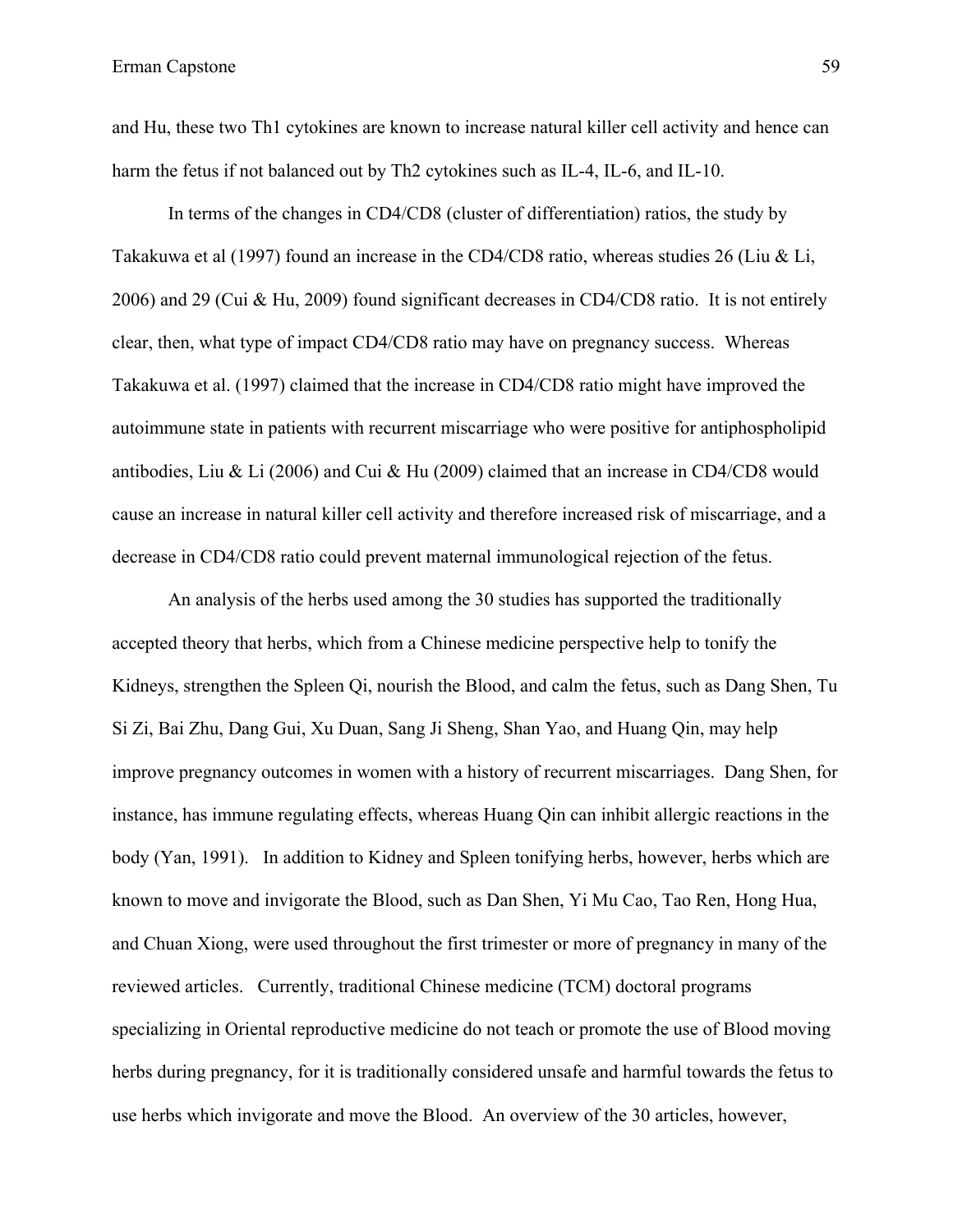appears to indicate that when combined with Western therapies such as aspirin or prednisone, mild Blood moving herbs may, in fact, help preserve pregnancy, particularly in women with antiphospholipid syndrome (APS) who have an increased risk of thromboembolic events during pregnancy. Research has shown that Blood moving herbs can dilate the blood vessels and inhibit platelet aggregation, thus normalizing sticky platelets and preventing the formation of thrombosis or blood coagulation (Liu et al., 2003; Yan, 1991). Dan Shen injections, in particular, exhibit immune modulating effects via the suppression of elevated T-helper/T-suppressor ratio and the decrease in IL-2 (Interleukin-2) in the body (Chen et al., 2001). Herbs such as Dan Shen, Yi Mu Cao, Dang Gui, Huang Qin, and Sheng Di Huang can prevent the formation of IgG (immunoglobulin G) antibodies involved in APS and also modulate T-cell function (Liu et al., 2003).

Traditionally, treatment for threatened miscarriage has been taught in a broader sense and with a focus on treating the patient according to Traditional Chinese Medicine *(TCM)* diagnosis principles based on the patient's pattern of symptoms. Students of TCM are taught to prescribe herbs based on whether the patient's symptoms manifest as Qi and Blood deficiency, Kidney and Spleen deficiency, or Blood heat, for instance. Very little is taught or mentioned about how and in what context immunological causes of recurrent miscarriage fall into these treatment schemes, and in particular, the usefulness of Blood moving herbs for certain populations of patients who exhibit symptoms of Blood stagnation during pregnancy. There needs to be more research done in this area of reproductive medicine, therefore, so that TCM practitioners can be taught safe and effective protocols in school curricula for the treatment of recurrent miscarriage due to immunologic causes.

The Western medical community is, for the most part, closed off to the idea of incorporating Chinese herbal medicine into their teaching curricula, and nowhere can one find in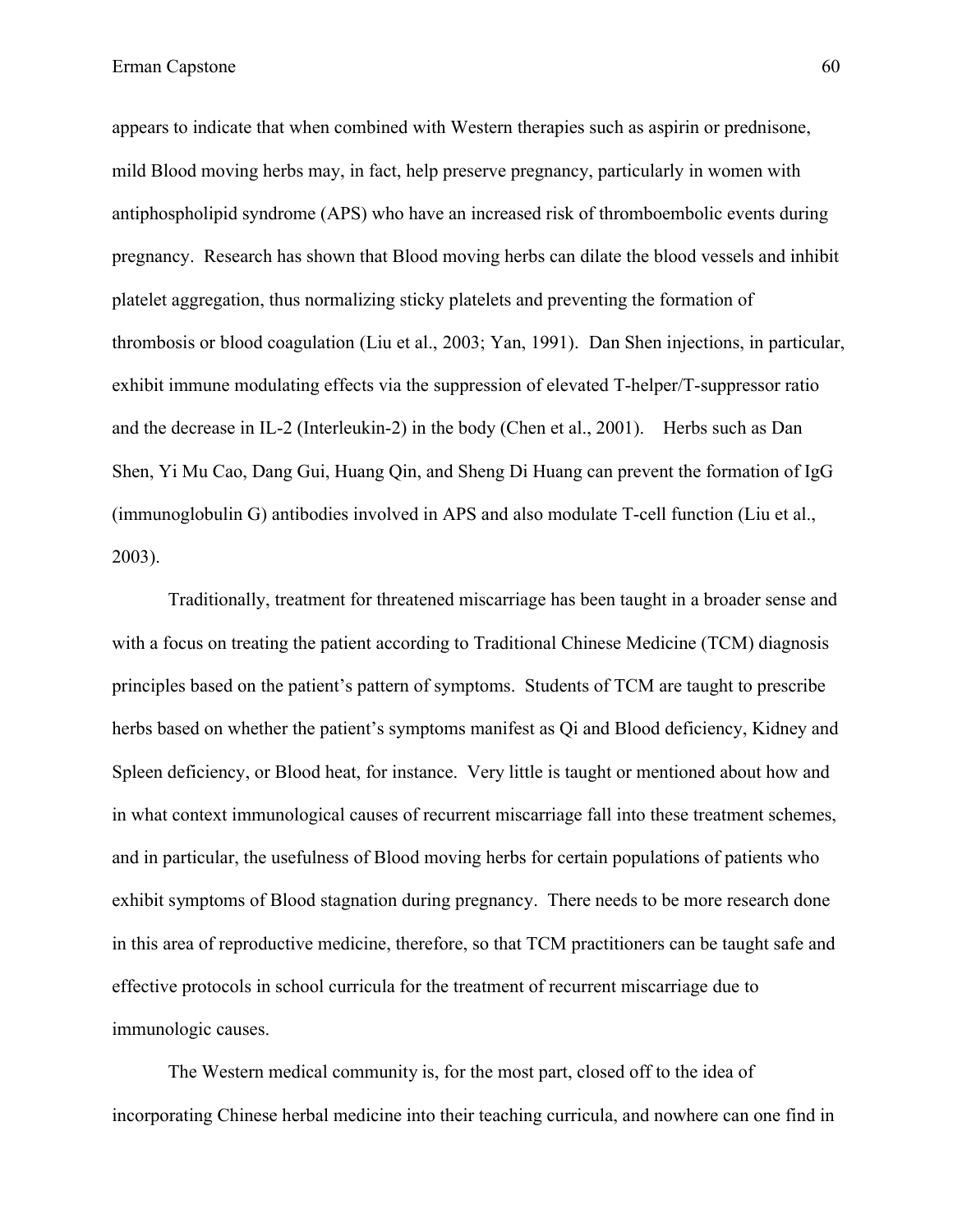Western medical textbooks any mention of Chinese herbs. There is obviously a disconnect between the Western medicine and the TCM approach to treating immunologic recurrent miscarriage, and as of now, there has been little or no integration of Chinese and Western medicine in the treatment of immunologic miscarriage within the school curriculum. The data extracted from this literature review synthesis nonetheless appear to support previous literature which states that Chinese herbs do exhibit positive immunological effects in pregnant women which may be preventive against miscarriage. The specific mechanisms by which herbs exert an effect on various immunological markers should be taught within the TCM reproductive medicine curriculum so that practitioners can better understand and relate to Western medical professionals when discussing immunologic factors relating to recurrent miscarriage in both the educational and clinical setting.

#### **Implications for Practice**

The evidence drawn from this literature review synthesis is encouraging, for the results of these studies appear to indicate that the combined use of Chinese and Western medicine may produce the overall best clinical outcomes for women with a history of immunologic recurrent miscarriage. Even in recent years, the efficacy of Western medicine modalities such as aspirin, prednisone, and heparin are still in question, and doctors who I have talked to or worked together with who specialize in infertility have often admitted that they themselves do not have a firm grasp on how to prevent miscarriage in women with certain autoimmune or alloimmune issues. Aspirin, prednisone, heparin, and/or progesterone are diligently administered according to textbook protocols, but to no avail. While there is certainly a percentage of patients who respond well to Western medical therapy alone, there are still many who continue to suffer from repeated miscarriages despite treatment. In addition, there are many possible adverse side effects associated with long-term use of heparin and prednisone, such as osteoporosis, gestational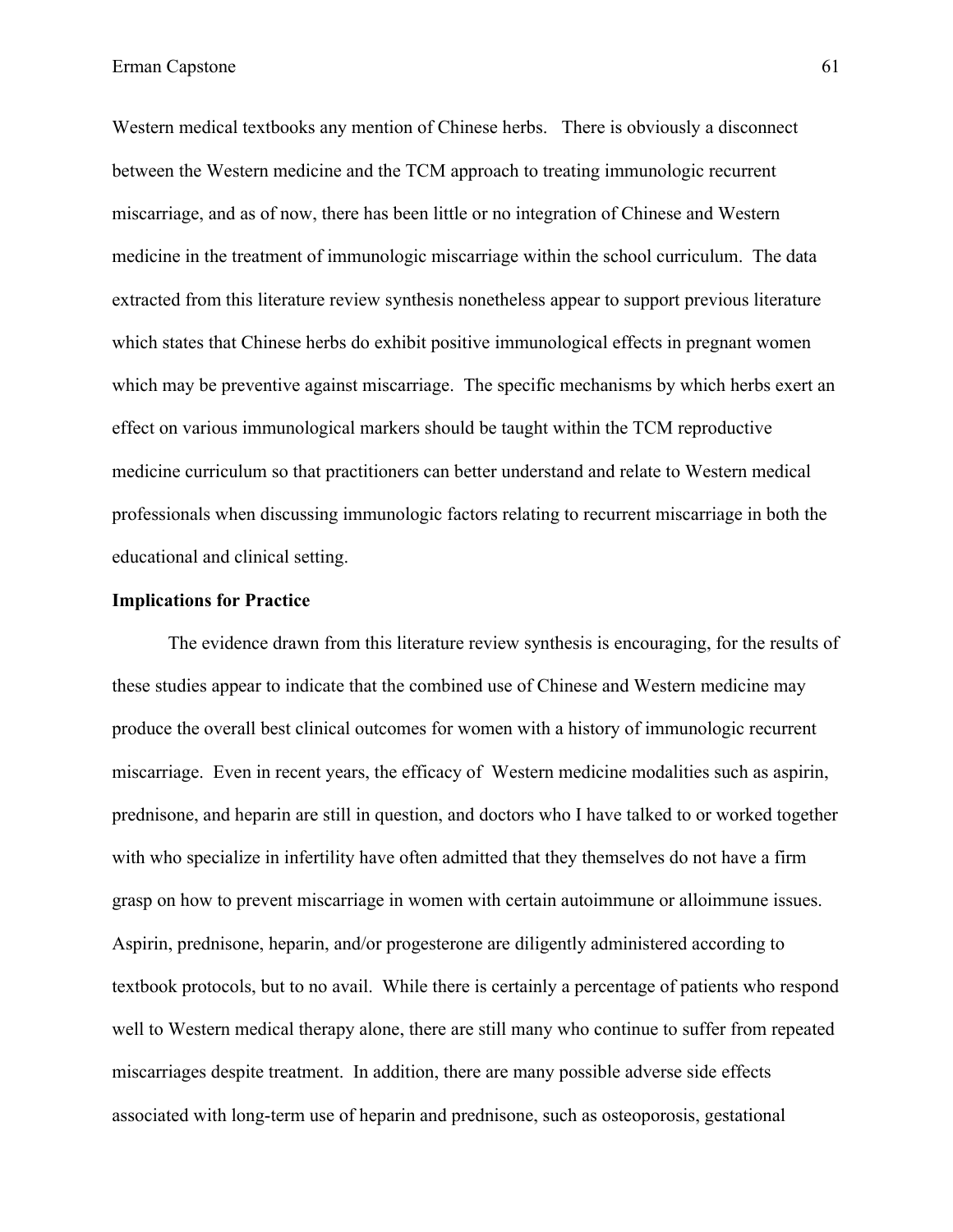diabetes, pre-term premature rupture of membranes, increased risk of bleeding, etc. (Empson et al., 2005; Lefkou et al., 2010; Silver et al., 1993). From a clinical perspective, therefore, the use of herbs can help to minimize the needed dose of western medication and the side effects associated with these medications. That said, the treatment groups in which only Chinese herbs were used also did not have as favorable an overall outcome as the combined CH/Western groups. In several of the more "relevant" studies, Chinese herbal medicine was given for several months in order to bring antibody titers down before the patient attempted pregnancy; often, administration of the herbs continued throughout the first trimester of or further into the pregnancy, usually in combination with Western medicines such as aspirin, prednisone, folic acid, and progesterone. It is not clear, though, whether a decrease in antibody levels is directly correlated with the success of the pregnancy and the chances of a woman achieving live birth. For example, in study 1 (Kano et al., 2010), 100% (7/7) of the patients in the anticardiolipin IgG positive group experienced a decrease in antibody titers after treatment. However, only one of these patients actually became pregnant by the end of the study. On the other hand, 55.8% (24/43) patient in the Chinese Medicine Only group in study 18 (Wang, 2005) experienced a decrease in anticardiolipin antibody titers after treatment, but 86% (37/43) of these patients had live births. These conflicting results do bring to bear the question of whether decreasing antibody titers through the use of herbs or western medicine can directly predict pregnancy outcomes.

An analysis of the herbs used throughout the 30 studies appears to indicate that the use of herbs which suppport the Kidneys and Spleen, tonify Qi and Blood, calm the fetus, and move the Blood can be used safely and in combination with Western therapeutic modalities to treat immunologic recurrent miscarriage. The most commonly used western medications were prednisone. It is very likely, then, that an integrated approach – one which combines the best of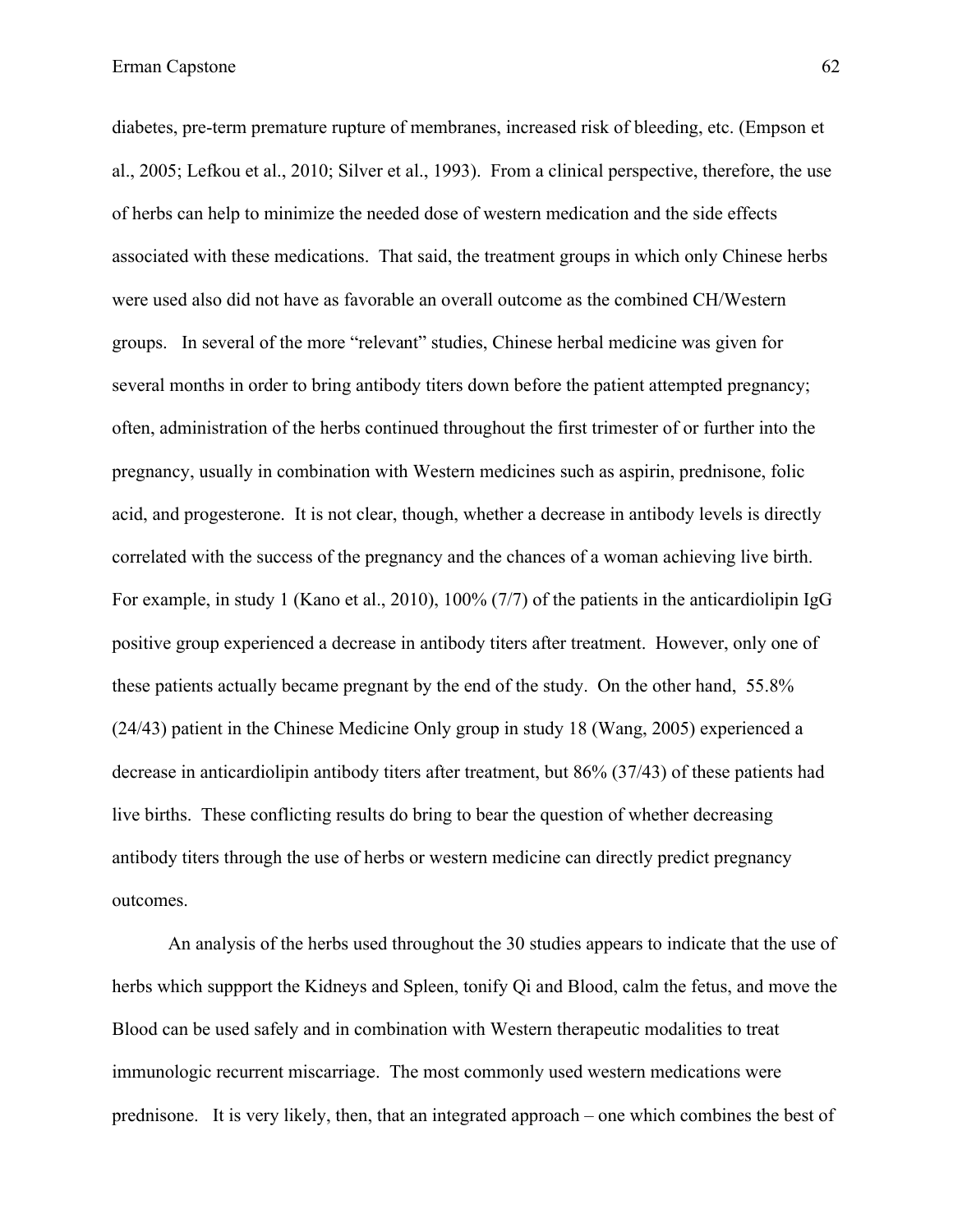both Eastern and Western medicine – may produce the most favorable pregnancy outcomes in women with a history of immunologic recurrent miscarriage. There are, however, several areas that require further research before herbs can be fully integrated into the clinical setting. For instance, there were many herbs which were used sporadically in only one or a few of the 30 studies, and therefore the clinical significance of their usage is in question. Furthermore, the method and timing of administration of the herbs varied from one study to another. Some studies administered the herbs several months before pregnancy was attempted, others only during the first trimester, and still others throughout the entire duration of the pregnancy up to half a month before expected delivery. Therefore, it was difficult to figure out the most effective or common method of administration of the herbs. Proper dosage, method of administration, and duration of administration of Chinese herbal medicine must be established first so that TCM practitioners can safely and effectively treat immunologic recurrent miscarriage, particularly in women with clotting issues who may concurrently be taking other blood-thinning medications such as heparin or aspirin during pregnancy.

#### **Limitations of the Current Study**

The first limitation of the current study lies in the nature of the study itself – that is, the fact that a literature review is a secondary analysis of studies which have previously been conducted by others. Because of this limitation, I was greatly limited in the choice of studies and variables engaged in this research synthesis. As a result, the data actually generated in this study were in some ways not fully in sync with the original research objective. For instance, instead of focusing on just one or two types of western medicine treatments and comparing them with Chinese herbal medicine, because of the diversity of variables engaged in the studies reviewed, I was forced to incorporate into the current study a wider array of western medicine treatment methods. Some studies looked at the use of folic acid and vitamin supplements, while others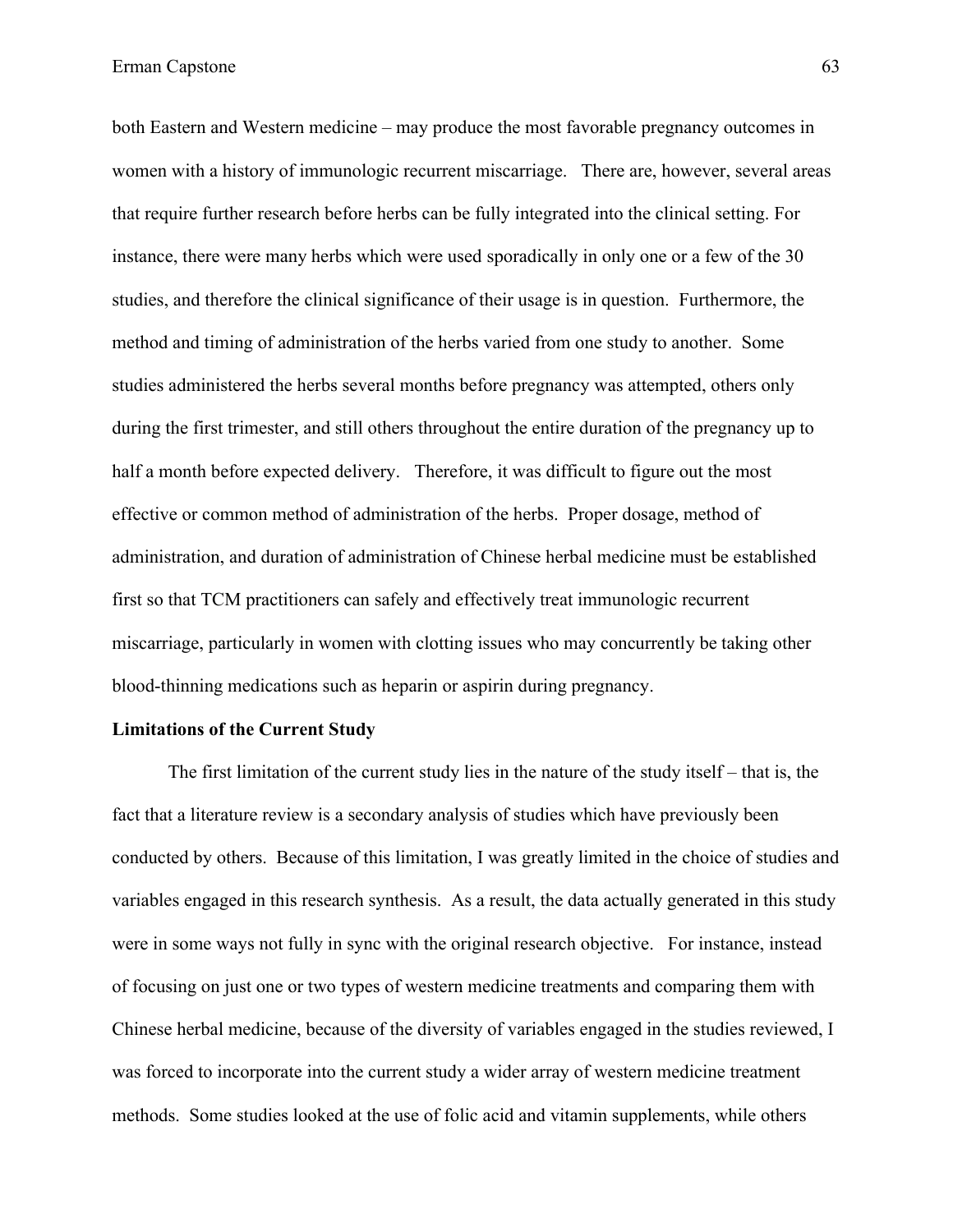looked at prednisone and aspirin. This factor may have been one of the reasons why the range of values for the results of the studies was quite variable at times. The wide range or inaccuracy of result values could also have been due to a heterogeneous group of subjects in the studies and a wide variety of symptoms or diagnoses at the start of the study. While all of the studies had to do with immunological causes of recurrent miscarriage, some patients were already pregnant at the start of the study, while others were not yet pregnant; some studies looked at patients who had antiphospholipid syndrome, while others looked at other types of immunological issues such as endometrial antibodies, antisperm antibodies, and natural killer cells. Thus, I felt that the results of my data analysis may have been skewed by the fact that there was an unequal amount of attention and emphasis given to articles relating to APS recurrent miscarriage, and not enough weight given to articles relating to anti-sperm antibodies, anti-endometrial antibodies, blocking antibody deficiency, or miscarriages due to excessive natural killer cell activity. There was also a lack of articles available for analysis regarding my subject matter that also happened to match my inclusion criteria requiring that the participants of the studies include women with a history of at least two or more miscarriages. Overall, my small sample size and the heterogeneity of treatment plans and participant demographics were undoubtedly limiting factors in this study. Nevertheless, given that different immunologic types of recurrent miscarriage are caused by similar immunological imbalances and pathologies, I feel that the results of the study are still relevant and can provide insight into integrative treatment options for immunologic recurrent miscarriage.

The sheer lack of articles for each different type of western medicine treatment made it difficult to assess the effectiveness of specific western treatment modalities. For instance, only prednisone and aspirin were used in a more significant number of articles, whereas there were only a few articles containing other western treatment modalities. In particular, heparin is a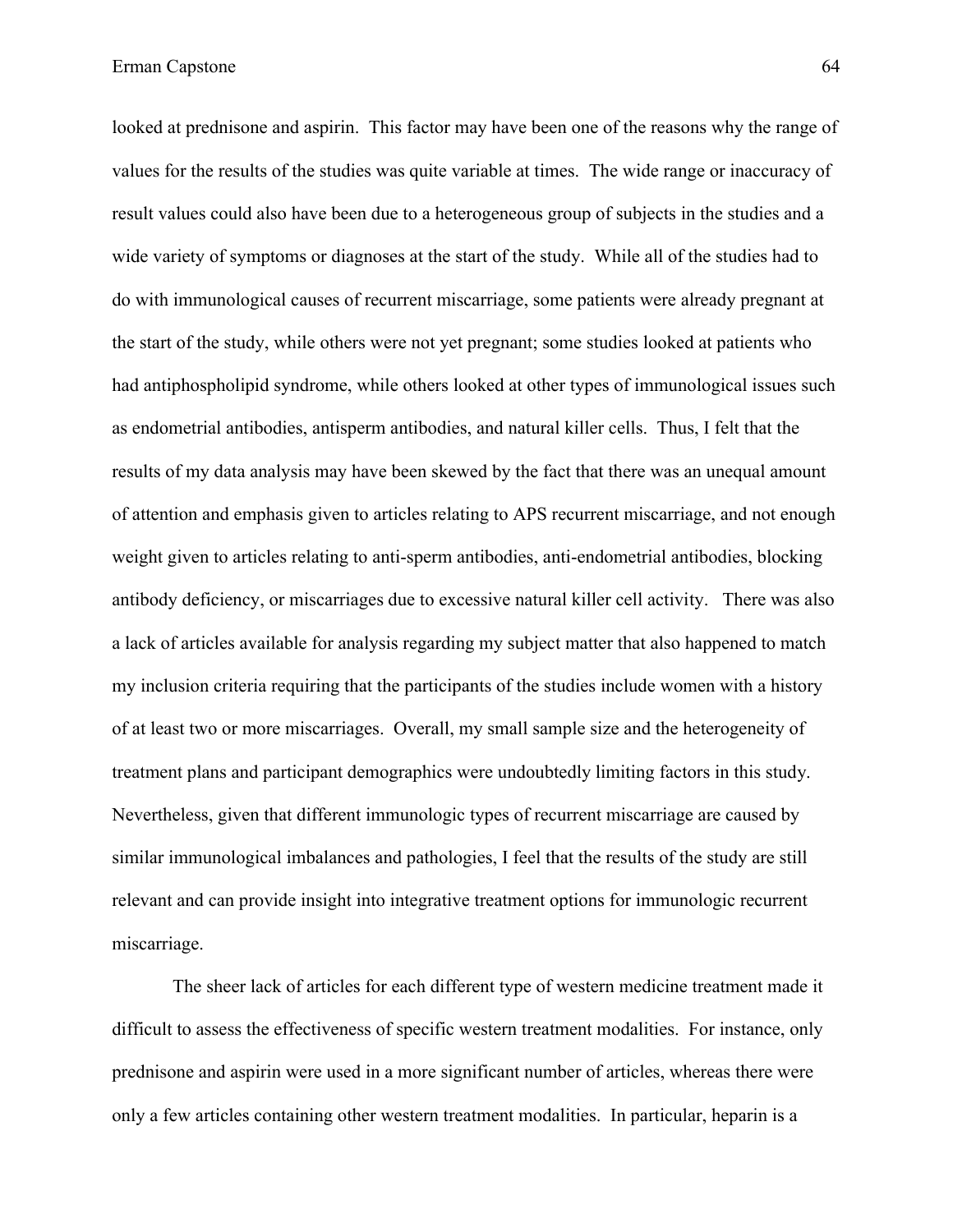western medication which is commonly used to prevent miscarriage when there is a chance that the mother may have clotting issues during pregnancy, but it was only seen in one article out of all 30 articles. Outcomes for the Western medicine treatments might have been better if the patients had been on heparin therapy, especially since 73% of the articles had to do with antiphospholipid syndrome. So although the articles indicate that Chinese medicine can be an effective treatment modality, no conclusion can be made as to whether Western medicine, particularly heparin therapy, is more or less effective than Chinese medicine alone.

While every effort was made to be as objective as possible in assessing the quality and relevance of the research methodology and design of the articles selected for this study, the possibility of my own researcher bias was present when deciphering whether the variables and inclusion/exclusion criteria of the studies were clearly described or whether the description of the treatments were sufficient enough in detail so as to be replicable. Because the data analysis was done by a single rater, there was an increased possibility of inaccurate recording and misinterpretation of data. It should also be noted that even though a majority of the conclusion statements extracted from the studies maintained that Chinese herbs used alone appear to be effective, this observation is due to the fact that  $40\%$  (12/30) of the studied were preexperimental, non-controlled studies focusing on the use of Chinese medicine only. It cannot be concluded, therefore, that Chinese medicine alone is the most effective treatment modality for immunologic recurrent miscarriage. Rather, the results only indicate that a majority of the studies found for my literature review synthesis were pre-experimental studies focusing only on the use of Chinese herbs, and that a majority of the results of these studies indicated that the herbs were effective.

Issues of internal validity such as small sample size were present in some of the studies. While the research design and description of variables were clearly stated in a majority of the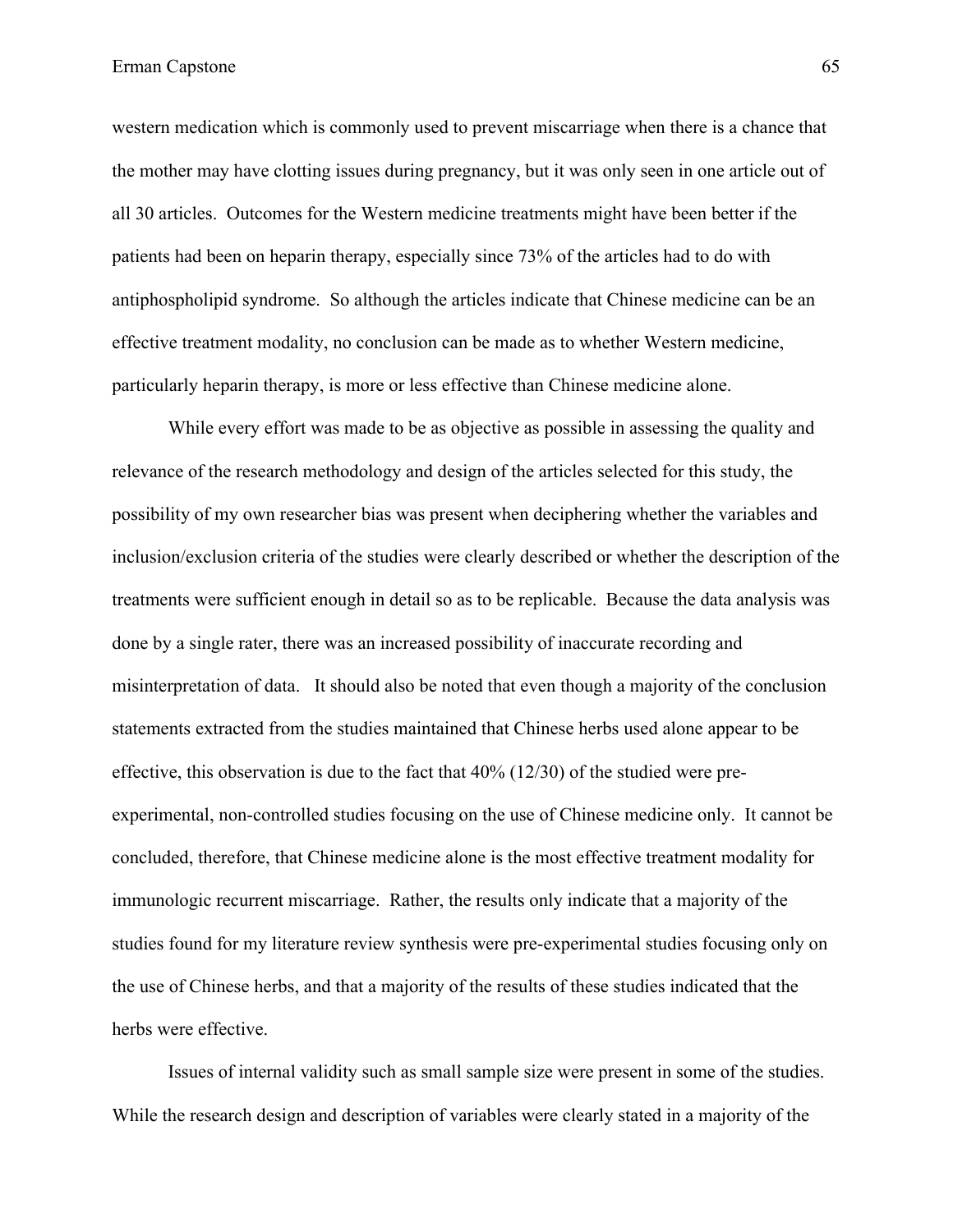articles, a little more than half of the 30 studies were not randomized and did not contain control groups. The issue of selection bias was therefore present. Due to the nature of studies focusing on the use of Chinese herbs for fertility, the participants and researchers were not blinded to the treatment they were receiving, and therefore, the potential for author/experimenter and participant bias were both present. Source bias was also a possible limitation of this study, for it possible that many of the articles were published in journals which only publish articles in favor of the use of Chinese herbal medicine. Other possible confounding factors such as improved diet, placebo effect, or the concurrent usage of other unstated treatment modalities such as acupuncture or massage, might have also been present. Furthermore, treatment with Chinese herbs in many of the studies did not include only one single formula which was used on all the patients in a particular study. Two different formulas were often used, based on the patients' individual diagnoses. Study 9 (Chai & Zhao, 2002) included four different formulas used throughout the study. Five of the articles did not even state all the herbs which were used for that particular study. In addition, it was impossible to track the dosages of the herbs, as they varied between studies or sometimes were not mentioned at all. So while the one-size-does-*not*fit-all approach to Chinese herbal medicine treatment in these studies may have given the studies good external validity, since they resembled more-or-less how Chinese medicine is practiced in the clinical setting, the internal validity of the studies often appeared to be lacking, and details of dosage and usage of herbs were sometimes missing.

In several studies, the data provided by the researchers appeared to be incomplete or in error. There was either a mistake in the reporting of results, or some other undisclosed factor was present. For example, study 8 (Li, 2003) reported that 25 out of 30 patients in both the treatment and control groups experienced a decrease in antibody levels, which would be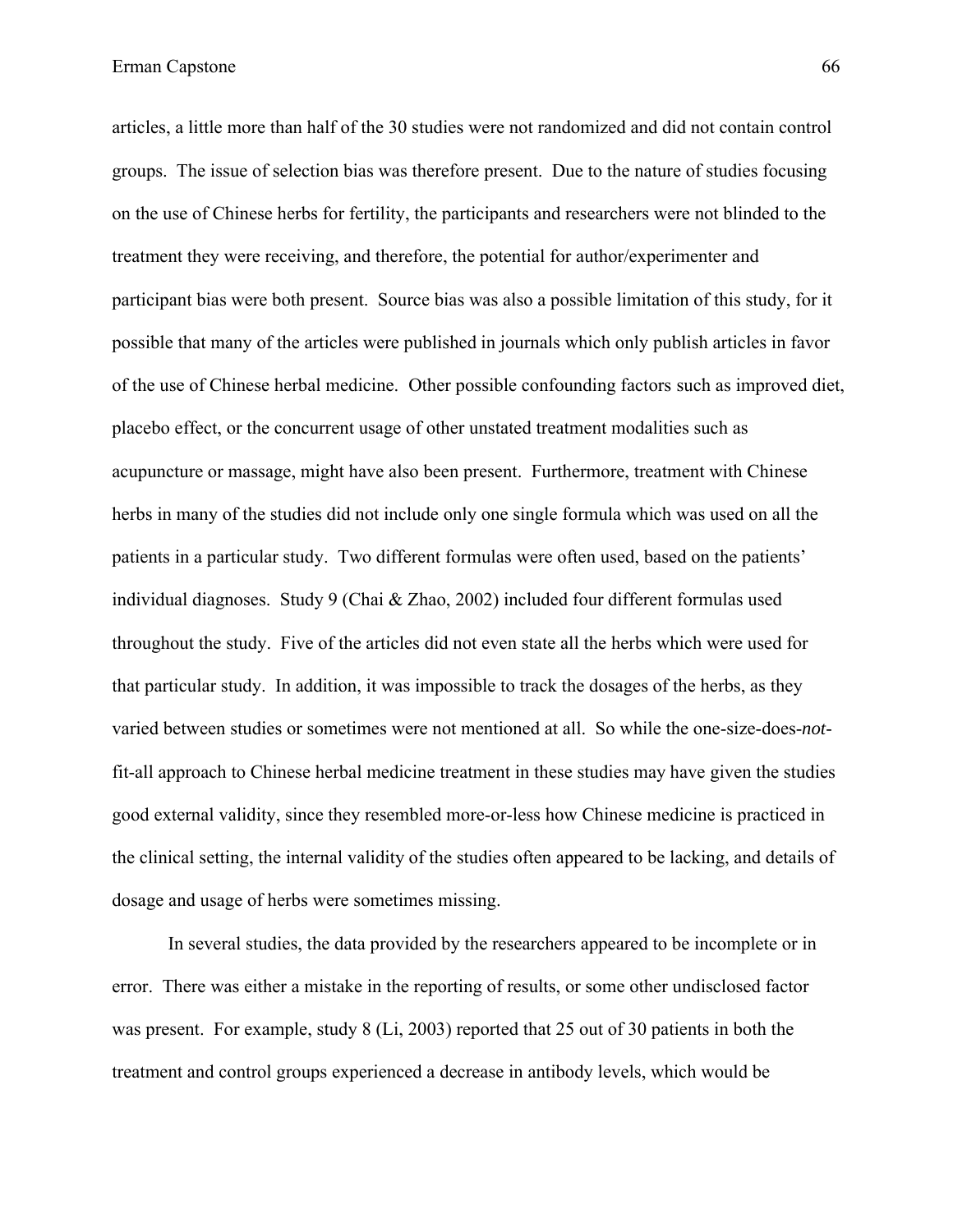calculated as 83.3%. However, the study reported the percentages as being 80.33% for the treatment group and 60% for the Western medicine only control group.

One last aspect worth mentioning is that the studies did not discuss complications that could have arisen from treatment. While in western medicine research, it has been discovered that certain western therapies such as heparin or prednisone come with possible health risks to the mother and fetus during pregnancy such as osteopenia and nephrotic syndrome, the articles in my literature review synthesis did not specifically mention whether there were specific complications associated with herb usage. It is possible that that there are overall less negative side effects associated with herb use, but there have not been specific studies available to validate or negate this statement.

#### **Recommendations for Future Research**

If future prospective, large-scale, randomized, controlled trials regarding this topic can be carried out, perhaps the Western medical community will be more accepting of the integrative use of Chinese herbal medicine to treat recurrent miscarriage due to immunological causes. More rigorous, transparent methodology and a more focused approach that examines just one or two main variables are necessary to be able to better understand whether a specific treatment protocol is effective or not. Quantitative statistical analysis of the results of these types of studies is also recommended for future research in order to determine the statistical validity of study results. Studies focusing on pregnancy and live birth rates in women undergoing integrative treatment are recommended, since live birth rate is the ultimate predictor of pregnancy success and the effectiveness of the treatment. Different types of immunological causes of recurrent miscarriage should be studied separately in order to discover whether Chinese herbal medicine varies in effectiveness from one type of immunological miscarriage to another. Studies comparing the use of Chinese herbal medicine and heparin therapy are also recommended, as there are not enough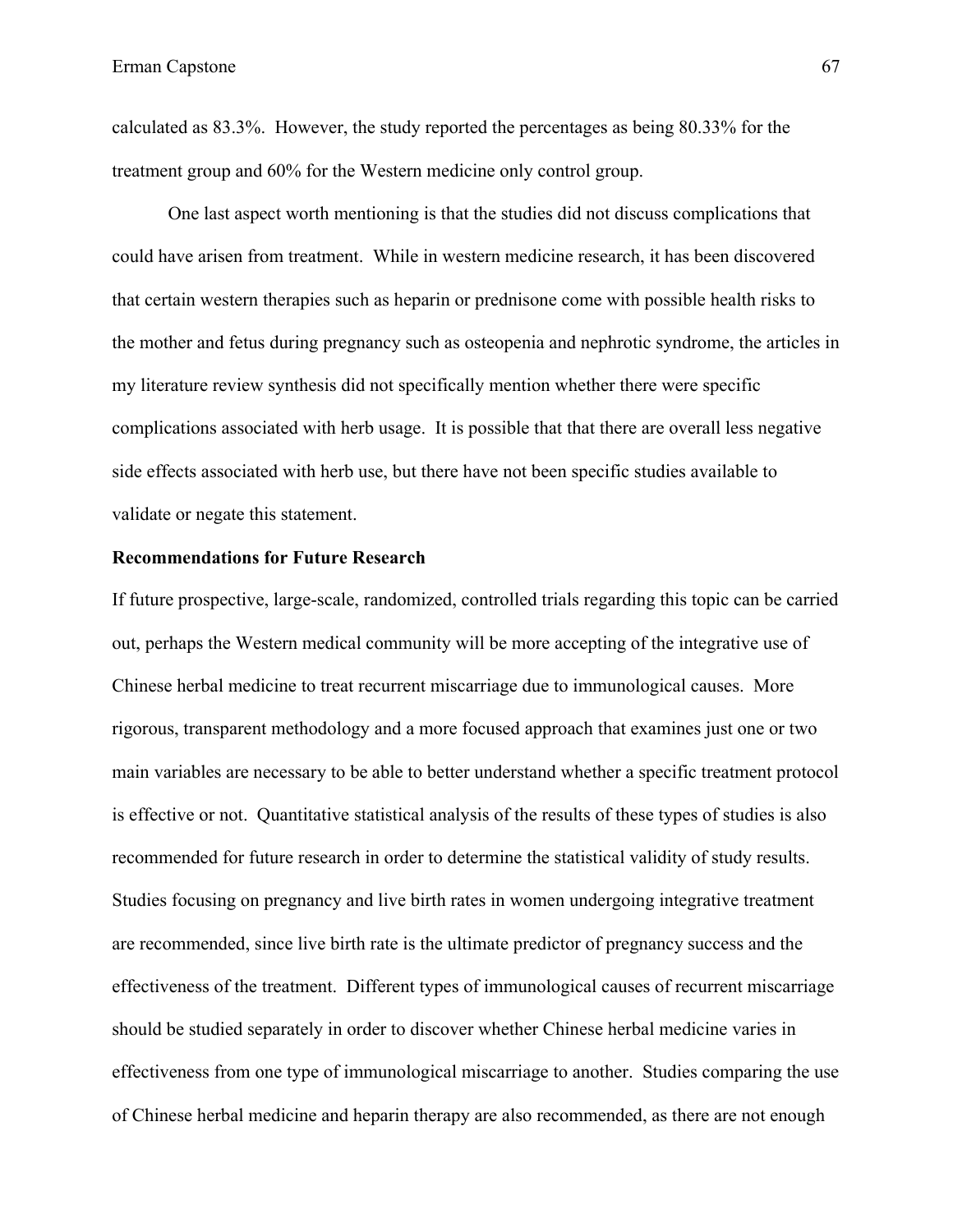present studies comparing the effect of these two treatment methods when used alone or in combination with each other.

## **Conclusion**

The purpose of this retrospective literature review synthesis was to serve as a groundbreaking study aimed at bringing clarification to the current literature available concerning the use of Chinese herbal medicine alone or the integrated use of Chinese herbs and Western medicine to treat immunologic recurrent miscarriage. The results, similarities, differences, and limitations among the available research were analyzed and discussed, and recommendations for future research were given. Theoretical and clinical applications of my findings were also mentioned. The evidence seems to strongly suggest that Chinese herbal medicine may be of value as an adjunctive therapeutic modality in the treatment of immunologic recurrent miscarriage. An analysis of the herbs used among the 30 studies has supported the traditionally accepted theory that herbs, which from a Chinese medicine perspective help to tonify the Kidneys, strengthen the Spleen Qi, nourish the Blood, and calm the fetus may help improve pregnancy outcomes in women with a history of recurrent miscarriages due to their immunemodulating effects. In addition, however, herbs which are known to move and invigorate the Blood may also be useful for preventing recurrent miscarriage, particularly in women suffering from antiphospholipid syndrome. Proper dosage, method of administration, and duration of administration of Chinese herbal medicine must be established first so that TCM practitioners can safely and effectively treat immunologic recurrent miscarriage, particularly when used together with western medical therapies. Lastly, due to issues of internal validity of these studies, it is recommended that more long-term, prospective, randomized, and controlled research studies with rigorous methodology be carried out in the future if Chinese herbal medicine is to be accepted by the public and those in the western medical field.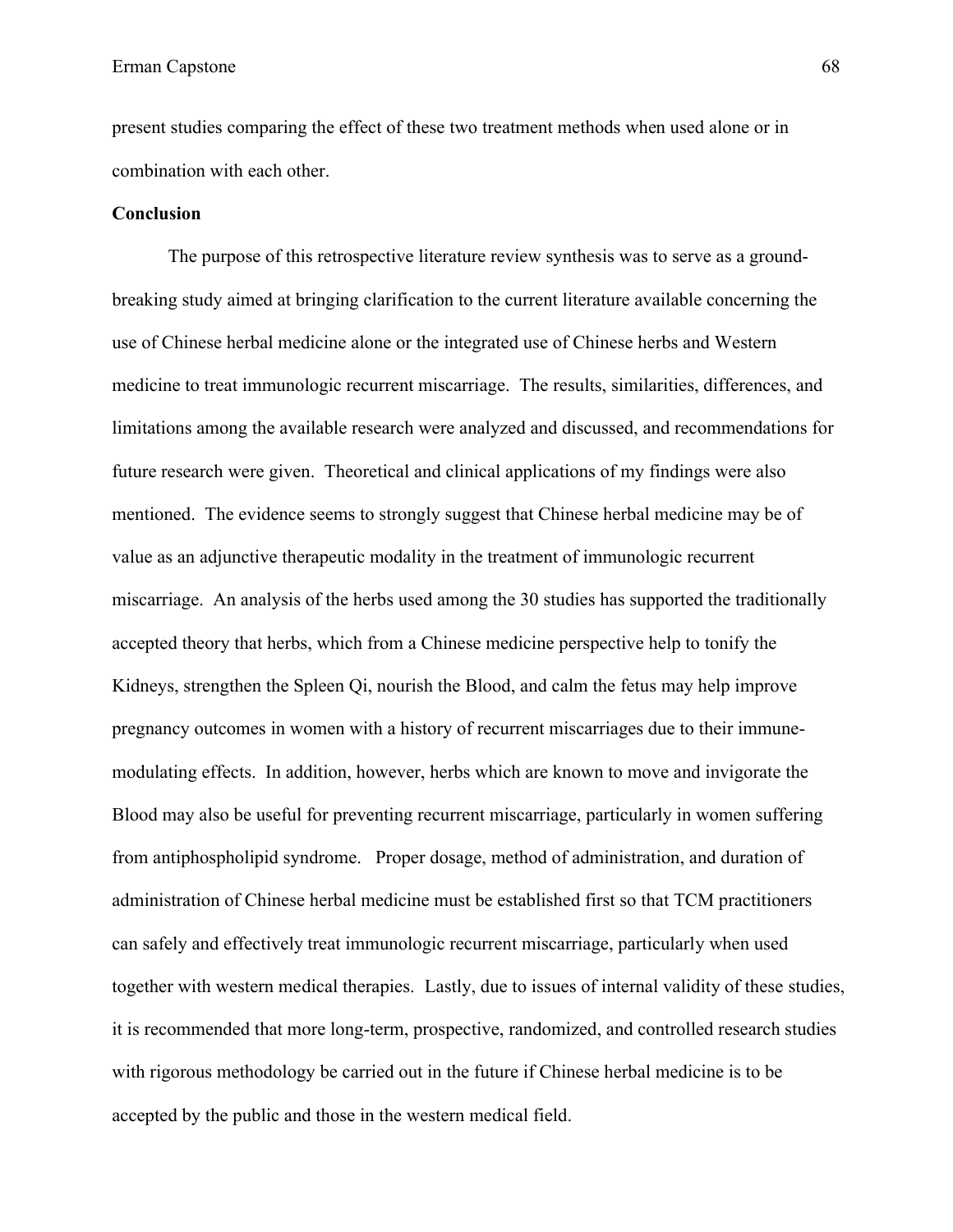#### **References**

- American Psychological Association. (2010). *Publication Manual of the American Psychological Association* (6<sup>th</sup> ed.). Washington, D.C.: American Psychological Association.
- Angeli, E., Wagner, J., Lawrick, E., Moore, K., Anderson, M., Soderlund, L., . . . Keck, R. (2011). Reference list: Author/authors. In *Purdue Online Writing Lab*. Retrieved from http://owl.english.purdue.edu/owl/resource/560/06/

Aronson, J. (1994). A pragmatic view of thematic analysis. *The Qualitative Report*, *2*(1).

- Barbour, L.A., Kick, S.D., Steiner, J.F., LoVerde, M.E., Heddleston, L.N., Lear, J.L., & Barón, A.E. (1994). A prospective study of heparin-induced osteoporosis in pregnancy using bone densitometry. *Am J Obstet Gynecol*, *170*(3), 862-869.
- Branch, D.W., Peaceman, A.M., Druzin, M., Silver, R.K., El-Sayed, Y., Silver, R.M., . . . Harger, J. (2000). A multicentre, placebo-controlled pilot study of intravenous immune globulin treatment of antiphospholipid syndrome during pregnancy. The pregnancy loss study group. *Am J Obstet Gynecol*, *182*(1), 122-127.
- Chai, L.H. & Zhao, W. (2002). Zhong xi yi jie he zhi liao mian yi xing fan fu xing zao qi liu chan 56 lie fen xi [East West integrative medicine to treat 56 cases of immunologic early recurrent miscarriage]. *Chinese Archives of Traditional Chinese Medicine2*, *20*(4), 538-539.
- Chamley, L., Duncalf, A., Mitchell, M., & Johnson, P. (1998). Action of anticardiolipin and antibodies to beta2-glycoprotein-1 on trophoblast proliferation as a mechanism for fetal death. *Lancet*, *352*, 1037-1038.
- Chen, G., Liu, R.X., Zhang, W.G., Wang, B., Fu, J., Feng, Y.G., & Zhang, X.B. (2001). Effect of Salvia Miltiorrhiza bunge injection on anticardiolipin antibody production induced by beta2 glycoprotein I. *Acta Pharmacol Sin*, *22*(12), 1125-1129.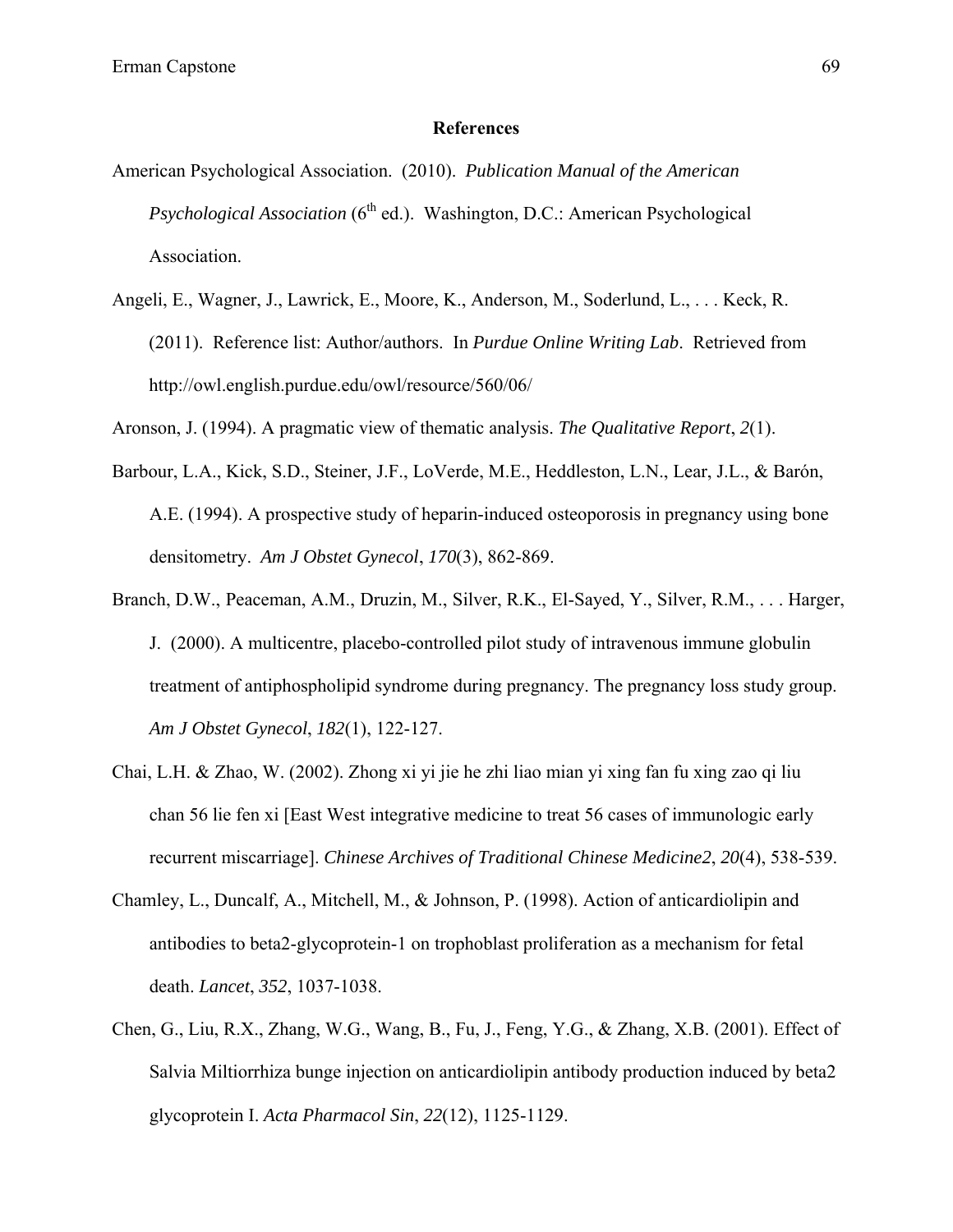- Cheng, J.L. & Ma, S. H. (2010). Bu shen jian pi huo xue jie du fa dui mian yi xing xi guan xing liu chan kang ti de gan yu [The impact of kidney and spleen tonifying, blood moving, and toxin removing methods on antibodies in the treatment of immunological recurrent miscarriage]. *Hebei Medical Journal*, *32*(13), 1720-1721.
- Cong, Y. (2007). Xiao kang tang zhi liao mian yi xing fan fu zi ran liu chan kang xin lin zhi kang ti yang xing 46 lie [The treatment of 46 cases of antiphospholipid antibody positive recurrent miscarriage with Xiao Kang Tang formula]. *Jilin Journal of Traditional Chinese Medicine*, *27*(9), 19-20.
- Creswell, J. W. (2007). *Qualitative inquiry & research design: choosing among five approaches.* (2nd ed.). Thousand Oaks, CA: Sage Publications.
- Cui, Y. & Hu, L. S. (2009). Bu shen yi qi fa zhi liao tong zhong mian yi xing fu fa xing liu chan 30 lie lin chuang guan cha [Clinical observation of the use of kidney tonifying and qi strengthening methods to treat recurrent miscarriage of similar immunologic etiology. *Practical Clinical Journal of Integrated Traditional Chinese and Western Medicine*, *9*(6), 41-42.
- Elder, M., De Swiet, M., Robertson, A., Floyd, E., & Hawkins, D. (1988). Low-dose aspirin in pregnacy. *Lancet*, *i*, 410.
- Empson, M. B., Lassere, M., Craig, J. C., & Scott, J. R. (2005). Prevention of recurrent miscarriage for women with antiphospholipid antibody or lupus anticoagulant ( Review ). *Cochrane Database of Systematic Reviews*, (2). doi:10.1002/14651858.CD002859.pub2.
- Farquharson, R.G., Quenby, S., & Greaves, M. (2002). Antiphospholipid syndrome in pregnancy: A randomized , controlled trial of treatment. *Obstet Gynecol*, *100*(3), 408-413.
- Fujii, T., Kanai, T., Kozuma, S., Hamai, Y., Hyodo, H., Yamashita, T., . . . Taketani, Y. (2000). Theoretical basis for herbal medicines, Tokishakuyaku-San and Sairei-To, in the treatment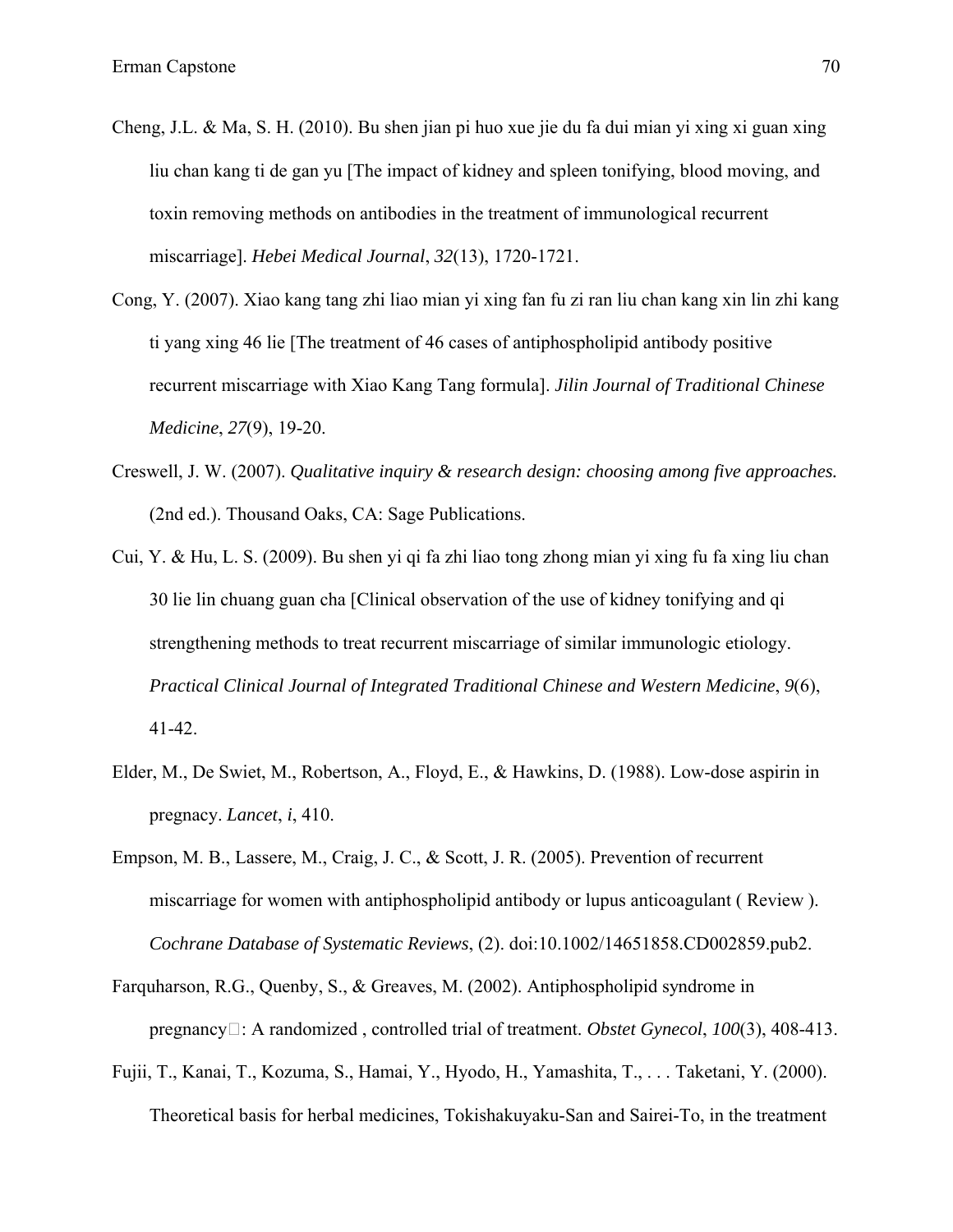of autoimmunity-related recurrent abortion by correcting T helper-1/T helper-2 balance. *Am J Reprod Immunol*, *44*, 342-346.

- Gui, S.Q., Xu, J., Yu, E.K., & Li, D. J. (1997). Zhong yao zhi liao zi ran liu chan dui feng bi kang ti, beta-hCG, yun tong, ci er chun de ying xiang [The use of Chinese herbs in the treatment of spontaneous miscarriage and its effects on blocking antibody, beta-hCG, progesterone, and estradiol levels]. *Chinese Journal of Integrative Medicine*, *17*(11), 645- 648.
- Hou, X. P. (2004). Zhong xi yi jie he zhi yu kang xin lin zhi kang ti yang xing zhi liu chan 2 lie [The integrative treatment of 2 cases of antiphospholipid antibody positive miscarriage]. *Jiangxi Journal of Traditional Chinese Medicine*, *35*(12), 43.
- Kano, T., Shimizu, M., & Kanda, T. (2010). Differences in individual efficacy of two Sairei-to preparations (Sojyutu-Sairei-to and Byakujyutu-Sairei-to) on recurrent spontaneous abortions of autoimmune etiologies evaluated by antinuclear antibody and anticardiolipin antibody titers. *Am J Chin Med*, *38*(01), 27-36. doi:10.1142/S0192415X10007658
- Kutteh, W. H. (1996). Antiphospholipid antibody-associated recurrent pregnancy loss: Treatment with heparin and low-dose aspirin is superior to low-dose aspirin alone. *Am J Obstet Gynecol*, *174*(5), 1584-1589.
- Laskin, C.A., Spitzer, K.A., Clark, C.A., Crowther, M.R., Ginsberg, J.S., Hawker, G.A., . . . Gent, M. (2009). Low molecular weight heparin and aspirin for recurrent pregnancy loss: Results from the randomized, controlled HepASA Trial. *J Rheumatol*, *36*(2), 279-287.
- Lefkou, E., Khamashta, M., Hampson, G., & Hunt, B. J. (2010). Review: Low-molecular-weight heparin-induced osteoporosis and osteoporotic fractures: a myth or an existing entity? *Lupus*, *19*(1), 3-12. doi:10.1177/0961203309353171

Lewis, R. (2004). *The infertility cure* (pp. 202-206). New York: Little, Brown and Company.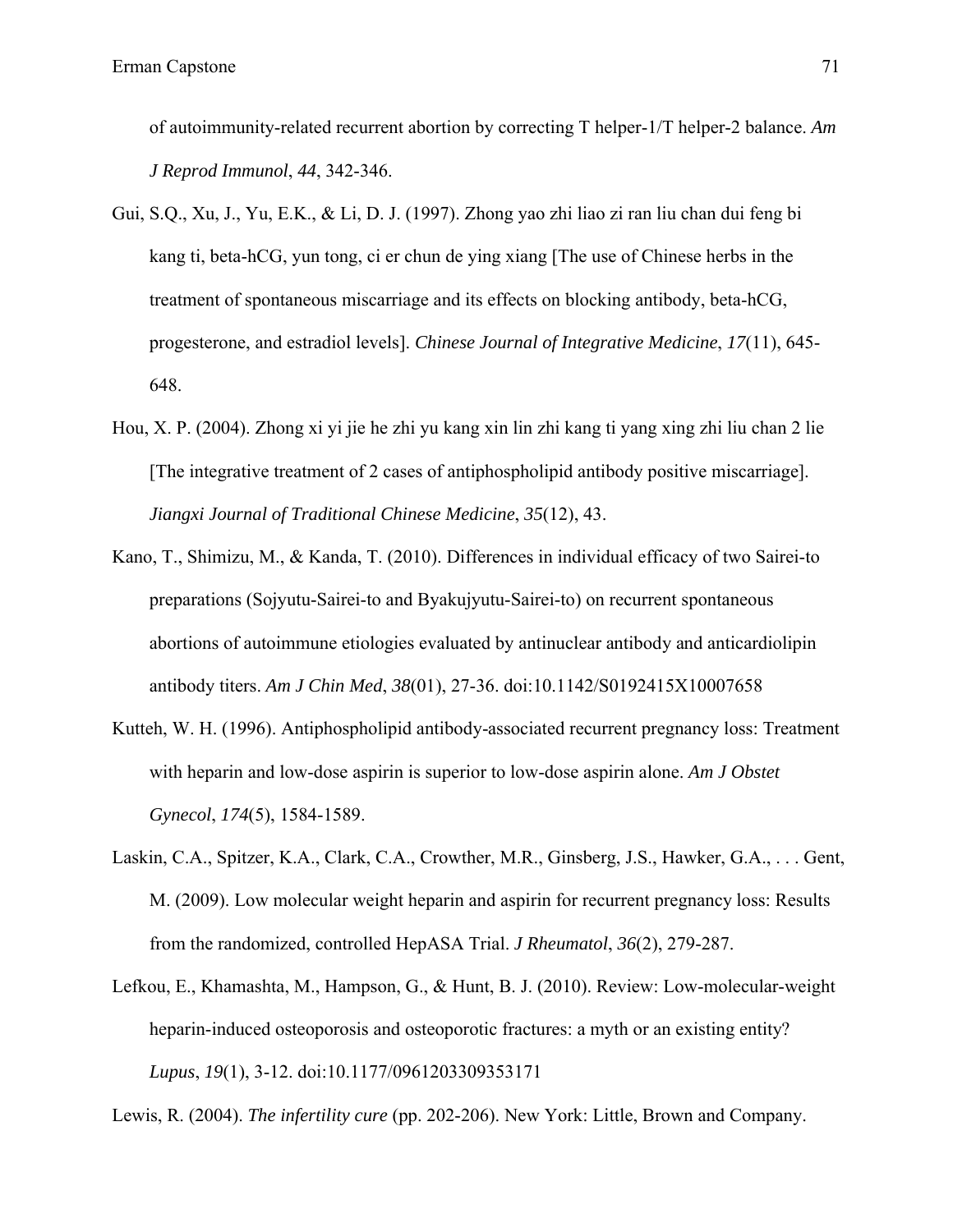- Li, E.,T., Li, M.J., Gao, A.P., Sha, W.X., Jin, Y.H., Tu, X.M., . . . Zhou, O. L. (2000). Yang xue an tai chong ji fang zhi xi guan xing liu chan ji dui duan shou ming yi zhi xing T xi bao de ying xiang [The prevention of recurrent miscarriage with Yang Xue An Tai Chong Ji granules and their impact on short-lived T suppressor cell activity]. *Chinese Journal of Integrative Medicine*, *20*(4), 248-250.
- Li, W. H. (2003). Zhong xi yi jie he zhi liao kang xin lin zhi kang ti suo zhi fan fu zi ran liu chan lin chuang guan cha [Clinical observations on the integrative treatment of antiphospholipid antibody positive recurrent miscarriage]. *Guangxi Journal of Traditional Chinese Medicine*, *26*(3), 23-24.
- Liu, H.L., Li, Z.R., Yang, H.Y., Wang, Y.Z., & Du, W. H. (2006). Yi qi gu shen tang zhi liao bu ming yuan yin xi guan xing liu chan de liao xiao fen xi [Assessment of the effectiveness of herbal formula Yi Qi Gu Shen Tang to treat unexplained recurrent miscarriage]. *Journal of Reproductive Medicine*, *15*(3), 172-174.
- Liu, R.X., Liu, Y.Q., Wu, X.L., Chen, G., & Liu, L. L. (2003). Effect of salvia miltiorrhiza bunge and its compound on the patients of anticardiolipin antibody-positive recurrent spontaneous abortion (AARSA). *Journal of Zhejiang College of Traditional Chinese Medicine*, *27*(4), 38-39.
- Liu, Y.L., Xu, Z.L., & Zhang, L. (2007). Observation of Buzhong Yiqi decoction on adjustive immunity of recurrent spontaneous abortion patients of insufficient materno-fetal recognition. *Zhejiang Journal of Integrated Traditional Chinese and Western Medicine*, *17*(10), 602-604.
- Lubbe, W., Butler, W., Palmer, S., & Liggins, G. (1983). Fetal survival after prednisone suppression of maternal lupus-anticoagulant. *Lancet*, *i*, 1361-1363.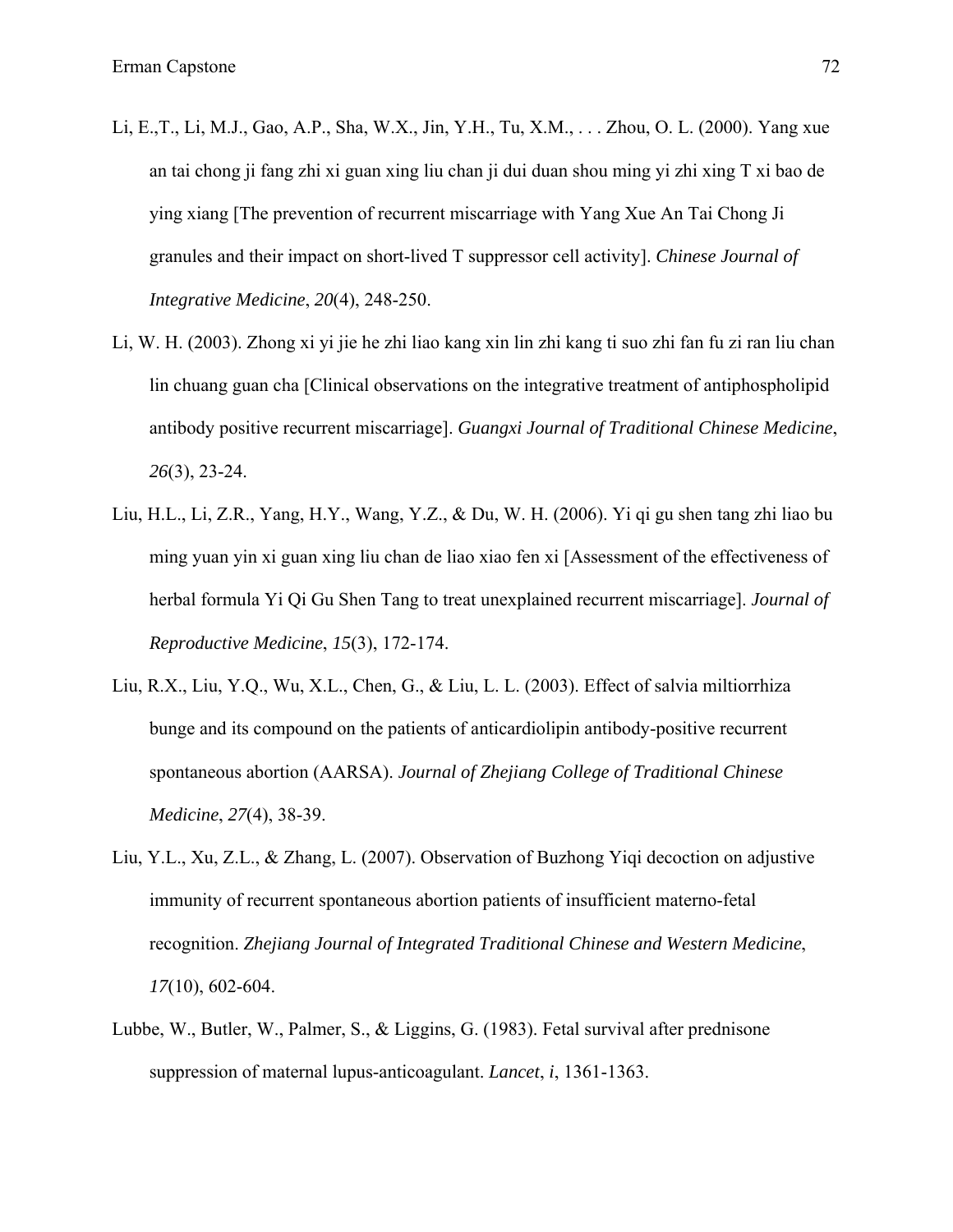- Lynch, A., Marlar, R., Murphy, J., Davila, G., Santos, M., Rutledge, J., & Emlen, W. (1994). Antiphospholipid antibodies in predicting adverse pregnancy outcome. A prospective study. *Ann Intern Med*, *120*(6), 470-5. Retrieved from http://www.ncbi.nlm.nih.gov/pubmed/8093135
- Mak, A., Cheung, M., Cheak, A., & Ho, R. (2010). Combination of heparin and aspirin is superior to aspirin alone in enhancing live births in patients with recurrent pregnancy loss and positive anti-phospholipid antibodies: A meta-analysis of randomized controlled trials and meta-regression. *Rheumatology*, *49*, 281-288. doi:10.1093/rheumatology/kep373
- Marrs, R., Bloch, L. F., & Silverman, K. K. (1997). *Dr. Richard Marrs' fertility book: America's leading fertility expert tells you everything you need to know about getting pregnant*. New York, NY: Dell Publishing.
- Mendeley Support Team. (2011). *Mendeley Desktop*. London (Version 1.1) [Softward]. Available from http://www.mendeley.com
- Meng, D.H. (2006). Bu shen huo xue fa zhi liao kang xin lin zhi kang ti yang xing zhi zao qi ren shen liu chan [The use of kidney tonifying and blood moving treatment method to treat antiphospholipid antibody positive early miscarriage]. *Shanxi Journal of Traditional Chinese Medicine, 22*(2), 35.
- Meroni, P.L., Simone, N.D., Testoni, C., D'Asta, M., Acaia, B., & Caruso, A. (2004). Antiphospholipid antibodies as cause of pregnancy loss. *Lupus*, *13*, 649-652. doi:10.1191/09612033041u2001oa
- Paternal leukocyte immunization. (2004). *The InterNational Council on Infertility Information Dissemination, Inc.* Retrieved from http://www.inciid.org/article.php?cat=glossary&id=70 Paternal leukocyte immunization. (2004). *The InterNational Council on Infertility Information*

*Dissemination, Inc.* Retrieved from http://www.inciid.org/article.php?cat=glossary&id=70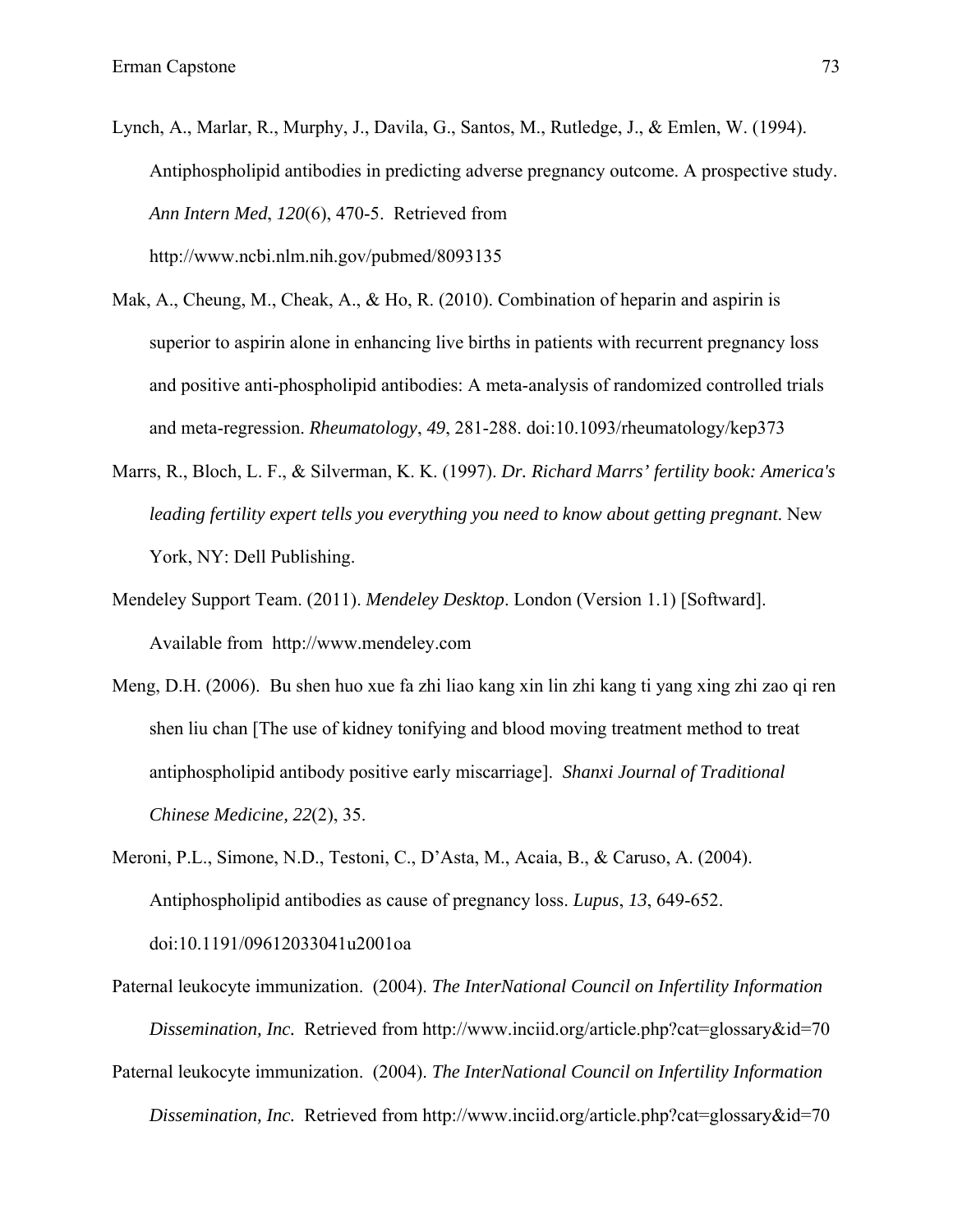- Placental thrombosis. (n.d.). . Retrieved from http://medicaldictionary.thefreedictionary.com/placental+thrombosis
- Porter, T.F., La Coursiere, Y., & Scott, J. R. (2006). Immunotherapy for recurrent miscarriage. *Cochrane Database of Systematic Reviews*, (2), CD000112. doi:10.1002/14651858.CD000112.pub2
- Rai, R. S., Clifford, K., Cohen, H., & Regan, L. (1995). High prospective fetal loss rate in untreated pregnancies of women with recurrent miscarriage and antiphospholipid antibodies. *Hum Reprod*, *10*(12), 3301-4.
- Rai, R., Cohen, H., Dave, M., & Regan, L. (1997). Randomised controlled trial of aspirin and aspirin plus heparin in pregnant women with recurrent miscarriage associated with phospholipid antibodies (or antiphospholipid antibodies). *BMJ*, *314*, 253-257.
- Roberts, C. M. (2010). *The dissertation journey: A practical and comprehensive guide to planning, writing, and defending your dissertation.* (2nd ed.). Thousand Oaks, CA: Corwin.
- Shefras, J., & Farquharson, R. (1996). Bone density studies in pregnant women receiving heparin. *Eur J Obstet Gynecol Reprod Biol*, *65*, 171-174.
- Shen, Y. C. (2009). Zhi ba di huang wan zhi liao fan fu liu chan hou kang jing zi kang ti yang xing de liao xiao guan cha [Clinical observation on the effectiveness of Zhi Bai Di Huang Wan formula to treat antisperm antibody positive recurrent miscarriage]. *China Modern Doctor*, *47*(24), 215, 219.
- Shu, J., Miao, P., & Wang, R. J. (2002). Clinical observation on effect of Chinese herbal medicine plus human chorionic gonadotropin and progeserone in treating anticardiolipin antibody-positive early recurrent spontaneous abortion. *Chinese Journal of Integrated Traditional and Western Medicine*, *22*(6), 414-416.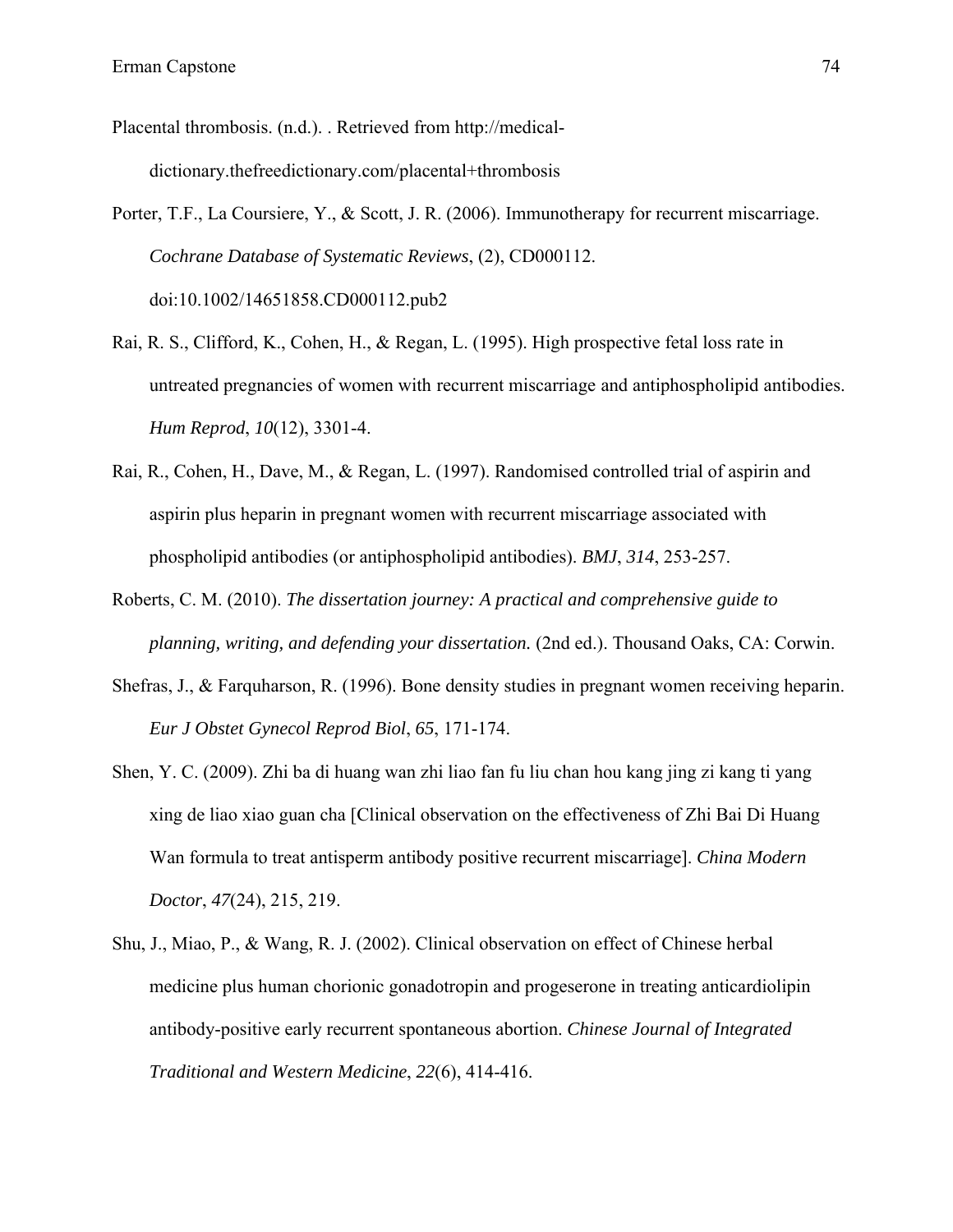- Si, X. R. (2007). Bao Chan Shen Xiao Fang zhi liao mian yi xing fan fu liu chan 28 lie [28 cases of recurrent miscarriage treated by Bao Chan Shen Xiao Fang herbal formula]. *China Practical Medicine*, *2*(9), 76-78.
- Silver, R.K., MacGregor, S.N., Sholl, J.S., Hobart, J.M., Neerhof, M.G., & Ragin, A. (1993). Comparative trial of prednisone plus aspirin versus aspirin alone in the treatment of anticardiolipin antibody-positive obstetric patients. *Am J Obstet Gynecol*, *169*, 1411-1417.
- Speroff, L., & Fritz, M. A. (2005). *Clinical gynecologic endocrinology and infertility* (7th ed.). Philadelphia, PA: Lippincott Williams & Wilkins.
- Takakuwa, K., Arakawa, M., Honda, K., Imai, T., Tamura, M., Yasuda, M., & Tanaka, K. (1997). Alterations of lymphocyte subsets in patients with recurrent fetal wastage positive for antiphospholipid antibodies treated with Chinese herbal medicine. *J Perinat Med*, *25*, 385- 387.
- Takakuwa, K., Ishii, K., Takaki, Y., Natsume, N., Adachi, H., Kurata, H., . . . Kenichi, T. (2003). Effect of Sairei-to combined with aspirin and prednisolone on four recurrent reproductive failure women who are positive for anti-phospholipid antibodies. *Am J Chin Med, 31*(4), 659-63. Retrieved from http://www.ncbi.nlm.nih.gov/pubmed/14587888
- Takakuwa, K., Yasuda, M., Hataya, I., Sekizuka, N., Tamura, M., Arakawa, M., . . . Tanaka, K. (1996). Treatment for patients with recurrent abortion with positive antiphospholipid antibodies using a traditional Chinese herbal medicine. *J Perinat Med*, *24*(5), 489-494. doi:10.1515/jpme.1996.24.5.489,//1996
- Triolo, G., Accardo-Palumbo, A., Ciccia, F., Cadelo, M., Castelli, A., Perino, A., & Licata, G. (2004). IVIG in APS pregnancy. *Lupus*, *13*, 731-735. doi:10.1191/0961203304lu2011oa
- Triolo, G., Ferrante, A., Ciccia, F., Accardo-Palumbo, A., Perino, A., Castelli, A., . . . Licata, G. (2003). Randomized study of subcutaneous low molecular weight heparin plus aspirin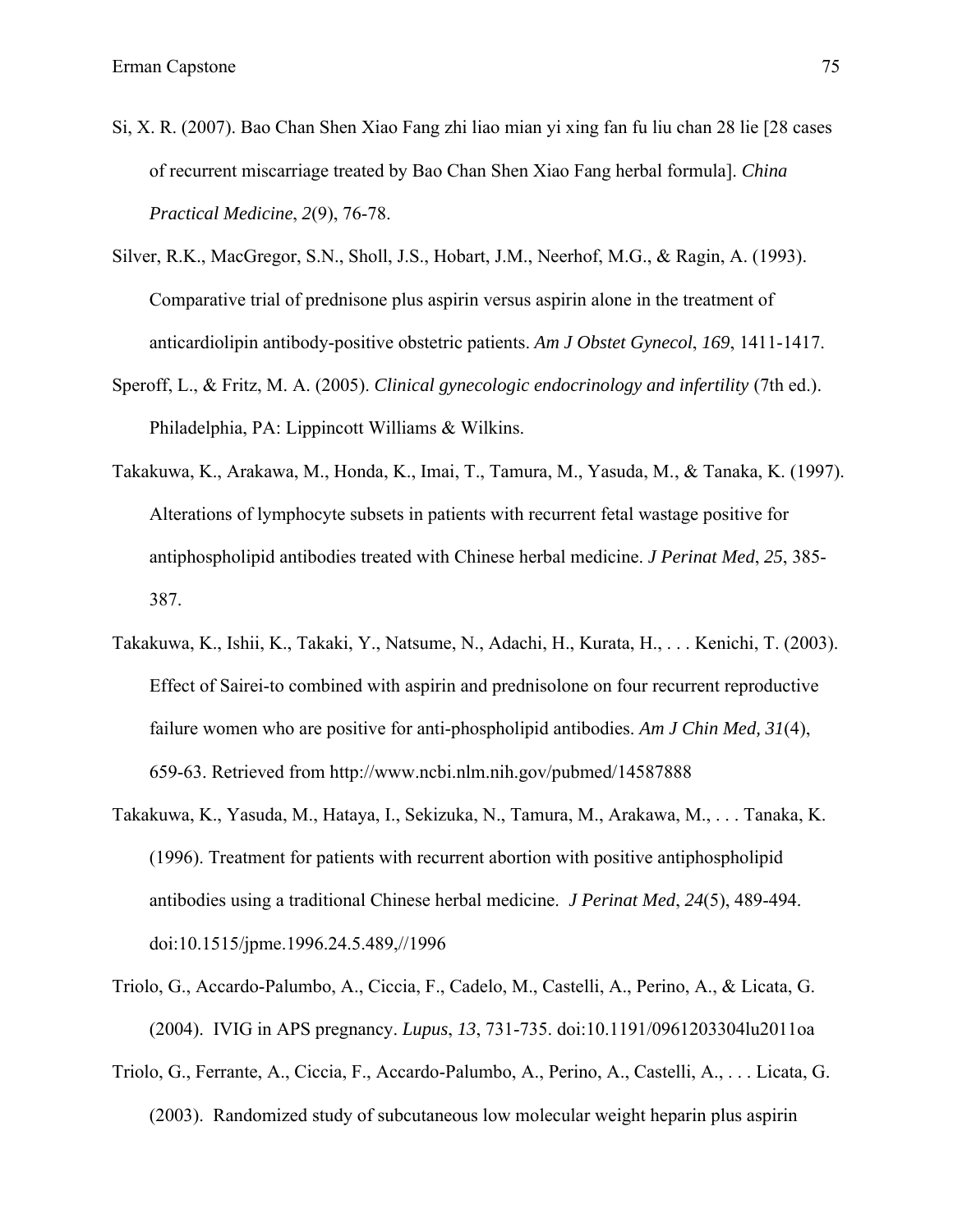versus intravenous immunoglobulin in the treatment of recurrent fetal loss associated with antiphospholipid antibodies. *Arthritis Rheum*, *48*(3), 728-31. doi:10.1002/art.10957

- Trophoblast. (2011). *Wikipedia: The Free Encyclopedia.* Retrieved from http://en.wikipedia.org/wiki/Trophoblast
- Vaquero, E., Lazzarin, N., Valensise, H., Menghini, S., Di Pierro, G., Cesa, F., & Romanini, C. (2001). Pregnancy outcome in recurrent spontaneous abortion associated with antiphospholipid antibodies: A comparative study of intravenous immunoglobulin versus prednisone plus lowo-dose aspirin. *Am J Reprod Immunol*, *45*(3), 174-179.
- Wang, B.J., Huo, S., Bai, B.M., Xiong, X.Y., Luo, S.P., Wang, Y.F., . . . Han, L. Y. (2004). Clinical studies of Taiminling combined with Western medicine in treating recurrent abortion induced by anti-phospholipid antibody. *Journal of Guangzhou University of Traditional Chinese Medicine*, *21*(1), 21-23.
- Wang, L.N., Wei, A.W., & Liu, W.X. (2006). Fu fang dan shen zhu she ye zhi liao fan fu xing liu chan 30 lie [The treatment of 30 cases of recurrent miscarriage with Dan Shen compound injection]. *Journal of Sichuan of Traditional Chinese Medicine*, *24*(5), 79-80.
- Wang, X. (2004). Zhong yao zhi liao kang xin lin zhi kang ti yang xing xi guan xing liu chan 43 lie fen xi [Analysis of 43 cases of antiphospholipid antibody positive recurrent miscarriage treated with Chinese medicine]. *Chinese Archives of Traditional Chinese Medicine, 22*(5), 945.
- Wang, Y. F., & Lu, Q. B. (2008). Bu shen huo xue fa zhi liao kang xin lin zhi kang ti yang xing mian yi xing liu chan de yan jiu jing zhan [Progress in research on the the use of kidney tonifying and blood moving method to treat antiphospholipid antibody positive immunological miscarriage]. *Gansu Journal of Traditional Chinese Medicine*, *21*(1), 8-9.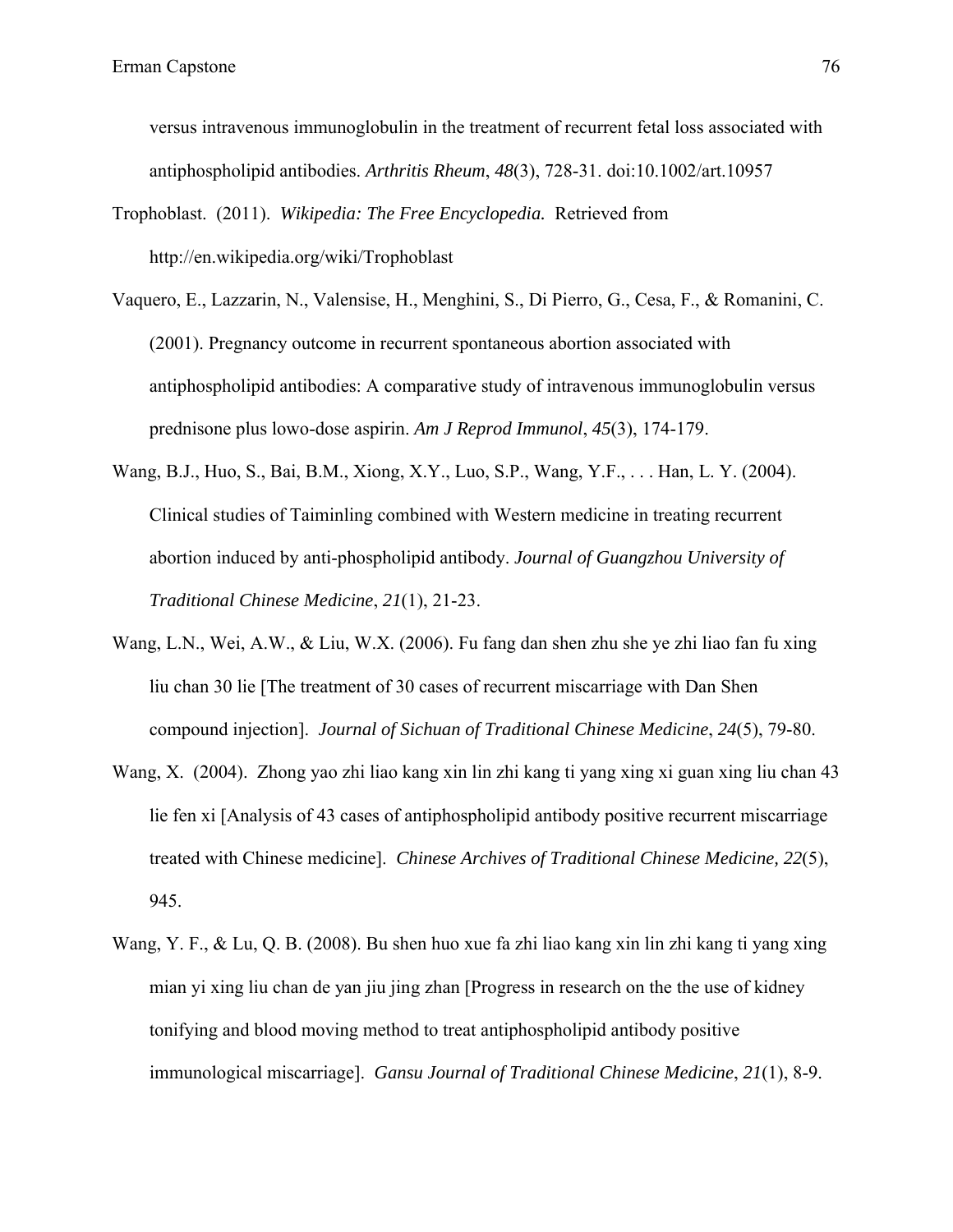- Wei, A.W. & Li, Y. (2004). Zhong xi yi jie he zhi liao kang xin lin zhi kang ti zhi fan fu xing liu chang 30 lie [Integrative treatment of 30 cases of antiphospholipid antibody positive recurrent miscarriage]. *Journal of Sichuan of Traditional Chinese Medicine*, *22*(9), 57-58.
- Yan, Z. H. (Ed ). (1991). *Chinese Herbal Pharmacology* (pp. 116-806). Beijing: People's Medical Publishing House.
- Ye, L. Q. (2008). Bu shen huo xue fa he a si pi lin zhi liao ACA yang xing fu fa xing liu chan 45 lie [The use of kidney tonifying and blood moving methods plus aspirin to treat 45 cases of ACA positive recurrent miscarriage]. *Jiangxi Journal of Traditional Chinese medicine*, *39*(10), 63-64.
- Yuan, H. X. (2005). Bu shen yi kang tang zhi liao fan fu liu chan hou kang xin lin zhi kang ti yang xing 36 lie lin chuang yan jiu [Clinical observation of the treatment of recurrent miscarriage in 38 antiphospholipid antibody positive patients with Bu Shen Yi Kang Tang formula]. *Journal of Shaanxi College of Traditional Chinese Medicine*, *28*(6), 28-29.
- Yuan, H.X. & He, J. (2004). Zhong yao tai er an fang zhi liao kang xin lin zhi kang ti yang xing zhi hua tai [The treatment of antiphospholipid antibody positive recurrent miscarriage with Tai Er An Fang herbal formula]. *Journal of Shaanxi College of Traditional Chinese Medicine2*, *27*(4), 39.
- Zhan, X.L., Ping, Z.W., Mao, L.Z., Luo, X.P., Chai, R.Y., & Lai, Y. X. (2009). Xiao kang di huang tang dui fan fu zi ran liu chan kang xin lin zhi kang ti de ying xiang [The impact of Xiao Kang Di Huang Tang on antiphospholipid antibodies in patients with recurrent miscarriage]. *Chinese Journal of Information on TCM*, *16*, 40-41.
- Zhang, X. Z. (2002). Zhong xi yi jie he zhi liao mian yi xing fu fa xing liu chan 47 lie [Integrative East West medicine to treat 47 cases of immunologic recurrent miscarriage]. *Hunan Journal of Traditional Chinese Medicine*, *18*(3), 55-56.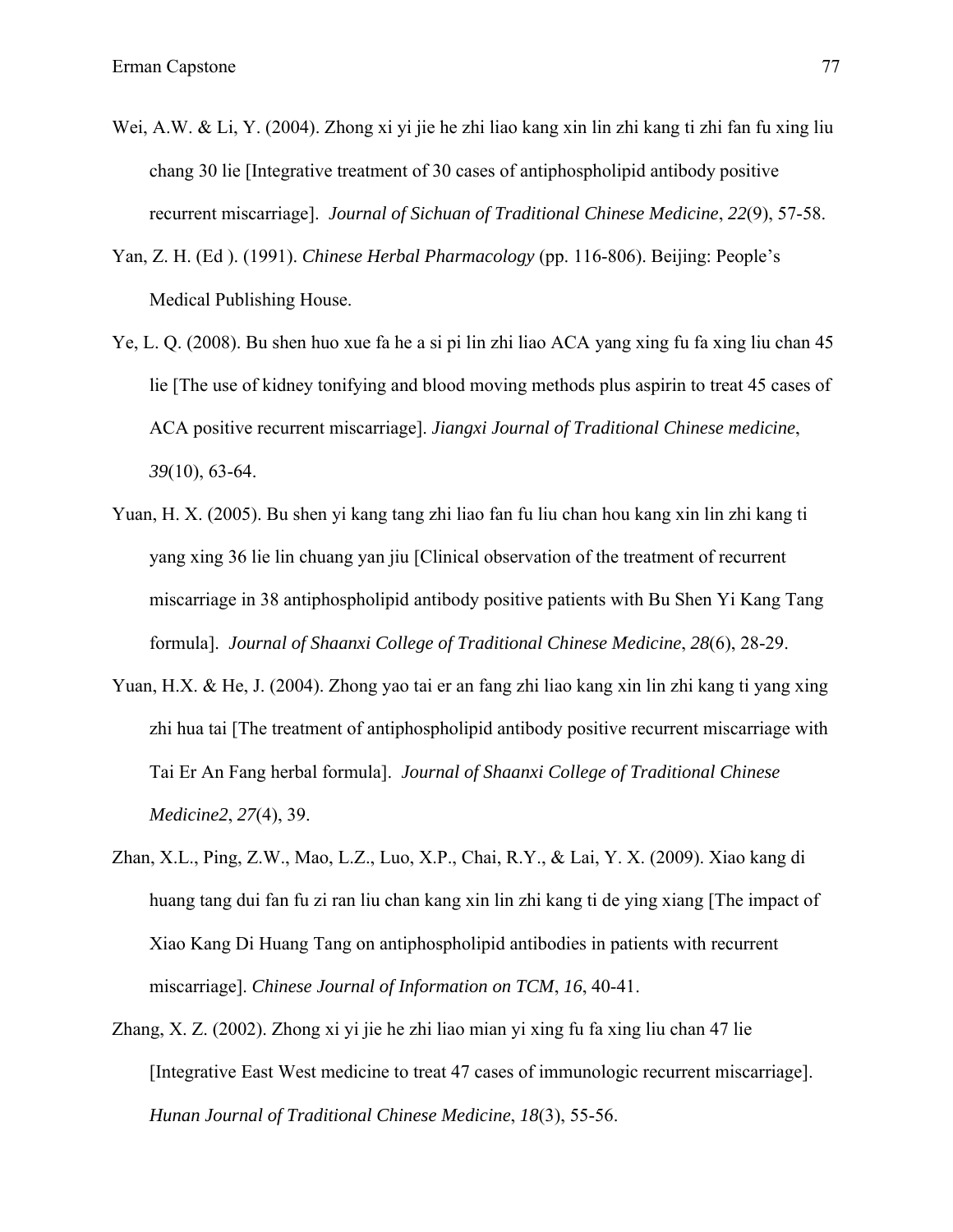- Zhang, Y., Li, M.J., & Tu, X.M. (2006). Yang xue an tai ke li dui fan fu zi ran liu chan huan zhe fei yun qi NK ji Ts xi bao huo xing de ying xiang [The effect of Yang Xue An Tai pill on NK and Ts cell activity in non-pregnant patients with a history of recurrent spontaneous miscarriage]. *Chinese Journal of Birth Health and Heredity*, *14*(6), 55, 66.
- Zhang, Z. X. (1007). Zhong xi yi jie he zhi liao kang xin lin zhi kang ti yang xing huan zhe 30 lie liao xiao guan cha [Observations on the use of a combination of Chinese and Western medicine to treat 30 patients who tested positive for antiphospholipid antibodies]. *Shandong Medical Journal*, *47*(11), 42-43.
- Zhu, Q. F., & Lu, Q. B. (2007). Zhi liao kang xin lin zhi yang xing suo zhi mian yi xing liu chan de yan jiu jing zhan [Progress in research on treating antiphospholipid antibody positive immunological miscarriage]. *Gansu Journal of Traditional Chinese Medicine*, *20*(5), 50-51.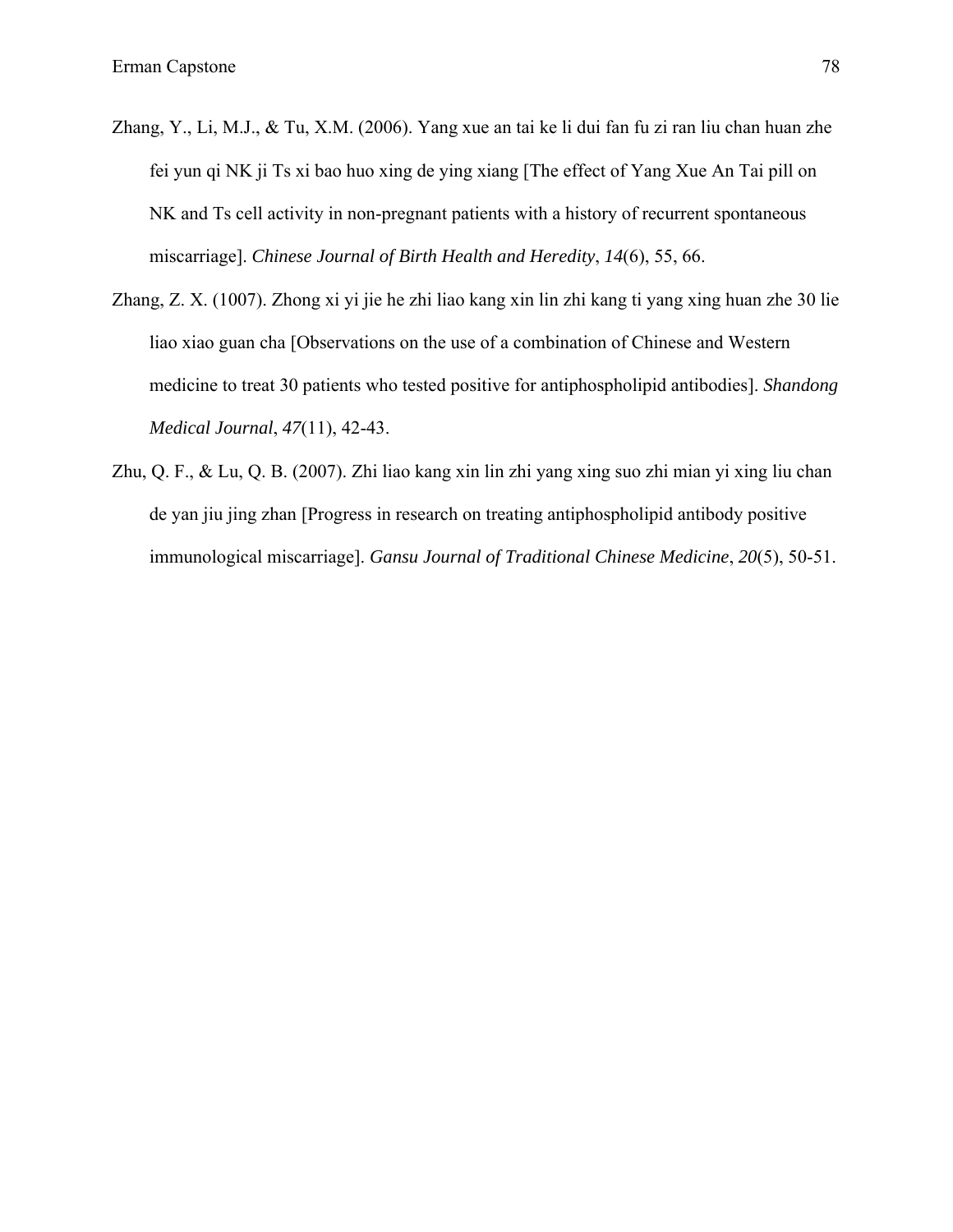**Appendix A: Articles Used for Research Synthesis, Listed in Order of Study Number**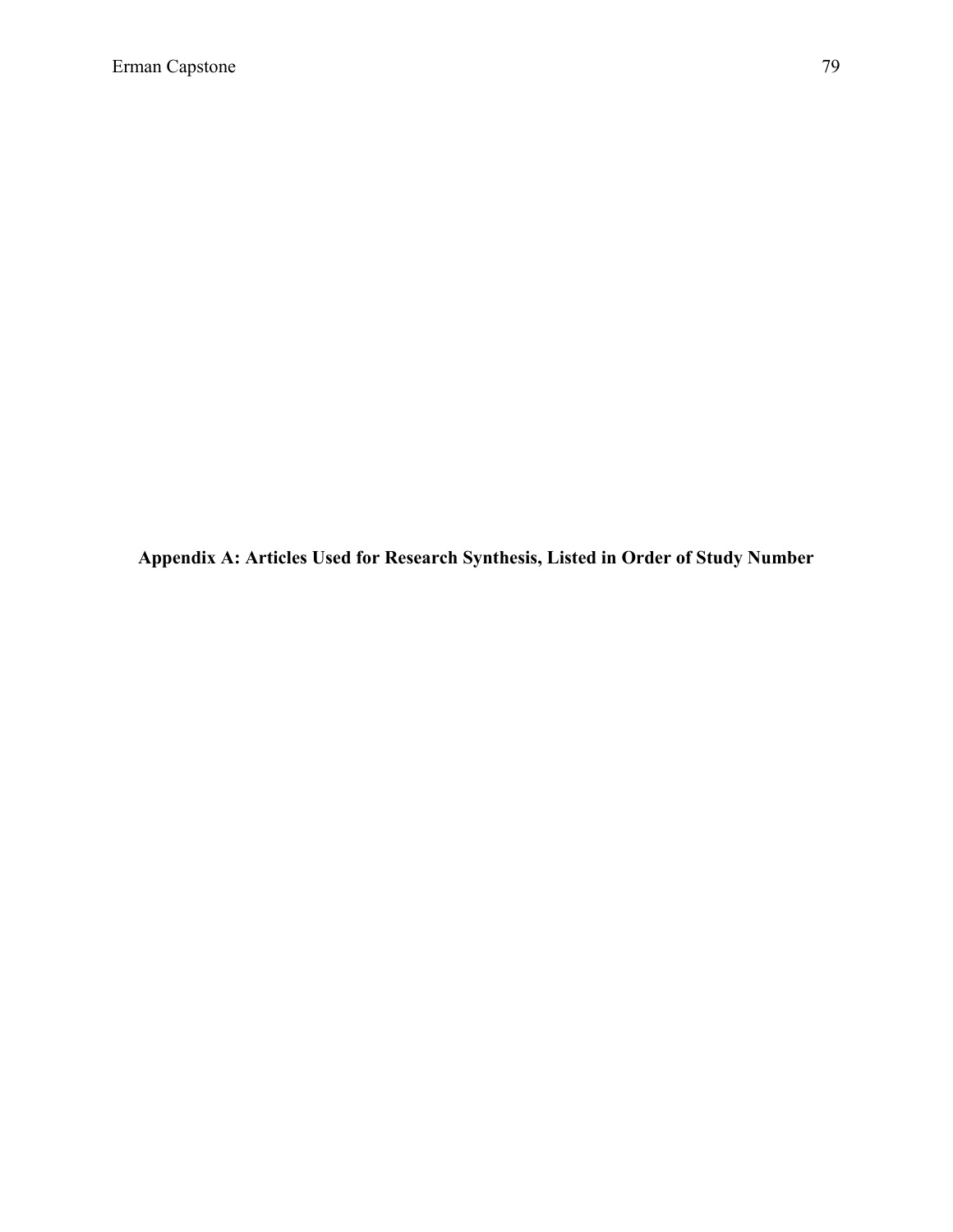#### **Appendix A: Articles Used for Research Synthesis, Listed in Order of Study Number**

- 1. Kano, T., Shimizu, M., & Kanda, T., (2010)
- 2. Cong, Y. (2007)
- 3. Cheng, J.L., & Ma, S.H. (2010)
- 4. Zhang, Y., Li, M.J., & Tu, X.M. (2006).
- 5. Si, X.R. (2007)
- 6. Liu, R.X., Liu, Y.Q., Wu, X.L., Chen, G., & Liu, L.L. (2003)
- 7. Zhan, X.L., Ping, Z.W., Mao, L.Z., Luo, X.P., Chai, R.Y., & Lai, Y.X. (2009)
- 8. Li, W.H. (2003)
- 9. Chai, L.H., & Zhao, W. (2002)
- 10. Wei, A.W., & Li, Y. (2004)
- 11. Shu, J., Miao, P., & Wang, R.J. (2002)
- 12. Zhang, X.Z. (2002)
- 13. Ye, L.Q. (2008)
- 14. Zhang, Z.X. (2007)
- 15. Wang, B.J., Huo, S., Bai, B.M., Xiong, X.Y., Luo, S.P., Wang, Y.F., . . . Han, L.Y. (2004)
- 16. Takakuwa, K., Arakawa, M., Honda, K., Imai, T., Tamura, M., Yasuda, M., & Tanaka, K. (1997)
- 17. Meng, D.H. (2006)
- 18. Wang, X. (2004)
- 19. Takakuwa, K., Yasuda, M., Hataya, I., Sekizuka, N., Tamura, M., Arakawa, M., . . . Tanaka, K. (1996)
- 20. Gui, S.Q., Xu, J., Yu, E.K., & Li, D.J. (1997)
- 21. Li, E.T., Li, M.J., Gao, A.P., Sha, W.X., Jin, Y.H., Tu, X.M., . . . Zhou, O.L. (2000)
- 22. Yuan, H.X., & He, J. (2004)
- 23. Yuan, H.X. (2005)
- 24. Takakuwa, K., Ishii, K., Takaki, Y., Natsume, N., Adachi, H., Kurata, H., . . . Tanaka, K. (2003)
- 25. Hou, X.P. (2004)
- 26. Liu, H.L., Li, Z.R., Yang, H.Y., Wang, Y.Z., & Du, W.H. (2006)
- 27. Wang, L.N., Wei, A.W., & Liu, W.X. (2006)
- 28. Shen, Y,C. (2009)
- 29. Cui, Y., & Hu, L.S. (2009)
- 30. Liu, Y.L., Xu, Z.L., & Zhang, L. (2007)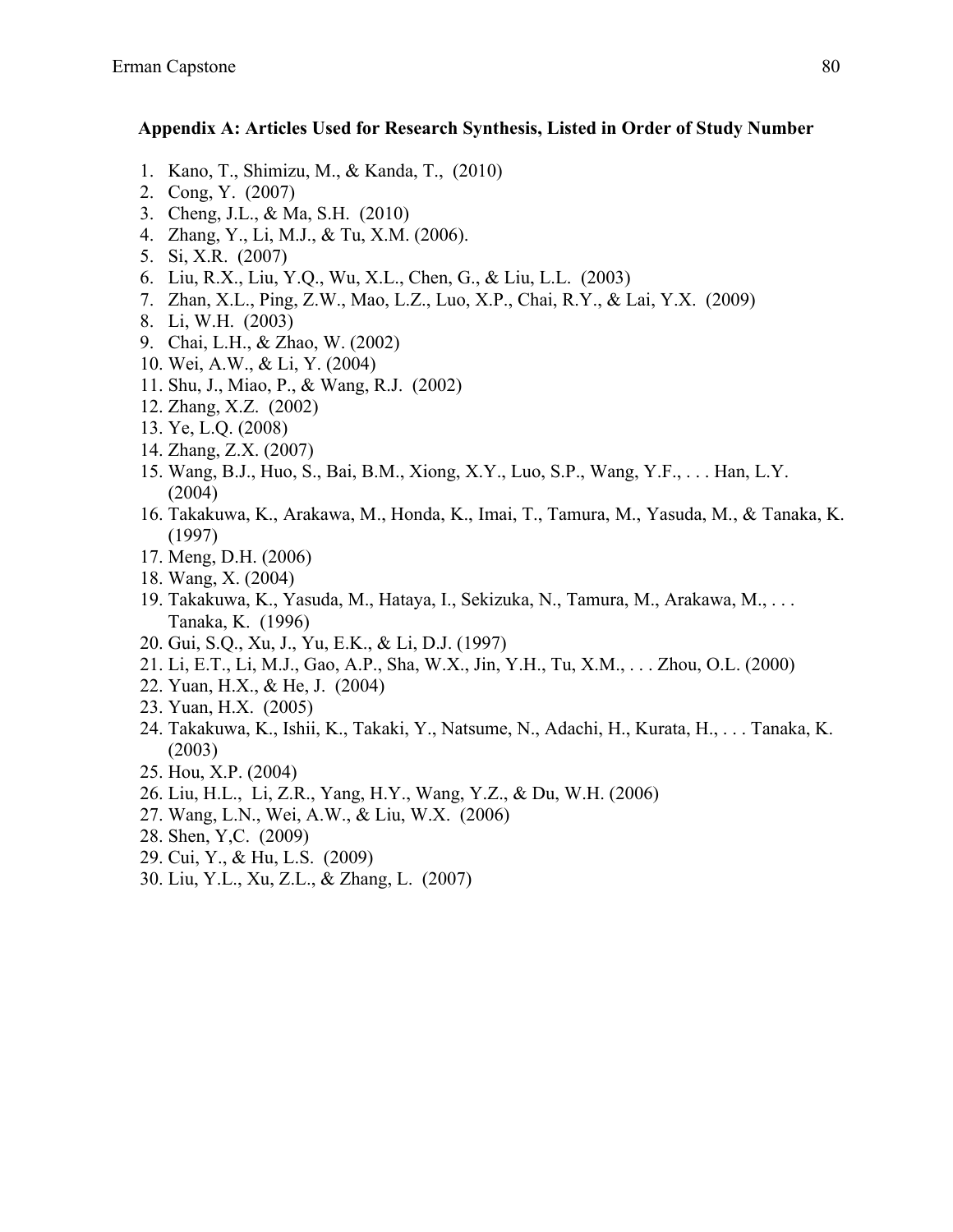**Appendix B: Overview of Articles**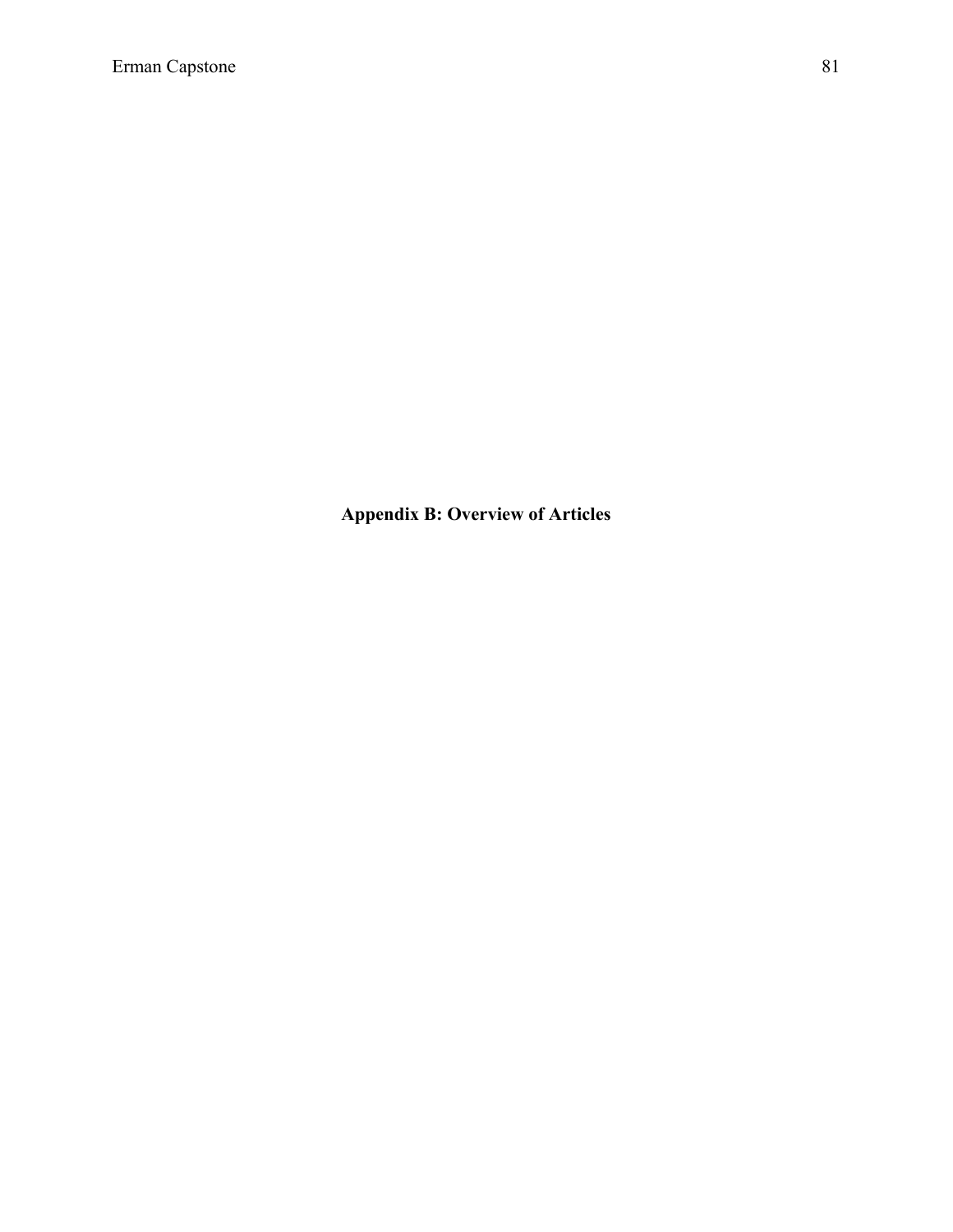| <b>Type of Treatment(s) Administered</b> | <b>Studies Which Observed</b>     | <b>Total Number of Studies</b> |
|------------------------------------------|-----------------------------------|--------------------------------|
|                                          | <b>These Treatment Modalities</b> |                                |
|                                          | (Listed by Study Number)          |                                |
| $CH*$ Only (no control group)            | 1, 5, 16, 17, 18, 19, 20, 21, 22, | 12                             |
|                                          | 23, 26, 29                        |                                |
| <b>Western versus CH/Western</b>         | 6, 8, 9, 11, 12, 13, 14           |                                |
| <b>CH</b> versus Western                 | 2, 3, 4, 7, 28, 30                |                                |
| CH/Western**(no control group)           | 24, 25, 27                        |                                |
| <b>CH versus CH/Western versus</b>       | 10, 15                            |                                |
| Western (3 treatment groups)             |                                   |                                |

### **Appendix B: Overview of Articles**

### **\* CH – Chinese Herbs**

**\*\* "Western" refers to the use of Western medicine in the study.**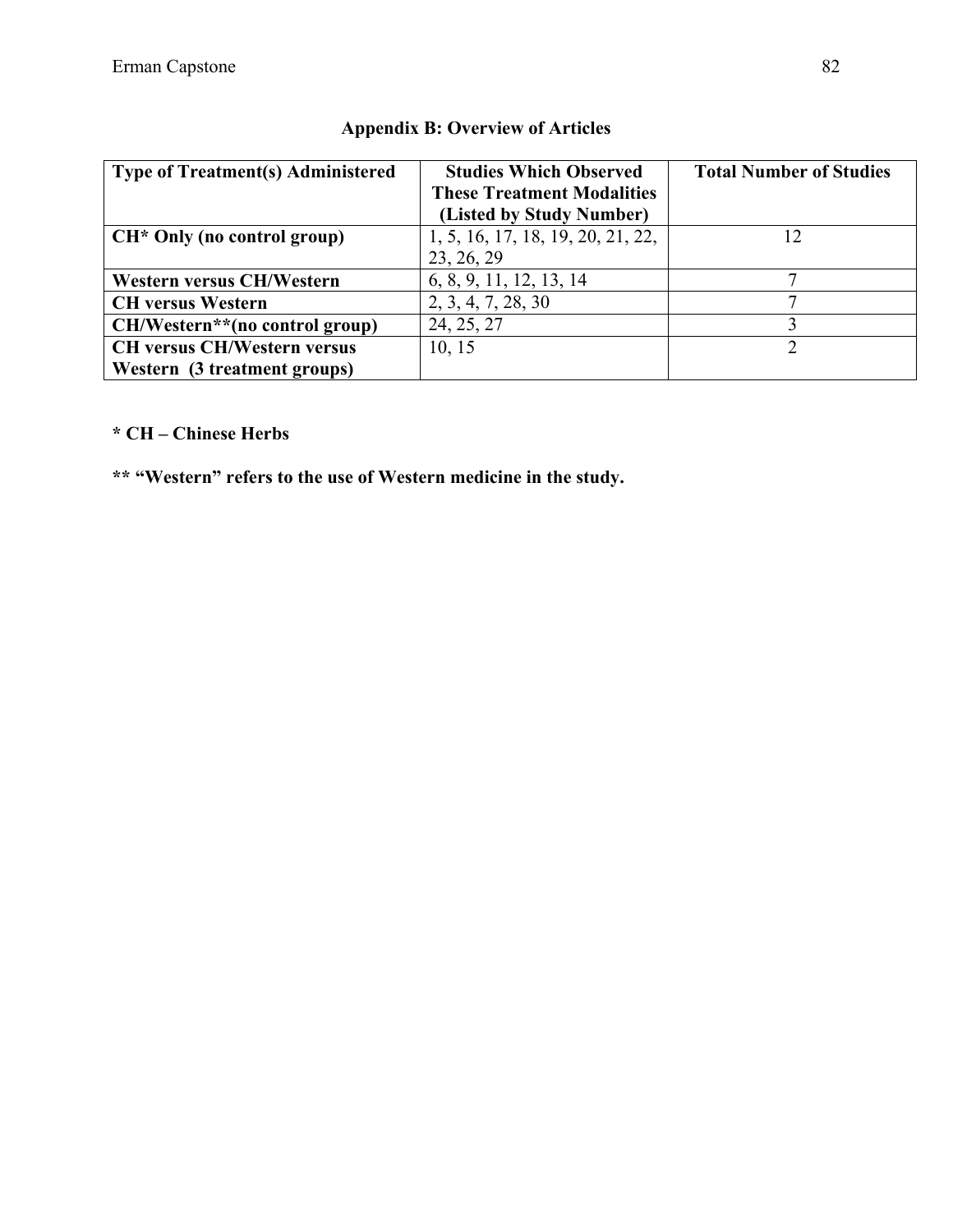**Appendix C: Summary of Chinese Herbs Only Studies**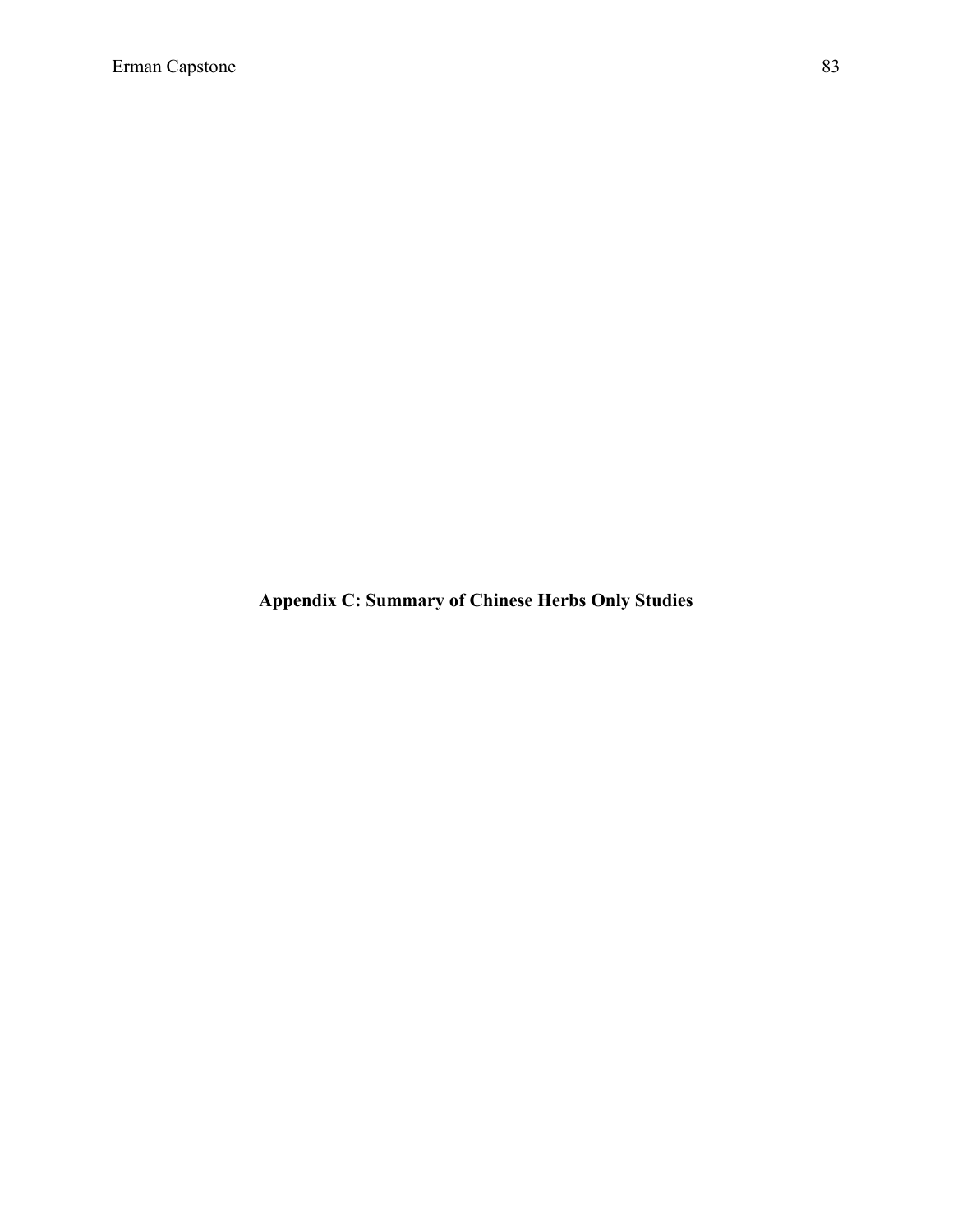| Study#       | $\#$ of<br><b>Subjects</b> | Age<br>Range | # of previous<br>miscarriages | <b>Observed</b><br>Immunological                                                                                                      | <b>Treatment Intervention(s)</b><br>$X_1, X_2, X_3$                                                                                                                                                                                                                                                                                                                                                                                                                                                                                                                                                                                                                                                                                                                                                      | <b>Control Group</b><br>(non-Chinese medicine)<br><b>Intervention</b> |
|--------------|----------------------------|--------------|-------------------------------|---------------------------------------------------------------------------------------------------------------------------------------|----------------------------------------------------------------------------------------------------------------------------------------------------------------------------------------------------------------------------------------------------------------------------------------------------------------------------------------------------------------------------------------------------------------------------------------------------------------------------------------------------------------------------------------------------------------------------------------------------------------------------------------------------------------------------------------------------------------------------------------------------------------------------------------------------------|-----------------------------------------------------------------------|
|              |                            | (years)      | (2x)                          | <b>Markers</b><br>(APA/ACA,<br>LA, NK cells,<br>ANA,<br>APTT, etc)*                                                                   |                                                                                                                                                                                                                                                                                                                                                                                                                                                                                                                                                                                                                                                                                                                                                                                                          | $\mathbf{X}_0$                                                        |
| $\mathbf{1}$ | 52                         | 28-42        | $\geq$ 3                      | ANA (27),<br>APA/ACA (34)                                                                                                             | $X_1$ – Herbal formula: Sojyutu Sairei-to,<br>9g/day, 30 minutes before meal.<br>$X_2$ – Herbal Formula: Byakujyutu<br>Sairei-to, 8.1g/day, 30 minutes before<br>meal.<br>Duration of treatment not stated.                                                                                                                                                                                                                                                                                                                                                                                                                                                                                                                                                                                              | N/A                                                                   |
| 5            | 191                        | 23-44        | $\geq$ 2                      | <b>ABO</b><br>Incompatibility-<br>Anti-A antibody,<br>Anti-B antibody<br>Rh<br>Incompatibility,-<br>Anti-D antibody<br><b>APA/ACA</b> | T <sub>1</sub> - Bao Chan Shen Xiao Fang herbal<br>decoction, 1 bag of herbs cooked twice<br>and divided into 2-3 servings per day,<br>taken on an empty stomach. When the<br>patient was pregnant again or<br>preparing to become pregnant again<br>and if a blood test showed that anti-A<br>and/or anti-B antibodies were $\leq 1:64$ ,<br>or anti-D antibodies were within<br>normal range, or APA levels were<br>within normal range, then herbal pills<br>were used instead of the herbal<br>decoction. Each pill was 9 grams and<br>taken twice a day, one pill each time<br>on an empty stomach with warm<br>water. Whether the patient was<br>pregnant or not pregnant at the time of<br>the visit, if antibody levels were<br>abnormally high, the herbal medicine<br>was used until delivery. | N/A                                                                   |
| 16           | 11                         | N/A          | $\geq$ 2                      | APA/ACA                                                                                                                               | Herbal formula: Sairei-to (Chai Ling<br>Tang)- 9 g/day starting during non-<br>pregnant state. After APA values<br>normalized, px allowed to try for<br>pregnancy. Herbs were continued<br>during pregnancy and discontinued<br>after delivery.                                                                                                                                                                                                                                                                                                                                                                                                                                                                                                                                                          | N/A                                                                   |
| 17           | $\mathbf{1}$               | 28           | 3                             | APA/ACA                                                                                                                               | X <sub>1</sub> - Administered herbal decoction<br>once daily, for 3 months, and not taken<br>when the patient had her period. It is<br>not clear whether the herbs were<br>continually administered until the<br>patient became pregnant in February<br>of 2004 (treatment was started on May<br>2, 2003). Herbal tx was continued<br>during pregnancy, but it is not clear<br>whether herbs used were the same as<br>before.                                                                                                                                                                                                                                                                                                                                                                            | N/A                                                                   |
| 18           | 43                         | $26 - 42$    | $\geq$ 3                      | APA/ACA                                                                                                                               | $X_1$ - 1 bag of herbal formula was<br>decocted and drunken 3 times per day,<br>100 ml each time. Patients were<br>already pregnant. The duration of<br>treatment was not specifically stated.                                                                                                                                                                                                                                                                                                                                                                                                                                                                                                                                                                                                           | N/A                                                                   |
| 19           | 12                         | $25 - 41$    | $\geq$ 2                      | APA/ACA                                                                                                                               | X <sub>1</sub> - 9 grams/day of Sairei-to (Chai<br>Ling Tang) patent herbal powder was<br>administered during nonpregnant state.<br>After APA values normalized, patients<br>allowed to attempt pregnancy. Herbal<br>formula was continued throughout<br>pregnancy and discontinued after the<br>delivery.                                                                                                                                                                                                                                                                                                                                                                                                                                                                                               | N/A                                                                   |
| 20           | 68                         | 24-42        | $\geq$ 3                      | Blocking<br>antibody                                                                                                                  | X <sub>1</sub> - Herbal decoction was made into<br>concentrated granules to be dissolved<br>in water. Patients were less than 3                                                                                                                                                                                                                                                                                                                                                                                                                                                                                                                                                                                                                                                                          | N/A                                                                   |

**Appendix C: Summary of Chinese Herbs Only Studies**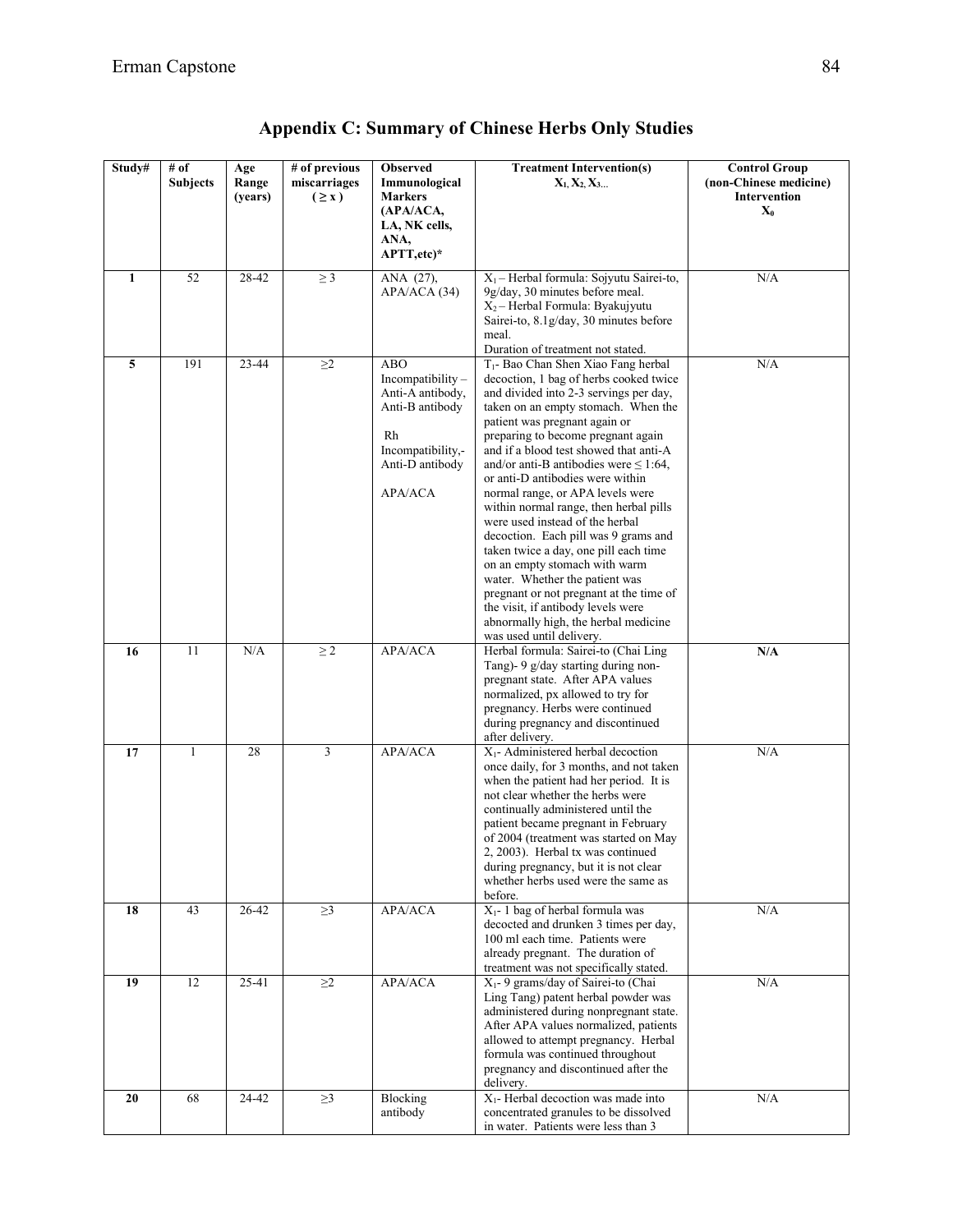|    |                                   |           |          |                                                                  | months pregnant. Each packet of<br>granules contained 15 grams. 1<br>packet taken twice a day. One<br>treatment cycle consisted of 1 month<br>of treatment. Patients were treated<br>until the end of the third month of<br>pregnancy, or until they made it past<br>the time at which they had experienced<br>previous miscarriages.                                                                                                                                                                                                                                                                                      |     |
|----|-----------------------------------|-----------|----------|------------------------------------------------------------------|----------------------------------------------------------------------------------------------------------------------------------------------------------------------------------------------------------------------------------------------------------------------------------------------------------------------------------------------------------------------------------------------------------------------------------------------------------------------------------------------------------------------------------------------------------------------------------------------------------------------------|-----|
| 21 | 56                                | $26 - 40$ | $\geq 4$ | Suppressor T<br>Cell                                             | $X_1$ - As soon as pregnancy was<br>confirmed in the patient, Yang Xue An<br>Tai Chong Ji herbal granules were<br>administered three times a day, 8<br>grams each time. At 3 months, T<br>suppressor cell activity was measured.<br>If the TS cell activity values increased<br>and the patient made it through the<br>time of pregnancy in which she had<br>her previous spontaneous<br>miscarriages, then the herbal granules<br>were discontinued. For some patients<br>who did not have their TS cell activity<br>measured during the second trimester,<br>the herbs were taken for 7 months and<br>then discontinued. | N/A |
| 22 | 36<br>(plus one<br>case<br>study) | 24-35     | $\geq$ 2 | <b>APA/ACA</b>                                                   | $X_1$ -Once patients were confirmed<br>pregnant via ultrasound, herbal<br>formula was prescribed: 1 bag of herbs<br>cooked once per day and divided into<br>two doses. Every 10 days, ACA titers<br>and Ultrasound were taken. Herbs<br>were taken until ACA titers became<br>negative and ultrasound revealed a<br>viable fetus and resorption of blood in<br>patients who were previously<br>experienced bleeding/spotting during<br>pregnancy.                                                                                                                                                                          | N/A |
| 23 | $36$ (plus<br>one case<br>study)  | 23-35     | $\geq$ 2 | APA/ACA                                                          | X <sub>1</sub> - Herbal formula Bu Shen Yi Kang<br>Tang was administered, with other<br>herbs added in depending on<br>symptoms and diagnosis: one bag<br>cooked once per day and divided into<br>2-3 doses daily. One treatment cycle<br>lasted 10 days. After 2 treatment<br>cycles, ACA titers were measured. If<br>they became negative, the patient was<br>allowed to attempt conception. If it<br>was still positive, a 3 <sup>rd</sup> treatment cycle<br>was attempted.                                                                                                                                            | N/A |
| 26 | 30                                | 31.3      | $\geq$ 3 | T cell activity-<br>Cluster of<br>Differentiation<br>CD4 and CD8 | $X_1$ - Herbal Formula Yi Qi Gu Shen<br>Tang (Benefit the Oi and Fortify the<br>Kidney Decoction) administered<br>before pregnancy for 1-3 months.<br>After pregnancy was achieved, the<br>herbs were continued intermittently<br>until after the 3 <sup>rd</sup> month of pregnancy<br>was reached. Before treatment and 70<br>days into pregnancy, CD (cluster of<br>differentiation) cell levels were<br>measured.                                                                                                                                                                                                      | N/A |
| 29 | 30                                | 21-35     | $\geq$ 3 | Unexplained                                                      | X <sub>1</sub> - Modified form of Sang Qi Tang<br>herbal formula used. Duration of<br>treatment, and directions on how to<br>decoct herbs were not explained.                                                                                                                                                                                                                                                                                                                                                                                                                                                              | N/A |

\* APA/ACA – Antiphospholipid Antibody/Anticardiolipin Antibody

LA – Lupus Anticoagulant NK cells – Natural Killer cells<br>ANA – Antinuclear Antibody

APTT – activated partial thromboplastin time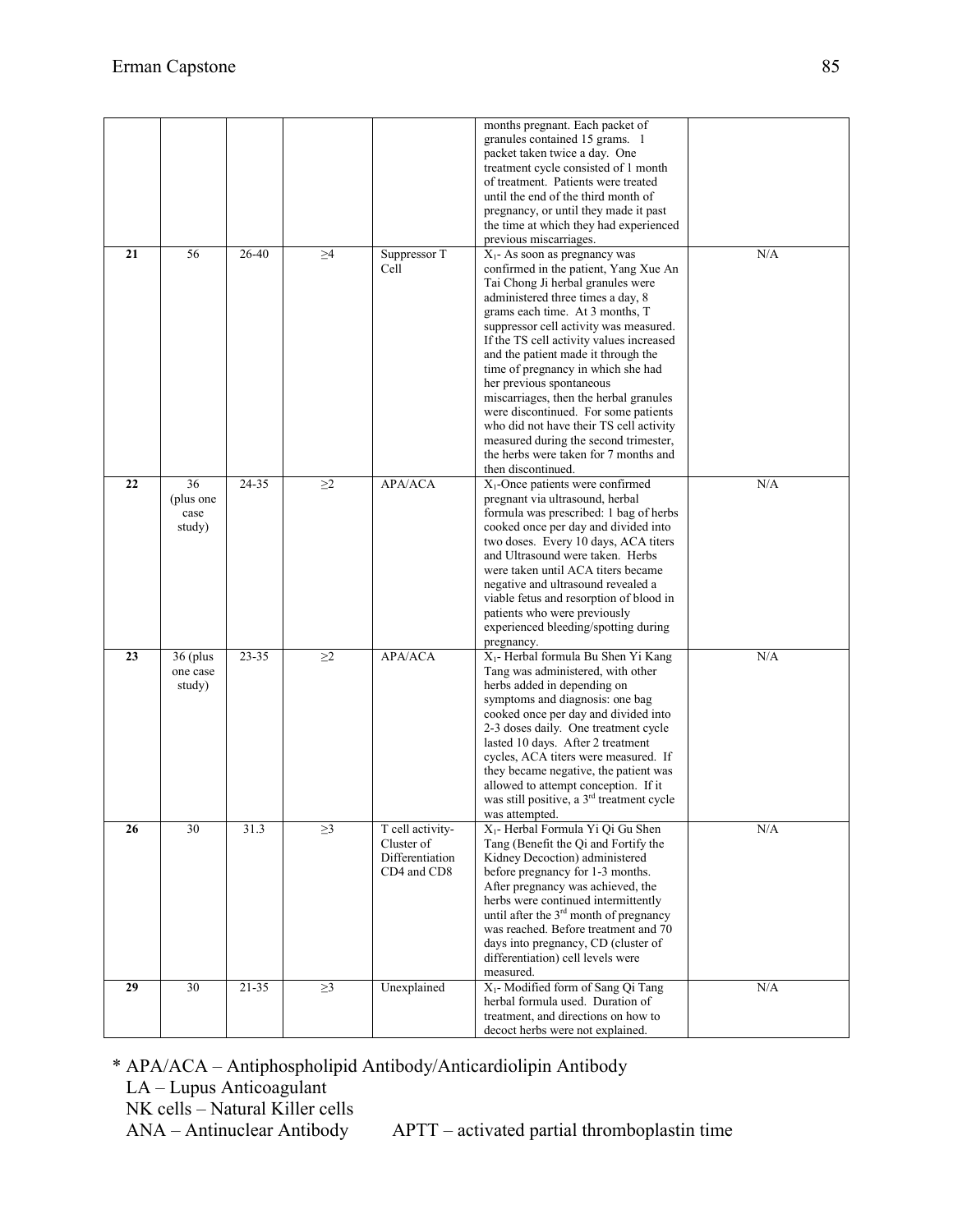**Appendix D: Summary of Chinese Herbs plus Western Medicine Studies**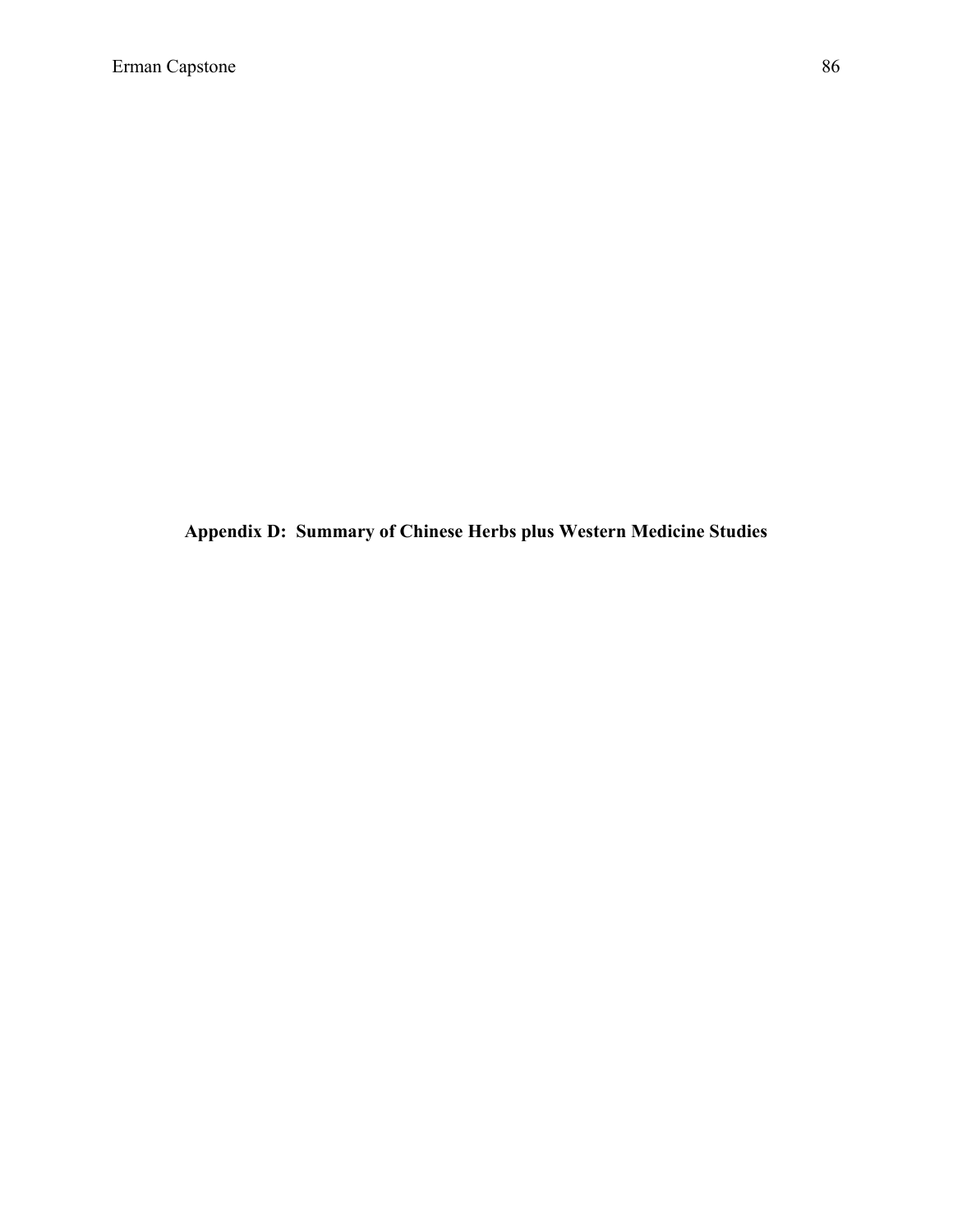| <b>Study</b> | # of            | Age     | # of previous | <b>Observed</b>           | <b>Treatment Intervention(s)</b>                              | <b>Control Group</b>   |
|--------------|-----------------|---------|---------------|---------------------------|---------------------------------------------------------------|------------------------|
| #            | <b>Subjects</b> | Range   | miscarriages  | Immunological             | $X_1, X_2, X_3$                                               | (non-Chinese medicine) |
|              |                 | (years) | (2x)          | <b>Markers</b>            |                                                               | Intervention           |
|              |                 |         |               | (APA/ACA, LA,             |                                                               | $\mathbf{X}_0$         |
|              |                 |         |               | NK cells, ANA,            |                                                               |                        |
|              |                 |         |               | APTT, etc)*               |                                                               |                        |
| 24           | $\overline{4}$  | 29-34   | $\geq 2$      | Anticardiolipin $\beta_2$ | $X_1 = 1$ ) Herbal Formula:                                   | N/A                    |
|              |                 |         |               | Glycoprotein and/or       | Sairei-to (Chai Ling Tang)- 9                                 |                        |
|              |                 |         |               | APA/ACA                   | grams per day started before                                  |                        |
|              |                 |         |               |                           | pregnancy and continued                                       |                        |
|              |                 |         |               |                           | throughout prenatal course, 2)                                |                        |
|              |                 |         |               |                           | Low-dose Aspirin 81mg/day<br>throughout prenatal course, 3)   |                        |
|              |                 |         |               |                           | Prednisolone 30-40mg/day                                      |                        |
|              |                 |         |               |                           | during first trimester and                                    |                        |
|              |                 |         |               |                           | reduced to 5-10mg/day during                                  |                        |
|              |                 |         |               |                           | the rest of prenatal course.                                  |                        |
| 25           | $\mathbf{1}$    | 29      | $\geq$ 2      | APA/ACA                   | $X_1$ - Tx administered when                                  | N/A                    |
|              |                 |         |               |                           | patient was pregnant and                                      |                        |
|              |                 |         |               |                           | experiencing light spotting, 49                               |                        |
|              |                 |         |               |                           | days since her last period.                                   |                        |
|              |                 |         |               |                           | Intramuscular injection of                                    |                        |
|              |                 |         |               |                           | 1000 Units hCG, once per day.                                 |                        |
|              |                 |         |               |                           | After half month, hCG given                                   |                        |
|              |                 |         |               |                           | every other day for one week,                                 |                        |
|              |                 |         |               |                           | and every week thereafter,                                    |                        |
|              |                 |         |               |                           | dosage was cut in half. 3                                     |                        |
|              |                 |         |               |                           | weeks later, hCG shots were                                   |                        |
|              |                 |         |               |                           | discontinued. The patient also                                |                        |
|              |                 |         |               |                           | had an upper respiratory                                      |                        |
|              |                 |         |               |                           | infection at the time of her                                  |                        |
|              |                 |         |               |                           | pregnancy, so 6.4 million                                     |                        |
|              |                 |         |               |                           | Units of penicillin was injected                              |                        |
|              |                 |         |               |                           | intravenously for 3 days. After                               |                        |
|              |                 |         |               |                           | that, an herbal formula was                                   |                        |
|              |                 |         |               |                           | administered everyday for the<br>first 4 months of pregnancy. |                        |
|              |                 |         |               |                           | Then the herbal decoction was                                 |                        |
|              |                 |         |               |                           | taken every other day for one                                 |                        |
|              |                 |         |               |                           | month. After 5 months of                                      |                        |
|              |                 |         |               |                           | pregnancy, the formula was                                    |                        |
|              |                 |         |               |                           | taken twice a week and                                        |                        |
|              |                 |         |               |                           | continued until the 9 <sup>th</sup> month                     |                        |
|              |                 |         |               |                           | of pregnancy.                                                 |                        |
| 27           | 45              | 25-35   | $\geq$ 2      | APA/ACA (18/30);          | $X_1$ - After pregnancy was                                   | N/A                    |
|              |                 |         |               | the rest did not test     | confirmed, human chorionic                                    |                        |
|              |                 |         |               | positive for ACA.         | gonadotropin (hCG) and                                        |                        |
|              |                 |         |               |                           | progesterone levels were                                      |                        |
|              |                 |         |               |                           | measured. If hCG levels                                       |                        |
|              |                 |         |               |                           | and/or progesterone levels                                    |                        |
|              |                 |         |               |                           | were below normal, then 1)                                    |                        |
|              |                 |         |               |                           | 1000 U hCG and/or 20mg                                        |                        |
|              |                 |         |               |                           | Progesterone were                                             |                        |
|              |                 |         |               |                           | administered via intramuscular                                |                        |
|              |                 |         |               |                           | injection, once per day.                                      |                        |
|              |                 |         |               |                           | Progesterone and hCG levels<br>were monitored regularly. If   |                        |
|              |                 |         |               |                           | hCG or Progesterone levels                                    |                        |
|              |                 |         |               |                           | measured at normal levels two                                 |                        |
|              |                 |         |               |                           | times in one week, then hCG                                   |                        |
|              |                 |         |               |                           | and/or Progesterone injections                                |                        |
|              |                 |         |               |                           | were decreased to every other                                 |                        |
|              |                 |         |               |                           | day. If after the 2 <sup>nd</sup> week of                     |                        |
|              |                 |         |               |                           | treatment, Progesterone levels                                |                        |
|              |                 |         |               |                           | were still within normal range,                               |                        |
|              |                 |         |               |                           | then medication was                                           |                        |
|              |                 |         |               |                           | discontinued. 2) At the same                                  |                        |

time, an I.V. injection of 20

# **Appendix D: Summary of Chinese Herbs plus Western Medicine Studies**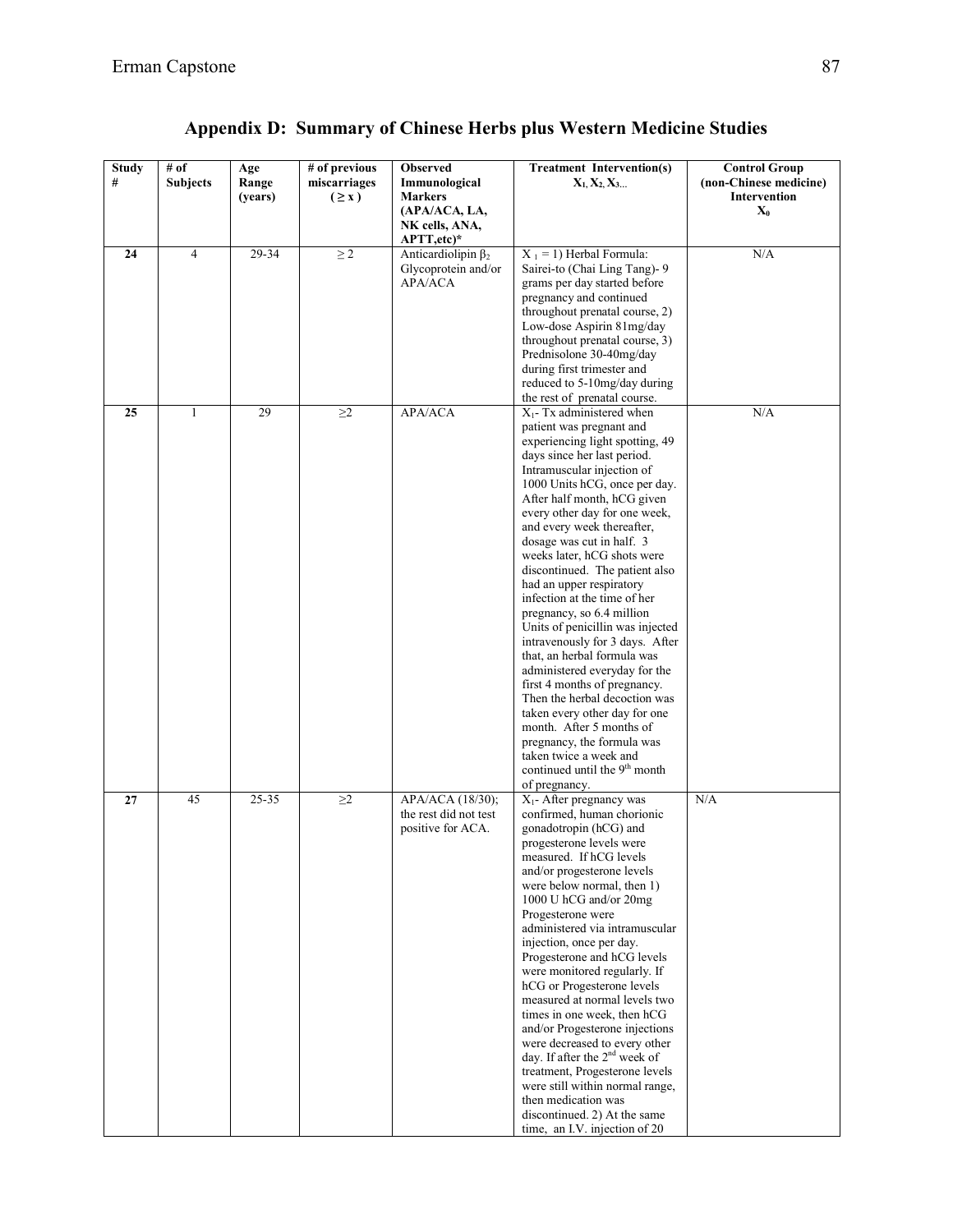|  | ml Dan Shen extract + 500 ml    |  |
|--|---------------------------------|--|
|  | saline solution was             |  |
|  | administered for 10 days.       |  |
|  | Another 2 rounds of 10-day      |  |
|  | injections were given, with 10  |  |
|  | days of rest between each       |  |
|  | round.                          |  |
|  |                                 |  |
|  | $X_2$ . 1) Except for the Dan   |  |
|  | Shen/saline solution injection, |  |
|  | all treatment with western      |  |
|  | medication was the same in      |  |
|  | this group. Dan Shen/saline     |  |
|  | solution was not given. 2)      |  |
|  | Shou Tai Wan herbal formula     |  |
|  | was administered, cooked once   |  |
|  |                                 |  |
|  | per day and divided into two    |  |
|  | doses, morning and evening.     |  |
|  | Duration not mentioned.         |  |

- \* APA/ACA Antiphospholipid Antibody/Anticardiolipin Antibody
	- LA Lupus Anticoagulant
	- NK cells Natural Killer cells
	- ANA Antinuclear Antibody
	- APTT activated partial thromboplastin time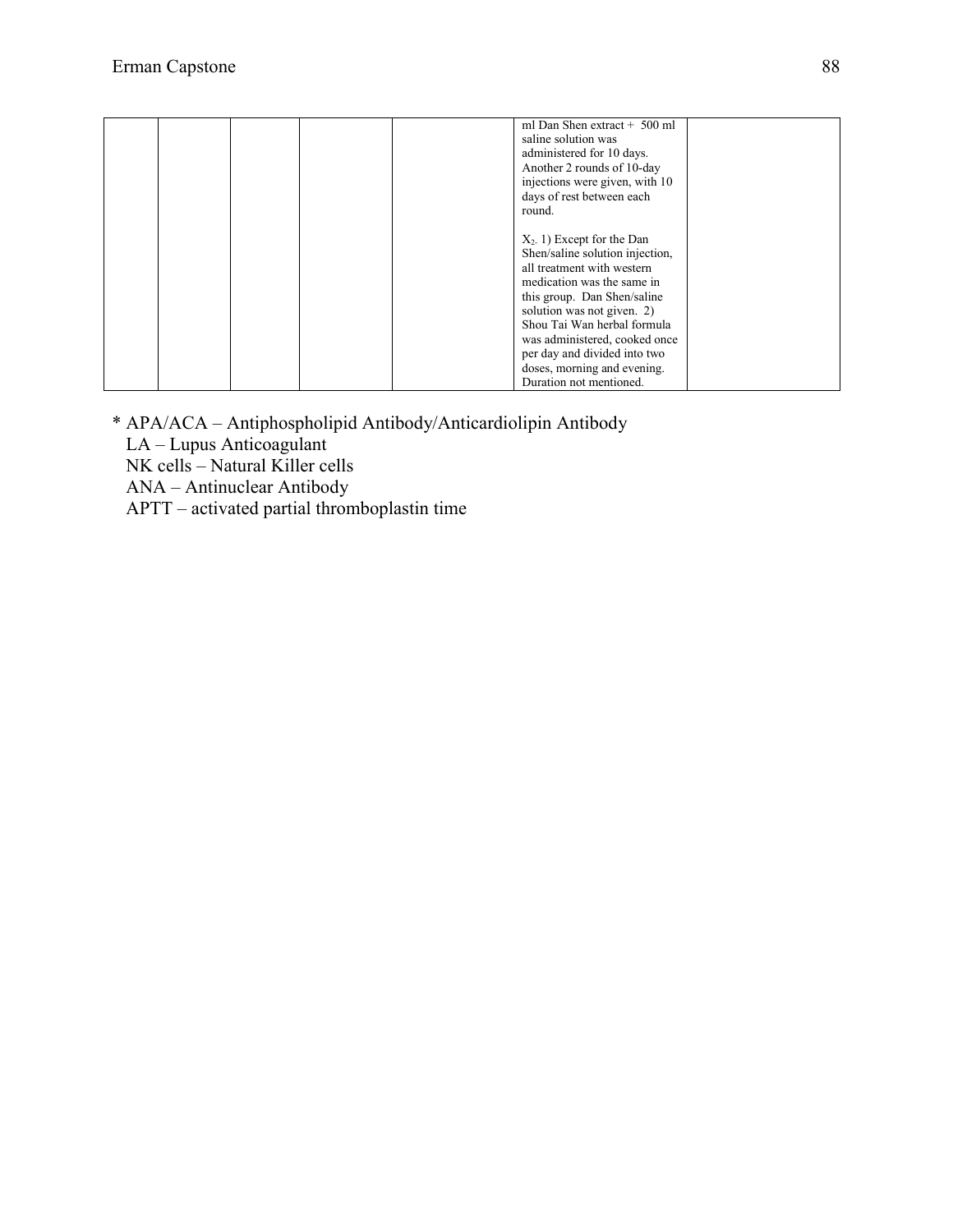**Appendix E: Studies Comparing the Use of Chinese Herbs versus Western Medicine**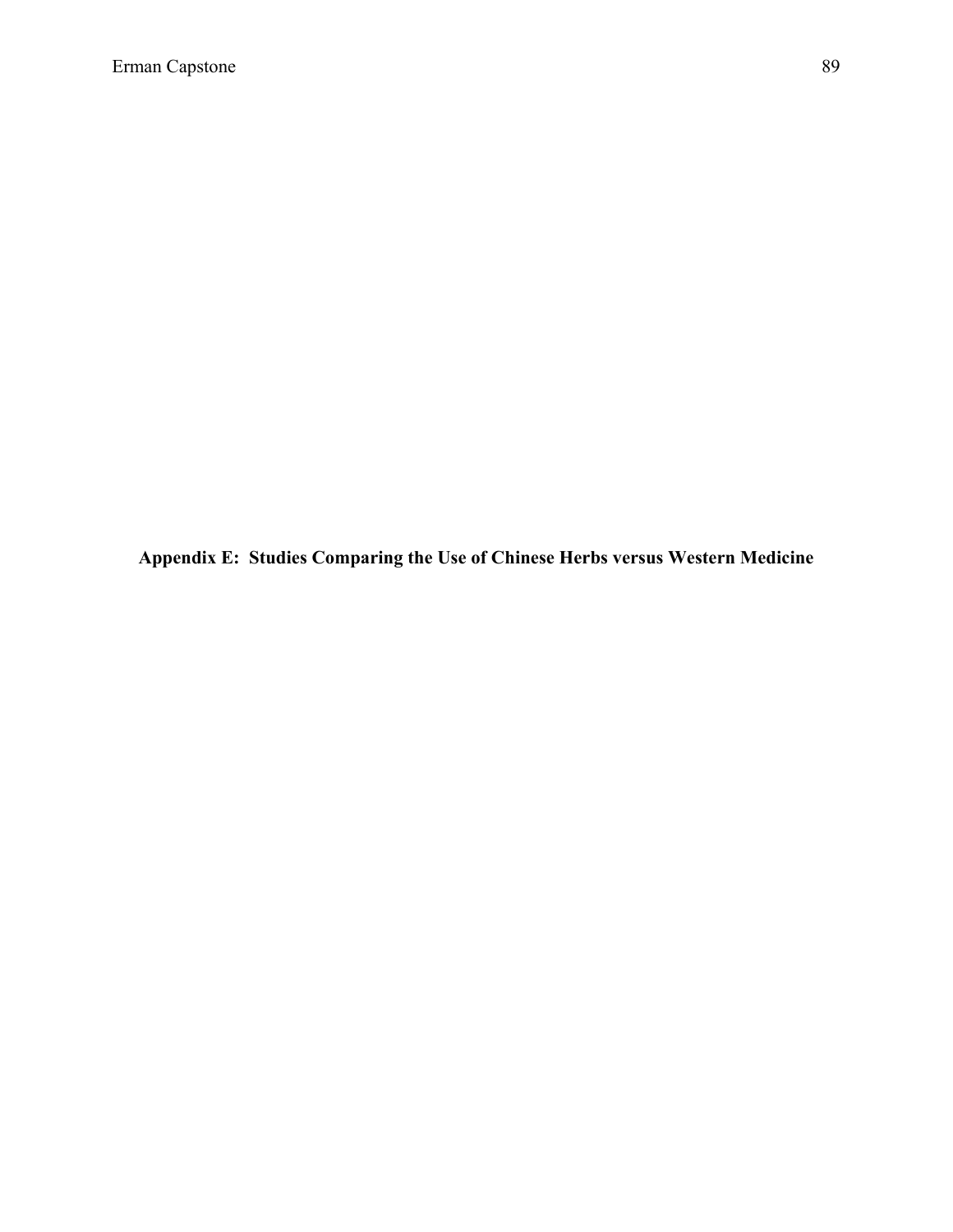| <b>Study</b><br>#       | # $of$<br><b>Subjects</b> | Age<br>Range<br>(years) | # of previous<br>miscarriages<br>$(\geq x)$ | <b>Observed</b><br>Immunological<br><b>Markers</b> | <b>Treatment Intervention(s)</b><br>$X_1, X_2, X_3$                                                                                                                                                                                                                                                                                                                                                                                                                                                                                                                 | <b>Control Group</b><br>(non-Chinese medicine)<br>Intervention                                                                                                                                                                                                                                                                                                                                                                                                                                                       |
|-------------------------|---------------------------|-------------------------|---------------------------------------------|----------------------------------------------------|---------------------------------------------------------------------------------------------------------------------------------------------------------------------------------------------------------------------------------------------------------------------------------------------------------------------------------------------------------------------------------------------------------------------------------------------------------------------------------------------------------------------------------------------------------------------|----------------------------------------------------------------------------------------------------------------------------------------------------------------------------------------------------------------------------------------------------------------------------------------------------------------------------------------------------------------------------------------------------------------------------------------------------------------------------------------------------------------------|
|                         |                           |                         |                                             | (APA/ACA, LA,<br>NK cells, ANA,<br>APT, etc.       |                                                                                                                                                                                                                                                                                                                                                                                                                                                                                                                                                                     | $\mathbf{X}_0$                                                                                                                                                                                                                                                                                                                                                                                                                                                                                                       |
| $\mathbf{2}$            | 65                        | 24-38                   | $\geq$ 2                                    | <b>APA/ACA</b>                                     | $X_1$ = Herbal formula - Xiao<br>Kang Tang: 100 ml, 2<br>times/day, before breakfast and<br>after dinner. 1 round of<br>treatment was composed of 2<br>months of treatment, for a total<br>of 3 rounds (6 months) of<br>treatment. Patients were<br>required to wear condoms to<br>prevent pregnancy during that<br>time. Herbs were not taken<br>during menstruation.                                                                                                                                                                                              | $X_0$ = Aspirin, 50 mg, once per day.<br>1 round of treatment was composed<br>of 2 months of treatment, for a total<br>of 3 rounds (6 months) of treatment.<br>Patients were required to wear<br>condoms to prevent pregnancy<br>during that time. Medication not<br>taken during menstruation.                                                                                                                                                                                                                      |
| 3                       | 106                       | 23-35                   | $\geq$ 2                                    | Endometrial<br>antibody,<br><b>APA/ACA</b>         | $X_1$ = Herbal formula cooked in<br>an automatic herb cooker, 300<br>ml/day, 150 ml morning and<br>evening. Herbs were not taken<br>during menstrual phase.<br>Treatment continued for 3<br>months.                                                                                                                                                                                                                                                                                                                                                                 | $X_0$ = 10 mg prednisone, once per<br>day in the evening. Medication not<br>taken during menstrual phase.<br>Herbs were not taken during<br>menstrual phase. Treatment<br>continued for 3 months. Condoms<br>were used during this time period<br>for the control group to prevent<br>pregnancy.                                                                                                                                                                                                                     |
| $\overline{\mathbf{4}}$ | 82                        | $22 - 41$               | $\geq$ 2                                    | NK cells                                           | $X_{1}$ Herbal pill – Yang Xue An<br>Tai Ke Li (Nourish Blood and<br>Calm the Fetus Pill), 8g<br>(decoction was made from<br>31.35 g raw herbs), 2-3<br>times/day, for 3 months, during<br>non-pregnant state.                                                                                                                                                                                                                                                                                                                                                      | $X_{0}$ = 100 mg Vitamin E supplement,<br>1 time/day, for 3 months, during<br>non-pregnant state.                                                                                                                                                                                                                                                                                                                                                                                                                    |
| $\overline{7}$          | 86                        | 28.85<br>$\pm 3.10$     | $\geq$ 2                                    | APA/ACA                                            | $X_1$ = Herbal formula – Xiao<br>Kang Di Huang Tang: 150 ml,<br>2 times per day, for 45 days.<br>Patients were not pregnant. If<br>antibody titers became<br>negative, the herbs were<br>discontinued. If not negative,<br>the herbs were continued for<br>another 45 days.                                                                                                                                                                                                                                                                                         | $X_{0}$ Patients were not pregnant. 50<br>mg aspirin, 2 times/day, for 45<br>days. If antibody titers became<br>negative, aspirin was discontinued.<br>If not negative, the herbs were<br>continued for another 45 days.                                                                                                                                                                                                                                                                                             |
| 28                      | 69                        | $21-40$                 | $\geq\!\!2$                                 | Antisperm<br>antibody (AsAb)                       | $X_1 = 6$ grams of patent herbal<br>pill Zhi Bai Di Huang Wan, 2<br>times per day. Condoms were<br>used to prevent pregnancy<br>during time of treatment. One<br>cycle of treatment consisted of<br>one month, for a maximum of<br>three cycles, depending on<br>whether AsAb levels turned<br>negative. AsAb levels were<br>evaluated at the end of each<br>month. If AsAb test turned out<br>negative at the end of a month,<br>then treatment was<br>discontinued. If it was still<br>positive, then treatment was<br>continued for the $2nd$ or $3rd$<br>month. | $X_0$ - 5 mg Prednisone, 3 times per<br>day. Condoms were used to<br>prevent pregnancy during time of<br>treatment. One cycle of treatment<br>consisted of one month, for a<br>maximum of three cycles,<br>depending on whether AsAb levels<br>turned negative. AsAb levels were<br>evaluated at the end of each month.<br>If AsAb test turned out negative at<br>the end of a month, then treatment<br>was discontinued. If it was still<br>positive, then treatment was<br>continued for the $2nd$ or $3rd$ month. |
| 30                      | 72                        | 23-38                   | $\geq$ 2                                    | Maternal blocking<br>antibody                      | X <sub>1</sub> - Bu Zhong Yi Qi Tang<br>Formula was used, one bag of<br>herbs per day, cooked once and<br>divided into 2 doses. One<br>treatment cycle consisted of 3<br>months of treatment. Maternal<br>blocking antibodies were                                                                                                                                                                                                                                                                                                                                  | $X_2$ - In vitro inducing paternal<br>lymphocyte immunotherapy was<br>administered once every 4 weeks.<br>One treatment cycle consisted of 3<br>treatments. Blocking antibodies<br>were tested at the end of the<br>treatment cycle.                                                                                                                                                                                                                                                                                 |

# **Appendix E: Studies Comparing the Use of Chinese Herbs versus Western Medicine**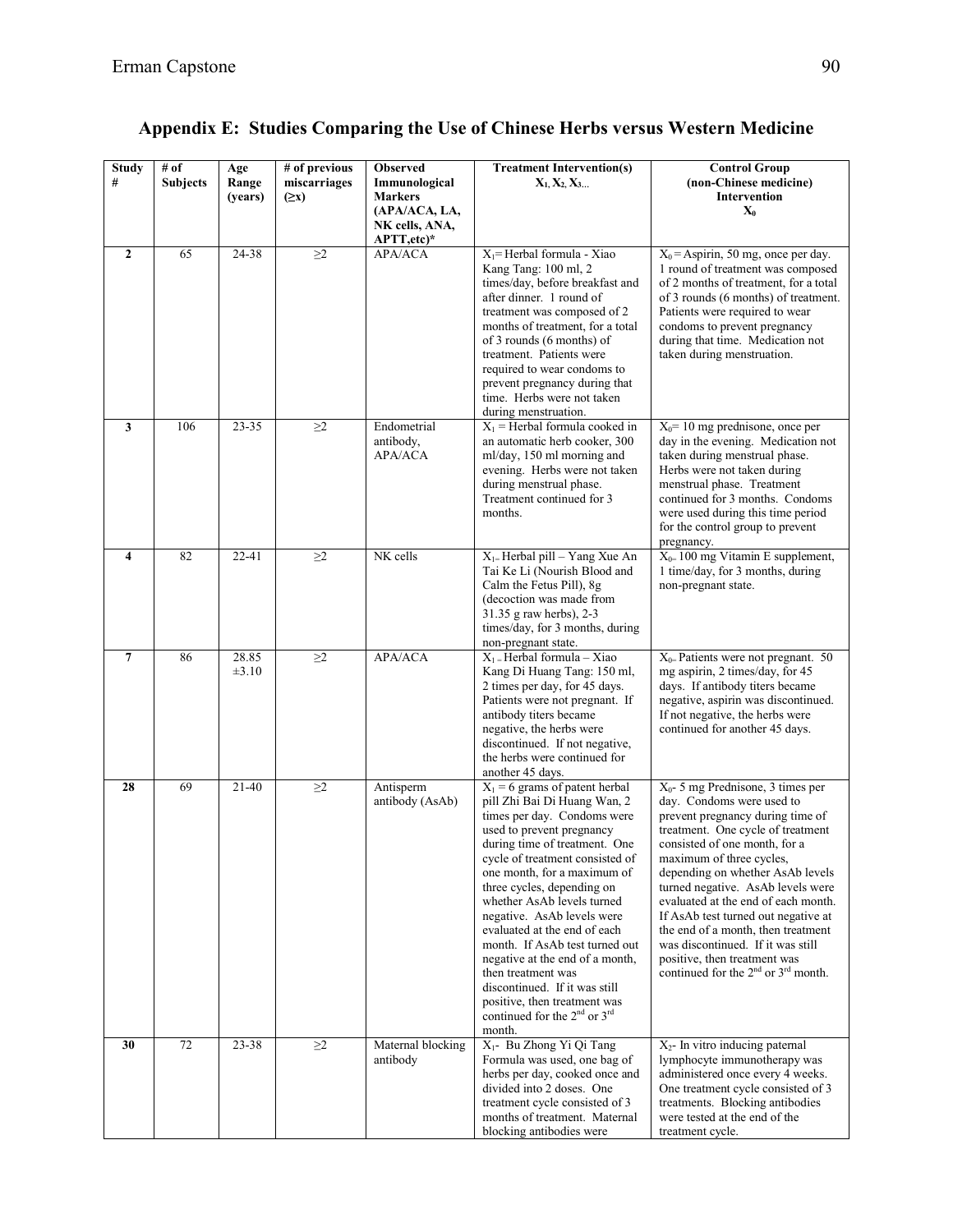|  | measured at the end of the<br>treatment cycle. If the patient<br>became pregnant during |  |
|--|-----------------------------------------------------------------------------------------|--|
|  | treatment, Shou Tai Wan herbal                                                          |  |
|  | formula was added to Bu                                                                 |  |
|  | Zhong Yi Qi Tang.                                                                       |  |

**\*** APA/ACA – Antiphospholipid Antibody/Anticardiolipin Antibody

LA – Lupus Anticoagulant

NK cells – Natural Killer cells

ANA – Antinuclear Antibody

APTT – activated partial thromboplastin time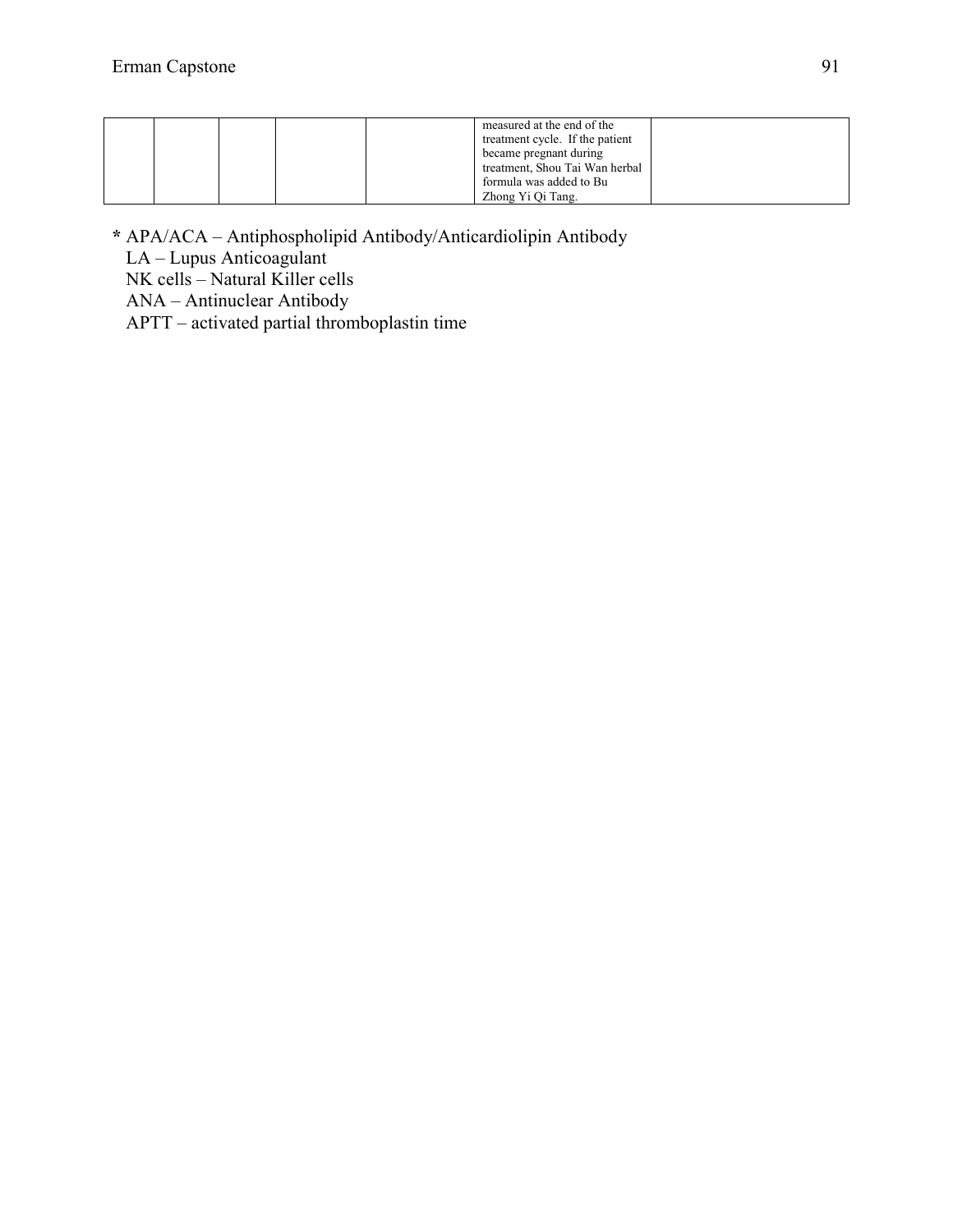**Appendix F: Studies Comparing the Use of Western Medicine Only versus CH/Western**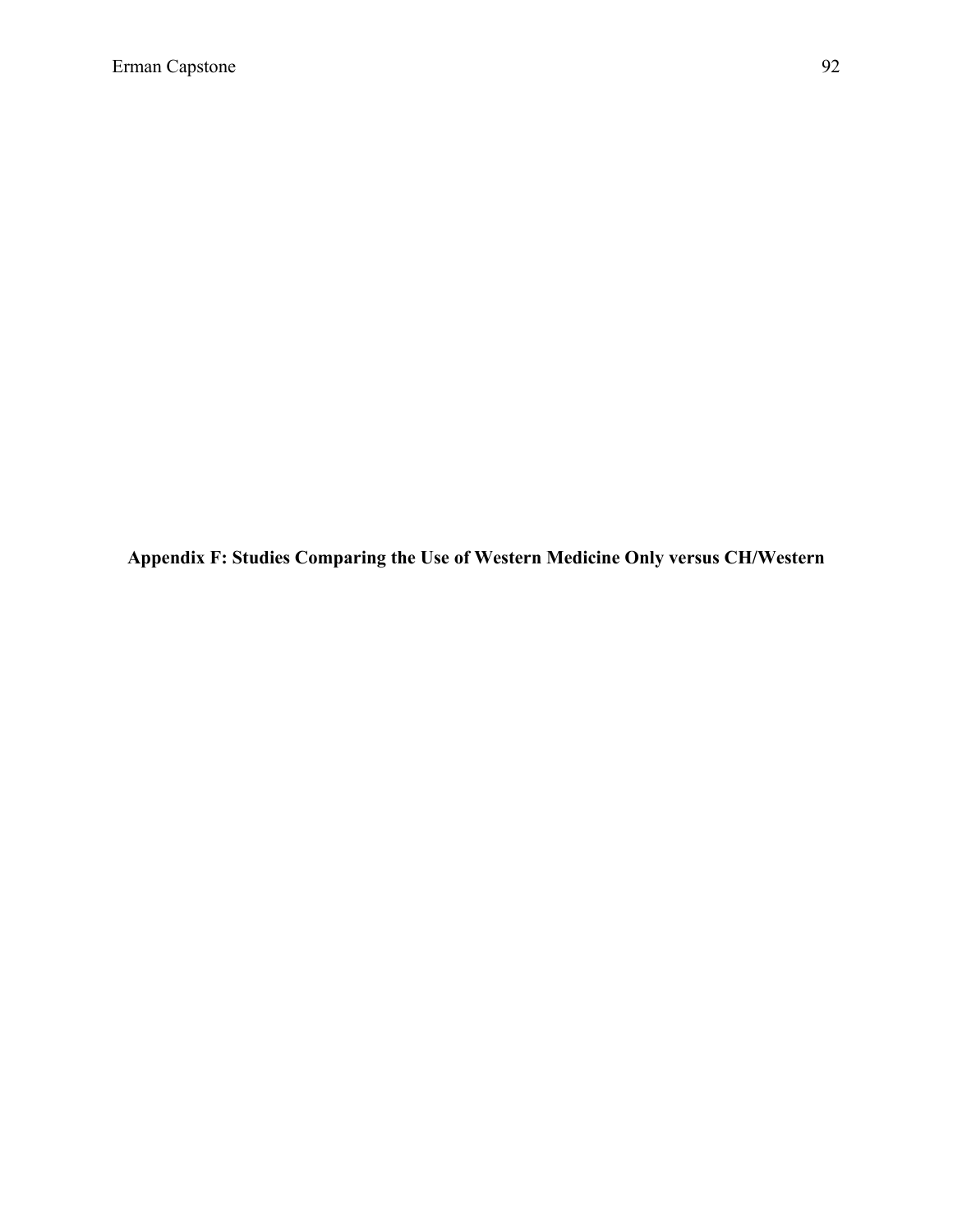| <b>Study</b><br># | # of<br><b>Subjects</b> | Age<br>Range<br>(years) | # of previous<br>miscarriages<br>$(\geq x)$ | <b>Observed</b><br>Immunological<br><b>Markers</b><br>(APA/ACA, LA, NK<br>cells, ANA,<br>APTT, etc)** | <b>Treatment Intervention(s)</b><br>$X_1, X_2, X_3$                                                                                                                                                                                                                                                                                                                                                                                                                                                                                                                                                                                                                           | <b>Control Group</b><br>(non-Chinese medicine)<br><b>Intervention</b><br>$X_0$                                                                                                                                                                      |
|-------------------|-------------------------|-------------------------|---------------------------------------------|-------------------------------------------------------------------------------------------------------|-------------------------------------------------------------------------------------------------------------------------------------------------------------------------------------------------------------------------------------------------------------------------------------------------------------------------------------------------------------------------------------------------------------------------------------------------------------------------------------------------------------------------------------------------------------------------------------------------------------------------------------------------------------------------------|-----------------------------------------------------------------------------------------------------------------------------------------------------------------------------------------------------------------------------------------------------|
| 6                 | 42                      | 23-36                   | $\geq$ 2                                    | Anticardiolipin<br>antibody (ACA/APA)                                                                 | $X_1$ - 1) Salvia Miltiorrhiza (Dan<br>Shen) intravenous injection<br>made of 250 ml of 5% glucose<br>+ 30 ml Dan Shen injection<br>solution, administered 1x/day,<br>for 10 days. 2) Chinese herbal<br>decoction was taken after 10<br>days of Dan Shen injections.<br>Formula was taken for 3<br>months. If px was already<br>pregnant, the herbal formula<br>was continued for 3 to 6<br>months. 3) During the whole<br>course of treatment, Vitamin<br>E, $100 \text{ mg}$ , $1x/day$ , and 4) Folic<br>acid, 10 mg, 3x/day, were also<br>taken.<br>Patients who were not pregnant<br>at the time of the study were<br>allowed to attempt conception<br>during treatment. | $X_0$ - 1) Vitamin E, 100 mg,<br>$1x/day, 2)$ Folic acid, 10<br>mg, 3x/day throughout<br>treatment.                                                                                                                                                 |
| 8                 | 60                      | $23 - 35$               | $\geq$ 2                                    | Anticardiolipin<br>antibody (ACA/APA)                                                                 | $X_1$ - After confirming a positive<br>pregnancy test by measuring<br>the presence of $\beta$ HCG in the<br>blood or urine, 1) 2000 U of<br>HCG was intramuscularly<br>injected every other day and 2)<br>Vitamin E was also given<br>(dosage and frequency not<br>reported). 3) If there was<br>bleeding or spotting, 20 mg of<br>progesterone was given by<br>intramuscular injection every                                                                                                                                                                                                                                                                                 | $X_0$ -Same procedures done<br>to confirm pregnancy as in<br>treatment group. HCG,<br>Vitamin E, and<br>progesterone (if bleeding<br>present) were administered<br>in same manner as<br>Treatment group. No<br>herbal medicine was<br>administered. |

anti-ovarian antibody, endometrial antibody, anti-HCG antibody

**9** 56 25-36  $\geq$  2 Antisperm antibody,

other day, alternating with HCG. 4) Herbal pill called An Tai Jiao Nang was taken 3 times/day, 4 pills each time. If fetal heartbeat was detected on ultrasound 50 days after the end of the last menstrual period, then the treatment was continued for another 2 months.

X1- Patients were instructed to use condoms to prevent pregnancy during prepregnancy treatment, for 3 to 6

X0- Only Western medication was used, in same manner as  $X_1$ treatment group.

Western Medication: Before pregnancy, 5 mg Prednisone, three times a day for 7 days, starting from cycle day 3 each month. This was continued for 3 to 6 months, during which the patient was instructed to avoid pregnancy through the use of condoms. After the patient stopped taking medication, pregnancy was attempted. Once pregnancy was confirmed, 20-40 mg/day

months.

### **Appendix F: Studies Comparing the Use of Western Medicine Only versus CH/Western\***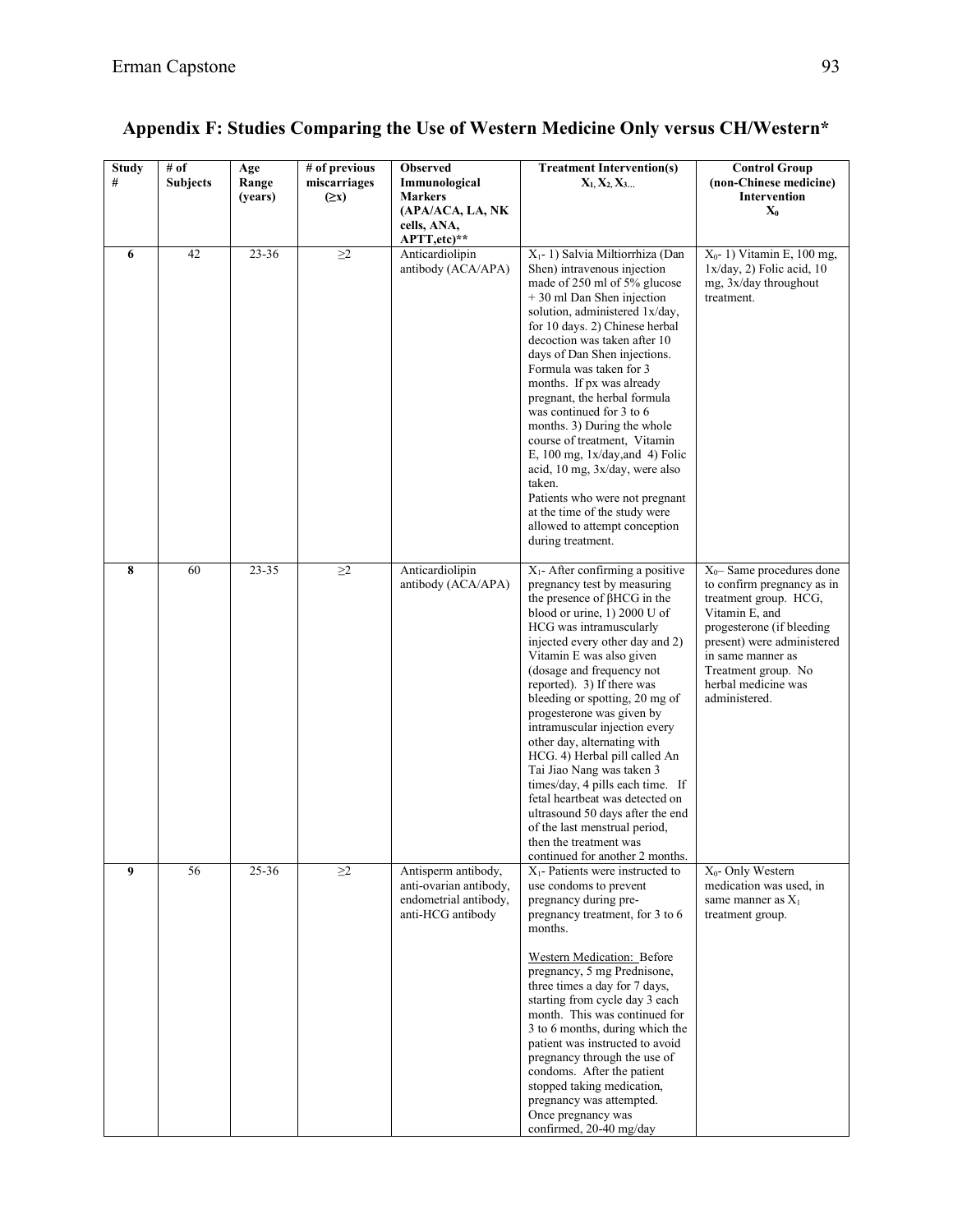|    |    |           |          |                                                                                                         | intramuscular injection of<br>progesterone was administered,<br>along with 2000 IU<br>intramuscular injection of HCG<br>once every other day. After 3<br>months of pregnancy, the<br>patient was gradually tapered<br>off of the medication.<br>Chinese Medicine<br>Pre-pregnancy Tx: 1) Patients<br>diagnosed with Kidney<br>deficiency: modified version<br>of Yu Ling Zhu herbal formula<br>used, 1 bag per day. 2) Patients<br>diagnosed with Liver Qi<br>Stagnation: modified Jia Wei<br>Xiao Yao San used, 1 bag per<br>day.<br>Pregnancy $Tx$ : Herbs were                                                                                                                                                                                                                                                                                                                                                                                                                                                                                                                                                                                                               |                                                                                                                                            |
|----|----|-----------|----------|---------------------------------------------------------------------------------------------------------|---------------------------------------------------------------------------------------------------------------------------------------------------------------------------------------------------------------------------------------------------------------------------------------------------------------------------------------------------------------------------------------------------------------------------------------------------------------------------------------------------------------------------------------------------------------------------------------------------------------------------------------------------------------------------------------------------------------------------------------------------------------------------------------------------------------------------------------------------------------------------------------------------------------------------------------------------------------------------------------------------------------------------------------------------------------------------------------------------------------------------------------------------------------------------------|--------------------------------------------------------------------------------------------------------------------------------------------|
|    |    |           |          |                                                                                                         | take for 3-5 months during<br>pregnancy. 1) Kidney<br>deficiency: modified Bu Shen<br>Gu Tai Yin, 1 bag per day. 2)<br>Qi and Blood deficiency:<br>modified Yang Xue An Tai<br>Tang.                                                                                                                                                                                                                                                                                                                                                                                                                                                                                                                                                                                                                                                                                                                                                                                                                                                                                                                                                                                            |                                                                                                                                            |
| 11 | 41 | $23 - 35$ | $\geq$ 2 | Anticardiolipn<br>antibody (ACA/APA)                                                                    | $X_1$ - Before attempting<br>pregnancy, the following were<br>administered: 1) Chinese herbal<br>formula taken for 2-3 months,<br>until ACA titers became<br>negative. 2) 10 mg folic acid, 3<br>times per day, 3) 0.2 g Vitamin<br>C, 3 times per day, 4) "Gold<br>Theragran" (Jin Shi Er Kang)<br>multi-vitamin or "21-Super<br>Vita" (21-Jin Wei Ta)<br>multivitamin, 1 pill, 1 time per<br>day. Supplements and vitamins<br>were taken for at least 3<br>months. Once the ACA titers<br>became negative, pregnancy<br>was attempted. When BBT<br>was elevated for 16-18 days<br>and pregnancy was confirmed<br>via urine or blood βHCG test,<br>the following were prescribed:<br>1) Same Chinese herbal<br>formula for 5-10 days, 2) 20<br>mg intramuscular injection of<br>Progesterone, once per day for<br>1 week, 3) 2000 Units<br>intramuscular injection of<br>human chorionic gonadotropin<br>(HCG) once per day for 2<br>weeks, then decreased to 1500<br>Units daily for 1 week, then<br>1000 Units. If fetal heartbeat<br>was detected via ultrasound 50<br>days into pregnancy, 1000<br>Units of HCG was continued<br>until the end of 12 gestational<br>weeks. | $X_0$ – only administered<br>f/olic acid, Vitamin C, and<br>multi-vitamins throughout<br>treatment.                                        |
| 12 | 89 | 25-39     | $\geq$ 2 | Anti-sperm antibody<br>(AsAb), Endometrial<br>antibody (EmAb),<br>Anticardiolipin<br>antibody (ACA/APA) | $X_{1}$ -<br>Patients were instructed to<br>avoid pregnancy through the<br>use of condoms use condoms to<br>prevent pregnancy during<br>treatment.                                                                                                                                                                                                                                                                                                                                                                                                                                                                                                                                                                                                                                                                                                                                                                                                                                                                                                                                                                                                                              | X <sub>2</sub> - Only Western<br>medication was taken<br>during pre-pregnancy<br>period.<br>Treatment during<br>pregnancy was identical to |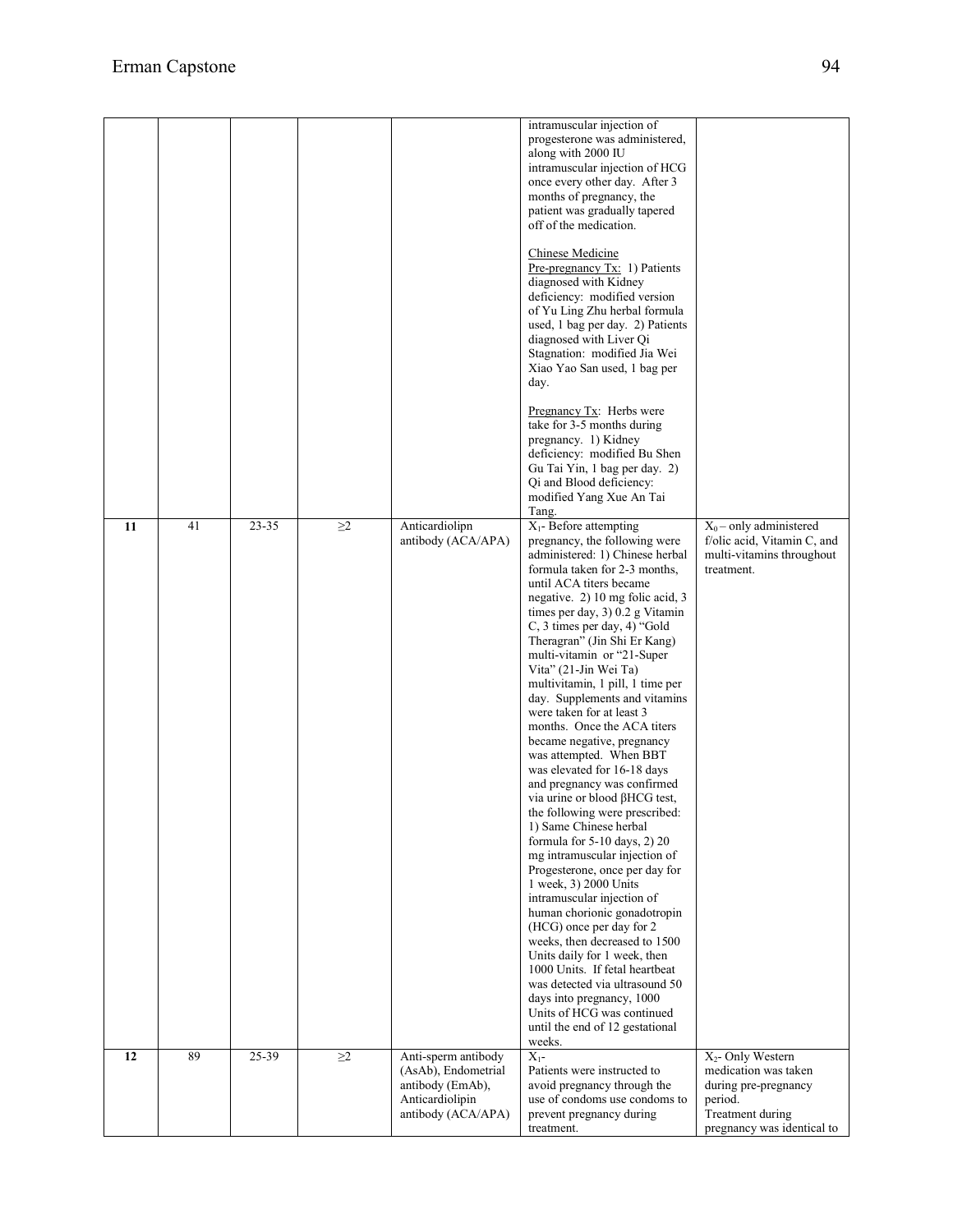|    |    |       |          |                                       | Pre-pregnancy Tx<br>Western medication: 20 mg<br>Prednisone, once a day for 7<br>days; then 15 mg, once a day<br>for 7 days; then 10 mg, once a<br>day, for 7 days; then 5 mg,<br>once a day for 7 days. One<br>treatment cycle consisted of 28<br>days. Medication was to be<br>taken in the morning between 6<br>and 8 a.m. on an empty<br>stomach. After 28 days, blood<br>and vaginal mucous samples<br>were taken, and AsAb, EmAb,<br>and ACA levels measured. If<br>the results were still positive,<br>the patient continued treatment<br>for another cycle, for a<br>maximum of 3 cycles.<br>Chinese Medicine: At the same<br>time as taking western<br>medication, a Chinese patent | the $X_1$ Treatment group.                                                                                                                                                                                                                                                                                                                            |
|----|----|-------|----------|---------------------------------------|----------------------------------------------------------------------------------------------------------------------------------------------------------------------------------------------------------------------------------------------------------------------------------------------------------------------------------------------------------------------------------------------------------------------------------------------------------------------------------------------------------------------------------------------------------------------------------------------------------------------------------------------------------------------------------------------|-------------------------------------------------------------------------------------------------------------------------------------------------------------------------------------------------------------------------------------------------------------------------------------------------------------------------------------------------------|
|    |    |       |          |                                       | herbal pill formula Liu Wei Di<br>Huang Wan was also taken,<br>10g 3 times a day, on an empty<br>stomach. One treatment cycle<br>lasted one month.<br><b>Tx During Pregnancy</b><br>After pregnancy was<br>established, 1) the Chinese<br>herbal formula Shou Tai Wan<br>was administered, 1 bag of<br>herbs every 2 days and drunken<br>1-2 times per day, $2)$ 100 mg<br>Vitamin E, 3 times a day until<br>the end of the 12 <sup>th</sup> week of<br>pregnancy.                                                                                                                                                                                                                           |                                                                                                                                                                                                                                                                                                                                                       |
| 13 | 90 | 23-35 | $\geq$ 2 | Anticardiolipin<br>antibody (ACA/APA) | $X_1$ -1) 50-80 mg aspirin per day.<br>2) Herbal formula administered<br>until ACA levels tested<br>negative two consecutive times<br>with one month between each<br>testing. Patients were pregnant<br>in 1 <sup>st</sup> trimester and<br>experiencing symptoms of<br>threatened miscarriage at start<br>of tx.                                                                                                                                                                                                                                                                                                                                                                            | $X_0$ - 50-80 mg aspirin per<br>day. Patients were<br>pregnant in 1 <sup>st</sup> trimester<br>and experiencing<br>symptoms of threatened<br>miscarriage at start of<br>treatment.                                                                                                                                                                    |
| 14 | 60 | 22-36 | $\geq$ 2 | Anticardiolipin<br>antibody (ACA/APA) | $X_1$ - 1) 25 mg aspirin, twice per<br>day, 2) Herbal formula cooked<br>once per day and divided into<br>two dosages, morning and<br>evening. Herbs and medication<br>were not taken during<br>menstruation. Condoms were<br>used throughout treatment to<br>prevent pregnancy. Treatment<br>was continued for 1 to 3<br>months, depending on whether<br>ACA levels returned to normal<br>at the end of each month.                                                                                                                                                                                                                                                                          | $X_0$ - 1) 25 mg aspirin, twice<br>per day, 2) 5 mg oral<br>prednisone, once per day.<br>Medication not taken<br>during menstruation.<br>Condoms were used<br>throughout treatment to<br>prevent pregnancy.<br>Treatment was continued<br>for 1 to 3 months.<br>depending on whether<br>ACA levels returned to<br>normal at the end of each<br>month. |

\*CH/Western – Chinese Herbs plus Western Medicine

**\*\***APA/ACA – Antiphospholipid Antibody/Anticardiolipin Antibody

LA – Lupus Anticoagulant <br>NA – Antinuclear Antibody<br>NK cells – Natural Killer cells APTT – activated partial thron APTT – activated partial thromboplastin time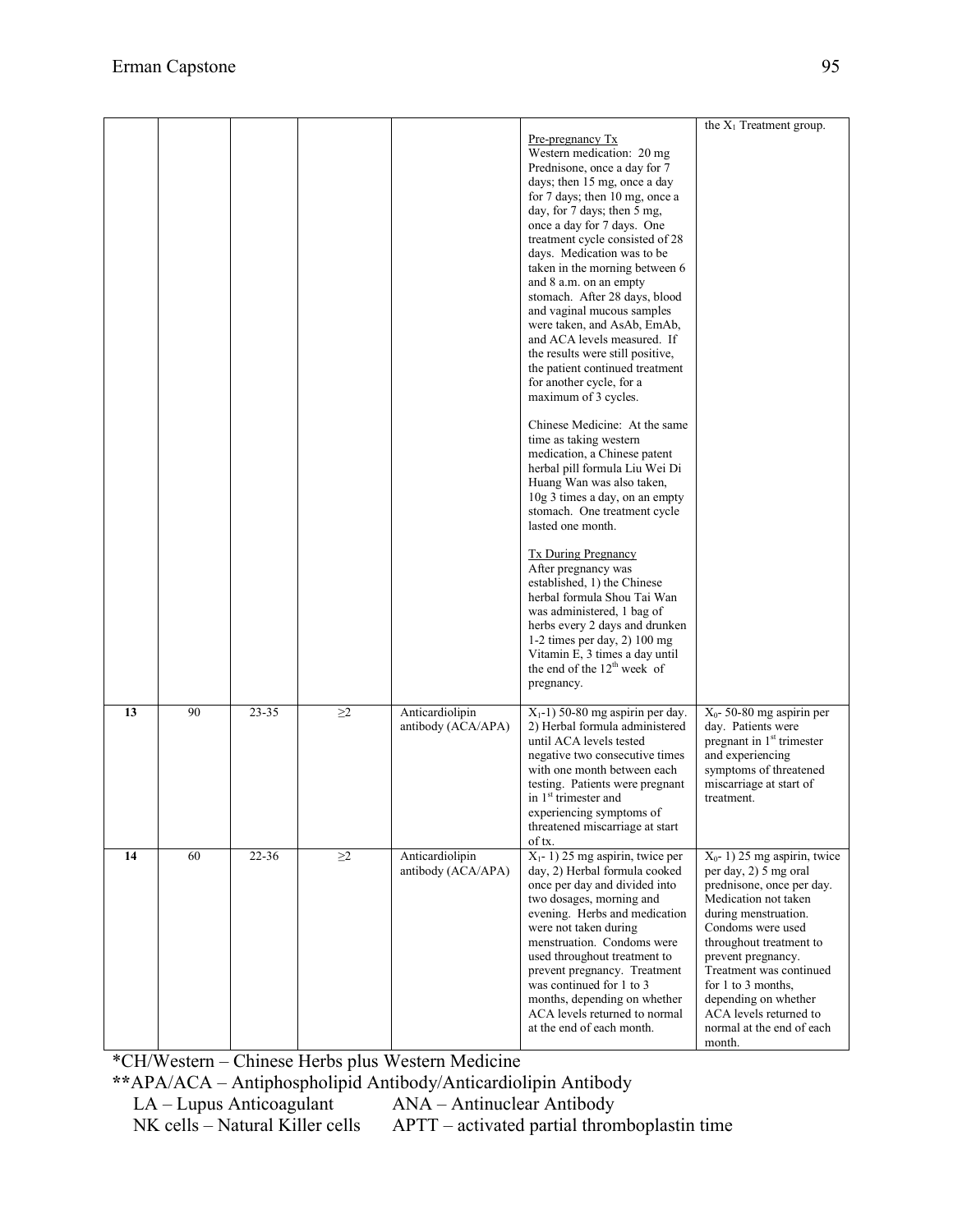**Appendix G: Summary of Studies Comparing CH Only versus CH/Western versus Western Medicine Only**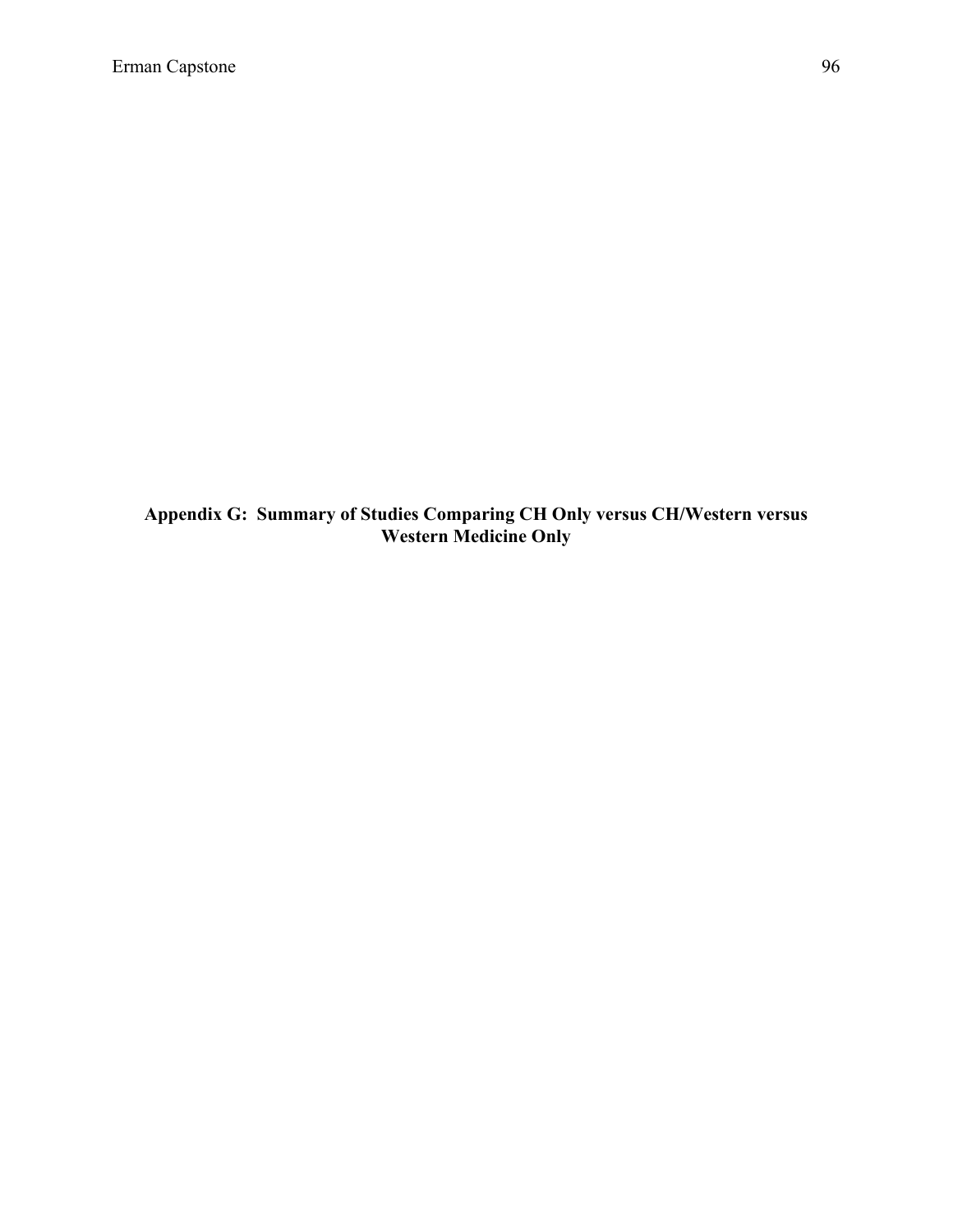| <b>Study</b><br># | # of<br><b>Subjects</b> | Age<br>Range<br>(years) | # of previous<br>miscarriages<br>$(\geq x)$ | <b>Observed</b><br>Immunological<br><b>Markers</b><br>(APA/ACA, LA,<br>NK cells, ANA,<br>APTT, etc)** | <b>Treatment Intervention(s)</b><br>$X_1, X_2, X_3$                                                                                                                                                                                                                                                                                                                                                                                                                                                                                                                                                                                                                                                                                                                          | <b>Control Group</b><br>(non-Chinese medicine)<br><b>Intervention</b><br>$\mathbf{X}_0$                                                                                                                                                                                                                                                                           |
|-------------------|-------------------------|-------------------------|---------------------------------------------|-------------------------------------------------------------------------------------------------------|------------------------------------------------------------------------------------------------------------------------------------------------------------------------------------------------------------------------------------------------------------------------------------------------------------------------------------------------------------------------------------------------------------------------------------------------------------------------------------------------------------------------------------------------------------------------------------------------------------------------------------------------------------------------------------------------------------------------------------------------------------------------------|-------------------------------------------------------------------------------------------------------------------------------------------------------------------------------------------------------------------------------------------------------------------------------------------------------------------------------------------------------------------|
| 10                | 90                      | 23-38                   | $\geq$ 2                                    | APA/ACA, LA                                                                                           | All patients were not pregnant<br>at the start of treatment.<br>$X_1$ - Chinese + Western<br>Medicine group: Patients<br>diagnosed with Kidney Yin<br>deficiency were prescribed 1)<br>Xiao Kang #1 herbal formula,<br>100 ml twice a day, 2) 25-50<br>mg aspirin once a day, and 3) 5<br>mg prednisone, three times a<br>day. Patients diagnosed with<br>Kidney Yang deficiency were<br>prescribed Xiao Kang#2<br>formula plus the same dosage<br>of aspirin and prednisone as<br>stated above.<br>$X_2$ - Chinese medicine only<br>group:<br>Patients diagnosed with<br>Kidney Yin deficiency were<br>prescribed Xiao Kang#1<br>herbal formula. Kidneys<br>diagnosed with Kidney Yang<br>deficiency were prescribed<br>Xiao Kang #2 herbal formula.<br>100 ml twice a day. | All patients were not pregnant<br>at the start of treatment.<br>$X_0$ - Western medicine only<br>group: $1$ ) 25-50 mg Aspirin,<br>once a day, plus 2) 5 mg<br>prednisone, 3 times per day.                                                                                                                                                                       |
| 15                | 87                      | 23-41                   | $\geq$ 2                                    | APA/ACA                                                                                               | X <sub>1</sub> - (CH Only group): Tai Min<br>Ling concentrated patent<br>herbal granules, 1 packet<br>dissolved in water and drunken<br>every other day starting from<br>around 30 days into pregnancy<br>and ending 1/2 month before<br>expected due date.<br>$X_2$ - (CH + Western group):<br>Combined use of Tai Min Ling<br>herbal granules and Western<br>medicine treatment minus the<br>heparin shots. Same usage as<br>$X_1$ and $X_3$ group.                                                                                                                                                                                                                                                                                                                        | $X_3$ (Western medicine group):<br>1) 5 mg Prednisone, once a<br>day, 2) 50 mg Aspririn once a<br>day, 3) intramuscular<br>injection of 6125 Units<br>Heparin every other day, and<br>4) 2.5 grams of Intravenous<br>Gammaglobulin every 21<br>days starting from around 30<br>days into pregnancy and<br>ending $\frac{1}{2}$ month before<br>expected due date. |

### **Appendix G: Summary of Studies Comparing CH\* Only versus CH/Western versus Western Medicine Only**

\* CH – Chinese Herbs

**\*\*** APA/ACA – Antiphospholipid Antibody/Anticardiolipin Antibody

LA – Lupus Anticoagulant

NK cells – Natural Killer cells

ANA – Antinuclear Antibody

APTT – activated partial thromboplastin time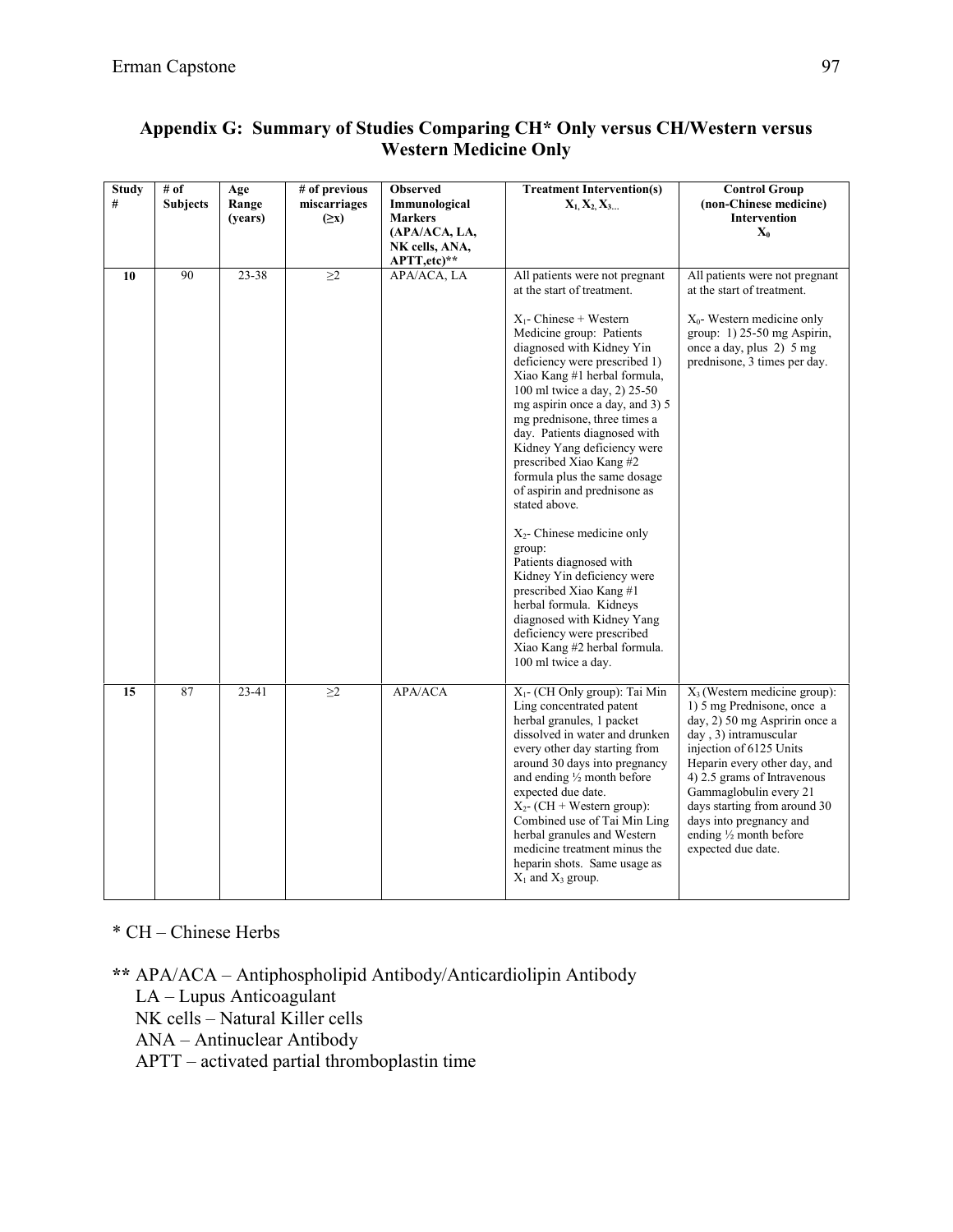**Appendix H: Summary of Observed Outcome Measures**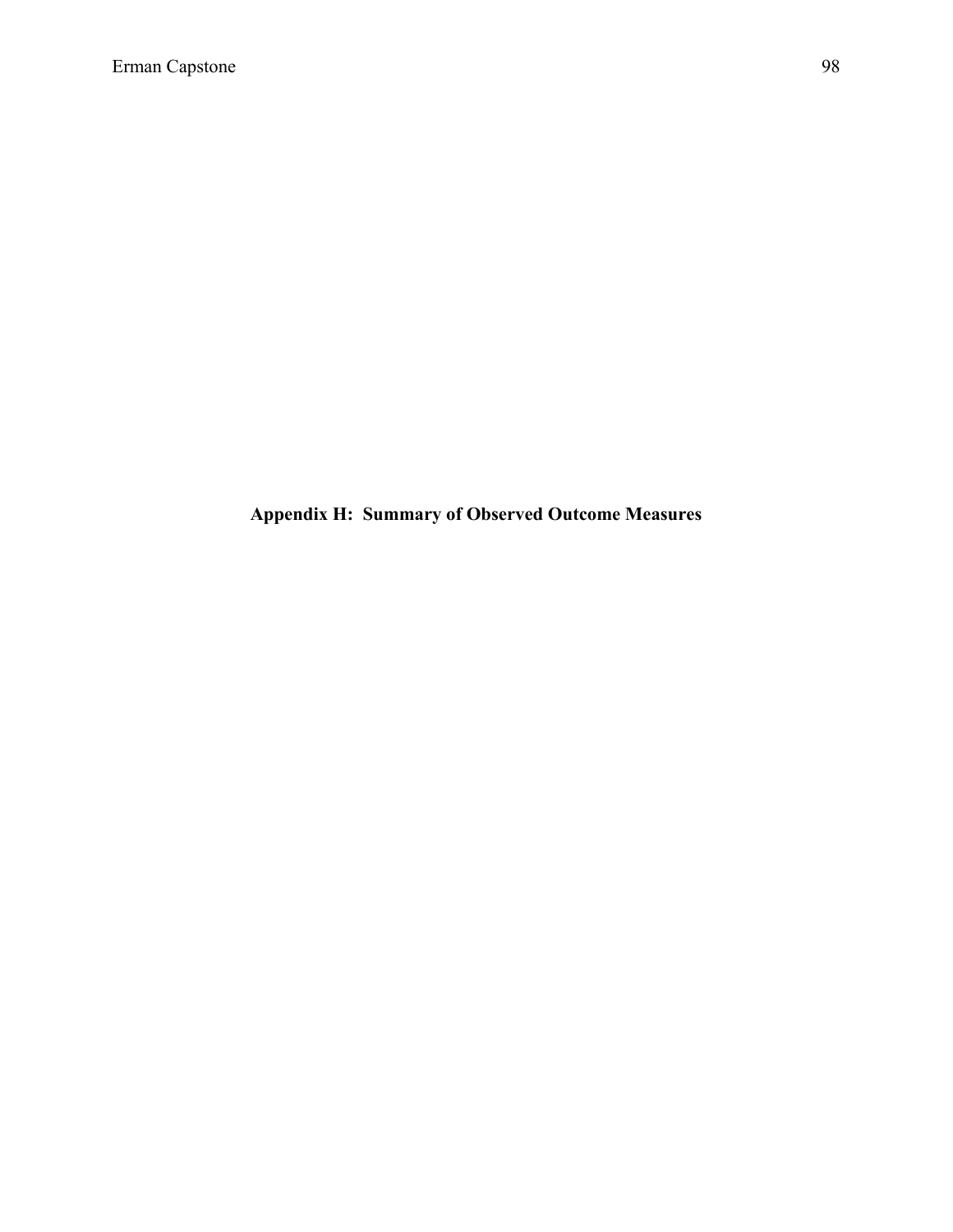| <b>Type of Outcome Measure</b>                 | <b>Studies Which Observed</b>  | <b>Total Number of Studies</b> |
|------------------------------------------------|--------------------------------|--------------------------------|
|                                                | <b>This Outcome</b> (Listed by |                                |
|                                                | <b>Study Number)</b>           |                                |
| $O1*-%$ Live births/Pregnancies                | 1, 5, 10, 11, 12, 13, 15, 16,  | 17                             |
|                                                | 17, 18, 19, 20, 21, 24, 25,    |                                |
|                                                | 26, 27,                        |                                |
| $Q2^*$ - % of patients who experienced         | 1, 3, 5, 6, 7, 8, 9, 10, 11,   | 18                             |
| decrease in antibody titers after              | 12, 14, 16, 18, 19, 22, 23,    |                                |
| treatment                                      | 24, 28                         |                                |
| $O3^*$ – Change in immunomodulatory            | 4, 15, 16, 20, 21, 26, 29, 30  | 8                              |
| activity                                       |                                |                                |
| O4 <sup>*</sup> - Number of weeks of sustained | 8, 9, 10, 21, 27               | 5                              |
| pregnancy                                      |                                |                                |
| $O5$ – Change in trophoblast cell              | 4                              |                                |
| activity                                       |                                |                                |

| <b>Appendix H: Summary of Observed Outcome Measures</b> |  |  |
|---------------------------------------------------------|--|--|
|                                                         |  |  |

\*O1 – Outcome 1

O2 – Outcome 2

O3 – Outcome 3

O4 – Outcome 4

O5 – Outcome 5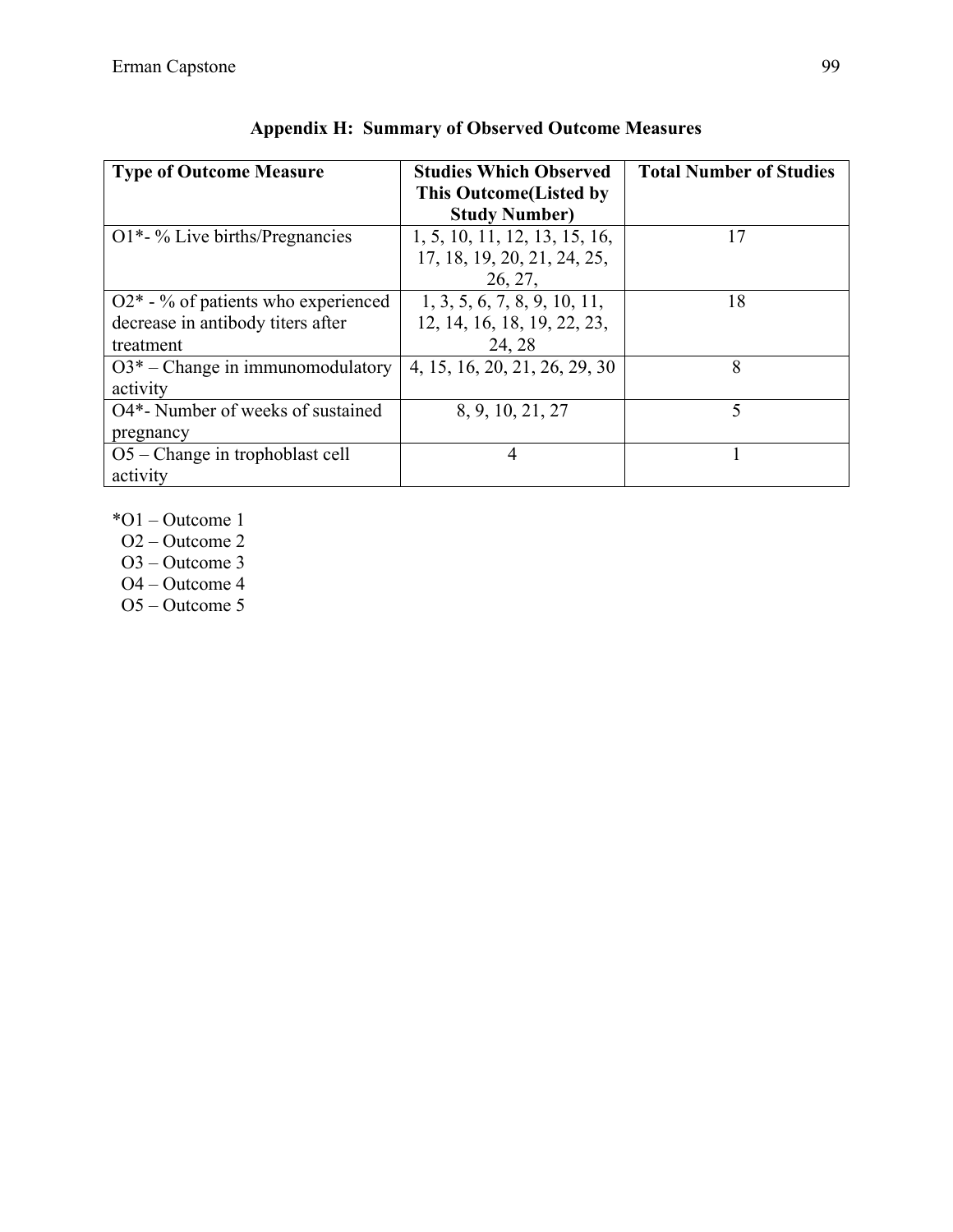**Appendix I: Outcomes and Conclusions**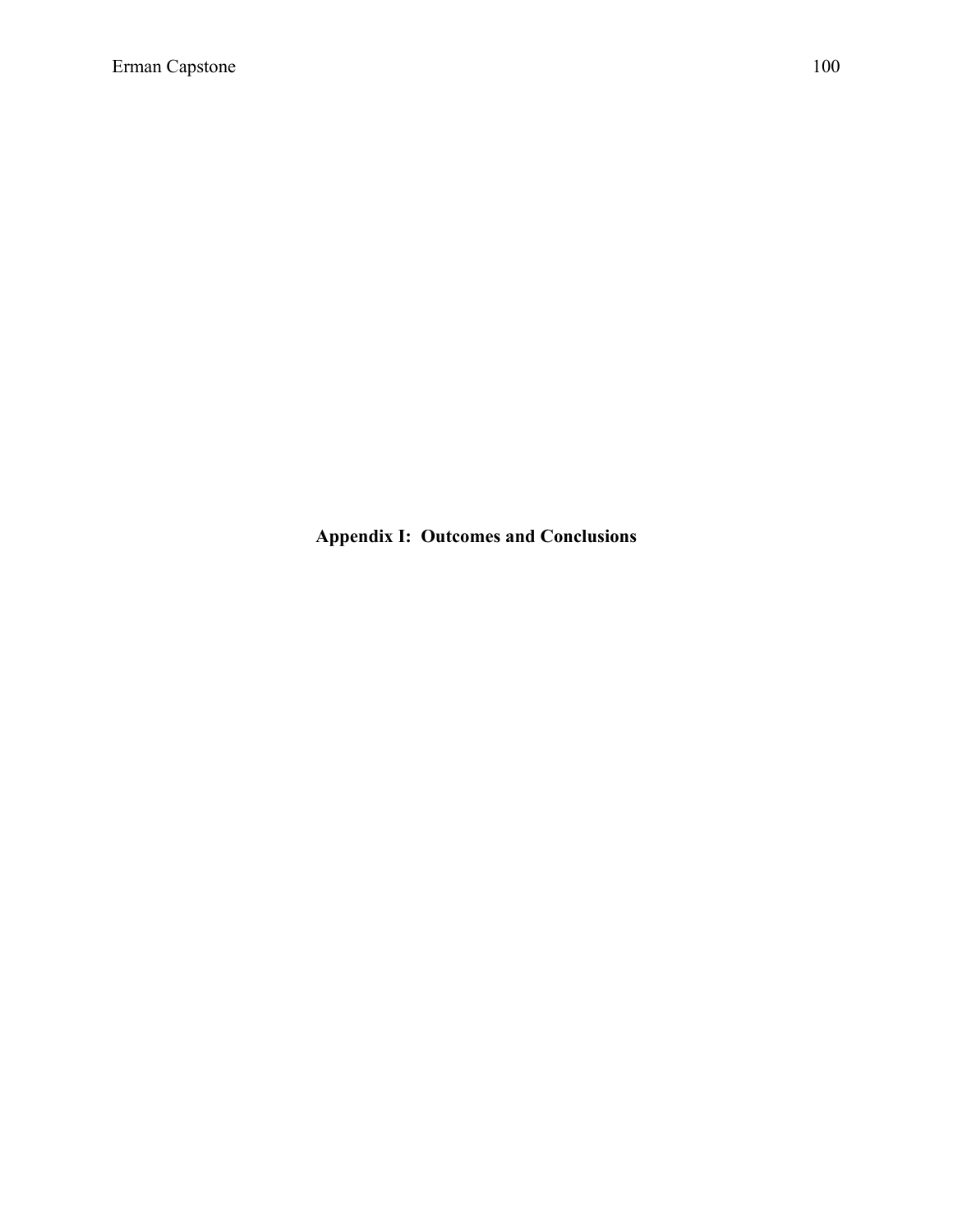| <b>Study</b> |                | Outcome measure                                                                 | <b>Results</b>                                                                                                                                       | Conclusion                                                                                                                                                                                                                           |             |                         |    | Conclusion Categories (C1-C10, other) ** |                 |    |    |    |    |             |       |
|--------------|----------------|---------------------------------------------------------------------------------|------------------------------------------------------------------------------------------------------------------------------------------------------|--------------------------------------------------------------------------------------------------------------------------------------------------------------------------------------------------------------------------------------|-------------|-------------------------|----|------------------------------------------|-----------------|----|----|----|----|-------------|-------|
| $\#$         |                | $(01-05)*$                                                                      |                                                                                                                                                      | <b>Statements</b>                                                                                                                                                                                                                    | C1          | C <sub>2</sub>          | C3 | C <sub>4</sub>                           | $\overline{C5}$ | C6 | C7 | C8 | C9 | C10         | Other |
| $\mathbf{1}$ | O <sub>1</sub> | Pregnancy Rate %<br>(Pregnancies/Total<br>Subjects)                             | 1. Antinuclear Antibody<br>$(ANA)$ (+) group $-59.3\%$<br>(16/27)<br>2. Anti-Cardiolipin<br>Antibody (ACA) $IgG (+)$                                 | $C1-1$ – In the<br>ANA $(+)$ group,<br>$37\%$ (10/27) of<br>total subjects had<br>live births.                                                                                                                                       |             | $\overline{\textbf{X}}$ |    |                                          |                 |    |    |    |    |             |       |
|              |                |                                                                                 | group $-14.3\%$ (1/7)<br>3. Anti-Cardiolipin<br>Antibody IgM (+) group -<br>48.1% (13/27)<br>4. Antinuclear Ab & Anti-<br>Cardiolipin Ab (+) group - | $C1-2$ – In the<br>ACA $IgG$ (+)<br>group, 14.3%<br>$(1/7)$ of total<br>subjects had live<br>births.                                                                                                                                 |             | $\overline{X}$          |    |                                          |                 |    |    |    |    |             |       |
|              |                |                                                                                 | $0\% (0/5)$                                                                                                                                          | $C1-3$ – In the<br>$ACA$ IgM $(+)$<br>group, 37%<br>$(10/27)$ of total<br>subjects had live<br>births.                                                                                                                               |             | $\overline{X}$          |    |                                          |                 |    |    |    |    |             |       |
|              |                | Live Birth Rate %<br>(Live<br><b>Births/Pregnancies)</b>                        | 1. ANA(+)- $62.5\%$ (10/16)<br>2. ACA IgG $(+)$ – 100%<br>(1/1)<br>3. ACA IgM $(+) - 76.9%$<br>(10/13)<br>4. ANA & ACLA (+) - 0%<br>(0/0)            | $C1-4$ – In the<br>ANA & ACA<br>$(+)$ group, $0\%$ of<br>total subjects had<br>live birth.                                                                                                                                           |             | $\overline{X}$          |    |                                          |                 |    |    |    |    |             |       |
|              | O <sub>2</sub> | % of px who<br>experienced<br>decrease in<br>antibody titers after<br>treatment | 1. ANA $(+)$ – 63% (17/27)<br>2. ACA IgG $(+)$ – 100%<br>(7/7)<br>3. ACA IgM $(+) - 94.3%$<br>(25/27)                                                | $C1-5$ – In the<br>ANA $(+)$ group,<br>63% (17/27) of<br>patients<br>experienced a<br>decrease in<br>antibody titers<br>after treatment.<br>The article did<br>not mention<br>whether the<br>reduction was<br>significant or<br>not. | $\bold{X}$  |                         |    |                                          |                 |    |    |    |    |             |       |
|              |                |                                                                                 |                                                                                                                                                      | $C1-6$ – In the<br>$ACA IgG (+)$<br>group, 100%<br>(7/7) of patients<br>experienced a<br>significant<br>decrease in<br>antibody titers<br>after treatment<br>(P<0.04)                                                                | $\mathbf X$ |                         |    |                                          |                 |    |    |    |    |             |       |
|              |                |                                                                                 |                                                                                                                                                      | $C1-7$ – In the<br>$ACA$ IgM $(+)$<br>group, 59.3%<br>$(16/27)$ showed<br>reduction in                                                                                                                                               |             |                         |    |                                          |                 |    |    |    |    | $\mathbf X$ |       |

| <b>Appendix I: Outcomes and Conclusions</b> |  |  |  |  |
|---------------------------------------------|--|--|--|--|
|---------------------------------------------|--|--|--|--|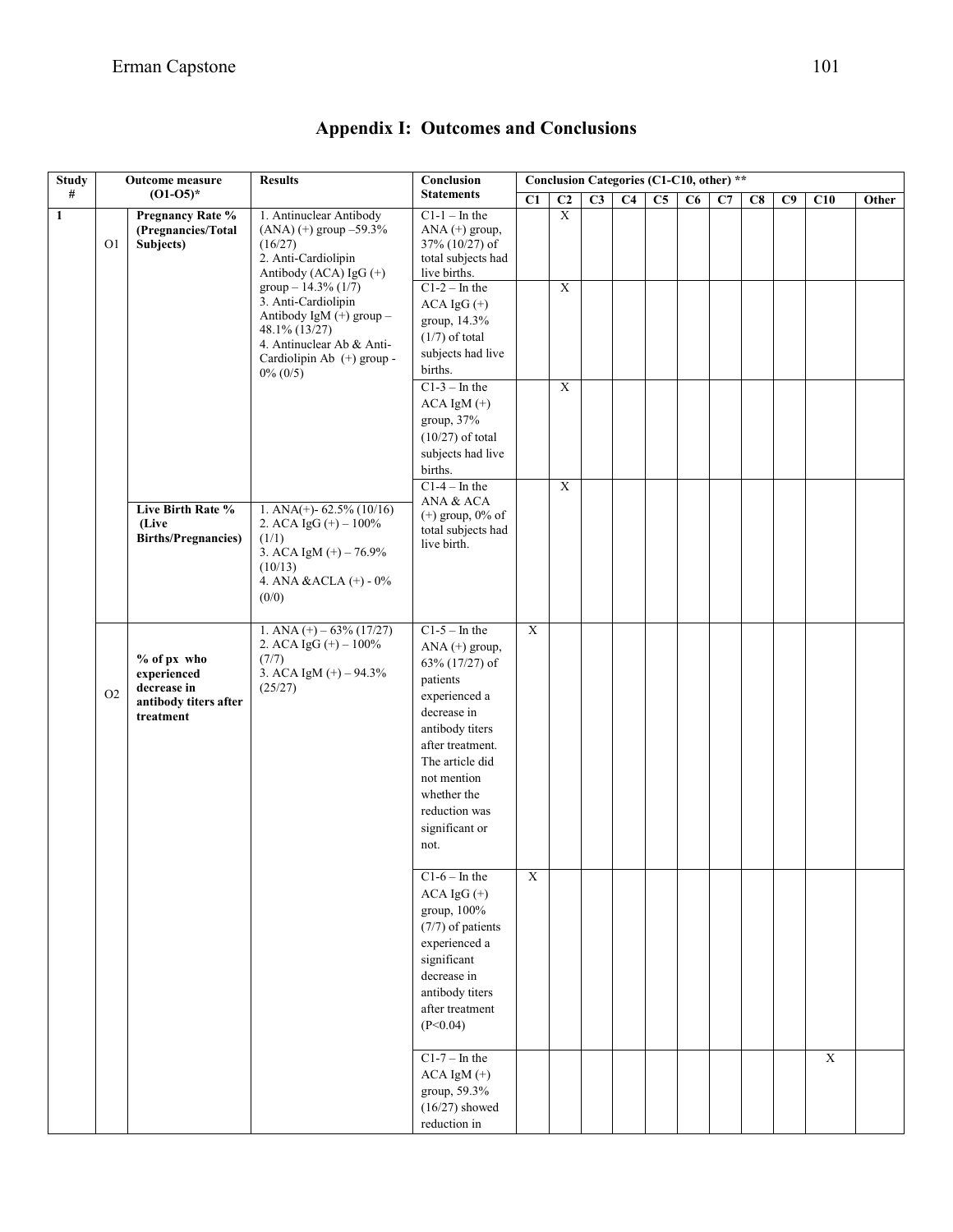|                |                |                       |                                              | antibody titers                          |  |  |  |                |                |  |
|----------------|----------------|-----------------------|----------------------------------------------|------------------------------------------|--|--|--|----------------|----------------|--|
|                |                |                       |                                              | after treatment,                         |  |  |  |                |                |  |
|                |                |                       |                                              | although the                             |  |  |  |                |                |  |
|                |                |                       |                                              | results were                             |  |  |  |                |                |  |
|                |                |                       |                                              | statistically                            |  |  |  |                |                |  |
|                |                |                       |                                              | insignificant                            |  |  |  |                |                |  |
|                |                |                       |                                              | $(p<0.206)$ . Out                        |  |  |  |                |                |  |
|                |                |                       |                                              | of the remaining                         |  |  |  |                |                |  |
|                |                |                       |                                              | 11 cases, 10                             |  |  |  |                |                |  |
|                |                |                       |                                              | cases showed                             |  |  |  |                |                |  |
|                |                |                       |                                              | significant                              |  |  |  |                |                |  |
|                |                |                       |                                              | antibody titer                           |  |  |  |                |                |  |
|                |                |                       |                                              | reduction after                          |  |  |  |                |                |  |
|                |                |                       |                                              | Byakujyutu-                              |  |  |  |                |                |  |
|                |                |                       |                                              | Sairei-to                                |  |  |  |                |                |  |
|                |                |                       |                                              | treatment ( $p=$                         |  |  |  |                |                |  |
|                |                |                       |                                              | $0.025$ ). In total,<br>96.3% (26/27) of |  |  |  |                |                |  |
|                |                |                       |                                              | patients                                 |  |  |  |                |                |  |
|                |                |                       |                                              | experienced a                            |  |  |  |                |                |  |
|                |                |                       |                                              | decrease in                              |  |  |  |                |                |  |
|                |                |                       |                                              | antibody titers                          |  |  |  |                |                |  |
|                |                |                       |                                              | after treatment.                         |  |  |  |                |                |  |
|                |                |                       |                                              |                                          |  |  |  |                |                |  |
| $\overline{2}$ |                | % of px who           | 1. Anti-Cardiolipin                          | $C2-1$ – In the                          |  |  |  | $\overline{X}$ |                |  |
|                |                | experienced           | Antibody (ACA) (+) -                         | ACA (+) group,                           |  |  |  |                |                |  |
|                | O <sub>2</sub> | decrease in           | Treatment group: 63.04%                      | the treatment                            |  |  |  |                |                |  |
|                |                | antibody titers after | (29/46)                                      | group                                    |  |  |  |                |                |  |
|                |                | treatment             | Aspirin Only control group:<br>31.58% (6/19) | experienced a                            |  |  |  |                |                |  |
|                |                |                       |                                              | significant                              |  |  |  |                |                |  |
|                |                |                       |                                              | decrease in ACA                          |  |  |  |                |                |  |
|                |                |                       |                                              | levels compared                          |  |  |  |                |                |  |
|                |                |                       |                                              | to the control                           |  |  |  |                |                |  |
|                |                |                       |                                              | group (P<0.05).                          |  |  |  |                |                |  |
|                |                |                       |                                              |                                          |  |  |  |                |                |  |
| 3              |                |                       | 1. Anti-Cardiolipin                          | C3-1 - Although                          |  |  |  |                | $\overline{X}$ |  |
|                |                |                       | Antibody (ACA) (+)<br>patients-              | the ACA titers                           |  |  |  |                |                |  |
|                |                |                       | Treatment group: 93.18%                      | decreased in a                           |  |  |  |                |                |  |
|                | O <sub>2</sub> | % of px who           | (41/44)                                      | greater                                  |  |  |  |                |                |  |
|                |                | experienced           | Control group: 80.95%                        | percentage of                            |  |  |  |                |                |  |
|                |                | decrease in           | (34/42)                                      | patients in the                          |  |  |  |                |                |  |
|                |                | antibody titers after | 2. Endometrial Antibody                      | treatment group                          |  |  |  |                |                |  |
|                |                | treatment             | $(EmAb)$ (+) patients-                       | than the control<br>group, the           |  |  |  |                |                |  |
|                |                |                       | Treatment group: 90.24%                      | difference                               |  |  |  |                |                |  |
|                |                |                       | (37/41)                                      | between the two                          |  |  |  |                |                |  |
|                |                |                       | Control group: 72.5 %                        | groups was not                           |  |  |  |                |                |  |
|                |                |                       | (29/40)                                      | statistically                            |  |  |  |                |                |  |
|                |                |                       |                                              | significant,                             |  |  |  |                |                |  |
|                |                |                       |                                              | according to the                         |  |  |  |                |                |  |
|                |                |                       |                                              | author $(P>0.05)$ .                      |  |  |  |                |                |  |
|                |                |                       |                                              | $C3-2$ – EmAb                            |  |  |  |                | $\overline{X}$ |  |
|                |                |                       |                                              | titers decreased                         |  |  |  |                |                |  |
|                |                |                       |                                              | in a greater                             |  |  |  |                |                |  |
|                |                |                       |                                              | percentage of                            |  |  |  |                |                |  |
|                |                |                       |                                              | treatment group                          |  |  |  |                |                |  |
|                |                |                       |                                              | patients than in                         |  |  |  |                |                |  |
|                |                |                       |                                              | the control                              |  |  |  |                |                |  |
|                |                |                       |                                              | group, but results                       |  |  |  |                |                |  |
|                |                |                       |                                              | were not                                 |  |  |  |                |                |  |
|                |                |                       |                                              | statistically                            |  |  |  |                |                |  |
|                |                |                       |                                              | significant                              |  |  |  |                |                |  |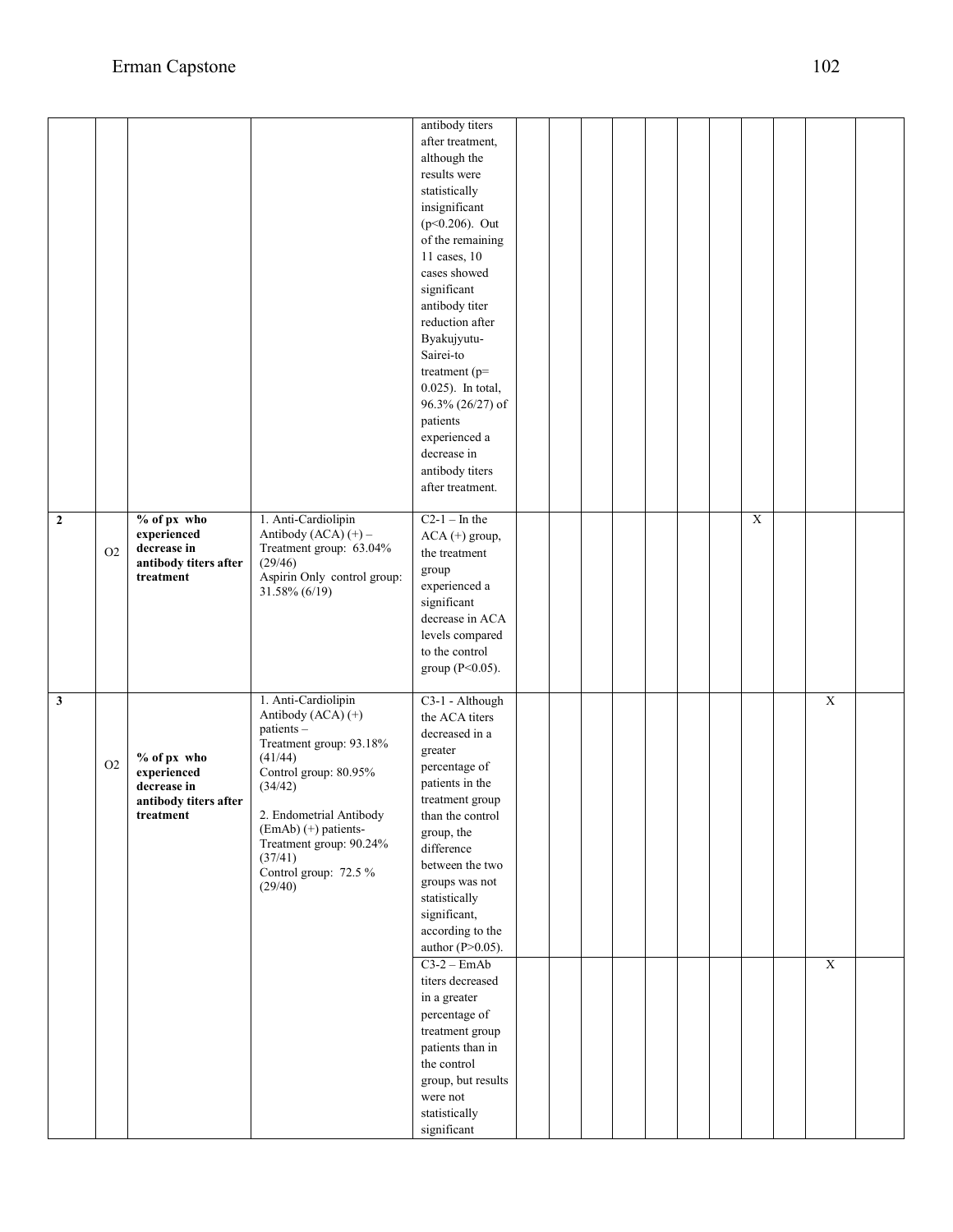|                         |                |                                                                                                                 |                                                                                                                                                                                                                                                                                                                                                                                                                                                                             | $(P>0.05)$ .                                                                                                                                                                                            |             |  |  |  |                |  |  |
|-------------------------|----------------|-----------------------------------------------------------------------------------------------------------------|-----------------------------------------------------------------------------------------------------------------------------------------------------------------------------------------------------------------------------------------------------------------------------------------------------------------------------------------------------------------------------------------------------------------------------------------------------------------------------|---------------------------------------------------------------------------------------------------------------------------------------------------------------------------------------------------------|-------------|--|--|--|----------------|--|--|
| $\overline{\mathbf{4}}$ |                | Change in<br>immunomodulatory<br>activity                                                                       | Treatment group: Decrease<br>in natural killer (NK) cell<br>activity from $17.52 \pm 5.71$ to<br>$13.28 \pm 5.09$ after 3 months<br>of treatment.<br>Control group: Decrease in<br>NK cell activity from 18.04<br>$\pm$ 5.34 to 16.99 $\pm$ 5.73.<br>"Normal" group $-12.74 \pm$<br>4.91.                                                                                                                                                                                   | C4-3- Natural<br>killer (NK) cell<br>activity<br>significantly<br>decreased in the<br>treatment group<br>post-treatment<br>$(P<0.001)$ , but<br>not in the control<br>group ( $P > 0.05$ ).             |             |  |  |  | $\mathbf X$    |  |  |
|                         | O <sub>3</sub> |                                                                                                                 |                                                                                                                                                                                                                                                                                                                                                                                                                                                                             | $C4-4$ – There<br>was no<br>significant<br>difference in NK<br>cell activity<br>between the<br>treatment group<br>post-treatment<br>and the "normal"<br>group ( $p > 0.05$ ).                           |             |  |  |  | $\mathbf X$    |  |  |
|                         | O <sub>5</sub> | Change in<br>trophoblast cell<br>activity                                                                       | Treatment group: Increase<br>from 53.39± 9.67 to 61.85 ±<br>11.73 after 3 months.<br>Control group: Increase<br>from $52.76 \pm 10.13$ to 54.27<br>$\pm 8.92.$<br>"Normal" comparison group<br>$-64.59 \pm 11.$                                                                                                                                                                                                                                                             | $C4-1$ – The<br>trophoblast stem<br>(TS) cell activity<br>significantly<br>increased in the<br>treatment group<br>$(p<0.001)$ , but<br>not in the control<br>group ( $p > 0.05$ ).                      |             |  |  |  | $\overline{X}$ |  |  |
|                         |                |                                                                                                                 |                                                                                                                                                                                                                                                                                                                                                                                                                                                                             | $C4-2$ – There did<br>not appear to be<br>a significant<br>difference<br>between the<br>treatment<br>group's TS cell<br>activity post-<br>treatment and the<br>"normal"<br>group's TS cell<br>activity. |             |  |  |  | $\overline{X}$ |  |  |
| 5                       | 01             | Pregnancy Rate %<br>(Pregnancies/Total<br>Subjects)<br>Live Birth Rate %<br>(Live<br><b>Births/Pregnancies)</b> | The pregnancy rate was not<br>available for this study.<br>ABO group: 89.5% (17/19)<br>Rh group: 66.7% (2/3)<br>Antiphospholipid antibody<br>group: 85.7% (6/7)<br>In total, pregnancy was<br>preserved successfully in<br>86.2% of patients (25/29).<br>(The number of patients in<br>the APA/ACA group was<br>stated as n=6 in one section<br>of the article, and then as<br>n=7 in the results graph, so<br>the # of total patients in the<br>study was not consistent - | C5-1-The herbal<br>formula Bao<br>Chan Shen Xiao<br>Fang was<br>effective in<br>preventing<br>miscarriage and<br>achieving live<br>birth in a<br>majority of<br>patients.                               | $\mathbf X$ |  |  |  |                |  |  |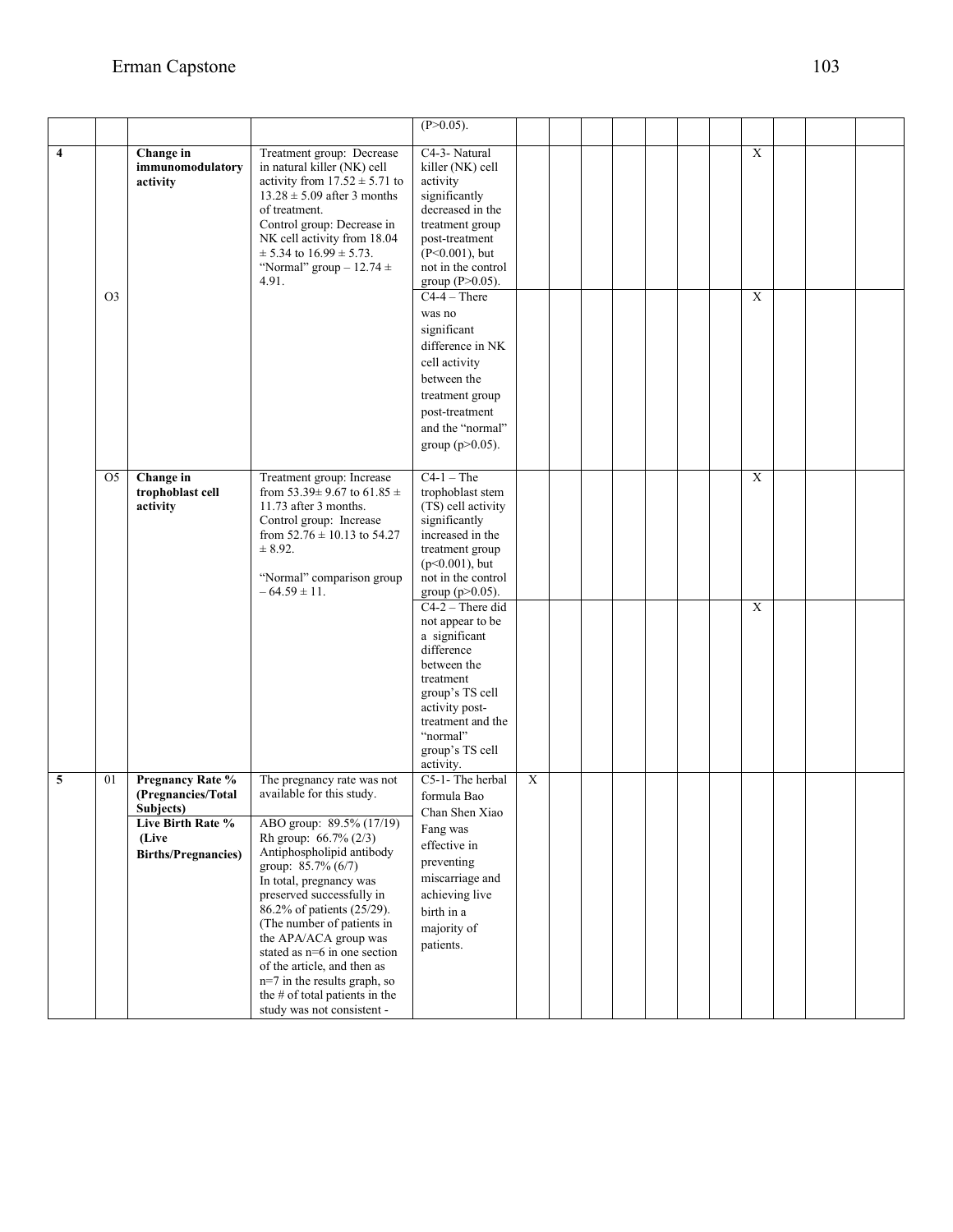|                |                |                                                                                 | either 28 or 29 total).                                                                                                                                                                                                                                                                                                                             |                                                                                                                                                                                                |  |  |             |  |                |  |  |
|----------------|----------------|---------------------------------------------------------------------------------|-----------------------------------------------------------------------------------------------------------------------------------------------------------------------------------------------------------------------------------------------------------------------------------------------------------------------------------------------------|------------------------------------------------------------------------------------------------------------------------------------------------------------------------------------------------|--|--|-------------|--|----------------|--|--|
| 6              | O <sub>2</sub> | % of px who<br>experienced<br>decrease in<br>antibody titers after<br>treatment | Anti-Cardiolipin Antibody<br>$(ACA)$ (+) patients:<br>Treatment Group - 92.8%<br>(26/28)<br>Control Group - 14.3%<br>(2/14)                                                                                                                                                                                                                         | $C6-1$ – The ACA<br>$(+)$ treatment<br>group's ACA<br>titers<br>significantly<br>decreased<br>compared to the<br>control group<br>(P<0.01)                                                     |  |  |             |  | $\overline{X}$ |  |  |
| $\overline{7}$ | O2             | % of px who<br>experienced<br>decrease in<br>antibody titers after<br>treatment | Anti-Cardiolipin antibody<br>$(ACA) (+) -$<br>Treatment group $-91.6\%$<br>(44/48)<br>Control group - 63.14%<br>(24/38)                                                                                                                                                                                                                             | C7-1-ACA titers<br>decreased<br>significantly<br>more in the<br>treatment group<br>than in the<br>control group.<br>(P<0.01)                                                                   |  |  |             |  | $\overline{X}$ |  |  |
| 8              | O <sub>2</sub> | % of px who<br>experienced<br>decrease in<br>antibody titers after<br>treatment | Anticardiolipin antibody<br>$(ACA) (+) -$<br>Treatment group $-83.3\%$<br>$(25/30)$ became ACA $(-)$<br>after treatment.<br>Control group $-60.0\%$<br>$(18/30)$ . The data<br>regarding the treatment<br>and control group appears<br>to be incomplete or in<br>error. Results were<br>modified so that the<br>percentages and numbers<br>matched. | $C8-1 - ACA$<br>titers became<br>negative in a<br>significantly<br>greater number<br>of patients in the<br>treatment group<br>than in the<br>control group<br>$(P<0.05)$ .                     |  |  | $\mathbf X$ |  |                |  |  |
|                | O <sub>4</sub> | Number of weeks of<br>sustained<br>pregnancy                                    | Treatment group $-93.3\%$<br>$(28/30)$ of patients made it<br>through $\geq$ 28 weeks of<br>pregnancy.<br>Control group - 73.3%<br>(22/30) of patients made<br>through $\geq$ 28 weeks of<br>pregnancy                                                                                                                                              | $C8-2-A$<br>significantly<br>greater number<br>of patients in the<br>treatment group<br>made it through<br>28 or more<br>weeks of<br>pregnancy than<br>in the control<br>group ( $P < 0.05$ ). |  |  | $\mathbf X$ |  |                |  |  |
| 9              | 02             | % of px who<br>experienced<br>decrease in<br>antibody titers after              | Percentage of patients<br>whose antibody levels<br>returned to normal/negative<br>levels after treatment:                                                                                                                                                                                                                                           | $C9-1-$ The<br>percentage of<br>patients whose<br>antibody levels                                                                                                                              |  |  | $\mathbf X$ |  |                |  |  |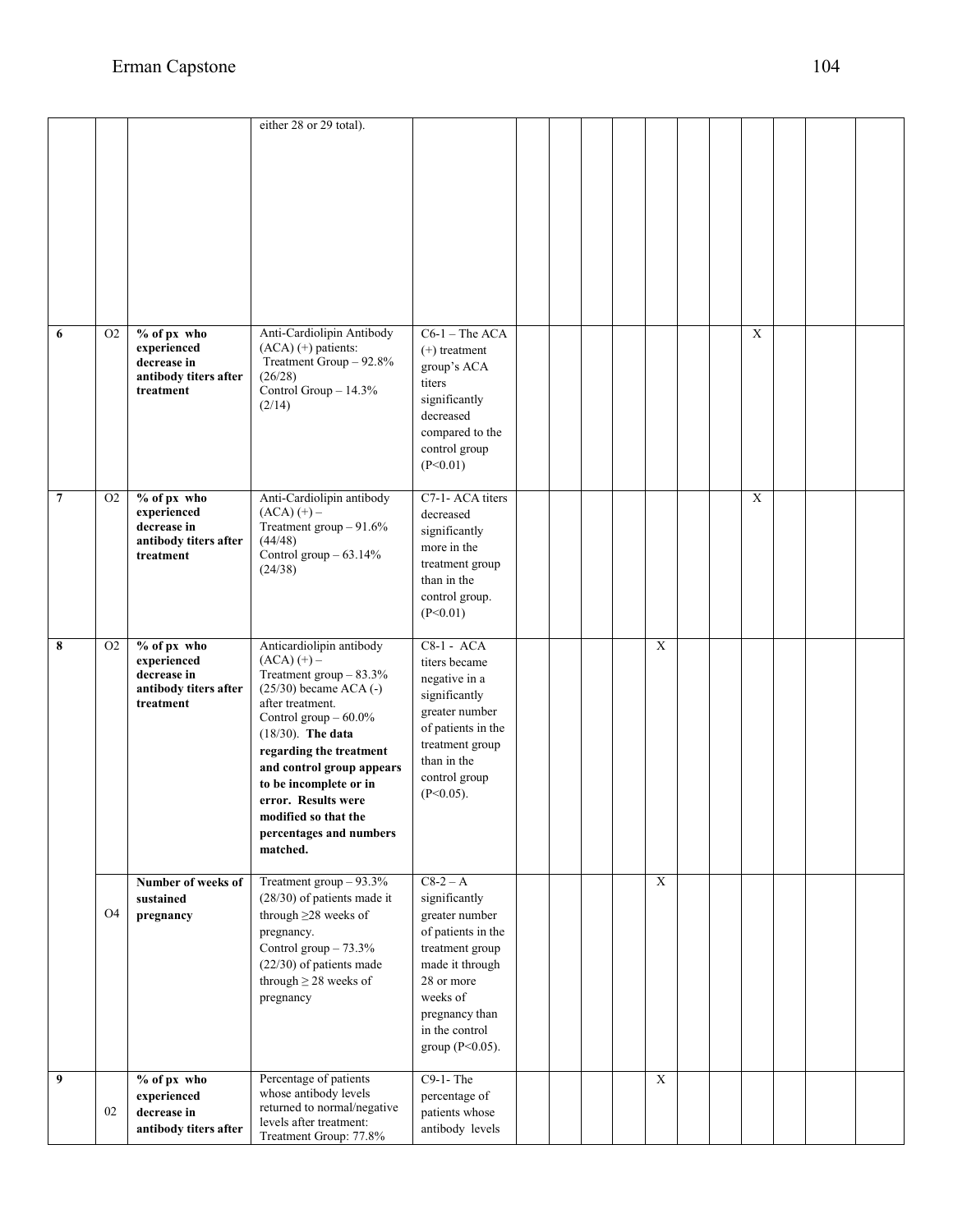|    |    | treatment                                                                                                                                   | (28/36)<br>Control group: 25.% (5/20)                                                                                                                                                                                                                                                                    | returned to<br>normal/negative<br>levels was<br>significantly<br>greater in the<br>treatment group<br>than in the<br>control group<br>after treatment<br>(P<0.01)                                                            |  |  |                |                |  |  |  |
|----|----|---------------------------------------------------------------------------------------------------------------------------------------------|----------------------------------------------------------------------------------------------------------------------------------------------------------------------------------------------------------------------------------------------------------------------------------------------------------|------------------------------------------------------------------------------------------------------------------------------------------------------------------------------------------------------------------------------|--|--|----------------|----------------|--|--|--|
|    | 04 | Number of weeks of<br>sustained<br>pregnancy                                                                                                | Percentage of patients who<br>made it through $> 15$ weeks<br>of pregnancy and whose<br>ultrasound findings showed<br>a viable, healthy fetus:<br>Treatment group: 52.8%<br>(19/36)<br>Control group: 10% (2/20)                                                                                         | $C9-2$ -The<br>percentage of<br>patients who<br>made it<br>through $>15$<br>weeks of<br>pregnancy was<br>significantly<br>higher in the<br>treatment group<br>than in the<br>control group<br>$(P<0.01)$ .                   |  |  | $\mathbf X$    |                |  |  |  |
| 10 | 01 | <b>Pregnancy Rate%</b><br>(Pregnancies/Total<br>Subjects)                                                                                   | The pregnancy rate was not<br>available for this study.                                                                                                                                                                                                                                                  | C10-1-The $X_1$<br>treatment group<br>had higher live<br>birth rates than<br>either the $X_2$<br>treatment group<br>or the Western<br>medicine only<br>control group<br>$(p<0.05)$ .                                         |  |  | X              | $\mathbf X$    |  |  |  |
|    | 02 | Live Birth Rate %<br>(Live<br><b>Births/Pregnancies)</b><br>% of px who<br>experienced<br>decrease in<br>antibody titers after<br>treatment | X <sub>1</sub> Treatment group<br>(CH/Western): 33.3%<br>(10/30)<br>X <sub>2</sub> Treatment group (CH<br>Only): $13.3\%$ (4/30)<br>Control Group (Western<br>Only): 10% (3/30)<br>Anticardiolipin (ACA/APA)<br>or Lupus Anticoagulant<br>(LA) (% that decreased to<br>normal levels after<br>treatment) | C10-2- A greater<br>percentage of<br>patients in the $X_1$<br>Treatment group<br>experienced a<br>decrease to<br>normal/negative<br>values in either<br>ACA or LA by<br>the end of<br>treatment ( $p <$<br>$0.05$ ).         |  |  | X              | X              |  |  |  |
|    |    |                                                                                                                                             | X <sub>1</sub> Treatment group: 73.3%<br>(22/30)<br>$X_2$ Treatment group: 30%<br>(9/30)<br>Control group: 30% (9/30)                                                                                                                                                                                    | C10-3-The<br>percentage of<br>pregnancies that<br>were still viable<br>at >28 weeks<br>into pregnancy<br>was greatest in<br>the X <sub>1</sub> Treatment<br>group. The<br>difference was<br>significant ( $p <$<br>$0.05$ ). |  |  | $\overline{X}$ | $\overline{X}$ |  |  |  |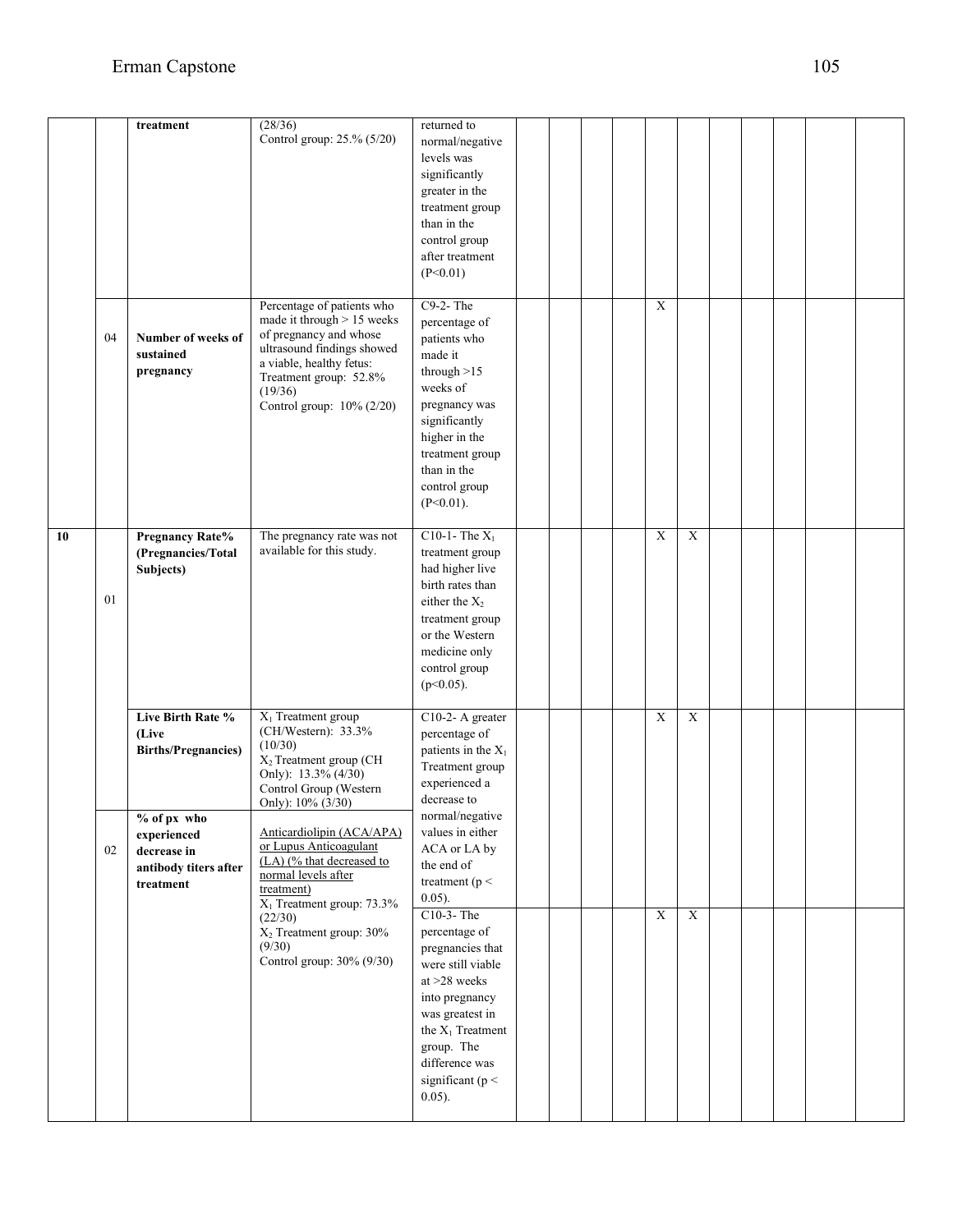|    |                |                                                                                 |                                                                                                                                                                                                                                                                                                                                                                                                                                                                                         | C10-4- It appears<br>that there was no                                                                                                                                                                   |  |             |  | $\mathbf X$ |             |  |
|----|----------------|---------------------------------------------------------------------------------|-----------------------------------------------------------------------------------------------------------------------------------------------------------------------------------------------------------------------------------------------------------------------------------------------------------------------------------------------------------------------------------------------------------------------------------------------------------------------------------------|----------------------------------------------------------------------------------------------------------------------------------------------------------------------------------------------------------|--|-------------|--|-------------|-------------|--|
|    | 04             | Number of weeks of<br>sustained<br>pregnancy                                    | 1) Pregnancy still viable $>$<br>28 weeks into pregnancy:<br>$X_1$ group: $40\%$ (12/30)<br>X <sub>2</sub> group: 16.7% (5/30)<br>Control group: 20% (6/30)<br>2) Pregnancy still viable > 20<br>weeks into pregnancy:<br>$X_1$ group: $20\%$ (6/30)<br>$X_2$ group: 53.3% (16/30)<br>Control group: 53.3%<br>(16/30)<br>3) Pregnancy lasted $\leq$ 18<br>weeks and resulted in<br>miscarriage:<br>$X_1$ group: 6.6% (2/30)<br>$X_2$ group: 13.3% (4/30)<br>Control group: 16.7% (5/30) | significant<br>difference<br>between the $X_2$<br>Treatment group<br>(CH Only) and<br>the Control<br>group (Western<br>Only) in the<br>number of weeks<br>of sustained<br>pregnancy for<br>each group.   |  |             |  |             |             |  |
| 11 | O1             | <b>Pregnancy Rate%</b><br>(Pregnancies/Total<br>Subjects)                       | The pregnancy rate was not<br>available for this study.                                                                                                                                                                                                                                                                                                                                                                                                                                 | $C11-1$ – The<br>total percentage<br>of live births was<br>significantly                                                                                                                                 |  | $\mathbf X$ |  |             |             |  |
|    |                | Live Birth Rate %<br>(Live<br><b>Births/Pregnancies)</b>                        | Treatment group $-82.6\%$<br>(19/23)<br>Control group - 16.7%<br>(3/18)                                                                                                                                                                                                                                                                                                                                                                                                                 | greater in the<br>treatment group<br>than in the<br>control group<br>$(P<0.01)$ .                                                                                                                        |  |             |  |             |             |  |
|    | O <sub>2</sub> | % of px who<br>experienced<br>decrease in<br>antibody titers after<br>treatment | Anticardiolipin antibody<br>$(ACA)$ $(+)$ to $(-)$ :<br>Treatment group - 86.9%<br>(20/23)<br>Control group – not<br>indicated.                                                                                                                                                                                                                                                                                                                                                         | $C11-2 - A$<br>conclusion<br>cannot be drawn<br>regarding<br>decrease in<br>antibody titers<br>between the two<br>groups because a<br>value/percentage<br>for the Control<br>group was not<br>available. |  |             |  |             | $\mathbf X$ |  |
| 12 | 01             | <b>Pregnancy Rate%</b><br>(Pregnancies/Total<br>Subjects)                       | The pregnancy rates were<br>not available from this<br>study.                                                                                                                                                                                                                                                                                                                                                                                                                           | C12-1-The live<br>birth rate in the<br>treatment group<br>was significantly<br>higher than in<br>the control group<br>$(P<0.05)$ .                                                                       |  | X           |  |             |             |  |
|    |                | Live Birth Rate %<br>(Live<br><b>Births/Pregnancies)</b>                        | Treatment group: 38.3%<br>(18/47)<br>Control group: 28.6%<br>(12/42)                                                                                                                                                                                                                                                                                                                                                                                                                    | C12-2-The<br>overall<br>percentage of<br>decrease in                                                                                                                                                     |  | $\mathbf X$ |  |             |             |  |
|    | 02             | % of px who<br>experienced<br>decrease in<br>antibody titers after<br>treatment | Percentages include those<br>who became pregnant and<br>had live births (but whose<br>changes in antibody titers<br>can only be assumed to have<br>become negative) plus those<br>whose antibody titers<br>became negative but did not<br>have live births.                                                                                                                                                                                                                             | antibody titers in<br>the Treatment<br>group was<br>significantly<br>higher than the<br>Control group<br>after treatment                                                                                 |  |             |  |             |             |  |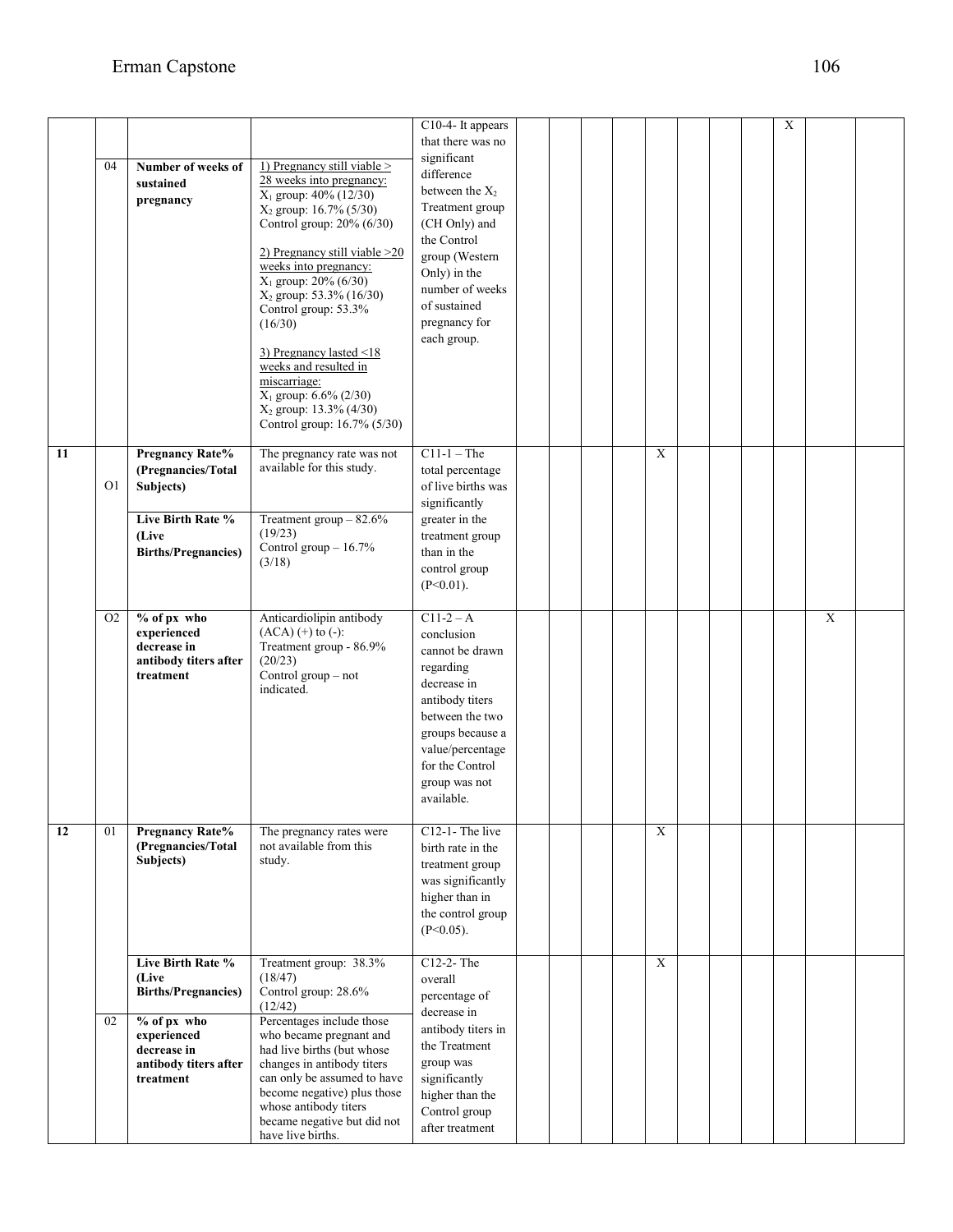|    |                |                                                                                                                       | Treatment group: 74.5%<br>(35/47)<br>Control group: 52.4%<br>(22/42)                                                                                                                                                                                                                                                                                                                                                                   | $(P<0.05)$ .                                                                                                                                                                                                                                                                                                           |  |             |             |             |  |  |  |
|----|----------------|-----------------------------------------------------------------------------------------------------------------------|----------------------------------------------------------------------------------------------------------------------------------------------------------------------------------------------------------------------------------------------------------------------------------------------------------------------------------------------------------------------------------------------------------------------------------------|------------------------------------------------------------------------------------------------------------------------------------------------------------------------------------------------------------------------------------------------------------------------------------------------------------------------|--|-------------|-------------|-------------|--|--|--|
| 13 | O <sub>1</sub> | <b>Pregnancy Rate%</b><br>(Pregnancies/Total<br>Subjects)<br>Live Birth Rate %<br>(Live<br><b>Births/Pregnancies)</b> | The pregnancy rates were<br>not available for this study.<br>$X_1$ group (CH/Western) -<br>92.3% (42/45) had<br>premature deliveries<br>resulting in live births.<br>$X_2$ group (Western Only) –<br>75.6% (34/45) had<br>premature deliveries<br>resulting I live births.                                                                                                                                                             | $C13-1-$<br>Although none<br>of the patients<br>experienced full-<br>term<br>pregnancies, but<br>the percentage of<br>premature<br>deliveries<br>resulting in live<br>births among<br>patients in the<br>treatment group<br>was significantly<br>higher than<br>patients in the<br>control group (P<br>${}_{0.05}$ .   |  |             | $\mathbf X$ |             |  |  |  |
| 14 | O <sub>2</sub> | % of px who<br>experienced<br>decrease in<br>antibody titers after<br>treatment                                       | Change in Anticardiolipin<br>levels from $(+)$ to $(-)$ after 3<br>months of treatment:<br>Treatment group $-86.7\%$<br>(26/30)<br>Control group $-66.67\%$<br>(20/30)                                                                                                                                                                                                                                                                 | $C14-1-$<br>Anticardiolipin<br>antibody (ACA)<br>levels decreased<br>significantly<br>more in the<br>Treatment group<br>after 3 months of<br>treatment than in<br>the Control<br>group ( $P < 0.05$ ).                                                                                                                 |  |             | $\mathbf X$ |             |  |  |  |
| 15 | O <sub>1</sub> | <b>Pregnancy Rate%</b><br>(Pregnancies/Total<br>Subjects)<br>Live Birth Rate %<br>(Live<br><b>Births/Pregnancies)</b> | All groups had 100%<br>pregnancy rate:<br>$X_1$ group (CH Only)- 24/24<br>$X_2$ group (CH/Western)-<br>35/35<br>$X_3$ group (Western Only) –<br>28/28<br>Percentage of patients who<br>experienced live birth or<br>whose ultrasound at 20<br>weeks showed a healthy,<br>viable fetus:<br>$X_1$ group (CH Only): 41.7%<br>(10/24)<br>$X_2$ group (CH/Western):<br>94.3% (33/35)<br>X <sub>3</sub> group (Western Only):<br>75% (21/28) | C15-1-The<br>percentage of<br>patients who<br>experienced live<br>births or whose<br>ultrasound at 20<br>weeks showed a<br>healthy, viable<br>fetus was highest<br>in $X_2$ treatment<br>group (Chinese<br>medicine +<br>Western<br>medicine) and<br>lowest in the<br>Chinese<br>medicine only<br>group ( $p > 0.05$ ) |  | $\mathbf X$ | X           | $\mathbf X$ |  |  |  |
|    | O <sub>3</sub> | Change in antibody<br>levels after<br>treatment                                                                       | Antiphospholipid antibodies<br>$(APA/ACA)$ :<br>All 3 groups experienced a<br>drop in ACA titers after<br>treatment, but in varying<br>degrees:<br>$X_1$ group (CH Only) – ACA<br>titers dropped from $32.25 \pm$                                                                                                                                                                                                                      | $C15-2-$<br><b>ACA/APA</b> levels<br>dropped<br>significantly<br>more in the $X_2$<br>$(CH + Western)$<br>group compared<br>to the CH Only                                                                                                                                                                             |  |             | $\mathbf X$ | $\mathbf X$ |  |  |  |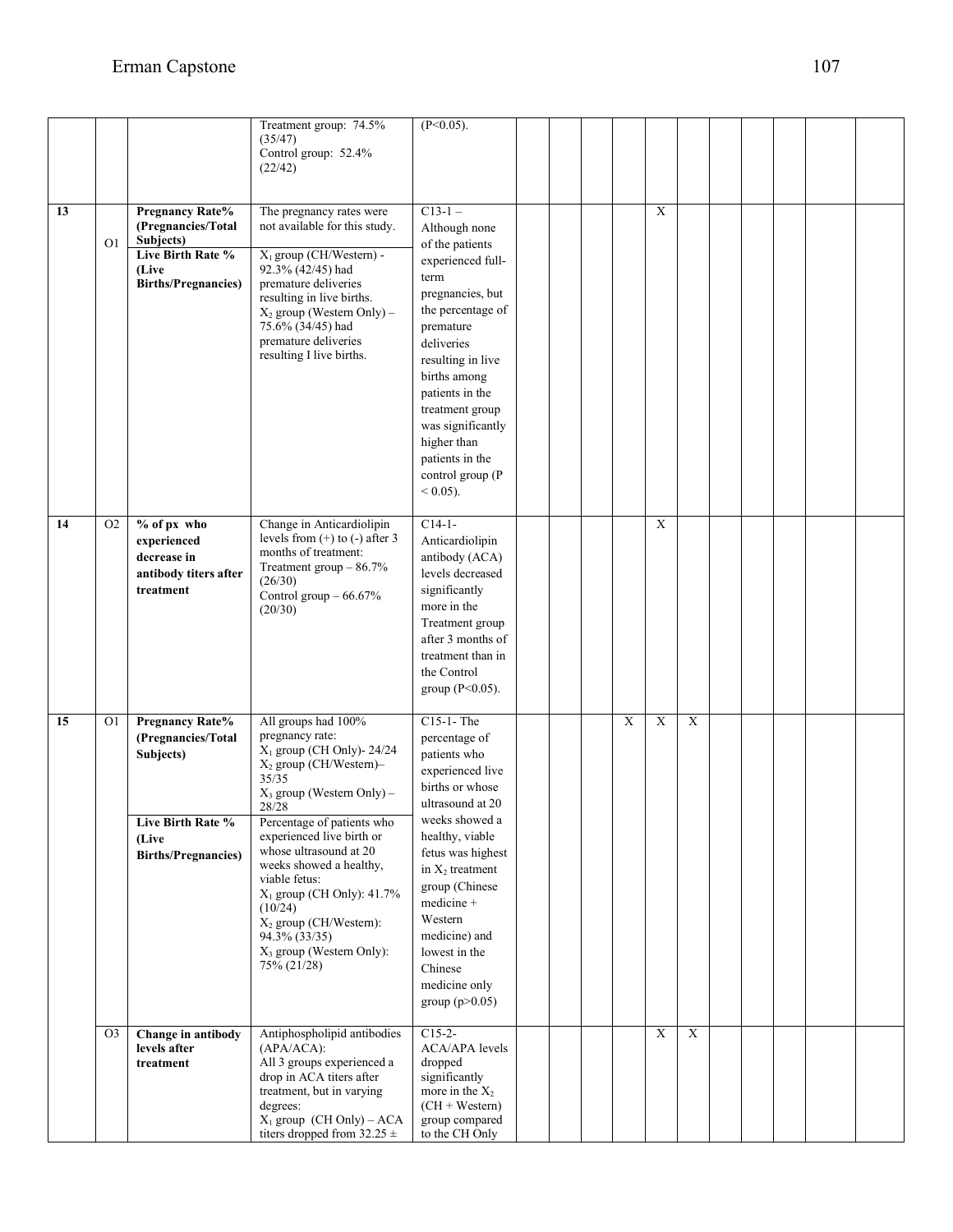|    |                |                                | 8.07 pre-treatment to 26.06                               | and Western                        |                |  |  |  |  |  |
|----|----------------|--------------------------------|-----------------------------------------------------------|------------------------------------|----------------|--|--|--|--|--|
|    |                |                                | $\pm$ 7.96 post-treatment.                                | medicine only                      |                |  |  |  |  |  |
|    |                |                                | $X_2$ group (CH/Western) –<br>ACA titers dropped from     | treatment groups<br>$(p<0.05)$ .   |                |  |  |  |  |  |
|    |                |                                | $32.67 \pm 9.30$ pre-treatment                            | There was no                       |                |  |  |  |  |  |
|    |                |                                | to $20.02 \pm 7.51$ post-                                 | significant                        |                |  |  |  |  |  |
|    |                |                                | treatment.                                                | difference                         |                |  |  |  |  |  |
|    |                |                                | $X_3$ group (Western Only) –                              | between $X_1$ and                  |                |  |  |  |  |  |
|    |                |                                | ACA titers dropped from                                   | $X_3$ ACA/APA                      |                |  |  |  |  |  |
|    |                |                                | $30.23 \pm 8.13$ pre-treatment                            | levels post-                       |                |  |  |  |  |  |
|    |                |                                | to $25.19 \pm 10.60$ post-                                | treatment                          |                |  |  |  |  |  |
|    |                |                                | treatment.                                                | $(p<0.05)$ .                       |                |  |  |  |  |  |
| 16 |                | <b>Pregnancy Rate %</b>        | $82\% (9/11)$                                             | $C16-1-82%$                        | $\overline{X}$ |  |  |  |  |  |
|    |                | (Pregnancies/Total             |                                                           | $(9/11)$ of patients               |                |  |  |  |  |  |
|    | O1             | Subjects)<br>Live Birth Rate % | $100\% (9/9)$                                             | became pregnant<br>and had live    |                |  |  |  |  |  |
|    |                | (Live                          |                                                           | births.                            |                |  |  |  |  |  |
|    |                | <b>Births/Pregnancies)</b>     |                                                           |                                    |                |  |  |  |  |  |
|    | O <sub>2</sub> | % of px who                    | $90.9\% (10/11)$                                          | $C16-2-90.9%$                      | $\overline{X}$ |  |  |  |  |  |
|    |                | experienced                    |                                                           | $(10/11)$ of                       |                |  |  |  |  |  |
|    |                | decrease in                    |                                                           | patients                           |                |  |  |  |  |  |
|    |                | antibody titers after          |                                                           | experienced a                      |                |  |  |  |  |  |
|    |                | treatment                      |                                                           | decrease in                        |                |  |  |  |  |  |
|    |                |                                |                                                           | antibody titers                    |                |  |  |  |  |  |
|    |                |                                |                                                           | after treatment<br>Results of APA  |                |  |  |  |  |  |
|    |                |                                |                                                           | levels were                        |                |  |  |  |  |  |
|    |                |                                |                                                           | significant                        |                |  |  |  |  |  |
|    |                |                                |                                                           | $(p<0.01)$ .                       |                |  |  |  |  |  |
|    |                |                                | % of px who experienced a                                 | $C16-3$ – The                      | $\overline{X}$ |  |  |  |  |  |
|    |                |                                | change in blood                                           | percentage of                      |                |  |  |  |  |  |
|    |                |                                | lymphocyte subsets after                                  | CD19-positive                      |                |  |  |  |  |  |
|    |                |                                | treatment:                                                | cells decreased                    |                |  |  |  |  |  |
|    |                |                                | Cluster of Differentiation                                | significantly at 2                 |                |  |  |  |  |  |
|    |                |                                | (CD) 19-positive cells -<br>54.5% $(6/11)$ decrease after | months after                       |                |  |  |  |  |  |
|    |                | Change in                      | 2 months of treatment;                                    | administration                     |                |  |  |  |  |  |
|    | O <sub>3</sub> | immunomodulatory               | 63.6% $(7/11)$ decreased at                               | and at the                         |                |  |  |  |  |  |
|    |                | activity                       | pregnancy.                                                | pregnant state                     |                |  |  |  |  |  |
|    |                |                                | CD4/CD8 ratio increased in                                | compared with                      |                |  |  |  |  |  |
|    |                |                                | 90.9% (10/11) after 2                                     | that before                        |                |  |  |  |  |  |
|    |                |                                | months of treatment; 54.5%                                | administration in                  |                |  |  |  |  |  |
|    |                |                                | $(6/11)$ increase at pregnancy.                           | successful                         |                |  |  |  |  |  |
|    |                |                                |                                                           |                                    |                |  |  |  |  |  |
|    |                |                                |                                                           | pregnancy cases                    |                |  |  |  |  |  |
|    |                |                                |                                                           | (only), but not in<br>patients who |                |  |  |  |  |  |
|    |                |                                |                                                           |                                    |                |  |  |  |  |  |
|    |                |                                |                                                           | continued to                       |                |  |  |  |  |  |
|    |                |                                |                                                           | experience                         |                |  |  |  |  |  |
|    |                |                                |                                                           | repeated abortion                  |                |  |  |  |  |  |
|    |                |                                |                                                           | $(p<0.05)$ .                       |                |  |  |  |  |  |
|    |                |                                |                                                           |                                    |                |  |  |  |  |  |
|    |                |                                |                                                           | $C16-4$ – The<br>CD4/CD8 ratio     | X              |  |  |  |  |  |
|    |                |                                |                                                           | significantly                      |                |  |  |  |  |  |
|    |                |                                |                                                           | increased in                       |                |  |  |  |  |  |
|    |                |                                |                                                           | 90.9% of                           |                |  |  |  |  |  |
|    |                |                                |                                                           | patients after 2                   |                |  |  |  |  |  |
|    |                |                                |                                                           | months of                          |                |  |  |  |  |  |
|    |                |                                |                                                           | administration,                    |                |  |  |  |  |  |
|    |                |                                |                                                           | but not at the                     |                |  |  |  |  |  |
|    |                |                                |                                                           | pregnant state, in<br>all cases    |                |  |  |  |  |  |
|    |                |                                |                                                           | (successful                        |                |  |  |  |  |  |
|    |                |                                |                                                           | pregnancies and                    |                |  |  |  |  |  |
|    |                |                                |                                                           | those who                          |                |  |  |  |  |  |
|    |                |                                |                                                           | experienced a                      |                |  |  |  |  |  |
|    |                |                                |                                                           | repeated                           |                |  |  |  |  |  |
|    |                |                                |                                                           | abortion)                          |                |  |  |  |  |  |
|    |                |                                |                                                           | $(p<0.05)$ .                       |                |  |  |  |  |  |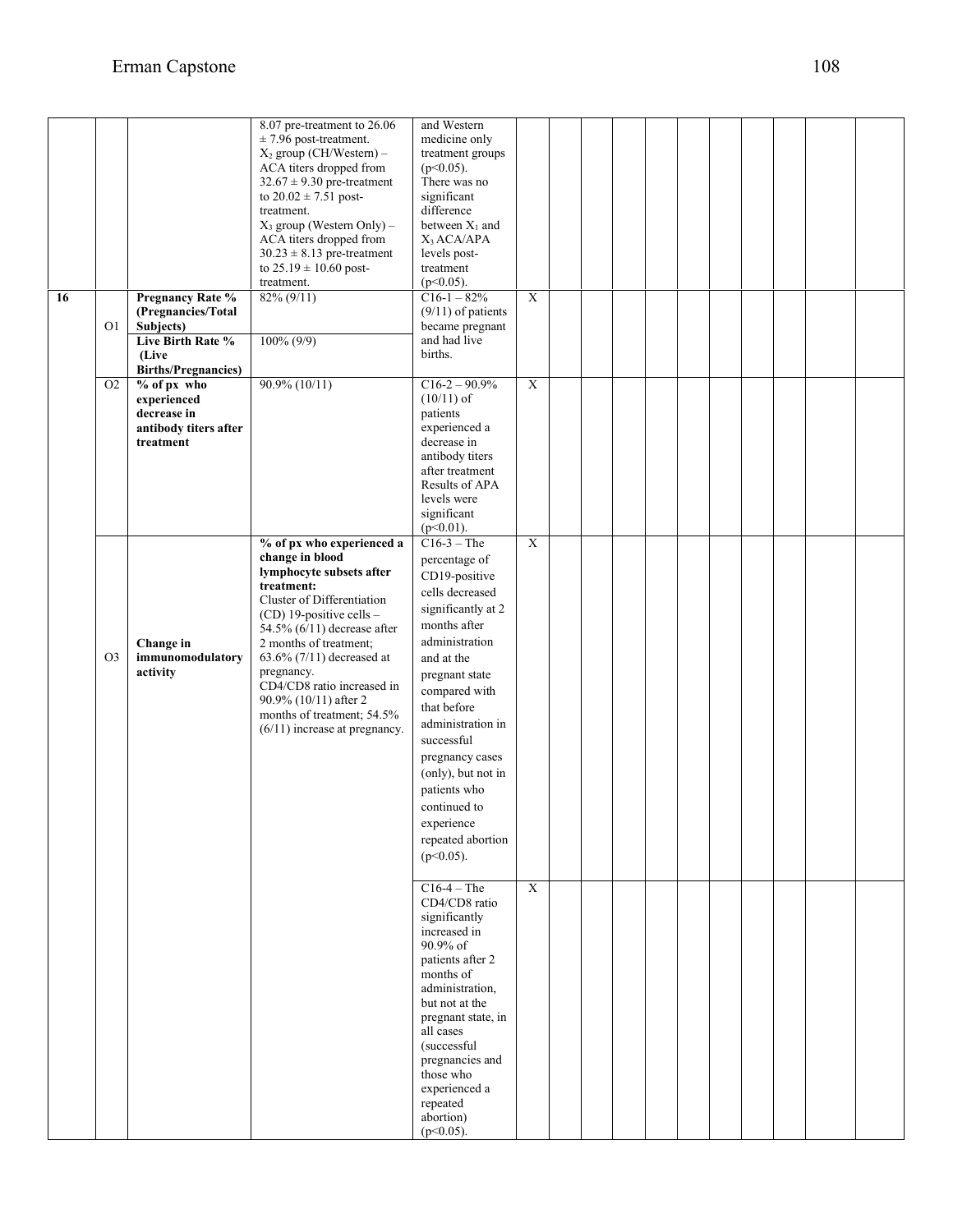| $\overline{17}$ |                | <b>Pregnancy Rate %</b> | N/A. Case Study                                           | $C17-1-It$                         | $\boldsymbol{\mathrm{X}}$ |  |  |  |  |                |  |
|-----------------|----------------|-------------------------|-----------------------------------------------------------|------------------------------------|---------------------------|--|--|--|--|----------------|--|
|                 |                | (Pregnancies/Total      |                                                           | appears that the                   |                           |  |  |  |  |                |  |
|                 |                | Subjects)               |                                                           | Chinese herbs                      |                           |  |  |  |  |                |  |
|                 |                |                         |                                                           | taken before and                   |                           |  |  |  |  |                |  |
|                 | O <sub>1</sub> |                         |                                                           | during                             |                           |  |  |  |  |                |  |
|                 |                | Live birth rate %       | N/A. Case Study.                                          | pregnancy were                     |                           |  |  |  |  |                |  |
|                 |                | (live)                  |                                                           | effective in                       |                           |  |  |  |  |                |  |
|                 |                | births/pregnancies)     |                                                           | preventing                         |                           |  |  |  |  |                |  |
|                 |                |                         |                                                           | miscarriage and                    |                           |  |  |  |  |                |  |
|                 |                |                         |                                                           | achieving live                     |                           |  |  |  |  |                |  |
|                 |                |                         |                                                           | birth in this case                 |                           |  |  |  |  |                |  |
|                 |                |                         |                                                           |                                    |                           |  |  |  |  |                |  |
| 18              |                |                         |                                                           | study.<br>C18-1- The               | $\overline{X}$            |  |  |  |  |                |  |
|                 |                | <b>Pregnancy Rate %</b> | All subjects were already<br>pregnant at the start of the | Chinese herbal                     |                           |  |  |  |  |                |  |
|                 |                | (Pregnancies/Total      |                                                           | formula used in                    |                           |  |  |  |  |                |  |
|                 | O <sub>1</sub> | Subjects)               | study (38 patients were $\leq 12$                         |                                    |                           |  |  |  |  |                |  |
|                 |                |                         | wks pregnant, and 5 patients                              | this study                         |                           |  |  |  |  |                |  |
|                 |                |                         | were > 12 wks pregnant)                                   | appears to have                    |                           |  |  |  |  |                |  |
|                 |                | Live birth rate %       | 86% (37/43)                                               | been effective in                  |                           |  |  |  |  |                |  |
|                 |                | (live)                  |                                                           | preventing                         |                           |  |  |  |  |                |  |
|                 |                | births/pregnancies)     |                                                           | miscarriage and<br>achieving live  |                           |  |  |  |  |                |  |
|                 |                |                         |                                                           | birth in a                         |                           |  |  |  |  |                |  |
|                 |                |                         |                                                           |                                    |                           |  |  |  |  |                |  |
|                 |                |                         |                                                           | majority of the                    |                           |  |  |  |  |                |  |
|                 |                |                         |                                                           | patients.                          |                           |  |  |  |  |                |  |
|                 |                |                         |                                                           | C18-2- A little                    | $\overline{X}$            |  |  |  |  |                |  |
|                 |                |                         |                                                           | more than half of                  |                           |  |  |  |  |                |  |
|                 | O <sub>2</sub> | % of px who             | Anticardiolipin antibodies:                               | the patients                       |                           |  |  |  |  |                |  |
|                 |                | experienced             | 55.8% (24/43)                                             | experienced a                      |                           |  |  |  |  |                |  |
|                 |                | decrease in             |                                                           | decrease in                        |                           |  |  |  |  |                |  |
|                 |                | antibody titers after   |                                                           | antiphospholipid                   |                           |  |  |  |  |                |  |
|                 |                | treatment               |                                                           | antibody titers                    |                           |  |  |  |  |                |  |
|                 |                |                         |                                                           |                                    |                           |  |  |  |  |                |  |
|                 |                |                         |                                                           | from positive to                   |                           |  |  |  |  |                |  |
|                 |                |                         |                                                           | negative after                     |                           |  |  |  |  |                |  |
|                 |                |                         |                                                           | treatment with                     |                           |  |  |  |  |                |  |
|                 |                |                         |                                                           | herbal formula.                    |                           |  |  |  |  |                |  |
|                 |                |                         |                                                           |                                    |                           |  |  |  |  |                |  |
| 19              |                | <b>Pregnancy Rate %</b> | 83.3% (10/12)                                             | C19-1-The                          | $\overline{X}$            |  |  |  |  |                |  |
|                 | O1             | (Pregnancies/Total      |                                                           | Chinese herbal                     |                           |  |  |  |  |                |  |
|                 |                | Subjects)               |                                                           | patent Chai Ling                   |                           |  |  |  |  |                |  |
|                 |                | Live birth rate %       | $100\% (10/10)$                                           | Tang (Sairei-to)                   |                           |  |  |  |  |                |  |
|                 |                | (live                   |                                                           | appears to have                    |                           |  |  |  |  |                |  |
|                 |                | births/pregnancies)     |                                                           | prevented                          |                           |  |  |  |  |                |  |
|                 |                |                         |                                                           | miscarriage and                    |                           |  |  |  |  |                |  |
|                 |                |                         |                                                           | resulted in a                      |                           |  |  |  |  |                |  |
|                 |                |                         |                                                           | significant                        |                           |  |  |  |  |                |  |
|                 |                |                         |                                                           | percentage of                      |                           |  |  |  |  |                |  |
|                 |                |                         |                                                           | pregnancies and                    |                           |  |  |  |  |                |  |
|                 |                |                         |                                                           | live births in                     |                           |  |  |  |  |                |  |
|                 |                |                         |                                                           | patients treated                   |                           |  |  |  |  |                |  |
|                 |                |                         |                                                           | with this                          |                           |  |  |  |  |                |  |
|                 |                |                         |                                                           | formula.                           |                           |  |  |  |  |                |  |
|                 |                | % of px who             | Antiphospholipid/cardiolipin                              | $C19-2-$                           | $\mathbf X$               |  |  |  |  |                |  |
|                 |                | experienced             | antibodies (ACA): 91.7%                                   | Antiphospholipid                   |                           |  |  |  |  |                |  |
|                 | O <sub>2</sub> | decrease in             | $(11/12)$ decreased after two                             | antibody titers                    |                           |  |  |  |  |                |  |
|                 |                | antibody titers after   | months of tx. At first                                    | decreased in                       |                           |  |  |  |  |                |  |
|                 |                | treatment               | trimester of pregnancy, 75%                               | $91.7\%$ (11/12) of                |                           |  |  |  |  |                |  |
|                 |                |                         | (9/12) had decreased titers.                              | patients after 2                   |                           |  |  |  |  |                |  |
|                 |                |                         |                                                           | months of                          |                           |  |  |  |  |                |  |
|                 |                |                         |                                                           | treatment, and in<br>75% (9/12) of |                           |  |  |  |  |                |  |
|                 |                |                         |                                                           | patients at the                    |                           |  |  |  |  |                |  |
|                 |                |                         |                                                           | first trimester.                   |                           |  |  |  |  |                |  |
| 20              |                | <b>Pregnancy Rate %</b> | The pregnancy rate was not                                | $C20-1-A$                          |                           |  |  |  |  | $\overline{X}$ |  |
|                 |                |                         | available for this study.                                 | conclusion                         |                           |  |  |  |  |                |  |
|                 |                | (Pregnancies/Total      |                                                           | cannot be made                     |                           |  |  |  |  |                |  |
|                 | 01             | Subjects)               |                                                           | as to whether the                  |                           |  |  |  |  |                |  |
|                 |                |                         |                                                           | herbal treatment                   |                           |  |  |  |  |                |  |
|                 |                | Live birth rate %       | 88.2% (60/68) showed signs                                | was effective in                   |                           |  |  |  |  |                |  |
|                 |                | (live)                  | of a viable pregnancy via                                 | increasing live                    |                           |  |  |  |  |                |  |
|                 |                |                         |                                                           |                                    |                           |  |  |  |  |                |  |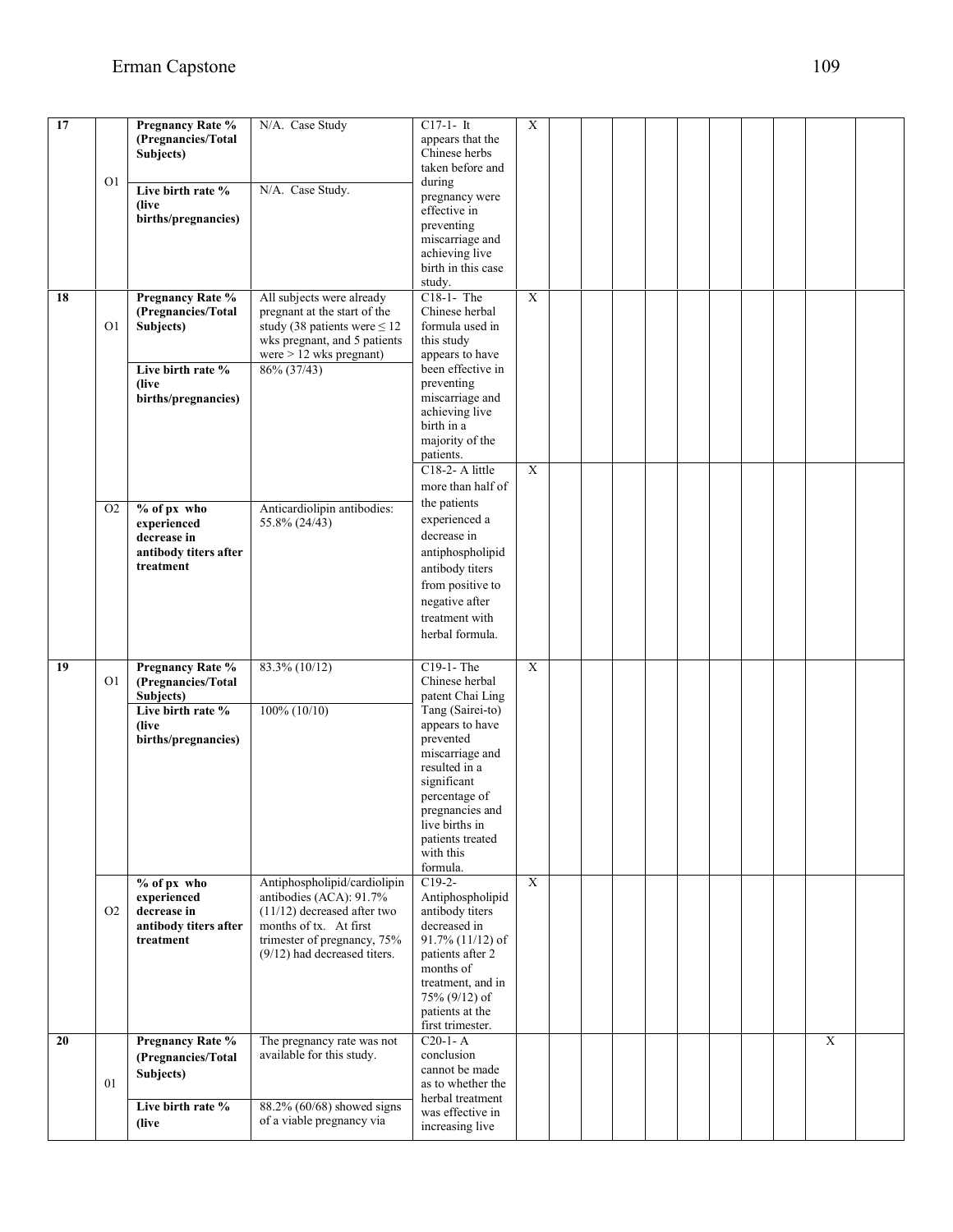|    | births/pregnancies)                       | ultrasound or had already<br>experienced live birth by the<br>time the study was written.<br>The live birth rate apart<br>from viable pregnancy rate<br>was not available for this<br>study.                                                                                                                                                                                                                                                                              | birth rate<br>amongst women<br>with recurrent<br>miscarriage due<br>to<br>immunological<br>causes.                                                                                                                                                                                                               |  |  |  |  |  |          |
|----|-------------------------------------------|---------------------------------------------------------------------------------------------------------------------------------------------------------------------------------------------------------------------------------------------------------------------------------------------------------------------------------------------------------------------------------------------------------------------------------------------------------------------------|------------------------------------------------------------------------------------------------------------------------------------------------------------------------------------------------------------------------------------------------------------------------------------------------------------------|--|--|--|--|--|----------|
|    |                                           |                                                                                                                                                                                                                                                                                                                                                                                                                                                                           | $C20-2$ - There<br>was a significant<br>increase in BE,<br>AIA, and CTA<br>after treatment in<br>patients with<br>Blocking<br>Antibody<br>Deficiency                                                                                                                                                             |  |  |  |  |  | $X^{**}$ |
|    |                                           | <b>Change in Blocking Effect</b><br>(BE), Anti-idiotypic<br>Antibody (AIA), and<br><b>Cytotoxic Antibody (CTA)</b><br>levels in patients with<br><b>Blocking Antibody</b><br>Deficiency (BAD)<br>1. Blocking effect (BE):<br>1) In patients whose<br>pregnancies continued to be<br>viable or who delivered live<br>offspring: Increase from -<br>$101.89 \pm 180.11$ before<br>treatment to $-8.13 \pm 54.36$<br>after treatment.                                        | (BAD) whose<br>pregnancies<br>continued to be<br>viable or who<br>delivered live<br>offspring<br>$(P<0.05 \sim P<$<br>$0.01$ ) compared<br>to before<br>treatment.                                                                                                                                               |  |  |  |  |  |          |
| 03 | Change in<br>immunomodulatory<br>activity | 2) In patients whose<br>pregnancies were not viable<br>and which resulted in<br>miscarriage: BE increased<br>from $-270.90 \pm 292.61$ to -<br>$150.30 \pm 67.01$<br>2. Anti-idiotypic Antibody<br>(AIA):<br>1) In patients whose<br>pregnancies continued to be<br>viable or who delivered live<br>offspring: Increase from -<br>$74.41 \pm 104.71$ before<br>treatment to $3.84 \pm 41.57$                                                                              | $C20-3-$ In the<br>group with<br>patients whose<br>pregnancies were<br>not viable and<br>which resulted in<br>miscarriage<br>despite<br>treatment, there<br>was no<br>significant<br>difference in BE,<br>AIA, and CTA<br>levels before and<br>after treatment<br>$(P>0.05)$ .                                   |  |  |  |  |  | $X^{**}$ |
|    |                                           | after treatment.<br>2) In patients whose<br>pregnancies were not viable<br>and which resulted in<br>miscarriage: AIA decreased<br>from $-42.23 \pm 31.69$ pre-<br>treatment to $-47.83 \pm 77.27$<br>post-treatment.<br>3. Anti-paternal Cytotoxic<br>Antibody (CTA):<br>1) In patients whose<br>pregnancies continued to be<br>viable or who delivered live<br>offspring: Increase from<br>$10.29 \pm 4.81$ before<br>treatment to $19.04 \pm 10.83$<br>after treatment. | $C_{20-4}$ - In the<br>comparison<br>"normal" group<br>who had normal<br>blocking<br>antibody levels<br>(BAN) and<br>whose<br>pregnancies were<br>viable or which<br>resulted in live<br>births, there was<br>no significant<br>difference in<br>antibody levels<br>pre- and post-<br>treatment.<br>$(P>0.05)$ . |  |  |  |  |  | $X^{**}$ |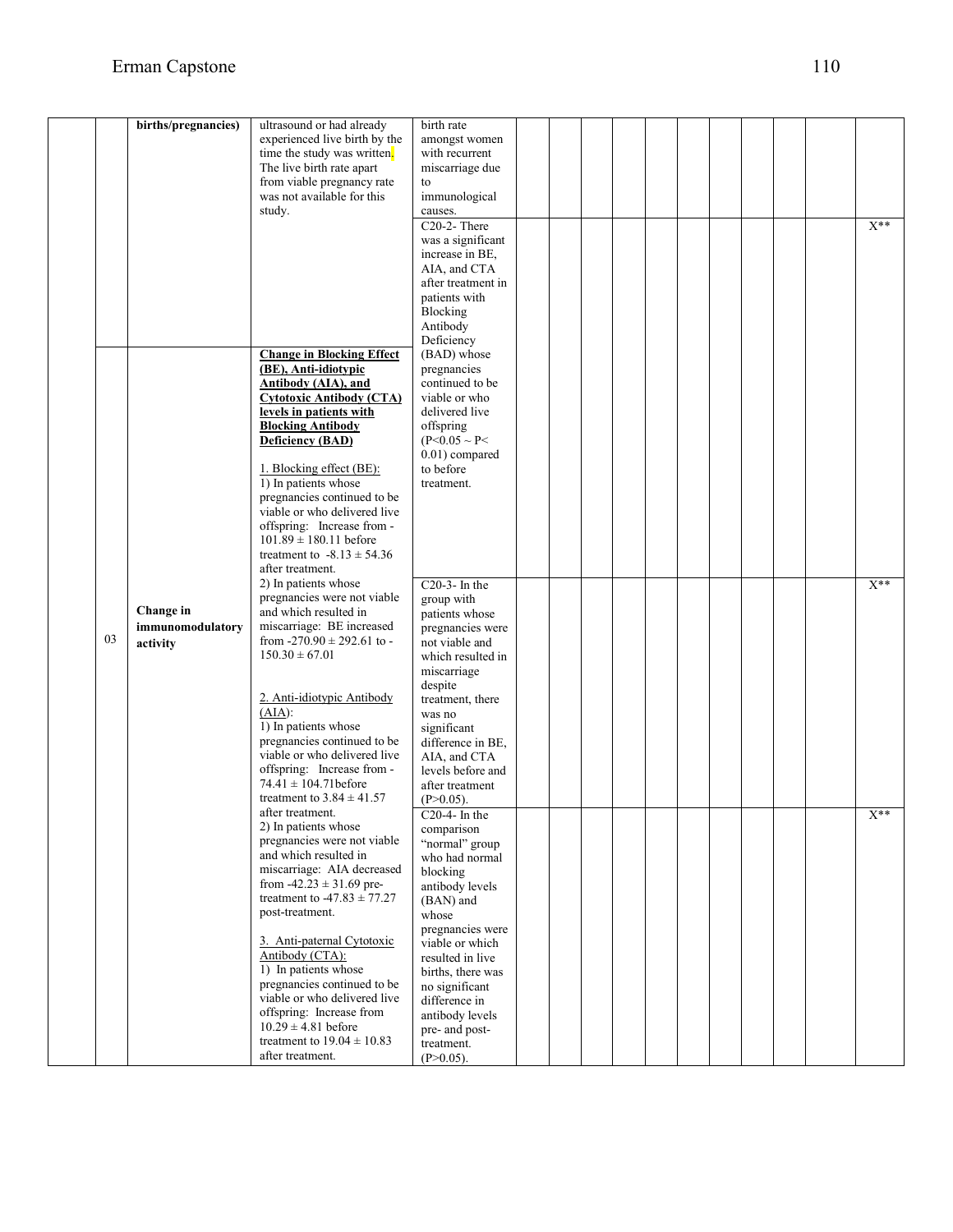|    |    |                         | 2) In patients whose                  | $C20-5$ – In the  |             |  |  |  |  | $X^{**}$ |
|----|----|-------------------------|---------------------------------------|-------------------|-------------|--|--|--|--|----------|
|    |    |                         | pregnancies were not viable           | comparison        |             |  |  |  |  |          |
|    |    |                         | and which resulted in                 | "normal" group    |             |  |  |  |  |          |
|    |    |                         | miscarriage: Increase from            |                   |             |  |  |  |  |          |
|    |    |                         | $10.31 \pm 4.59$ to $16.65 \pm$       | (BAN) whose       |             |  |  |  |  |          |
|    |    |                         | 9.93.                                 | pregnancies were  |             |  |  |  |  |          |
|    |    |                         |                                       | not viable or     |             |  |  |  |  |          |
|    |    |                         |                                       | which resulted in |             |  |  |  |  |          |
|    |    |                         | <b>Comparison Untreated</b>           |                   |             |  |  |  |  |          |
|    |    |                         | <b>Group: Change in BE,</b>           | miscarriage after |             |  |  |  |  |          |
|    |    |                         | AIA, and CTA levels in                | treatment, there  |             |  |  |  |  |          |
|    |    |                         | patients with Normal                  | was a significant |             |  |  |  |  |          |
|    |    |                         | <b>Blocking Antibody levels</b>       | decrease in BE,   |             |  |  |  |  |          |
|    |    |                         | (BAN)                                 |                   |             |  |  |  |  |          |
|    |    |                         |                                       | AIA, and CTA      |             |  |  |  |  |          |
|    |    |                         | 1. Blocking Effect (BE)               | levels after      |             |  |  |  |  |          |
|    |    |                         | 1) In patients whose                  | treatment         |             |  |  |  |  |          |
|    |    |                         | pregnancies continued to be           | $(P<0.01)$ .      |             |  |  |  |  |          |
|    |    |                         | viable or who delivered live          |                   |             |  |  |  |  |          |
|    |    |                         | offspring: Decrease from              |                   |             |  |  |  |  |          |
|    |    |                         | $43.26 \pm 34.17$ to $34.32 \pm$      |                   |             |  |  |  |  |          |
|    |    |                         | 29.76.                                |                   |             |  |  |  |  |          |
|    |    |                         | 2) In patients whose                  |                   |             |  |  |  |  |          |
|    |    |                         | pregnancies were not viable           |                   |             |  |  |  |  |          |
|    |    |                         | and which resulted in                 |                   |             |  |  |  |  |          |
|    |    |                         |                                       |                   |             |  |  |  |  |          |
|    |    |                         | miscarriage: Decrease from            |                   |             |  |  |  |  |          |
|    |    |                         | 50.05 to $-777.20 \pm 83.87$ .        |                   |             |  |  |  |  |          |
|    |    |                         |                                       |                   |             |  |  |  |  |          |
|    |    |                         | 2. Antiidiotypic Antibody             |                   |             |  |  |  |  |          |
|    |    |                         | (AIA):                                |                   |             |  |  |  |  |          |
|    |    |                         | 1) In patients whose                  |                   |             |  |  |  |  |          |
|    |    |                         | pregnancies continued to be           |                   |             |  |  |  |  |          |
|    |    |                         | viable or who delivered live          |                   |             |  |  |  |  |          |
|    |    |                         | offspring: Decrease from              |                   |             |  |  |  |  |          |
|    |    |                         | $166.91 \pm 313.66$ to $136.66 \pm$   |                   |             |  |  |  |  |          |
|    |    |                         | 33.68.                                |                   |             |  |  |  |  |          |
|    |    |                         | 2) Patients whose                     |                   |             |  |  |  |  |          |
|    |    |                         | pregnancies were not viable           |                   |             |  |  |  |  |          |
|    |    |                         | and which resulted in                 |                   |             |  |  |  |  |          |
|    |    |                         | miscarriage: Decrease from            |                   |             |  |  |  |  |          |
|    |    |                         | $108.46 \pm 142.62$ to $12.10 \pm 10$ |                   |             |  |  |  |  |          |
|    |    |                         |                                       |                   |             |  |  |  |  |          |
|    |    |                         | 42.82                                 |                   |             |  |  |  |  |          |
|    |    |                         |                                       |                   |             |  |  |  |  |          |
|    |    |                         | 3. Cytotoxic Antibody                 |                   |             |  |  |  |  |          |
|    |    |                         | (CTA)                                 |                   |             |  |  |  |  |          |
|    |    |                         | 1) In patients whose                  |                   |             |  |  |  |  |          |
|    |    |                         | pregnancies continued to be           |                   |             |  |  |  |  |          |
|    |    |                         | viable or who delivered live          |                   |             |  |  |  |  |          |
|    |    |                         | offspring: Decrease from              |                   |             |  |  |  |  |          |
|    |    |                         | $33.13 \pm 15.30$ to $23.91 \pm$      |                   |             |  |  |  |  |          |
|    |    |                         | 14.59                                 |                   |             |  |  |  |  |          |
|    |    |                         | 2) In patients whose                  |                   |             |  |  |  |  |          |
|    |    |                         | pregnancies were not viable           |                   |             |  |  |  |  |          |
|    |    |                         | and which resulted in                 |                   |             |  |  |  |  |          |
|    |    |                         | miscarriage: Decrease from            |                   |             |  |  |  |  |          |
|    |    |                         | 28.17 ± 7.53 to 12.50 ±               |                   |             |  |  |  |  |          |
|    |    |                         | 5.19.                                 |                   |             |  |  |  |  |          |
|    |    |                         |                                       |                   |             |  |  |  |  |          |
|    |    |                         |                                       |                   |             |  |  |  |  |          |
|    |    |                         |                                       |                   |             |  |  |  |  |          |
|    |    |                         |                                       |                   |             |  |  |  |  |          |
|    |    |                         |                                       |                   |             |  |  |  |  |          |
|    |    | <b>Pregnancy Rate %</b> | The pregnancy rate was not            |                   |             |  |  |  |  |          |
|    |    |                         |                                       |                   |             |  |  |  |  |          |
| 21 |    | (Pregnancies/Total      | available for this study.             | $C21-1$ -The      | $\mathbf X$ |  |  |  |  |          |
|    |    | Subjects)               |                                       | administration of |             |  |  |  |  |          |
|    | O1 |                         |                                       | Yang Xue An       |             |  |  |  |  |          |
|    |    |                         |                                       | Tai granules      |             |  |  |  |  |          |
|    |    |                         |                                       | resulted in live  |             |  |  |  |  |          |
|    |    |                         |                                       | births in a       |             |  |  |  |  |          |
|    |    |                         |                                       | majority of       |             |  |  |  |  |          |
|    |    |                         |                                       |                   |             |  |  |  |  |          |
|    |    |                         |                                       | patients who      |             |  |  |  |  |          |
|    |    |                         |                                       | became            |             |  |  |  |  |          |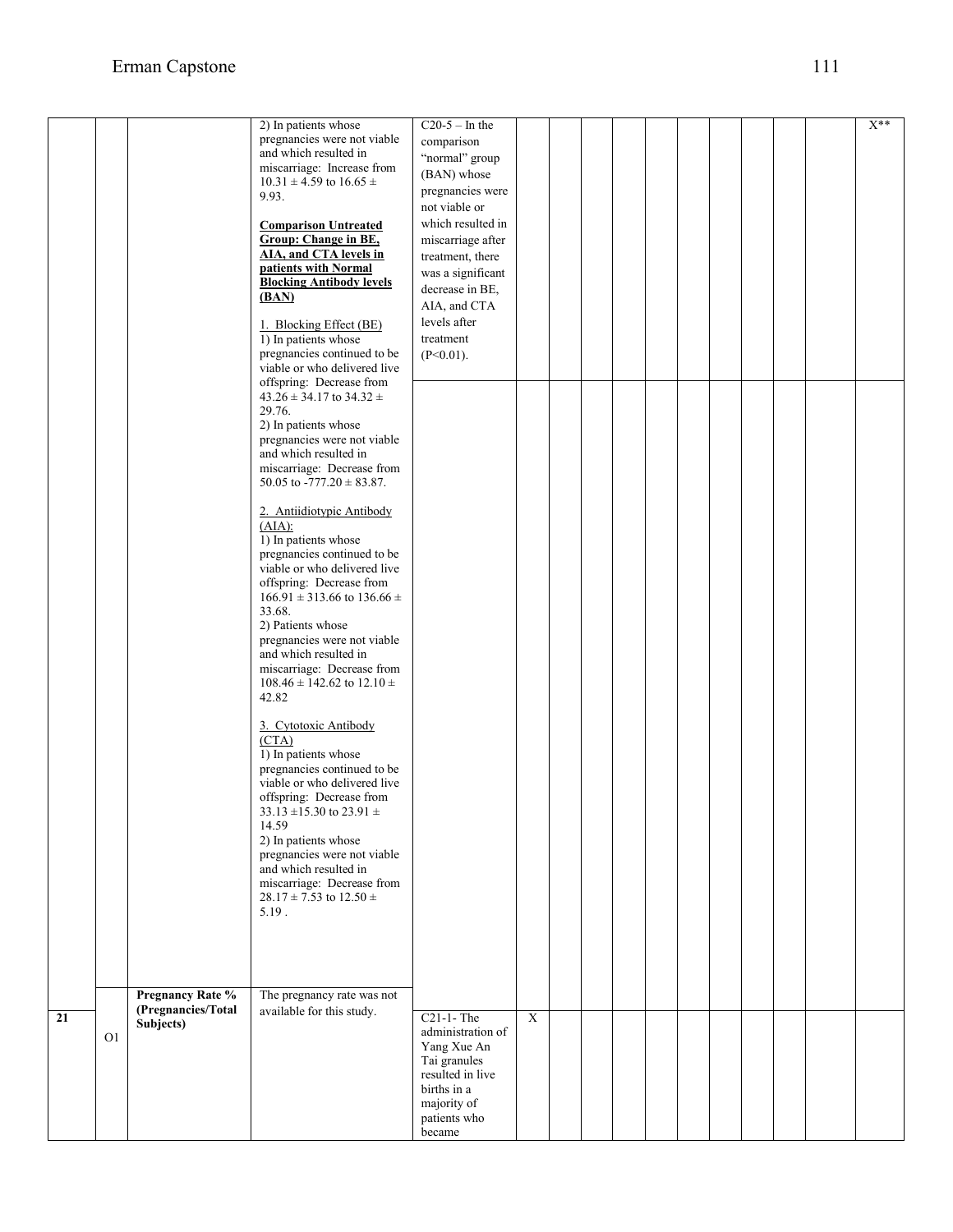|                |                                                                                   |                                                                                                                                                                                                                                                                                                                                                                                                                          | pregnant.                                                                                                                                                                                                                                                                                                                                                                                                                                                 |                |  |  |  |  |  |
|----------------|-----------------------------------------------------------------------------------|--------------------------------------------------------------------------------------------------------------------------------------------------------------------------------------------------------------------------------------------------------------------------------------------------------------------------------------------------------------------------------------------------------------------------|-----------------------------------------------------------------------------------------------------------------------------------------------------------------------------------------------------------------------------------------------------------------------------------------------------------------------------------------------------------------------------------------------------------------------------------------------------------|----------------|--|--|--|--|--|
|                | Live birth rate %<br>(live<br>births/pregnancies)                                 | 87.5% (49/56)                                                                                                                                                                                                                                                                                                                                                                                                            | $C21-2$<br>Administration<br>of Yang Xue An<br>Tai granules<br>resulted in a                                                                                                                                                                                                                                                                                                                                                                              | $\overline{X}$ |  |  |  |  |  |
| O <sub>3</sub> | Change in<br>immunomodulatory<br>activity                                         | <b>Average Supressor T cell</b><br>activity in Treatment Group:<br>First trimester: $38.05 \pm 8.03$<br>Second trimester: $45.63 \pm$<br>15.89<br>Third Trimester: $54.24 \pm$<br>7.01<br>Normal pregnant women<br>comparison group at first<br>trimester: $61.12 \pm 11.72$<br>Normal non-pregnant<br>women comparison group:<br>$64.59 \pm 11.56$<br>Habitual miscarriage non-<br>pregnant women: $48.77 \pm$<br>14.16 | significant<br>increase in<br>second trimester<br>$(p<0.01)$ and<br>third trimester<br>$(p<0.001)$ T-<br>supressor cell<br>activity<br>compared to the<br>first rimester.<br>(Furthermore,<br>the difference in<br>Ts cell activity in<br>the normal<br>pregnant (first<br>trimester) and<br>non-pregnant<br>women versus<br>the habitual<br>miscarriage<br>pregnant (first<br>trimester) and<br>non-pregnant<br>women was<br>significant.)<br>$C21-3- A$ | $\mathbf X$    |  |  |  |  |  |
| O <sub>4</sub> | Number of weeks of<br>sustained<br>pregnancy                                      | Patients who made it to $\geq 28$<br>weeks of pregnancy: 98.2%<br>(55/56).<br>The breakdown of these<br>patients is as follows:<br>Live births: 87.5% (49/56)<br>$\geq$ 37 weeks pregnancy:<br>$8.9\%$ (5/56)<br>29 weeks pregnant: 1.8%<br>(1/56)                                                                                                                                                                       | significant<br>number of<br>patients made it<br>through 28 or<br>more weeks of<br>pregnancy.                                                                                                                                                                                                                                                                                                                                                              |                |  |  |  |  |  |
| O <sub>2</sub> | $%$ of px who<br>experienced<br>decrease in<br>antibody titers after<br>treatment | Anticardiolipin Antibodies<br>(ACA):<br>86.1% (31/36). The article<br>stated the percentage as 83%<br>even though it said that 31<br>out of 36 patients (86.1%)<br>experienced decrease in<br>antibody titers.                                                                                                                                                                                                           | $C22-1-$<br>Anticardiolipin<br>titers decreased,<br>bleeding<br>stopped, and<br>pregnancy<br>remained viable<br>or resulted in a<br>live birth in<br>86.1% of<br>patients after<br>treatment.                                                                                                                                                                                                                                                             | X              |  |  |  |  |  |
| O <sub>2</sub> | % of px who<br>experienced<br>decrease in<br>antibody titers after<br>treatment   | Anticardiolipin antibodies<br>$(ACA): 97.2\% (35/36)$                                                                                                                                                                                                                                                                                                                                                                    | C <sub>23</sub> -1-AC <sub>A</sub><br>titers changed to<br>negative in<br>97.2% of<br>patients treated                                                                                                                                                                                                                                                                                                                                                    | X              |  |  |  |  |  |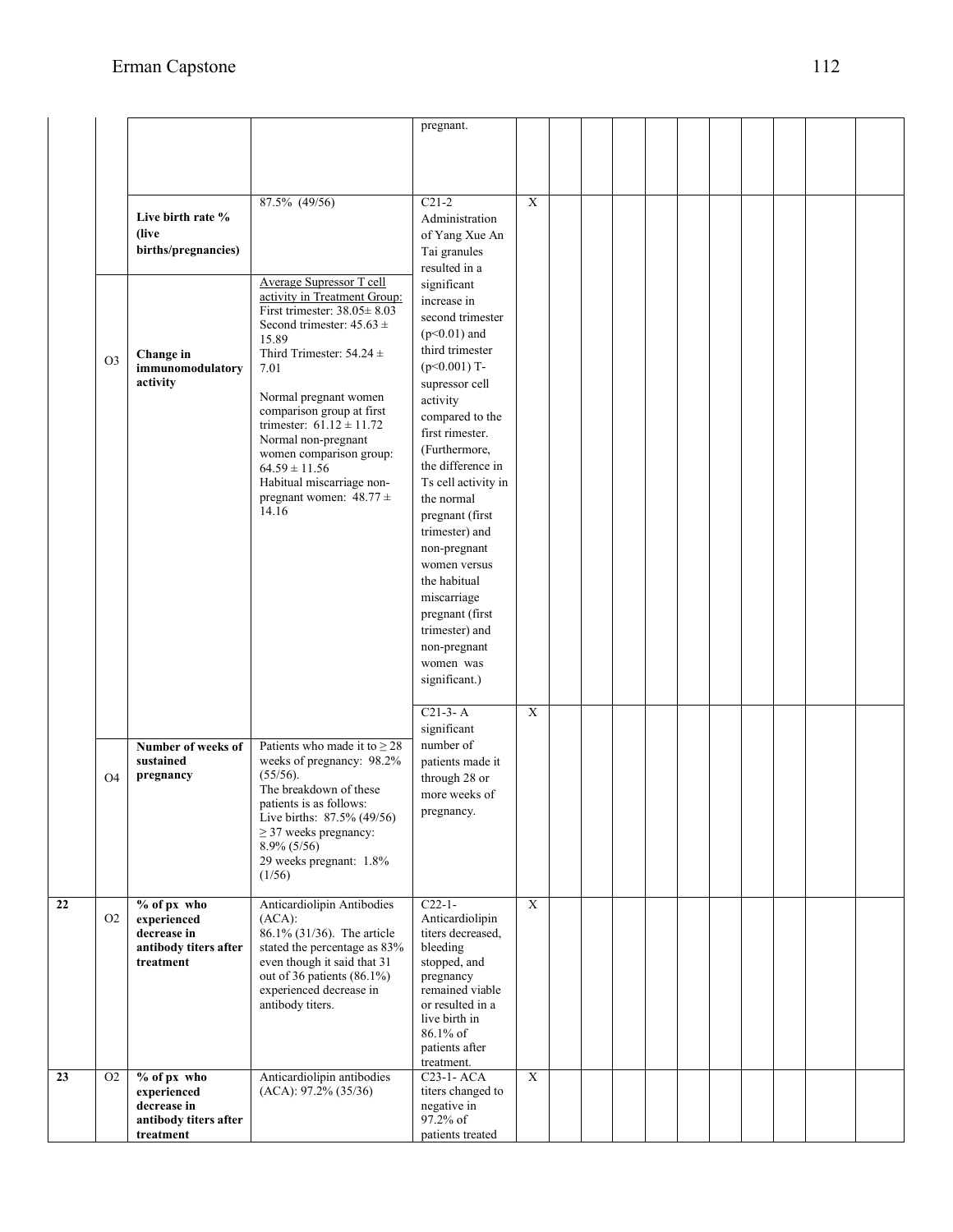|    |                |                                                    |                                                              | with the herbal                           |                 |                |  |  |  |  |          |  |
|----|----------------|----------------------------------------------------|--------------------------------------------------------------|-------------------------------------------|-----------------|----------------|--|--|--|--|----------|--|
| 24 | O1             | Pregnancy Rate %                                   | N/A. Case series.                                            | formula.<br>C <sub>24</sub> -1 - All four |                 | $\mathbf X$    |  |  |  |  |          |  |
|    |                | (Pregnancies/Total                                 |                                                              | patients became                           |                 |                |  |  |  |  |          |  |
|    |                | Subjects)                                          |                                                              | pregnant and had                          |                 |                |  |  |  |  |          |  |
|    |                | Live birth rate %                                  | N/A. Case Series.                                            | live births. It                           |                 |                |  |  |  |  |          |  |
|    |                | (live                                              |                                                              | appears that the                          |                 |                |  |  |  |  |          |  |
|    |                | births/pregnancies)                                |                                                              | combination of<br>Chinese herbs.          |                 |                |  |  |  |  |          |  |
|    |                |                                                    |                                                              | aspirin, and                              |                 |                |  |  |  |  |          |  |
|    |                |                                                    |                                                              | prednisone were                           |                 |                |  |  |  |  |          |  |
|    |                |                                                    |                                                              | effective in                              |                 |                |  |  |  |  |          |  |
|    |                |                                                    |                                                              | preventing                                |                 |                |  |  |  |  |          |  |
|    |                |                                                    |                                                              | miscarriage and                           |                 |                |  |  |  |  |          |  |
|    |                |                                                    |                                                              | achieving live<br>births in all four      |                 |                |  |  |  |  |          |  |
|    |                |                                                    |                                                              | cases.                                    |                 |                |  |  |  |  |          |  |
|    | O <sub>2</sub> | % of px who                                        | Anti-Cardiolipin antibody                                    | $C24-2-$                                  |                 | $\overline{X}$ |  |  |  |  |          |  |
|    |                | experienced                                        | $(ACA)$ , Anticardiolipin $\beta$ 2                          | Antibody titers                           |                 |                |  |  |  |  |          |  |
|    |                | decrease in                                        | Glycoprotein I, and lupus                                    | decreased in all 4                        |                 |                |  |  |  |  |          |  |
|    |                | antibody titers after                              | anticoagulant titers all                                     | cases following                           |                 |                |  |  |  |  |          |  |
|    |                | treatment                                          | decreased after treatment<br>$(100\%, 4/4).$                 | treatment.                                |                 |                |  |  |  |  |          |  |
| 25 | 01             | <b>Pregnancy Rate %</b>                            | N/A. Case Study.                                             | C <sub>25</sub> -1- From this             |                 | X              |  |  |  |  |          |  |
|    |                | (Pregnancies/Total                                 |                                                              | case study, it                            |                 |                |  |  |  |  |          |  |
|    |                | <b>Subjects</b>                                    |                                                              | appears that a                            |                 |                |  |  |  |  |          |  |
|    |                | Live birth rate %                                  | N/A. Case Study.                                             | combination of                            |                 |                |  |  |  |  |          |  |
|    |                | (live                                              |                                                              | hCG injections<br>and Chinese             |                 |                |  |  |  |  |          |  |
|    |                | births/pregnancies)                                |                                                              | herbs was                                 |                 |                |  |  |  |  |          |  |
|    |                |                                                    |                                                              | effective in                              |                 |                |  |  |  |  |          |  |
|    |                |                                                    |                                                              | preventing                                |                 |                |  |  |  |  |          |  |
|    |                |                                                    |                                                              | miscarriage and                           |                 |                |  |  |  |  |          |  |
|    |                |                                                    |                                                              | achieving live<br>birth.                  |                 |                |  |  |  |  |          |  |
| 26 | O1             | <b>Pregnancy Rate %</b>                            | The pregnancy rate was not                                   | $C26-1-A$                                 | $\overline{X}$  |                |  |  |  |  |          |  |
|    |                | (Pregnancies/Total                                 | available for this study.                                    | significant                               |                 |                |  |  |  |  |          |  |
|    |                | Subjects)                                          |                                                              | percentage of                             |                 |                |  |  |  |  |          |  |
|    |                | Live birth rate %<br>(live)<br>births/pregnancies) | 70% (21/30)                                                  | patients treated                          |                 |                |  |  |  |  |          |  |
|    |                |                                                    |                                                              |                                           | with the herbal |                |  |  |  |  |          |  |
|    |                |                                                    |                                                              | formula became<br>pregnant and            |                 |                |  |  |  |  |          |  |
|    |                |                                                    |                                                              | achieved live                             |                 |                |  |  |  |  |          |  |
|    |                |                                                    |                                                              | births.                                   |                 |                |  |  |  |  |          |  |
|    | O <sub>3</sub> | Change in                                          | $CD_8$ (Cluster of                                           | $C26-2-$                                  | $\overline{X}$  |                |  |  |  |  |          |  |
|    |                | immunomodulatory                                   | Differentiation 8) levels                                    | Treatment with                            |                 |                |  |  |  |  |          |  |
|    |                | activity                                           | increased from $21.53 \pm 2.56$<br>to $27.53 \pm 2.76$ after | herbs resulted in                         |                 |                |  |  |  |  |          |  |
|    |                |                                                    | treatment.                                                   | a significant                             |                 |                |  |  |  |  |          |  |
|    |                |                                                    |                                                              | increase in CD <sub>s</sub>               |                 |                |  |  |  |  |          |  |
|    |                |                                                    | $CD_4/CD_8$ Ratio decreased                                  | cells after                               |                 |                |  |  |  |  |          |  |
|    |                |                                                    | from $1.61 \pm 0.20$ to $1.25 \pm$                           | treatment                                 |                 |                |  |  |  |  |          |  |
|    |                |                                                    | 0.25 after treatment.                                        | (P<0.05)                                  |                 |                |  |  |  |  |          |  |
|    |                |                                                    |                                                              | $C26-3-$                                  | X               |                |  |  |  |  |          |  |
|    |                |                                                    |                                                              | Treatment with                            |                 |                |  |  |  |  |          |  |
|    |                |                                                    |                                                              | herbs resulted in                         |                 |                |  |  |  |  |          |  |
|    |                |                                                    |                                                              | a significant                             |                 |                |  |  |  |  |          |  |
|    |                |                                                    |                                                              | decrease in                               |                 |                |  |  |  |  |          |  |
|    |                |                                                    |                                                              | $CD_4/CE_8$ ratio.                        |                 |                |  |  |  |  |          |  |
|    |                |                                                    |                                                              | (P<0.05)                                  |                 |                |  |  |  |  |          |  |
|    |                |                                                    |                                                              |                                           |                 |                |  |  |  |  |          |  |
| 27 |                | Pregnancy Rate %                                   | The pregnancy rates were                                     | $C27-1-Both$                              |                 |                |  |  |  |  | $X^{**}$ |  |
|    | O <sub>1</sub> | (Pregnancies/Total<br>Subjects)                    | not available for this study.                                | groups had<br>similar                     |                 |                |  |  |  |  |          |  |
|    |                |                                                    |                                                              | pregnancy rates.                          |                 |                |  |  |  |  |          |  |
|    |                | Live birth rate %                                  | $X_1$ group $-70\%$ (21/30)                                  | However, the                              |                 |                |  |  |  |  |          |  |
|    |                | (live)                                             | $X_2$ group $-40\%$ (6/15)                                   | group which<br>took the herbal            |                 |                |  |  |  |  |          |  |
|    |                | births/pregnancies)                                |                                                              | formula Shou                              |                 |                |  |  |  |  |          |  |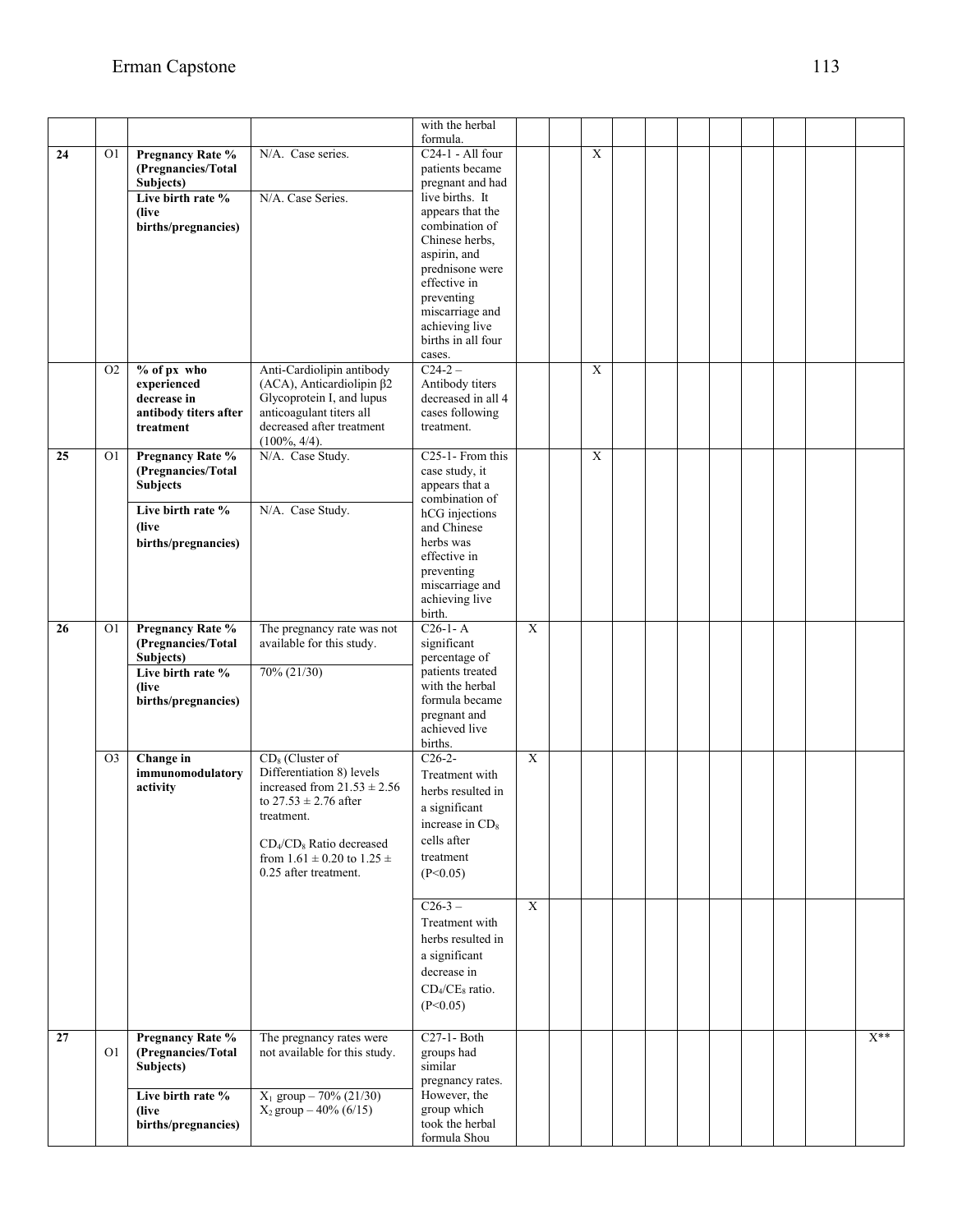|    | 04             | Number of weeks of<br>sustained<br>pregnancy                                    | $X_1$ Group<br>70% (21/30) had full term<br>live births. 23.3% (7/30)<br>were 26-31 weeks pregnant<br>at the time the article was<br>published.<br>$6.6\%$ (2/30) had pregnancies<br>which did not last past 60<br>days.<br>$\underline{X}_2$ Group<br>$40\%$ (6/15) had full term<br>live births.<br>33.3% (5/15) were 20-26<br>weeks pregnant at the time                                                                                                       | Tai Wan had a<br>smaller live birth<br>rate compared to<br>that of group $X_1$<br>in which Dan<br>Shen/saline<br>solution injection<br>was<br>administered.<br>$C-27-2-It$<br>appears that $X_1$<br>group had better<br>live birth and<br>pregnancy<br>outcomes than<br>$X_2$ group. |   |  |  |  |                |  | $X^{\ast\ast}$ |
|----|----------------|---------------------------------------------------------------------------------|-------------------------------------------------------------------------------------------------------------------------------------------------------------------------------------------------------------------------------------------------------------------------------------------------------------------------------------------------------------------------------------------------------------------------------------------------------------------|--------------------------------------------------------------------------------------------------------------------------------------------------------------------------------------------------------------------------------------------------------------------------------------|---|--|--|--|----------------|--|----------------|
|    |                |                                                                                 | the article was published.<br>26.7% (4/15) had<br>pregnancies which did not<br>last past 60 days.                                                                                                                                                                                                                                                                                                                                                                 |                                                                                                                                                                                                                                                                                      |   |  |  |  |                |  |                |
| 28 | O <sub>2</sub> | % of px who<br>experienced<br>decrease in<br>antibody titers after<br>treatment | Antisperm Antibody (AsAb)<br>$(+)$ to $(-)$ :<br>Treatment group $-85.71\%$<br>(30/35)<br>Control group - 58.82%<br>(20/34)                                                                                                                                                                                                                                                                                                                                       | $C28-1-A$<br>significantly<br>greater<br>percentage of<br>patients in the<br>treatment group<br>experienced a<br>decrease in<br>AsAb levels than<br>the control<br>group. $(P<0.05)$                                                                                                 |   |  |  |  | $\overline{X}$ |  |                |
| 29 | O <sub>3</sub> | Change in<br>immunomodulatory<br>activity                                       | Treatment group:<br>IL-2 (Interleukin-2) $(\mu g/L)$ :<br>Decrease from $15.60 \pm 0.23$<br>to $8.47 \pm 0.46$<br>$TNF-\alpha$ (Tumor necrosis<br>factor-alpha) (ng/mL):<br>Decrease from $10.98 \pm 1.24$<br>to $5.46 \pm 1.15$<br>IL-10 (Interleukin-10)<br>$(ng/mL)$ : Increase from<br>$5.67 \pm 1.36$ to $8.29 \pm 1.23$<br>CD4 (Cluster of<br>differentiation-4) $(\% )$ :<br>Decrease from $43.6 \pm 6.5$ to<br>$28.7 \pm 3.7$<br>$CD8$ (%): Increase from | $C29-1-$<br>Treatment with<br>herbal formula<br>resulted in 1) a<br>significant<br>decrease in IL-2,<br>TNF- $\alpha$ , CD4<br>levels, and<br>$\rm CD4/CD8$<br>ratio( $P<0.05$ ),<br>and $2$ ) a<br>significant<br>increase in IL-10<br>and CD8 levels<br>$(P<0.05)$ .               | X |  |  |  |                |  |                |
|    |                |                                                                                 | $6.42 \pm 1.4$ to $10.48 \pm 1.9$<br>Comparison "normal"<br>group:<br>IL-2: $6.88 \pm 0.52$<br>TNF- $\alpha$ : 4.26 $\pm$ 1.63<br>IL-10: $9.42 \pm 3.15$<br>CD4: $25.2 \pm 4.2$<br>CD8: $11.51 \pm 1.9$                                                                                                                                                                                                                                                           | C <sub>29</sub> -2 - The<br>treatment<br>group's cytokine<br>levels by the end<br>of treatment<br>were the same as<br>the comparison<br>"normal"<br>group's (women<br>who didn't have<br>a history of<br>miscarriage)                                                                | X |  |  |  |                |  |                |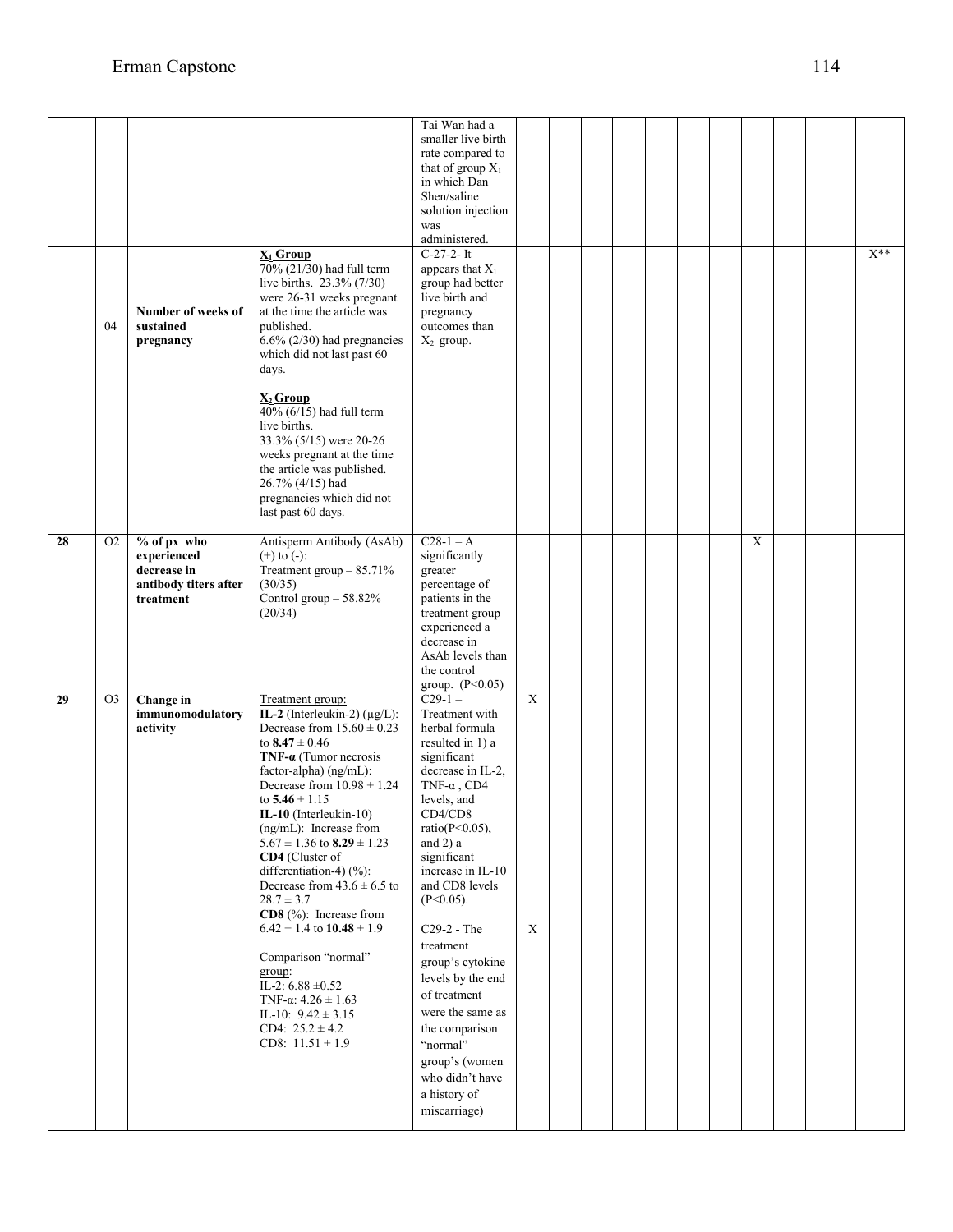|    |                    |                                                                                                                                                                                                                                                                                                                                                                                                                                                                                                                                                                                           | levels.                                                                                                                                                                                                                                                                                                                                                                                      |  |  |  |                |                |  |
|----|--------------------|-------------------------------------------------------------------------------------------------------------------------------------------------------------------------------------------------------------------------------------------------------------------------------------------------------------------------------------------------------------------------------------------------------------------------------------------------------------------------------------------------------------------------------------------------------------------------------------------|----------------------------------------------------------------------------------------------------------------------------------------------------------------------------------------------------------------------------------------------------------------------------------------------------------------------------------------------------------------------------------------------|--|--|--|----------------|----------------|--|
|    |                    |                                                                                                                                                                                                                                                                                                                                                                                                                                                                                                                                                                                           |                                                                                                                                                                                                                                                                                                                                                                                              |  |  |  |                |                |  |
|    |                    |                                                                                                                                                                                                                                                                                                                                                                                                                                                                                                                                                                                           |                                                                                                                                                                                                                                                                                                                                                                                              |  |  |  |                |                |  |
|    |                    |                                                                                                                                                                                                                                                                                                                                                                                                                                                                                                                                                                                           |                                                                                                                                                                                                                                                                                                                                                                                              |  |  |  |                |                |  |
|    |                    |                                                                                                                                                                                                                                                                                                                                                                                                                                                                                                                                                                                           |                                                                                                                                                                                                                                                                                                                                                                                              |  |  |  |                |                |  |
|    |                    |                                                                                                                                                                                                                                                                                                                                                                                                                                                                                                                                                                                           |                                                                                                                                                                                                                                                                                                                                                                                              |  |  |  |                |                |  |
|    |                    |                                                                                                                                                                                                                                                                                                                                                                                                                                                                                                                                                                                           |                                                                                                                                                                                                                                                                                                                                                                                              |  |  |  |                |                |  |
|    |                    |                                                                                                                                                                                                                                                                                                                                                                                                                                                                                                                                                                                           |                                                                                                                                                                                                                                                                                                                                                                                              |  |  |  |                |                |  |
|    |                    |                                                                                                                                                                                                                                                                                                                                                                                                                                                                                                                                                                                           |                                                                                                                                                                                                                                                                                                                                                                                              |  |  |  |                |                |  |
|    |                    |                                                                                                                                                                                                                                                                                                                                                                                                                                                                                                                                                                                           |                                                                                                                                                                                                                                                                                                                                                                                              |  |  |  |                |                |  |
| 30 | Change in          | <b>Blocking Effect</b>                                                                                                                                                                                                                                                                                                                                                                                                                                                                                                                                                                    | $C30-1$ - There                                                                                                                                                                                                                                                                                                                                                                              |  |  |  |                | $\overline{X}$ |  |
|    | activity           | 1) Blocking Effect of<br>Blocking Antibody 1 (BE-<br>$Ab1$ :<br>Before treatment: $-64.08 \pm$<br>38.58<br>After treatment: $-9.17 \pm 7.77$<br>2) Blocking Effect of Anti-<br>Idiotypic antibody to<br>blocking antibody (BE-<br>$Ab2$ :<br>Before treatment: $-34.81 \pm$<br>29.86<br>After treatment: $-5.67 \pm 8.19$<br>3) Blocking Effect (BE)<br>against CD3 (cluster of<br>differentiation 3):<br>Before Treatment: - $0.68 \pm$<br>2.48<br>After treatment: $-0.03 \pm 2.41$<br>4) BE against CD4:<br>Before treatment: $-0.33 \pm$<br>0.53<br>After treatment: $-0.06 \pm 1.75$ | increase in both<br>BE-Ab1 and BE-<br>Ab <sub>2</sub> ratios in the<br>Treatment and<br>Control group<br>after treatment,<br>thus indicating<br>an increase in<br>maternal<br>blocking<br>antibody<br>efficiency.<br>$(P<0.05)$ . There<br>was no<br>significant<br>differenc<br>between the<br>immunotherapy<br>control group<br>and the Chinese<br>medicine<br>treatment group<br>results. |  |  |  |                |                |  |
|    |                    | 5) BE against CD8:<br>Before treatment: $-0.35 \pm$<br>1.99<br>After treatment: $-0.33 \pm 0.43$<br><b>Control group (paternal</b><br>lymphocyte<br>immunotherapy:<br>$1) BE-Ab1:$                                                                                                                                                                                                                                                                                                                                                                                                        |                                                                                                                                                                                                                                                                                                                                                                                              |  |  |  |                |                |  |
|    |                    | Before treatment: -59.61 $\pm$<br>43.47<br>After treatment: $-7.06 \pm 4.49$<br>$2) BE-Ab2:$<br>Before treatment: $-42.13 \pm$                                                                                                                                                                                                                                                                                                                                                                                                                                                            |                                                                                                                                                                                                                                                                                                                                                                                              |  |  |  |                |                |  |
|    |                    | 33.05<br>After treatment: $-3.53 \pm 8.90$<br>3) BE against CD3:<br>Before treatment: $1.68 \pm$<br>0.25                                                                                                                                                                                                                                                                                                                                                                                                                                                                                  |                                                                                                                                                                                                                                                                                                                                                                                              |  |  |  |                |                |  |
|    |                    | After treatment: $0.55 \pm 0.20$<br>4) BE against CD4:<br>Before treatment: $1.16 \pm$<br>0.42                                                                                                                                                                                                                                                                                                                                                                                                                                                                                            |                                                                                                                                                                                                                                                                                                                                                                                              |  |  |  |                |                |  |
|    |                    | After treatment: $-0.22 \pm 1.4$<br>5) BE against CD8:<br>Before treatment: $0.61 \pm$<br>0.73<br>After treatment: $0.53 \pm 0.88$                                                                                                                                                                                                                                                                                                                                                                                                                                                        |                                                                                                                                                                                                                                                                                                                                                                                              |  |  |  |                |                |  |
|    |                    |                                                                                                                                                                                                                                                                                                                                                                                                                                                                                                                                                                                           |                                                                                                                                                                                                                                                                                                                                                                                              |  |  |  |                |                |  |
|    | $*$ O1 – Outcome 1 | $O2 - Outcome 2$                                                                                                                                                                                                                                                                                                                                                                                                                                                                                                                                                                          | $O3 - Outcome 3$                                                                                                                                                                                                                                                                                                                                                                             |  |  |  | O4 - Outcome 4 |                |  |

O5 – Outcome 5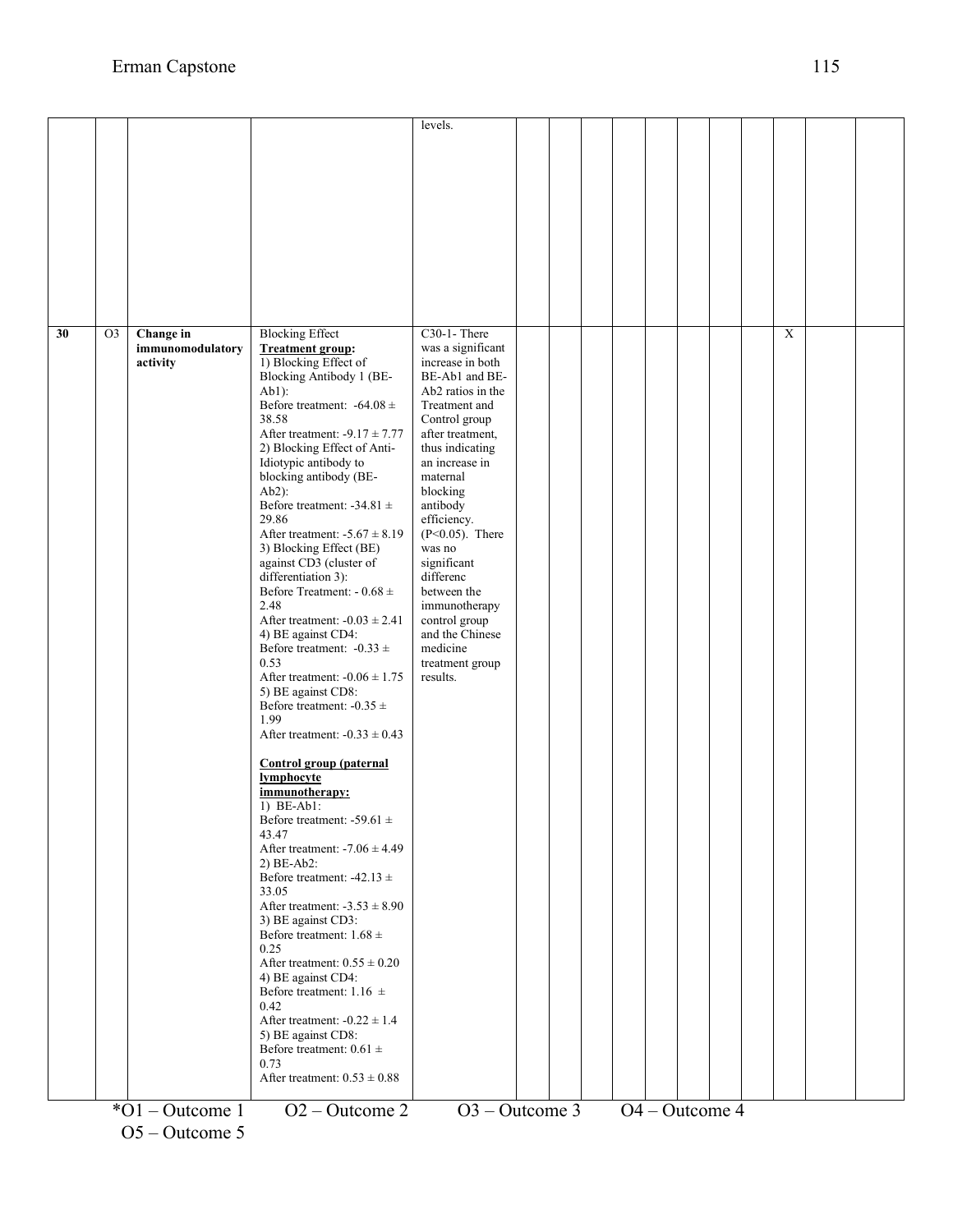\*\* "Other" conclusions:

C20-2, C20-3, C20-4, and C20-5: Increased maternal blocking antibodies, antiidiotypic antibodies, and cytotoxic antibodies are associated with successful pregnancy outcomes, and a deficiency in any of these antibodies are associated with increased risk of miscarriage. C27-1, C27-2: One type of Chinese medicine treatment (Dan Shen Saline Solution) was more effective than the other Chinese medicine treatment (Shou Tai Wan). C30-2- Both CH alone and Western medicine alone were not effective.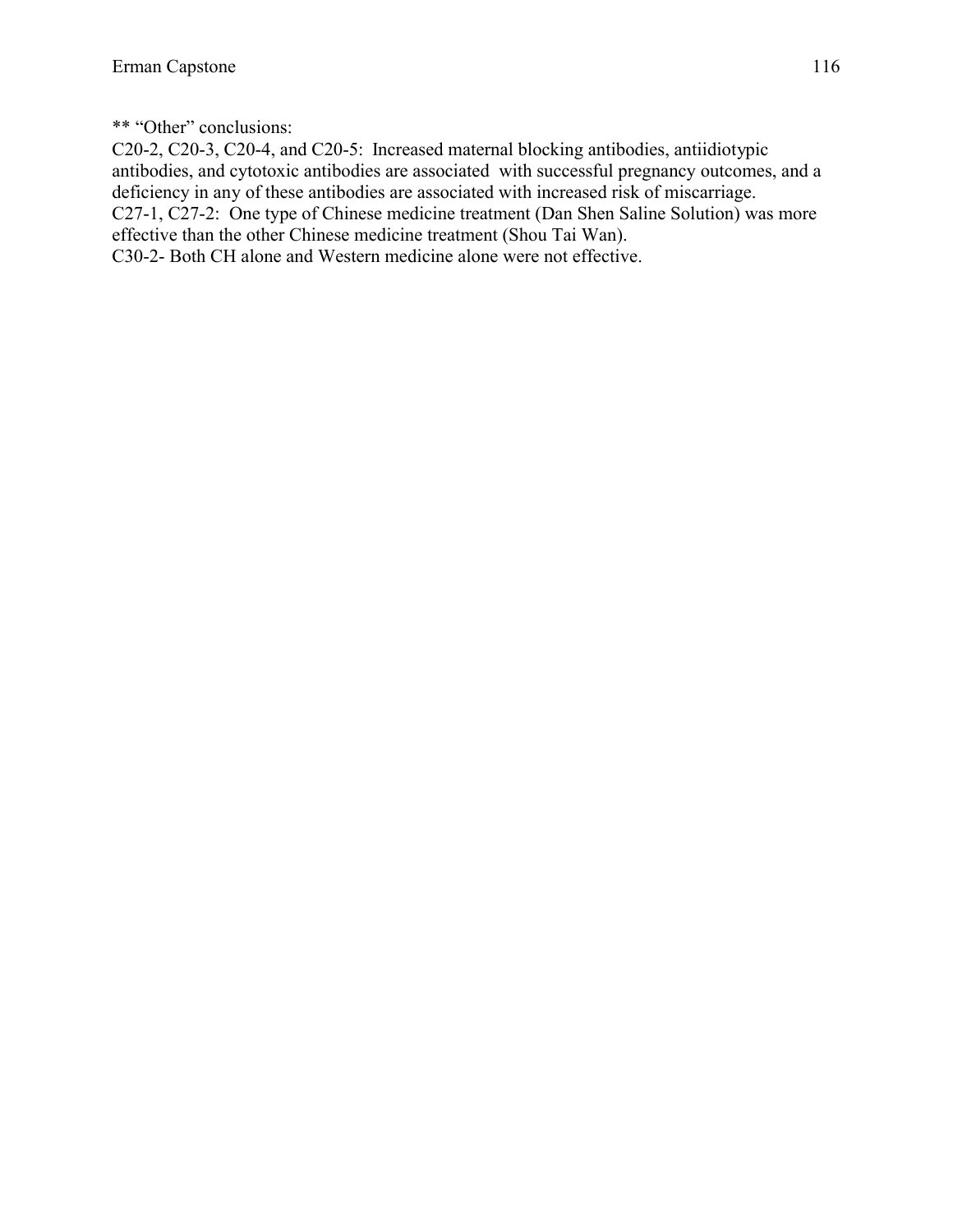**Appendix J: Outcome 1 – Live Birth Rates**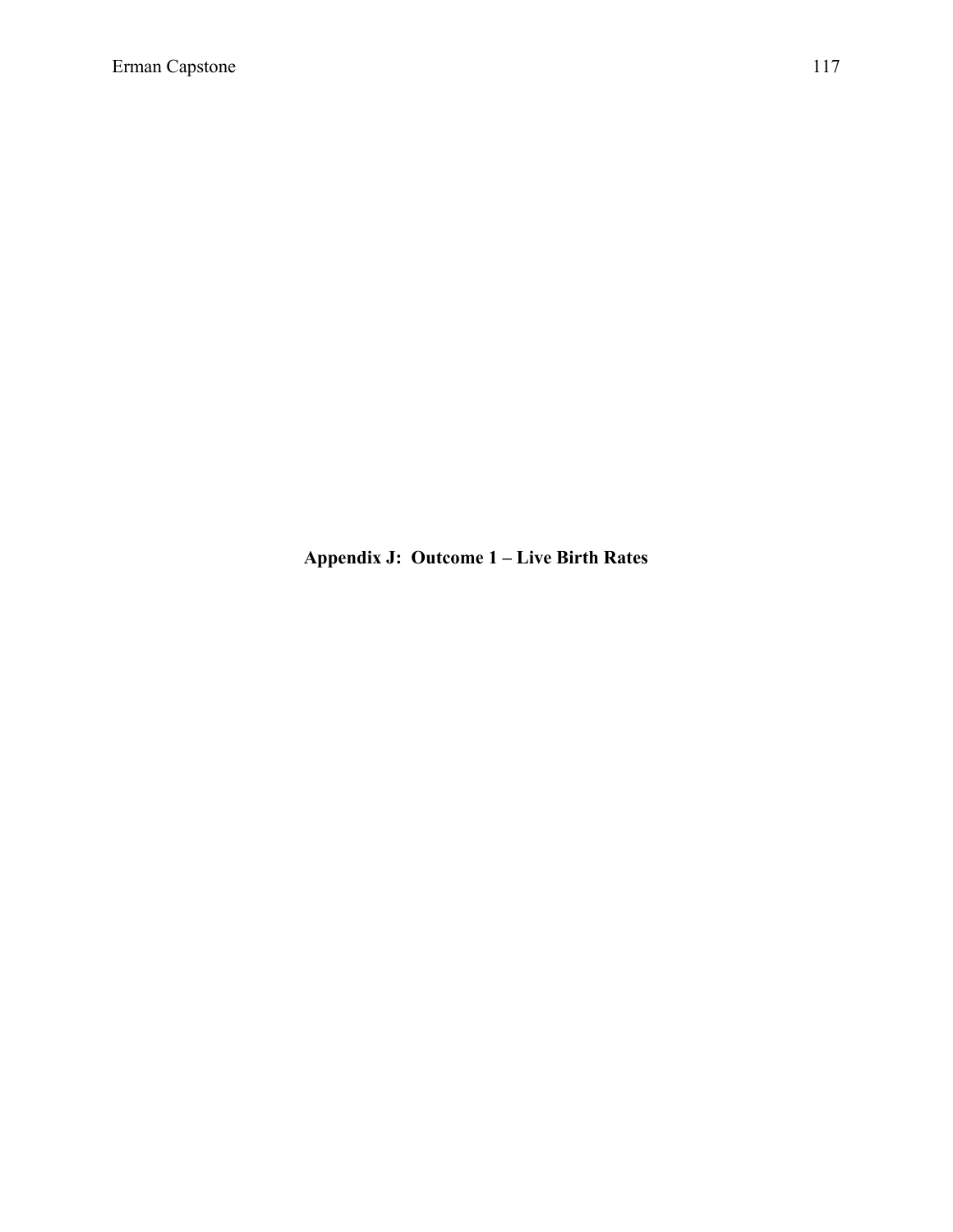| Study#       | Live Birth Rate: CH Only<br>(%)                                                                        | Live Birth Rate: $CH +$<br>Western $(\% )$                                                                                                        | <b>Live Birth Rate:</b><br>Western Only $(\% )$                                                             |
|--------------|--------------------------------------------------------------------------------------------------------|---------------------------------------------------------------------------------------------------------------------------------------------------|-------------------------------------------------------------------------------------------------------------|
| $\mathbf{1}$ | ANA: 62.5% (10/16)<br>ACA IgG: 100% (1/1)<br>ACA IgM: 76.9% (10/13)<br>ANA & ACA positive: $0\%$ (0/5) |                                                                                                                                                   |                                                                                                             |
| 5            | ABO group: 89.5% (17/19)<br>Rh group: 66.7% (2/3)<br>APA group: 85.7% (6/7)                            |                                                                                                                                                   |                                                                                                             |
| 10           | $13.3\% (4/30)$                                                                                        | 33.3% (10/30)                                                                                                                                     | $10\% (3/30)$                                                                                               |
| 11           |                                                                                                        | 82.6% (19/23)                                                                                                                                     | $16.7\%$ (3/18) (only<br>administered folic acid, vitamin<br>C, and multi-vitamins<br>throughout treatment) |
| 12           | 38.3% (18/47)                                                                                          |                                                                                                                                                   | 28.6% (12/42)                                                                                               |
| 13           |                                                                                                        | 92.3% (42/45)                                                                                                                                     | 75.6% (34/45)                                                                                               |
| 15           | 41.7% (10/24)                                                                                          | 94.3% (33/35)                                                                                                                                     | 75% (21/28)                                                                                                 |
| 16           | $100\% (9/9)$                                                                                          |                                                                                                                                                   |                                                                                                             |
| 18           | 86% (37/43)                                                                                            |                                                                                                                                                   |                                                                                                             |
| 19           | 100% (10/10)                                                                                           |                                                                                                                                                   |                                                                                                             |
| 20           | 88.2% (60/68)                                                                                          |                                                                                                                                                   |                                                                                                             |
| 21           | 87.5% (49/56)                                                                                          |                                                                                                                                                   |                                                                                                             |
| 26           | 70% (21/30)                                                                                            |                                                                                                                                                   |                                                                                                             |
| 27           |                                                                                                        | $X_1$ group (Dan shen saline<br>solution + HCG, Progesterone):<br>70% (21/30)<br>$X_2$ group (Shou Tai Wan +<br>HCG, Progesterone): 40%<br>(6/15) |                                                                                                             |
| Mean         | $1188.9/17=69.9\%$                                                                                     | $329.9/5=66.0\%$                                                                                                                                  | $205.9/5=41.2%$                                                                                             |
| Range        | $0\% - 100\%$                                                                                          | $33.3\% - 94.3\%$                                                                                                                                 | $10\% - 75.6\%$                                                                                             |

## **Appendix J: Outcome 1 – Live Birth Rates**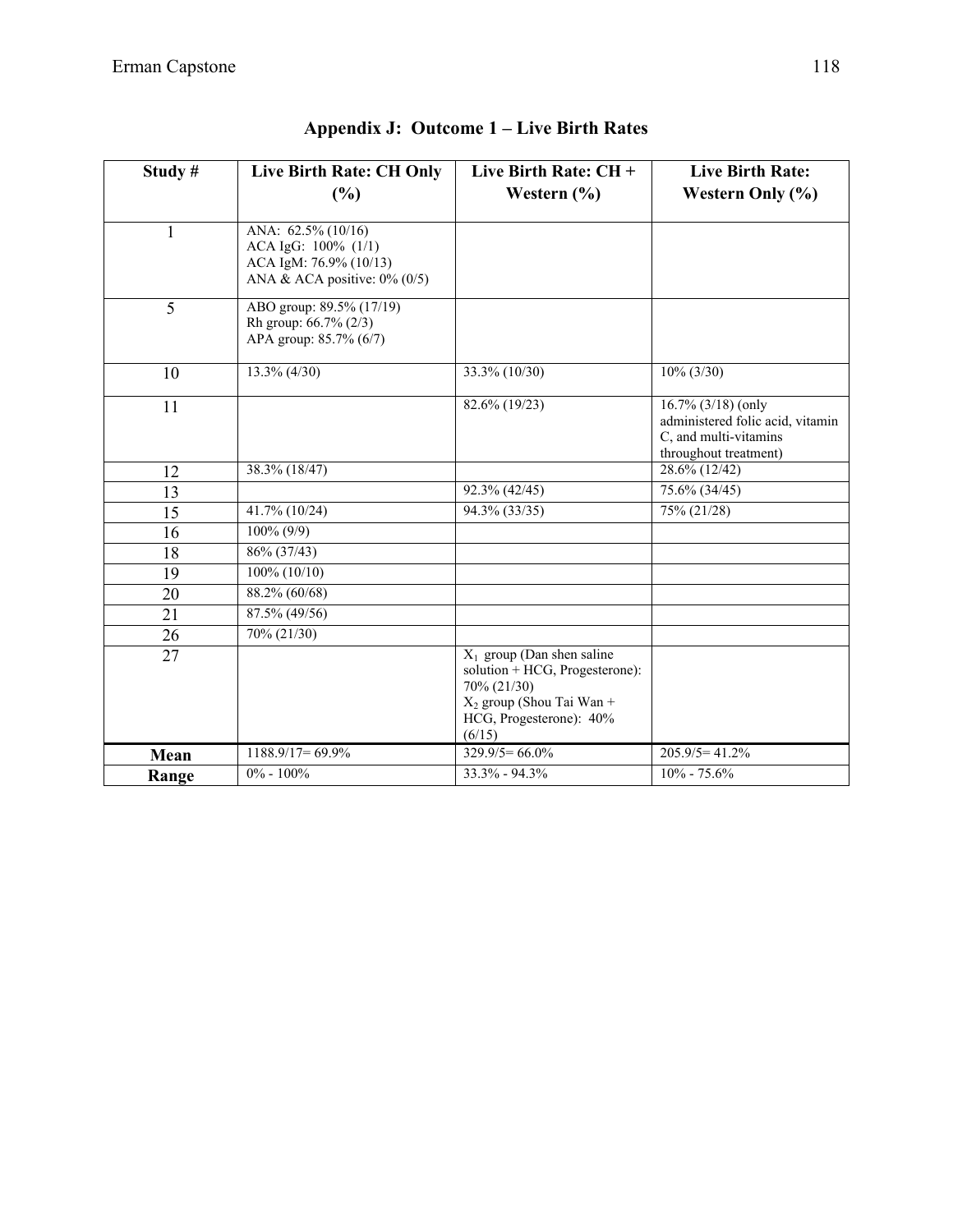**Appendix K: Outcome 2 – Percentage of Patients Experiencing Decrease in Antibody Titers After Treatment**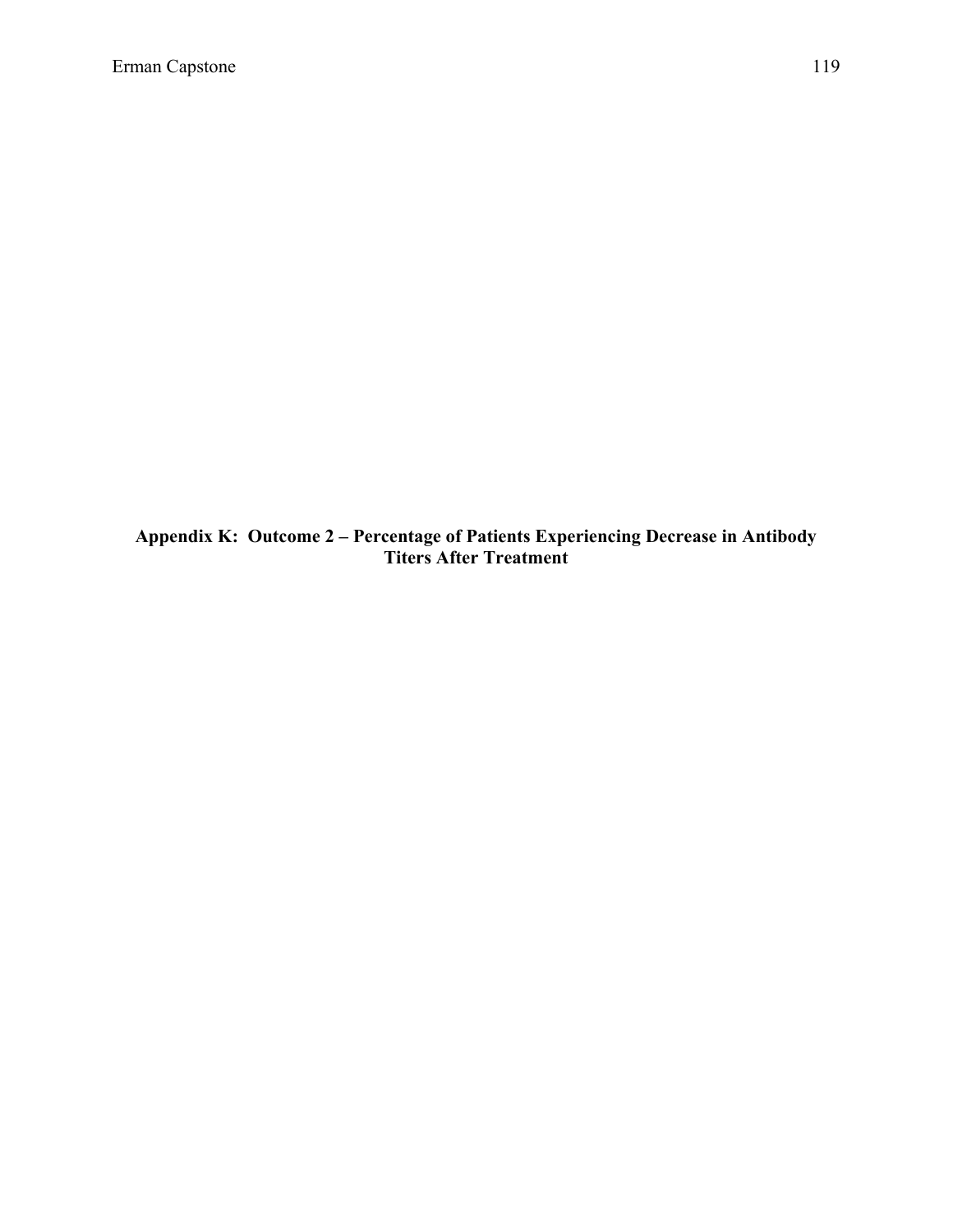| Study#          | CH Only (%)                                                                           | $CH + Western (%)$                                                                                   | Western Only (%)                                                                                                               |
|-----------------|---------------------------------------------------------------------------------------|------------------------------------------------------------------------------------------------------|--------------------------------------------------------------------------------------------------------------------------------|
| 1               | ANA: 63% (17/27)<br>ACA IgG: 100% (7/7) ACA IgM:<br>94.3% (25/27)                     |                                                                                                      |                                                                                                                                |
| $\overline{c}$  | Anticardiolipin antibody: 63%<br>(29/46)                                              |                                                                                                      | ACA: 31.6% (6/19) (Aspirin<br>only)                                                                                            |
| 3               | Anti-Cardiolipin Antibody: 93.2%<br>(41/44)<br>Endometrial Antibody: 90.2%<br>(37/41) |                                                                                                      | ACA: 81% (34/42)<br>EmAb: 72.5%<br>(Prednisone)                                                                                |
| 6               |                                                                                       | Anti-Cardiolipin Antibody<br>92.8% (26/28)                                                           | ACA: 14.3% (2/14) (Vitamin<br>E and Folic Acid)                                                                                |
| 7               | Anticardiolipin antibody: 91.6%<br>(44/48)                                            |                                                                                                      | ACA: 63.1% (24/38) (Aspirin)                                                                                                   |
| 8               |                                                                                       | Anticardiolipin antibody:<br>83.3% (25/30)                                                           | ACA: 60% (18/30) (HCG,<br>Vitamin E, and Progesterone)                                                                         |
| $\overline{9}$  |                                                                                       | Antisperm Ab, Anti-ovarian Ab,<br>Endometrial Ab, Anti-HCG Ab:<br>77.8% (28/36)                      | AsAb, Anti-ovarian Ab, EmAb,<br>Anti-HCG Ab: 25% (5/20)<br>(Prednisone, progesterone,<br>HCG                                   |
| 10              | Anticardiolipin: 30% (9/30)                                                           | ACA: 73.3% (22/30)                                                                                   | ACA: 30% (9/30) (Aspirin,<br>Prednisone)                                                                                       |
| 11              |                                                                                       | Anticardiolipin antibody: 86.9%<br>(20/23)                                                           | Not reported. (folic acid,<br>vitamin C, multi-vitamins)                                                                       |
| 12              |                                                                                       | Antisperm Ab, Endometrial Ab,<br>anticardiolipin Ab: 74.5%<br>(35/47)                                | AsAb, EmAb, ACA: 52.4%<br>$(22/42)$ (prednisone)                                                                               |
| 14              |                                                                                       | Anticardiolipin antibody: 86.7%<br>(26/30)                                                           | ACA: 66.7% (20/30) (aspirin,<br>prednisone)                                                                                    |
| 16              | Anticardiolipin antibody: 90.9%<br>(10/11)                                            |                                                                                                      |                                                                                                                                |
| $\overline{18}$ | Anticardiolipin antibody: 55.8%<br>(24/43)                                            |                                                                                                      |                                                                                                                                |
| 19              | Anticardiolipin antibody: 75%<br>(9/12)                                               |                                                                                                      |                                                                                                                                |
| 22              | Anticardiolipin antibodies: 86.1%<br>(31/36).                                         |                                                                                                      |                                                                                                                                |
| 23              | Anticardiolipin antibodies: 97.2%<br>(35/36)                                          |                                                                                                      |                                                                                                                                |
| 28              | Antisperm antibodies: 85.7%<br>(30/35)                                                |                                                                                                      | AsAb: 58.8% (20/34)<br>prednisone                                                                                              |
| Mean            | Among all studies: $1116/14 =$<br>79.7%                                               | Among all studies: $575.3/7 =$<br>82.2%                                                              | Among all studies: $555.4/11 =$<br>50.5%                                                                                       |
|                 | Among ACA studies: $877.1/11 =$<br>79.7%                                              | Among ACA studies: $497.5/6 =$<br>82.9%                                                              | Among studies using Aspirin<br>only: $94.7/2 = 47.4\%$                                                                         |
|                 | Among Endometrial Ab, Antisperm<br>Ab studies (only 2): $175.9/2 = 88\%$              | Among Antisperm Ab,<br>Endometrial Ab, Anti-ovarian<br>Ab, Anti-HCG Ab studies:<br>$152.3/2 = 76.2%$ | Among studies using Aspirin +<br>Prednisone: $96.7/2 = 48.4\%$<br>Among studies using<br>Prednisone only: $264.7/4 =$<br>66.2% |
| Range           | $30\% - 100\%$                                                                        | $73% - 93%$                                                                                          | $14.3\% - 81\%$                                                                                                                |

#### **Appendix K: Outcome 2 – Percentage of Patients Experiencing Decrease in Antibody Titers After Treatment**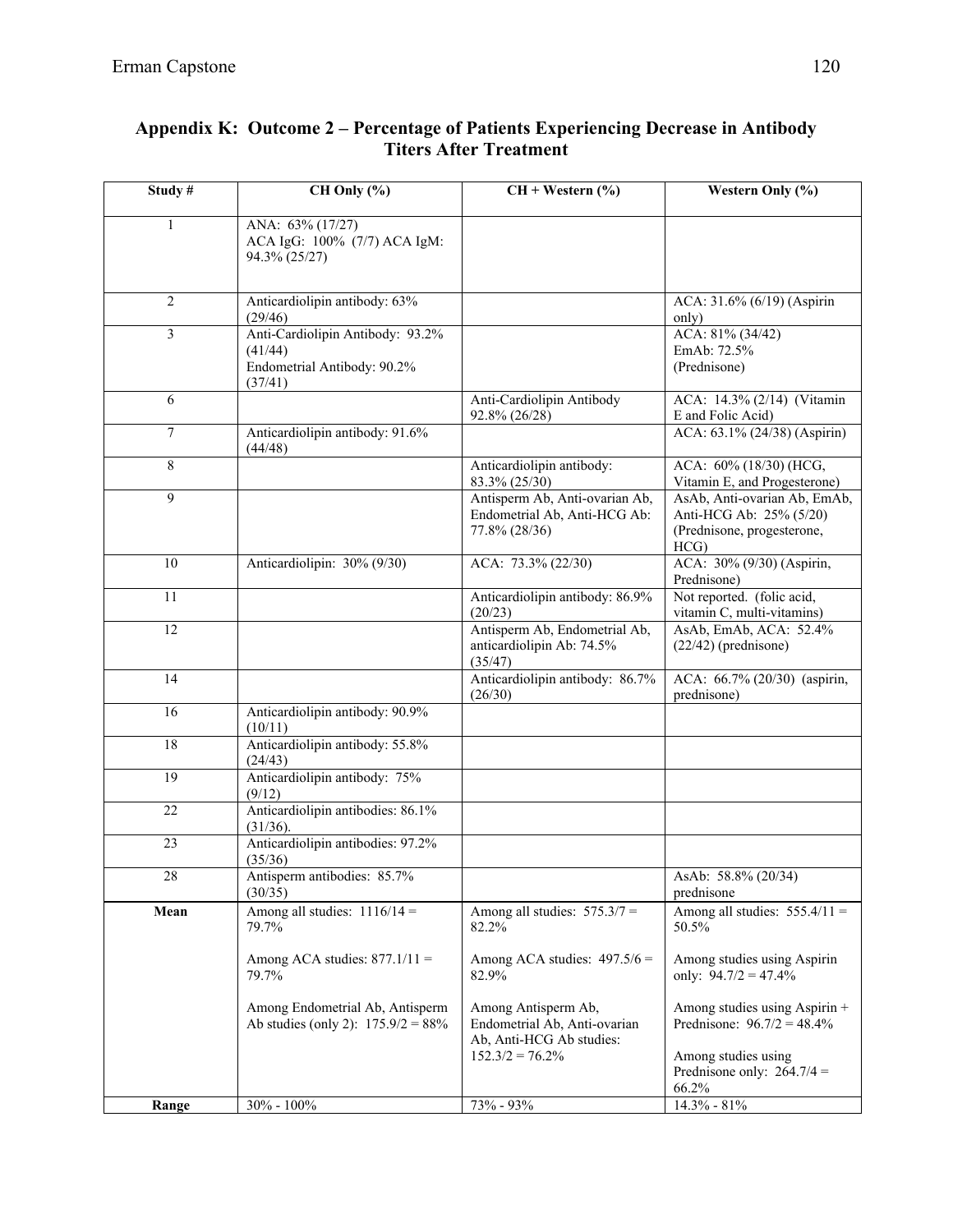**Appendix L: Outcome 4 – Number of Weeks of Sustained Pregnancy**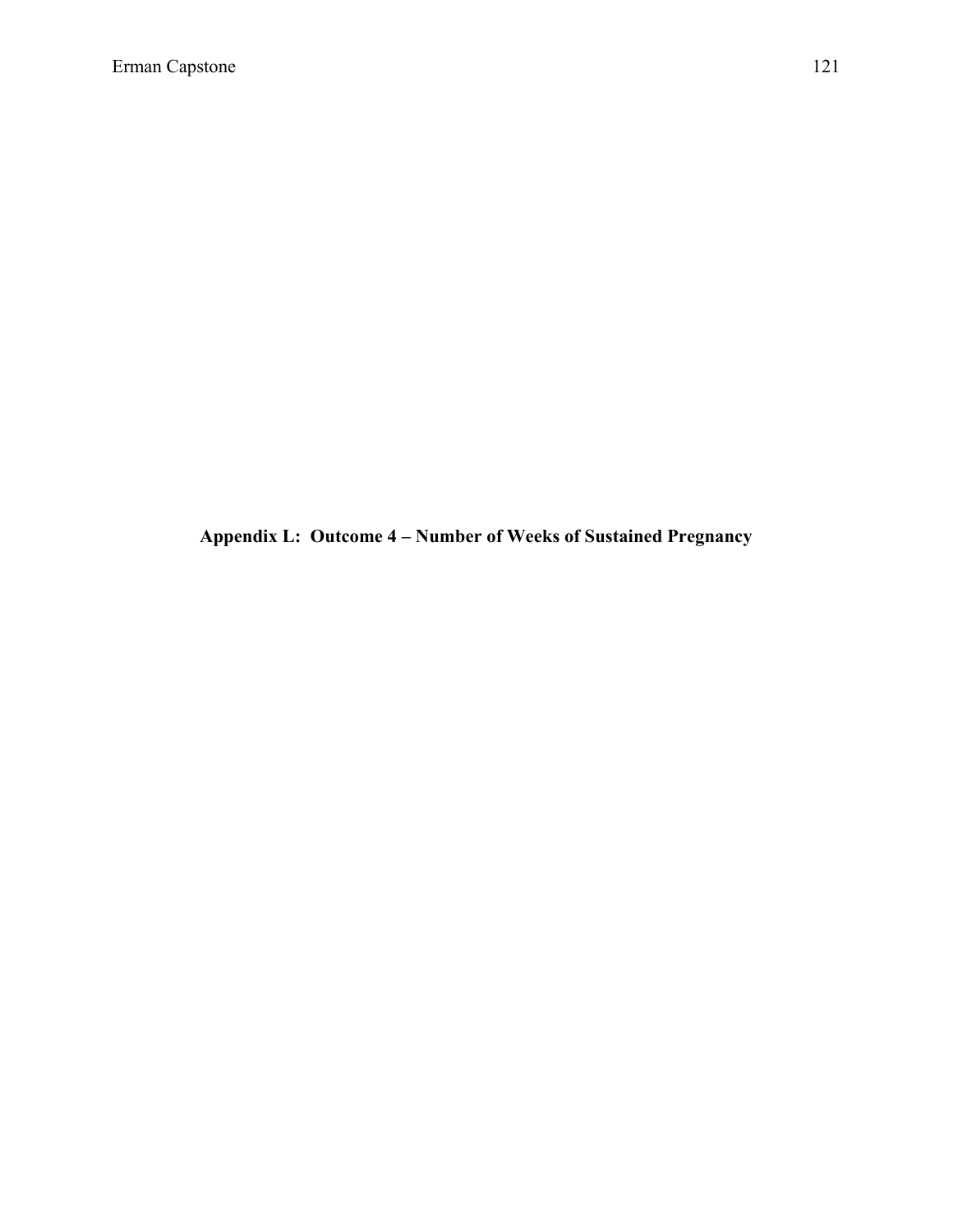| <b>Study</b> |                                                                                                                                                                                                                                                                                                                                                                                                                                                | Pregnancy viable at<br>$>15$ weeks |                 |                   | Pregnancy viable at<br>$>$ 20 weeks |                  | Pregnancy viable at<br>$>$ 28 weeks |                  |                  | Pregnancy lasted <18 weeks<br>and resulted in miscarriage |                   |                 |  |
|--------------|------------------------------------------------------------------------------------------------------------------------------------------------------------------------------------------------------------------------------------------------------------------------------------------------------------------------------------------------------------------------------------------------------------------------------------------------|------------------------------------|-----------------|-------------------|-------------------------------------|------------------|-------------------------------------|------------------|------------------|-----------------------------------------------------------|-------------------|-----------------|--|
| #            | CН<br>Only                                                                                                                                                                                                                                                                                                                                                                                                                                     | $CH+$<br>Western                   | Western<br>Only | <b>CH</b><br>Only | $CH +$<br>Western                   | Western<br>Only  | CН<br>Only                          | $CH+$<br>Western | Western<br>Only  | <b>CH</b><br>Only                                         | $CH +$<br>Western | Western<br>Only |  |
| 8            |                                                                                                                                                                                                                                                                                                                                                                                                                                                |                                    |                 |                   |                                     |                  |                                     | 93.3%<br>(28/30) | 73.3%<br>(22/30) |                                                           |                   |                 |  |
| 9            |                                                                                                                                                                                                                                                                                                                                                                                                                                                | 52.8%<br>(19/36)                   | 10%<br>(2/20)   |                   |                                     |                  |                                     |                  |                  |                                                           |                   |                 |  |
| 10           |                                                                                                                                                                                                                                                                                                                                                                                                                                                |                                    |                 | 53.3%<br>(16/30)  | 20%<br>(6/30)                       | 53.3%<br>(16/30) | 16.7%<br>(5/30)                     | 40%<br>(12/30)   | 20%<br>(6/30)    | 13.3%<br>(4/30)                                           | $6.6\%$<br>(2/30) | 16.7%<br>(5/30) |  |
| 21           |                                                                                                                                                                                                                                                                                                                                                                                                                                                |                                    |                 |                   |                                     |                  | 98.2%<br>(55/56)                    |                  |                  |                                                           |                   |                 |  |
| 27           | X1 group (Dan Shen Saline solution, HCG, Progesterone: 70% (21/30) had full term live birth, 23.3% (7/30) were 26-31 weeks<br>pregnant at time article was published, 6.6% (2/30) miscarried at <60 days of pregnancy. X2 group (HCG, Progesterone, Shou Tai<br>Wan): $40\%$ (6/15) had full term live birth, 33.3% (5/15) were 20-26 weeks pregnant at time the article was published, 26.7% (4/15) did<br>not last $> 60$ days of pregnancy. |                                    |                 |                   |                                     |                  |                                     |                  |                  |                                                           |                   |                 |  |

## **Appendix L: Outcome 4 – Number of Weeks of Sustained Pregnancy**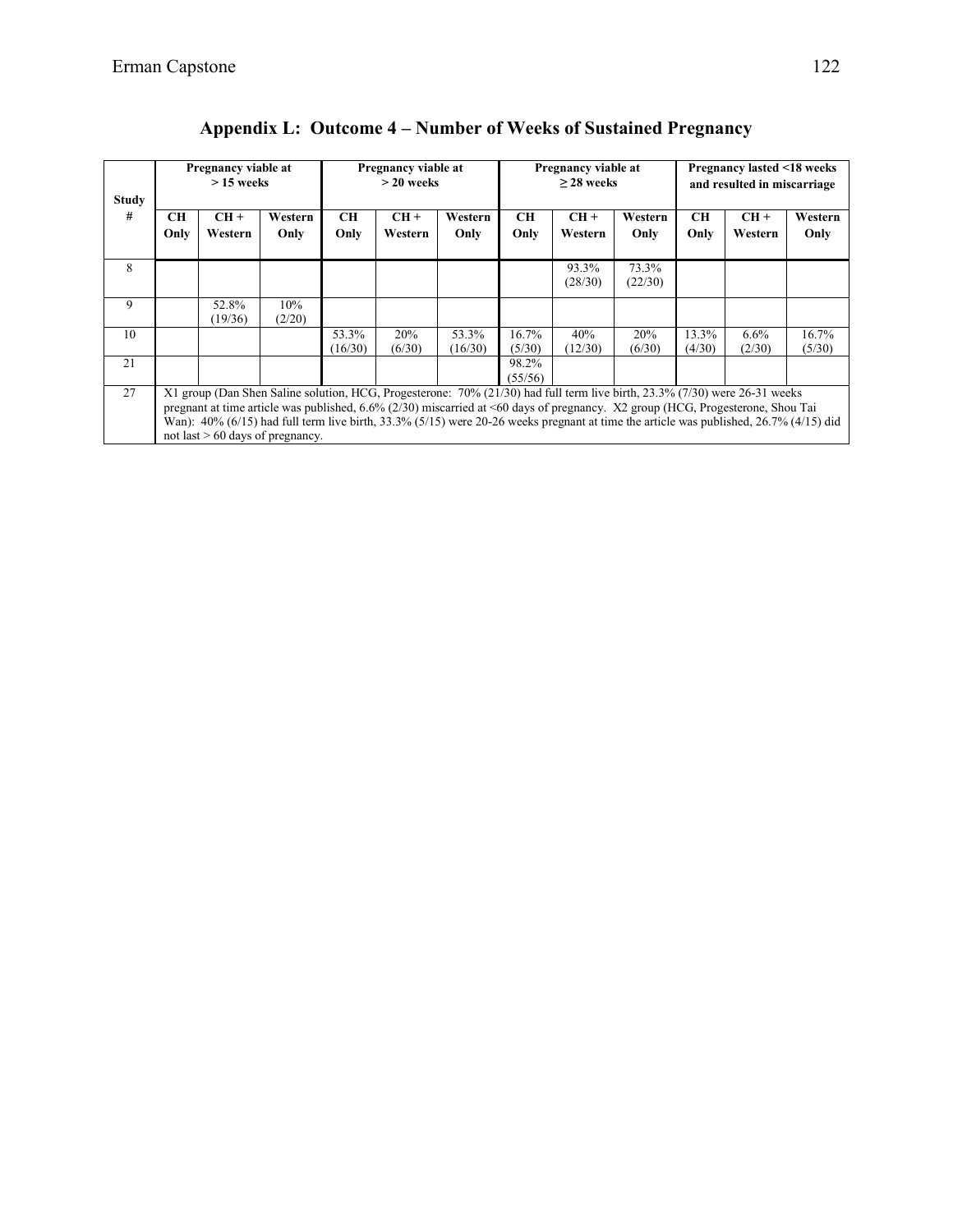**Appendix M: Quality Assessment of Research Methodology**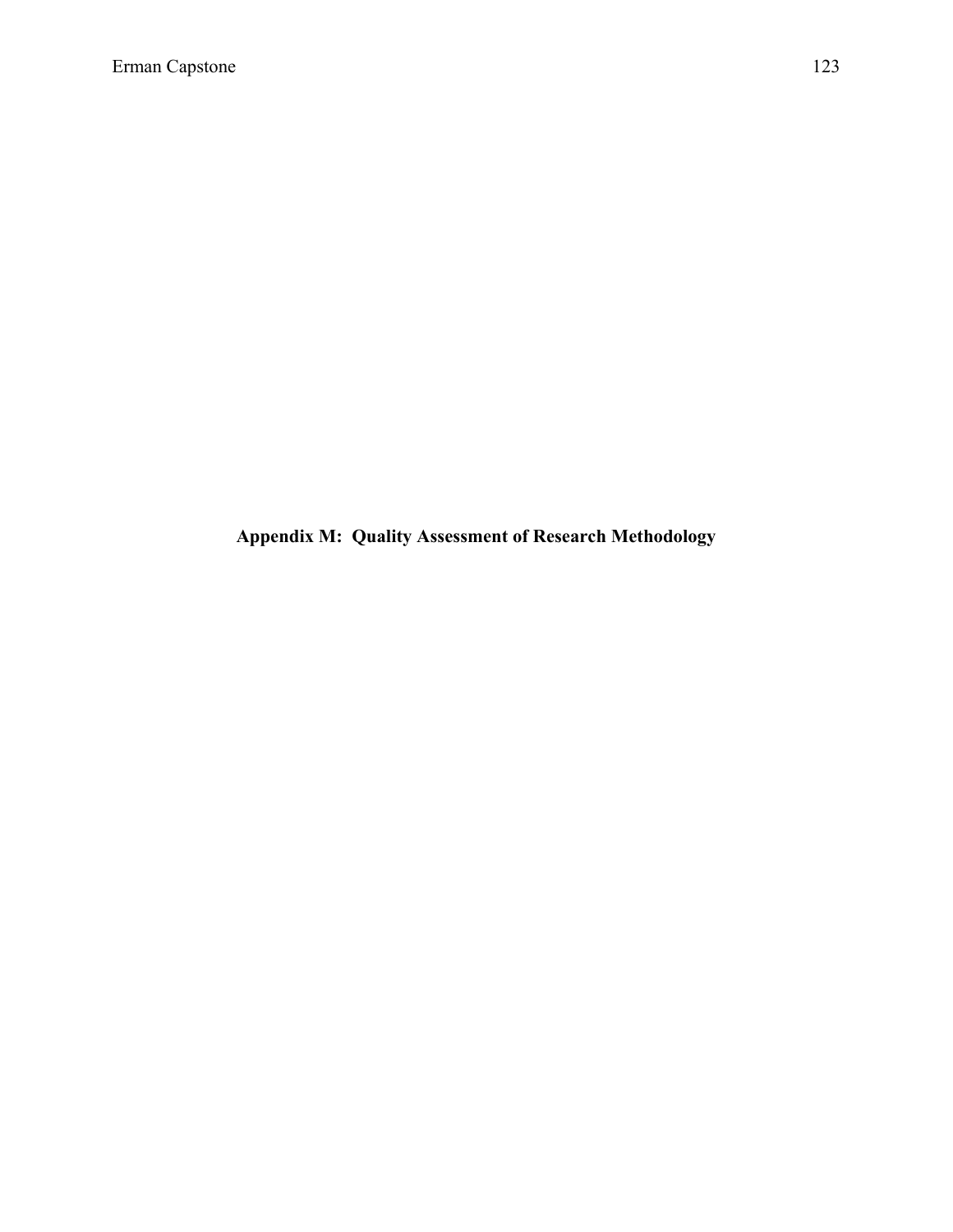| <b>Study</b><br># | Research<br>design made<br>clear? | Randomized?<br>(Yes/No) | <b>Variables</b><br>clearly<br>described?<br>(Yes/No) | <b>Control</b><br>Group?<br>(Yes/No) | <b>Inclusion/Exclusion</b><br>Criteria clearly<br>stated?<br>(Yes/No) | <b>Description of Tx</b><br>was sufficient<br>enough in detail<br>that it could be<br>repeated on my<br>own(Replicability)? | <b>Researcher Derived</b><br><b>Quality Measure</b><br>$(1-4)$ * |
|-------------------|-----------------------------------|-------------------------|-------------------------------------------------------|--------------------------------------|-----------------------------------------------------------------------|-----------------------------------------------------------------------------------------------------------------------------|------------------------------------------------------------------|
|                   |                                   |                         |                                                       |                                      |                                                                       | (Yes/No)                                                                                                                    |                                                                  |
| 1                 | Yes                               | N <sub>0</sub>          | Yes                                                   | No                                   | Yes                                                                   | No                                                                                                                          | $\overline{c}$                                                   |
| $\overline{2}$    | Yes                               | Yes                     | Yes                                                   | Yes                                  | Yes                                                                   | Yes                                                                                                                         | $\overline{\mathbf{4}}$                                          |
| 3                 | Yes                               | Yes                     | N <sub>0</sub>                                        | Yes                                  | Yes                                                                   | N <sub>0</sub>                                                                                                              | $\overline{3}$                                                   |
| $\overline{4}$    | No                                | No                      | Yes                                                   | Yes                                  | Yes                                                                   | No                                                                                                                          | $\overline{2}$                                                   |
| 5                 | Yes                               | No                      | No                                                    | No                                   | $\overline{No}$                                                       | Yes                                                                                                                         | $\overline{2}$                                                   |
| 6                 | Yes                               | Yes                     | Yes                                                   | Yes                                  | Yes                                                                   | Yes                                                                                                                         | $\overline{4}$                                                   |
| $\overline{7}$    | Yes                               | Yes                     | Yes                                                   | Yes                                  | Yes                                                                   | Yes                                                                                                                         | $\overline{4}$                                                   |
| 8                 | Yes                               | Yes                     | Yes                                                   | Yes                                  | Yes                                                                   | Yes                                                                                                                         | $\overline{\mathbf{4}}$                                          |
| 9                 | Yes                               | Yes                     | Yes                                                   | Yes                                  | Yes                                                                   | Yes                                                                                                                         | $\overline{4}$                                                   |
| 10                | Yes                               | Yes                     | Yes                                                   | Yes                                  | Yes                                                                   | $\overline{No}$                                                                                                             | $\overline{3}$                                                   |
| 11                | Yes                               | Yes                     | Yes                                                   | Yes                                  | Yes                                                                   | Yes                                                                                                                         | $\overline{4}$                                                   |
| 12                | Yes                               | N <sub>o</sub>          | Yes                                                   | Yes                                  | Yes                                                                   | Yes                                                                                                                         | 3                                                                |
| 13                | Yes                               | Yes                     | Yes                                                   | Yes                                  | Yes                                                                   | N <sub>0</sub>                                                                                                              | $\overline{\mathbf{3}}$                                          |
| 14                | Yes                               | Yes                     | Yes                                                   | Yes                                  | Yes                                                                   | Yes                                                                                                                         | $\overline{\mathbf{4}}$                                          |
| $\overline{15}$   | Yes                               | Yes                     | Yes                                                   | Yes                                  | Yes                                                                   | Yes                                                                                                                         | $\overline{4}$                                                   |
| 16                | Yes                               | N <sub>o</sub>          | Yes                                                   | N <sub>0</sub>                       | N <sub>o</sub>                                                        | Yes                                                                                                                         | $\overline{2}$                                                   |
| 17                | N <sub>0</sub>                    | N <sub>o</sub>          | Yes                                                   | N <sub>o</sub>                       | N <sub>o</sub>                                                        | No                                                                                                                          | 1                                                                |
| 18                | Yes                               | N <sub>0</sub>          | Yes                                                   | N <sub>o</sub>                       | Yes                                                                   | No                                                                                                                          | $\overline{c}$                                                   |
| 19                | Yes                               | N <sub>0</sub>          | Yes                                                   | N <sub>0</sub>                       | Yes                                                                   | Yes                                                                                                                         | $\overline{3}$                                                   |
| 20                | Yes                               | N <sub>0</sub>          | N <sub>o</sub>                                        | No                                   | Yes                                                                   | Yes                                                                                                                         | $\overline{c}$                                                   |
| 21                | Yes                               | N <sub>0</sub>          | Yes                                                   | N <sub>o</sub>                       | Yes                                                                   | Yes                                                                                                                         | 3                                                                |
| 22                | No                                | N <sub>0</sub>          | N <sub>o</sub>                                        | N <sub>o</sub>                       | Yes                                                                   | No                                                                                                                          | 1                                                                |
| 23                | Yes                               | No                      | Yes                                                   | No                                   | No                                                                    | No                                                                                                                          | $\overline{c}$                                                   |
| 24                | Yes                               | N <sub>0</sub>          | Yes                                                   | N <sub>o</sub>                       | Yes                                                                   | Yes                                                                                                                         | $\overline{\mathbf{3}}$                                          |
| 25                | Yes                               | N <sub>o</sub>          | Yes                                                   | N <sub>o</sub>                       | No                                                                    | Yes                                                                                                                         | $\overline{2}$                                                   |
| 26                | Yes                               | No                      | Yes                                                   | No                                   | Yes                                                                   | No                                                                                                                          | $\overline{c}$                                                   |
| 27                | Yes                               | Yes                     | Yes                                                   | Yes                                  | Yes                                                                   | No                                                                                                                          | 3                                                                |
| 28                | Yes                               | Yes                     | Yes                                                   | Yes                                  | Yes                                                                   | Yes                                                                                                                         | $\overline{\mathbf{4}}$                                          |
| 29                | Yes                               | No                      | Yes                                                   | No                                   | Yes                                                                   | No                                                                                                                          | $\mathbf{2}$                                                     |
| $\overline{30}$   | Yes                               | Yes                     | Yes                                                   | Yes                                  | No                                                                    | Yes                                                                                                                         | $\overline{\mathbf{3}}$                                          |

|  |  | <b>Appendix M: Quality Assessment of Research Methodology</b> |  |
|--|--|---------------------------------------------------------------|--|
|--|--|---------------------------------------------------------------|--|

\* Researcher derived quality measure:

1=No relevance

2= Somewhat relevent

3= Relevent

4= Highly relevent

 $*1$ = no relevance =  $\leq 1$  "yes" response 2= somewhat relevant = 2-3 "yes" responses 3= Relevent = 4-5

"yes responses

4= Highly Relevent = 6 "yes" responses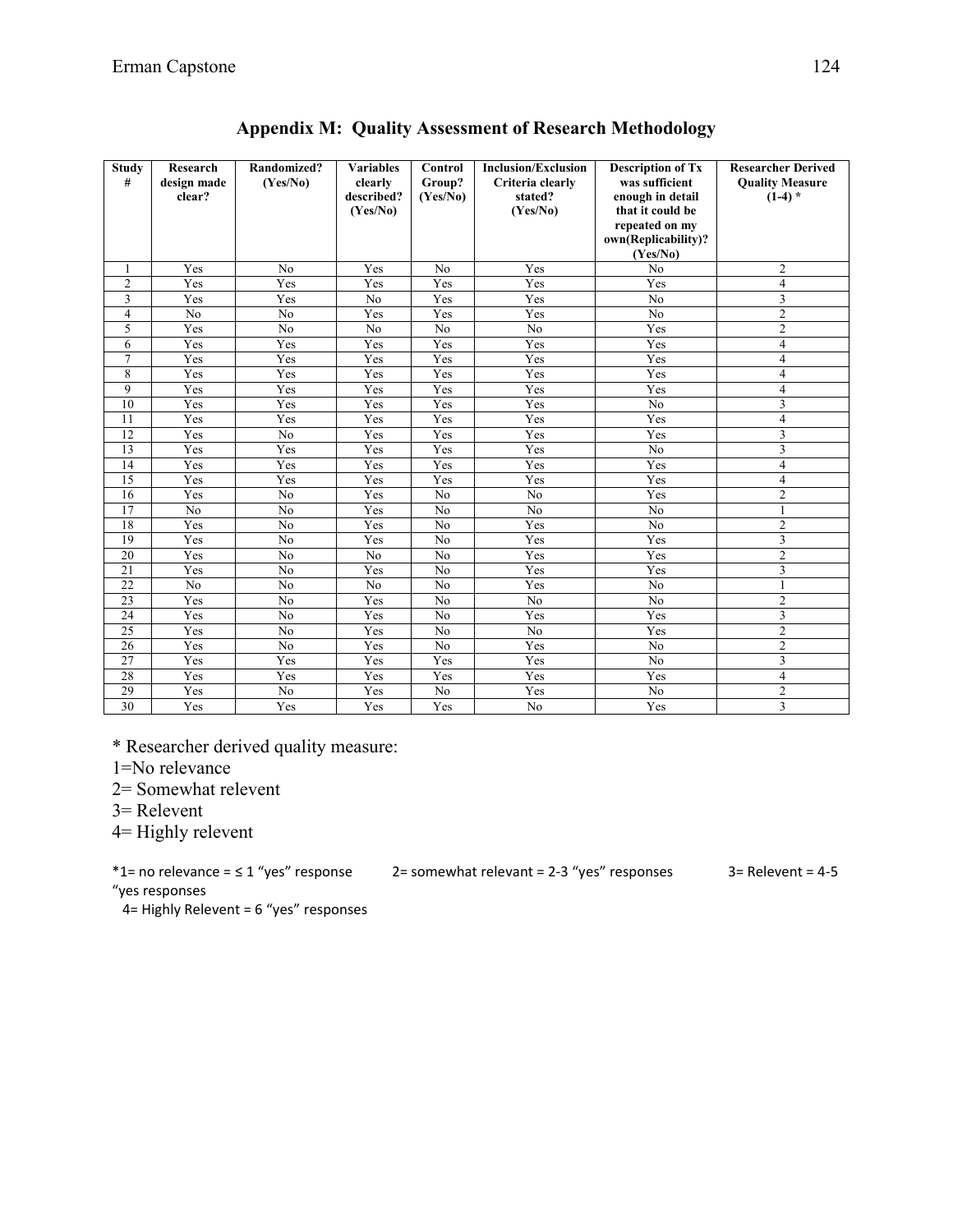**Appendix N: Research Design**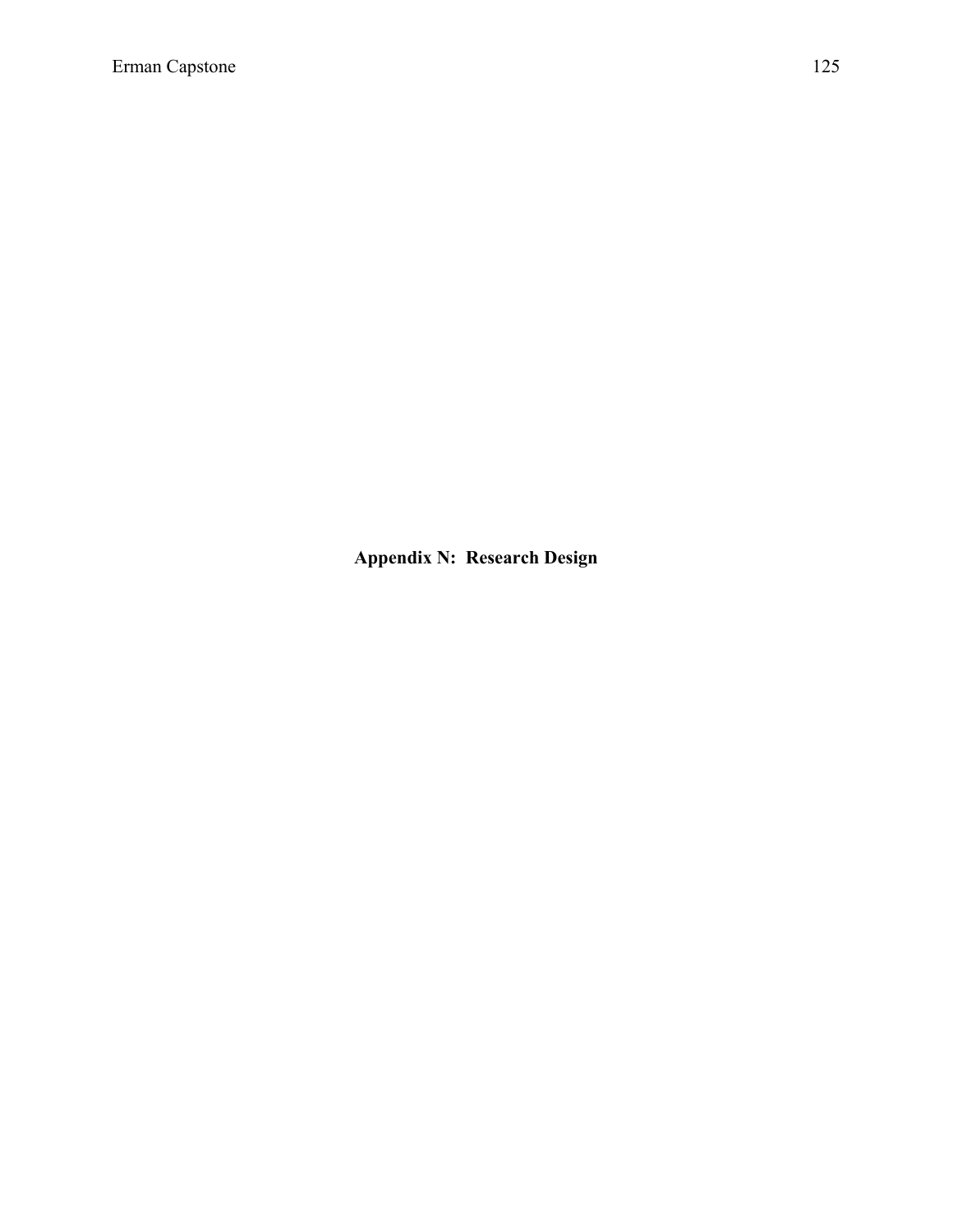| <b>Research Design</b> |                          | <b>Studies of This Design</b><br>Type (listed by study<br>number | <b>Total Number</b><br>of Studies |
|------------------------|--------------------------|------------------------------------------------------------------|-----------------------------------|
| <b>Experimental</b>    | Experimental*            | 2, 4, 6, 7, 8, 9, 10, 11, 13,<br>15, 27, 28, 30                  | 13                                |
|                        | Pre-Experimental**       | 1, 5, 16, 18, 19, 20, 21,<br>22, 23, 26, 29                      |                                   |
|                        | Quasi-Experimental***    | 12                                                               |                                   |
| Non-Experimental       | <b>Case Study/Series</b> | $17, 22***$ , $23***$ , $24$ ,                                   |                                   |
|                        |                          | 25                                                               |                                   |

#### **Appendix N: Research Design**

\* Experimental: control group present

\*\*Pre-experimental: no control group present

\*\*\* Quasi-Experimental: looks like experimental design because there is a comparison group, but there is no random assignment to groups.

\*\*\*\*Studies 22 and 23 were pre-experimental studies; however, each article also presented a case study at the end.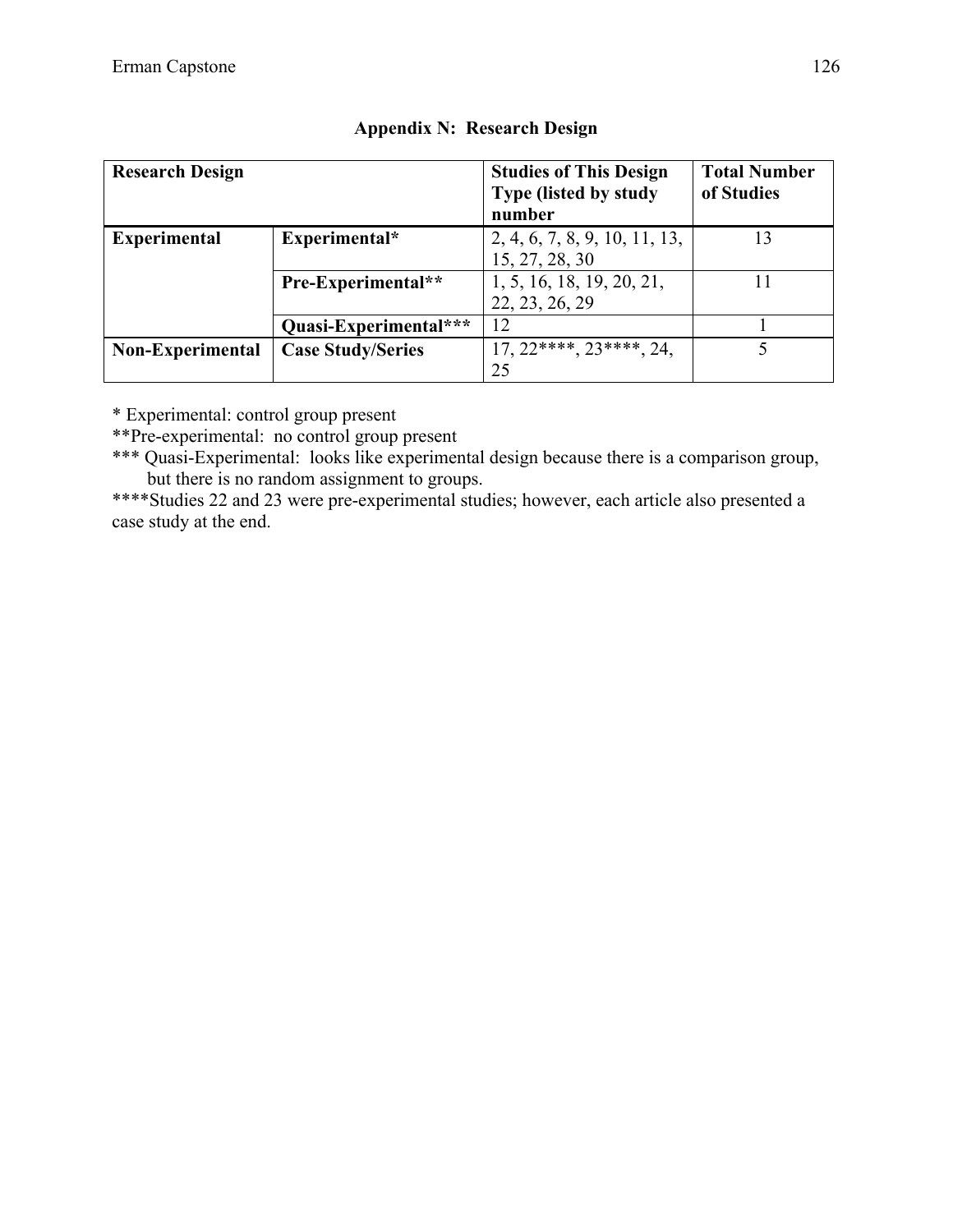**Appendix O: Herbs Used in Each Study**